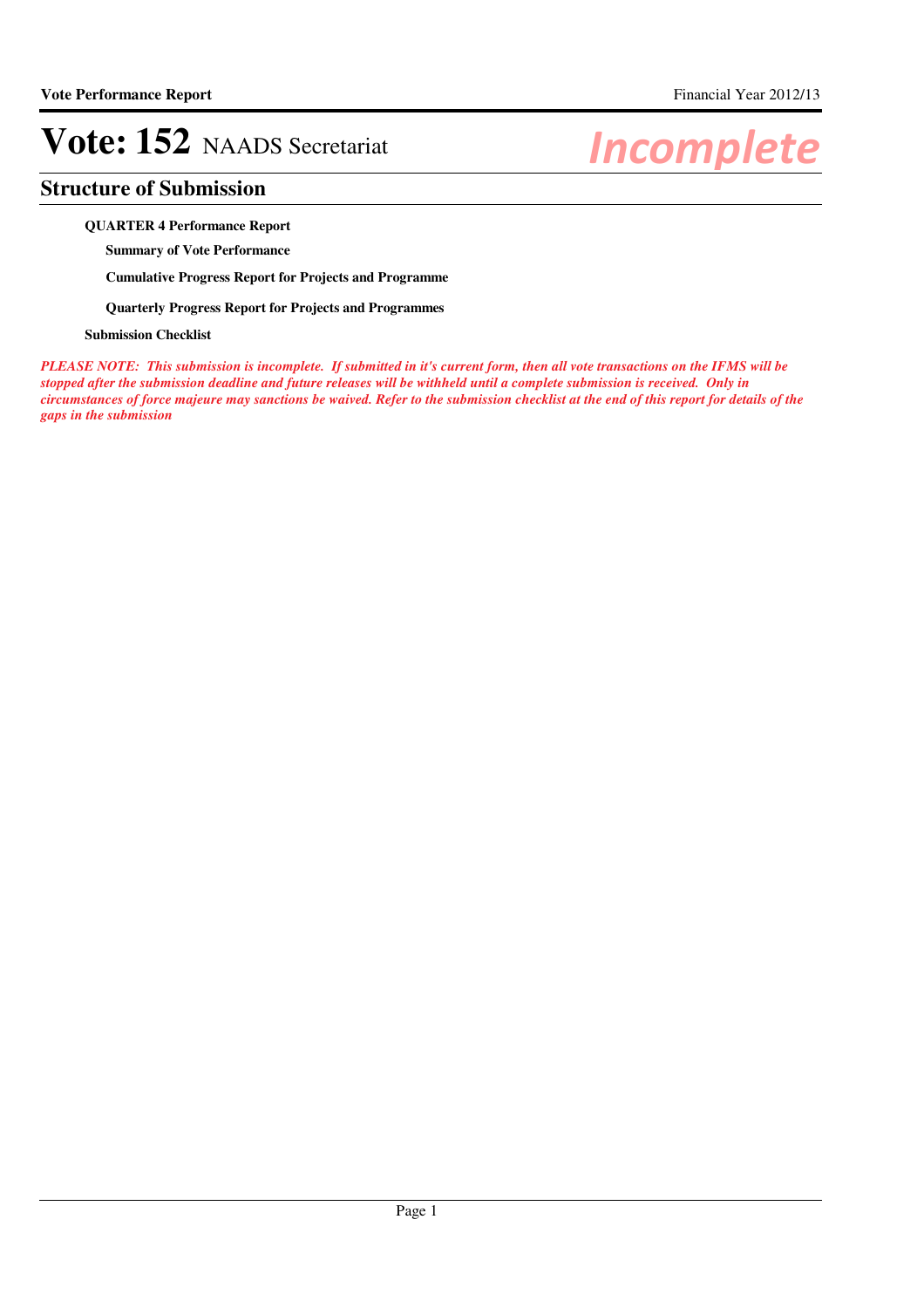## **QUARTER 4: Highlights of Vote Performance**

## *V1: Summary of Issues in Budget Execution*

*This section provides an overview of Vote expenditure*

**(i) Snapshot of Vote Releases and Expenditures**

Table V1.1 below summarises cumulative releases and expenditures by the end of the quarter:

## **Table V1.1: Overview of Vote Expenditures (UShs Billion)**

|                       | <i>(i)</i> Excluding Arrears, Taxes | Approved<br><b>Budget</b> | Cashlimits<br>by End | <b>Released</b><br>by End | <b>Spent by</b><br>End Jun | % Budget<br><b>Released</b> | <b>Spent</b> | % Budget % Releases<br><b>Spent</b> |
|-----------------------|-------------------------------------|---------------------------|----------------------|---------------------------|----------------------------|-----------------------------|--------------|-------------------------------------|
|                       | Wage                                | 2.100                     | N/A                  | 1.800                     | 1.740                      | 85.7%                       | 82.9%        | 96.7%                               |
| Recurrent             | Non Wage                            | 4.093                     | 5.668                | 4.093                     | 4.018                      | 100.0%                      | 98.2%        | 98.2%                               |
|                       | GoU                                 | 46.716                    | 36.819               | 36.819                    | 36.690                     | 78.8%                       | 78.5%        | 99.6%                               |
| Development           | Ext Fin.                            | 0.000                     | N/A                  | 0.000                     | 0.000                      | N/A                         | N/A          | N/A                                 |
|                       | <b>GoU</b> Total                    | 52.910                    | 42.487               | 42.712                    | 42.448                     | $80.7\%$                    | $80.2\%$     | $99.4\%$                            |
|                       | <b>Total GoU+Ext Fin. (MTEF)</b>    | 52.910                    | N/A                  | 42.712                    | 42.448                     | $80.7\%$                    | $80.2\%$     | $99.4\%$                            |
| ( <i>ii</i> ) Arrears | Arrears                             | 0.000                     | N/A                  | 0.000                     | 0.000                      | N/A                         | N/A          | N/A                                 |
| and Taxes             | Taxes                               | 1.000                     | N/A                  | 1.000                     | 1.000                      | 100.0%                      | $100.0\%$    | $100.0\%$                           |
|                       | <b>Total Budget</b>                 | 53.910                    | 42.487               | 43.712                    | 43.448                     | $81.1\%$                    | 80.6%        | $99.4\%$                            |

*\* Donor expenditure information available*

*\*\* Non VAT on capital expenditure*

The table below shows cumulative releases and expenditures to the Vote by Vote Function :

## **Table V1.2: Releases and Expenditure by Vote Function\***

|               |       | <b>Spent</b> |                   |          | $\%$              |  |
|---------------|-------|--------------|-------------------|----------|-------------------|--|
| <b>Budget</b> |       |              | Released          | Spent    | Releases          |  |
|               |       |              |                   |          | <i>Spent</i>      |  |
| 52.91         | 42.71 | 42.45        | 80.7%             | 80.2%    | 99.4%             |  |
| 52.91         | 42.71 | 42.45        | $80.7\%$          | $80.2\%$ | $99.4\%$          |  |
|               |       |              | Approved Released |          | % Budget % Budget |  |

*\* Excluding Taxes and Arrears*

## **(ii) Matters to note in budget execution**

The changes in implementation modality for FID consultancies delayed the procurement process for two main activities including the assessment of functionality of farmer groups and the review of FID manuals. These two activities had a greater percentage of the allocated funds for FID.

 Lengthy and complex procurement process involved in procurement of technologies/Inputs. The rest of the procurements are under way and will be completed in fourth quarter FY 2012/13.

 Most of the activities under Agribusiness development and commercialization challenge fund are implemented through public private partnerships and consultancies which go through a procurement process that begun in quarter three FY 2012/13 and are expected to be completed in quarter four FY 2012/13. Absence of a substantive Agribusiness Development Support Officer who came on board towards the end of second quarter FY 2012/13.

 The delayed approval of staff training and development plan affected its implementation. However, trainings for some officers were re-scheduled to be done between the third and fourth quarter FY 2012/13.

 The baseline study for the ATAAS project which has some bigger percentage of the allocation of funds is yet to be implemented in fourth quarter due to changes in implementation modality. Likewise some of the ICT and design of M&E framework activities under this output area faced changes in implementation modalities with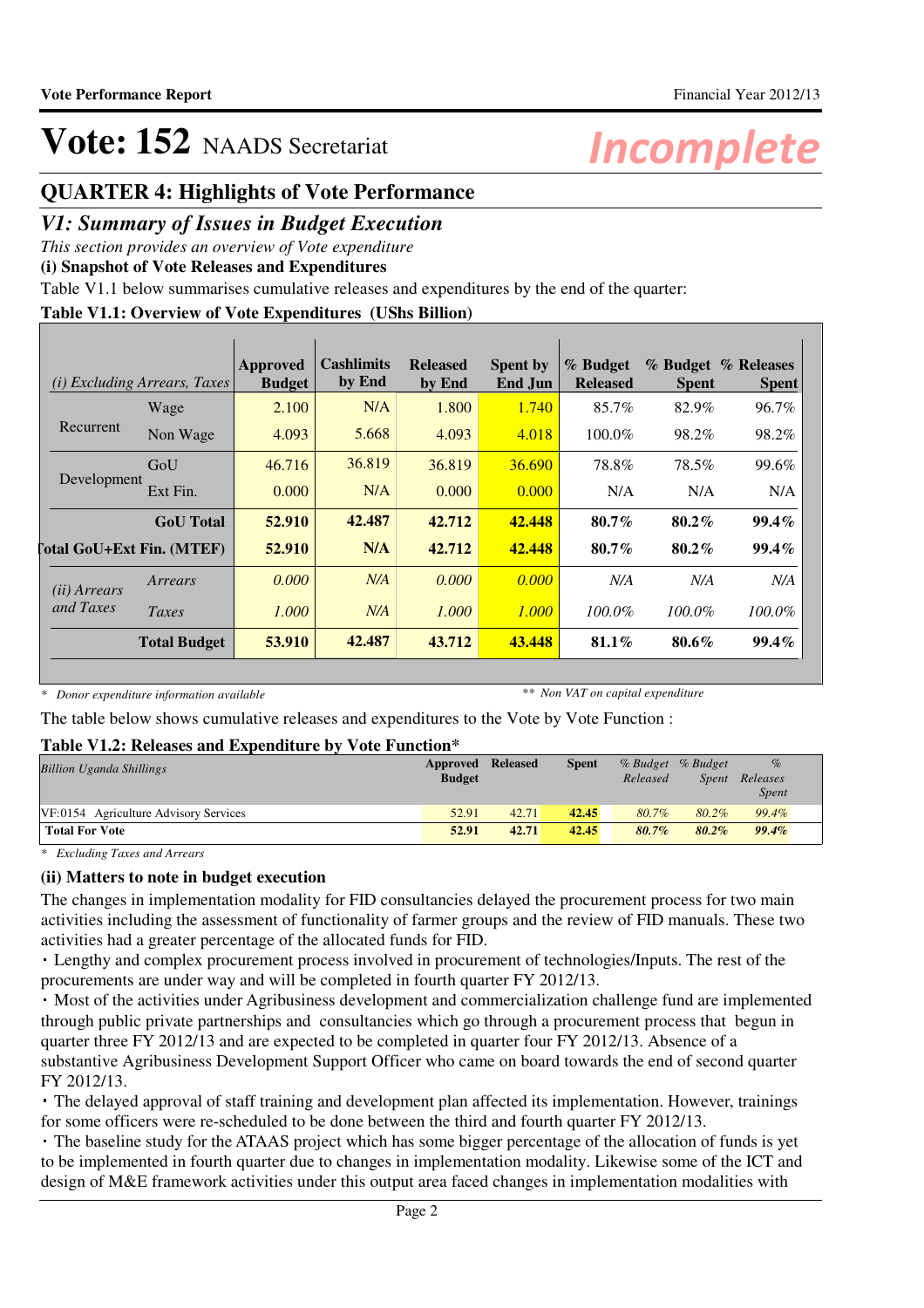## **QUARTER 4: Highlights of Vote Performance**

revision of Terms of reference. This did not allow implementation as scheduled. However, the activities are on course for implementation in quarter four.

 Lengthy and complex procurement process for some of the major activities such as Office space partitioning, consultancy for preparation of Human Resource Manual, procuring Motor Vehicle tyres, acquisition of staff canteen, engraving and transportation of motorcycles, acquisition of office air conditioning equipment and consultancy for developing performance appraisal tool that had a bigger percentage of allocated funds; and they are yet to be completed in fourth quarter.

## **Table V1.3: High Unspent Balances and Over-Expenditure in the Domestic Budget (Ushs Bn)**

*(i) Major unpsent balances*

*(ii) Expenditures in excess of the original approved budget*

*\* Excluding Taxes and Arrears*

## *V2: Performance Highlights*

*This section provides highlights of output performance, focusing on key outputs and actions impelemented to improve section performance.*

### **Table V2.1: Key Vote Output Indicators and Expenditures\***

| Vote, Vote Function<br><b>Key Output</b>          | <b>Approved Budget and</b><br><b>Planned outputs</b>                                                                                                                                                                                                                                                       | <b>Cumulative Expenditure</b><br>and Performance                                                                                                                                                                                                                                                                                                                                                                                                                                                                                                                                                                                                                                                                                                                                                                                                                   | <b>Status and Reasons for</b><br>any Variation from Plans |
|---------------------------------------------------|------------------------------------------------------------------------------------------------------------------------------------------------------------------------------------------------------------------------------------------------------------------------------------------------------------|--------------------------------------------------------------------------------------------------------------------------------------------------------------------------------------------------------------------------------------------------------------------------------------------------------------------------------------------------------------------------------------------------------------------------------------------------------------------------------------------------------------------------------------------------------------------------------------------------------------------------------------------------------------------------------------------------------------------------------------------------------------------------------------------------------------------------------------------------------------------|-----------------------------------------------------------|
| Vote Function: 0154 Agriculture Advisory Services |                                                                                                                                                                                                                                                                                                            |                                                                                                                                                                                                                                                                                                                                                                                                                                                                                                                                                                                                                                                                                                                                                                                                                                                                    |                                                           |
| Output: 015401                                    | <b>Farmer Institutional development</b>                                                                                                                                                                                                                                                                    |                                                                                                                                                                                                                                                                                                                                                                                                                                                                                                                                                                                                                                                                                                                                                                                                                                                                    |                                                           |
| Description of Performance:                       | Initiate partnerships with farmer •Technical supervision of FID<br>organisations; assessing the<br>functionality of farmer groups;<br>recruit new groups, review<br>enterprise selection guidelines;<br>Orientation of district staff in<br>newly created districts on<br>enterprise selection guidelines; | implementation carried out in<br>18 selected Districts; 3 in<br>Buginyanya ZARDI<br>(Namutumba, Bugiri and<br>Namayingo), 3 in Mukono<br>ZARDI (Mubende, Gomba and<br>Butambala), 2 in Kachwekano<br>ZARDI (Kisoro and Kabale)<br>and 3 in Mbarara ZARDI<br>(Ntungamo, Mbarara and<br>Isingiro): 3 selected districts in<br>Ngetta ZARDI (Nwoya,<br>Alebtong and Apac), and 3<br>districts in Nabuin ZARDI<br>(Kumi, Bukedea and<br>Kaberamaido). On-spot<br>guidance was also given to the<br>FID implementers in the<br>districts (DNC, DCDO, DCOs,<br>DPOs) and specific staff in the<br>sub counties (SNCs, CDOs,<br>$AASPs$ ).<br>•Procured 44,000 farmer group<br>registration forms and 44,000<br>Farmer group certificates.<br>•Expression of Interest (EOI)<br>evaluation report on<br>functionality of Farmer groups<br>by service providers sent to the | Limited funds for the activity                            |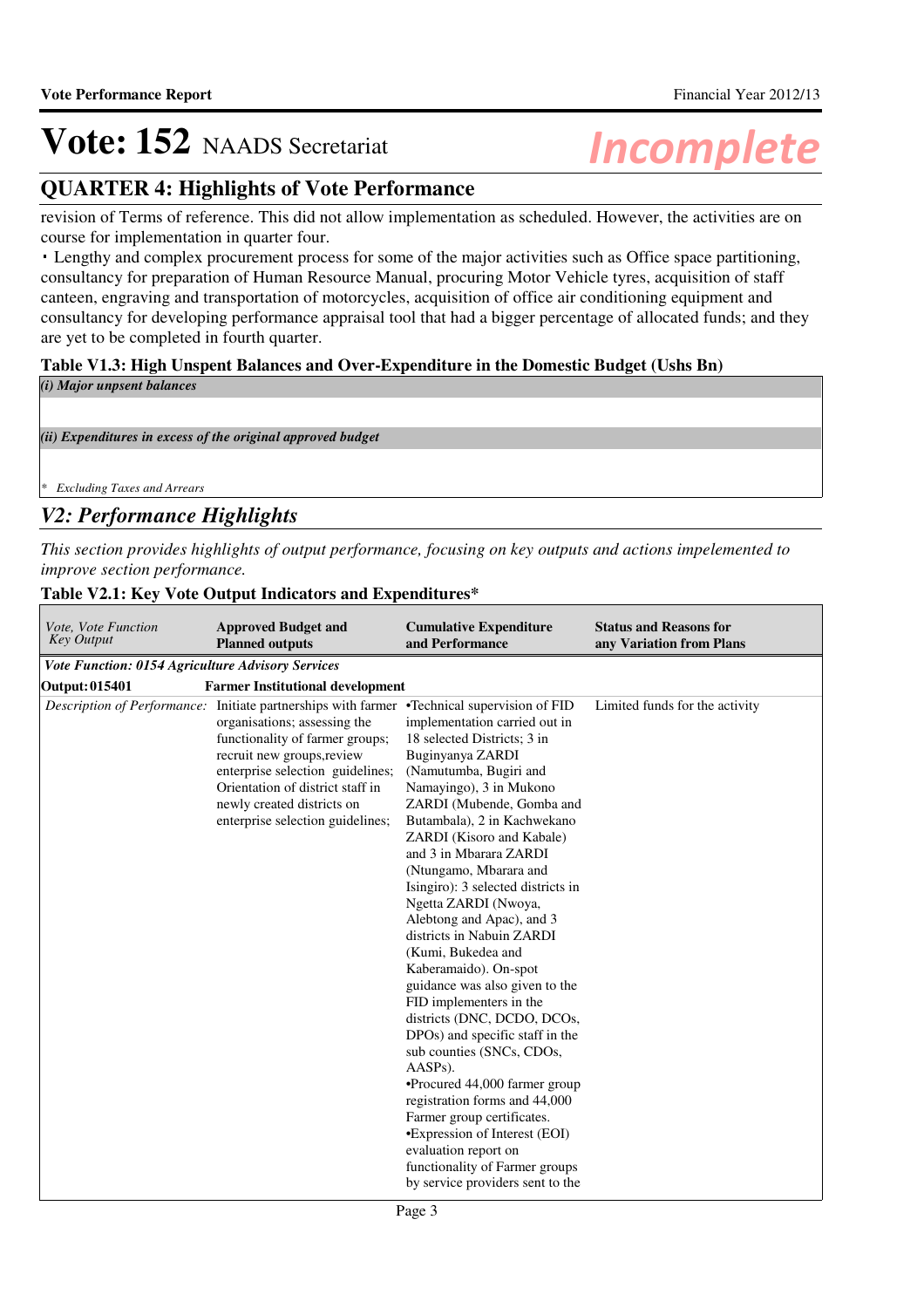| Vote, Vote Function<br><b>Key Output</b>                                                                                                             | <b>Approved Budget and</b><br><b>Planned outputs</b>                                                                           | <b>Cumulative Expenditure</b><br>and Performance                                                                                                                                                                                                                                                                                                                                                                                                                                                                                                                                                                                                                                                                                                                                                                                                                                                                                                                                                                                                                                                                                                                               | <b>Status and Reasons for</b><br>any Variation from Plans |
|------------------------------------------------------------------------------------------------------------------------------------------------------|--------------------------------------------------------------------------------------------------------------------------------|--------------------------------------------------------------------------------------------------------------------------------------------------------------------------------------------------------------------------------------------------------------------------------------------------------------------------------------------------------------------------------------------------------------------------------------------------------------------------------------------------------------------------------------------------------------------------------------------------------------------------------------------------------------------------------------------------------------------------------------------------------------------------------------------------------------------------------------------------------------------------------------------------------------------------------------------------------------------------------------------------------------------------------------------------------------------------------------------------------------------------------------------------------------------------------|-----------------------------------------------------------|
|                                                                                                                                                      |                                                                                                                                | World Bank for approval.<br>•Conducted 4 days' workshop<br>for Training of Trainers (TOT)<br>for conducting capacity building<br>FID implementation for AASPS<br>and SNCs in District local<br>governments where 80 staff<br>(DCDOs, DCOs, DNCs, DPOs,<br>and Personnel Officers) from<br>districts were trained.<br>•Re-oriented staff in 63 districts<br>on FID guidelines and roles of<br>different stakeholders; covering<br>a total of 315 District staff.<br>•Contract fora consultant to<br>review FID training manuals<br>signed.<br>•Finalised MOUs on<br>partnerships between NAADS<br>and Uganda Meat Producers<br>Cooperative Union (UMPCU);<br>•Re-oriented the 5 District staff<br>in each of districts in 2 Zones<br>(Mukono and Kachwekano<br>ZARDI), on the FID guidelines<br>and the roles of the different<br>stakeholders.<br>•Held the National Farmer<br>Forum (NFF) delegates'<br>assembly as part of the<br>preparations for constituting the<br><b>NAADS</b> Board of Directors<br>(BOD) which is now in place.<br>•Supported Uganda National<br>Farmers Federation (UNFFE) to<br>develop capacity building plans<br>for HLFOs in Rwebitaba<br>ZARDI. |                                                           |
| Performance Indicators:                                                                                                                              |                                                                                                                                |                                                                                                                                                                                                                                                                                                                                                                                                                                                                                                                                                                                                                                                                                                                                                                                                                                                                                                                                                                                                                                                                                                                                                                                |                                                           |
| No. of high level farmer<br>groups strengthened(<br>training & other capability<br>building) and linked to<br>national level farmer<br>organizations | 70000                                                                                                                          | 68200                                                                                                                                                                                                                                                                                                                                                                                                                                                                                                                                                                                                                                                                                                                                                                                                                                                                                                                                                                                                                                                                                                                                                                          |                                                           |
| <b>Output Cost:</b>                                                                                                                                  | UShs Bn:<br>1.506                                                                                                              | UShs Bn:<br>1.387                                                                                                                                                                                                                                                                                                                                                                                                                                                                                                                                                                                                                                                                                                                                                                                                                                                                                                                                                                                                                                                                                                                                                              | 92.1%<br>% Budget Spent:                                  |
| Output: 015402                                                                                                                                       | Technology promotion for priority commodities and farmers' access to information                                               |                                                                                                                                                                                                                                                                                                                                                                                                                                                                                                                                                                                                                                                                                                                                                                                                                                                                                                                                                                                                                                                                                                                                                                                |                                                           |
| Description of Performance: Institutional Capacity                                                                                                   | strengthened for the staff the<br><b>NAADS</b> Secretariat<br>Prioritization of key enterprises<br>undertaken in line with the | •Conducted two trainings with<br>Agro-input dealers in Kampala<br>area, and Mbarara Zardi-<br>(Mbarara, Kiruhura, Ntungamo<br>and Ibanda District).<br>·Initiated procurements for                                                                                                                                                                                                                                                                                                                                                                                                                                                                                                                                                                                                                                                                                                                                                                                                                                                                                                                                                                                             |                                                           |
|                                                                                                                                                      | commodity approach strategy.                                                                                                   | number of technologies,<br>including: Pineapple Value                                                                                                                                                                                                                                                                                                                                                                                                                                                                                                                                                                                                                                                                                                                                                                                                                                                                                                                                                                                                                                                                                                                          |                                                           |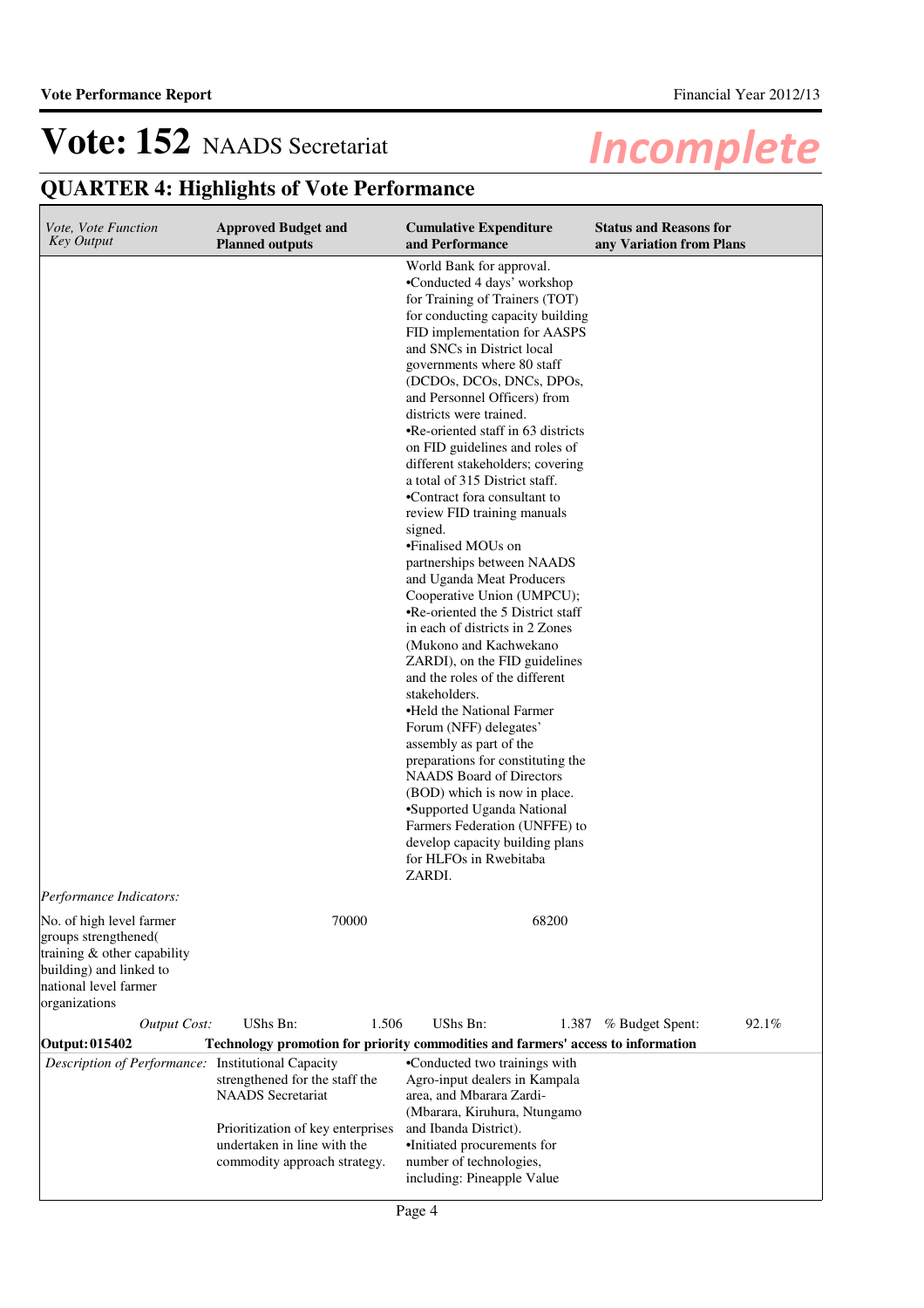| <i>Vote, Vote Function</i><br><b>Key Output</b> | <b>Approved Budget and</b> | <b>Cumulative Expenditure</b><br>and Performance                                                                                                                                                                                                                                                                                                                                                                                                                                                                                                                                                                                                                                                                                                                                                                                                                                                                                                                                                                                                                                                                                                                | <b>Status and Reasons for</b> |
|-------------------------------------------------|----------------------------|-----------------------------------------------------------------------------------------------------------------------------------------------------------------------------------------------------------------------------------------------------------------------------------------------------------------------------------------------------------------------------------------------------------------------------------------------------------------------------------------------------------------------------------------------------------------------------------------------------------------------------------------------------------------------------------------------------------------------------------------------------------------------------------------------------------------------------------------------------------------------------------------------------------------------------------------------------------------------------------------------------------------------------------------------------------------------------------------------------------------------------------------------------------------|-------------------------------|
|                                                 | <b>Planned outputs</b>     | addition Equipment for farmers<br>under FLONA<br><b>COMMODITIES LTD and Jali</b><br>Fruit Processing Unit, Coffee<br>Value Addition Equipment for<br>Coffee farmers under National<br>Union of Coffee Agribusinesses<br>and Farm Enterprises Ltd<br>(NUCAFE), Bee Keeping and<br>Honey Production Equipment<br>for Rural Advisory Agriculture<br>and Marketing Services<br>(RAAMS) in Kiruhura District,<br>Dairy genetics (200 dairy<br>heifers, semen) and poultry<br>parent (Layer, Broiler and<br>Kuroiler) under NAADS-<br>NAGRIC Partnership, Poultry<br>technology demonstration<br>materials (10,000 layer chicks,<br>feeds and 100 poultry cages)<br>for peri-urban areas; installation<br>of the medium grain drier to<br>Coffee Growers Cooperative<br>Society in Kapchorwa.<br>•Assessed 6 production wells in<br>Kabale, Soroti, Kumi, and<br>Kaberamaido districts.<br>•Assessment conducted on<br>installation of water for<br>livestock production and<br>irrigation facilities on 4<br>demonstration farms, 1 in<br>Nyakashashara, 2 in Kenshunga<br>and 1 in Rwemikoma S/counties<br>of Kiruhura District.<br>•Assessed 10 drilled production | any Variation from Plans      |
|                                                 |                            | wells subsequent to installation<br>of solar water pumping systems<br>in Soroti, Kumi, and<br>Kaberamaido Districts.<br>•Trained 65 Agro-input dealers                                                                                                                                                                                                                                                                                                                                                                                                                                                                                                                                                                                                                                                                                                                                                                                                                                                                                                                                                                                                          |                               |
|                                                 |                            | in safe handling of pesticides<br>and environmental safe guards<br>from the Bugisu Sub-region.<br>• Eighteen (18) milk coolers out<br>of twenty (20) installed at the<br>sites of the selected dairy farmer                                                                                                                                                                                                                                                                                                                                                                                                                                                                                                                                                                                                                                                                                                                                                                                                                                                                                                                                                     |                               |
|                                                 |                            | groups.<br>•Various technologies were<br>promoted by supporting -<br>Farmers in Butambala District                                                                                                                                                                                                                                                                                                                                                                                                                                                                                                                                                                                                                                                                                                                                                                                                                                                                                                                                                                                                                                                              |                               |
|                                                 |                            | with 20,000 Arabic Coffee<br>Seedlings, Banana farmers in<br>Butambala District with 60,000<br>Banana pieces, Farmers in<br>Ntungamo District with 1500                                                                                                                                                                                                                                                                                                                                                                                                                                                                                                                                                                                                                                                                                                                                                                                                                                                                                                                                                                                                         |                               |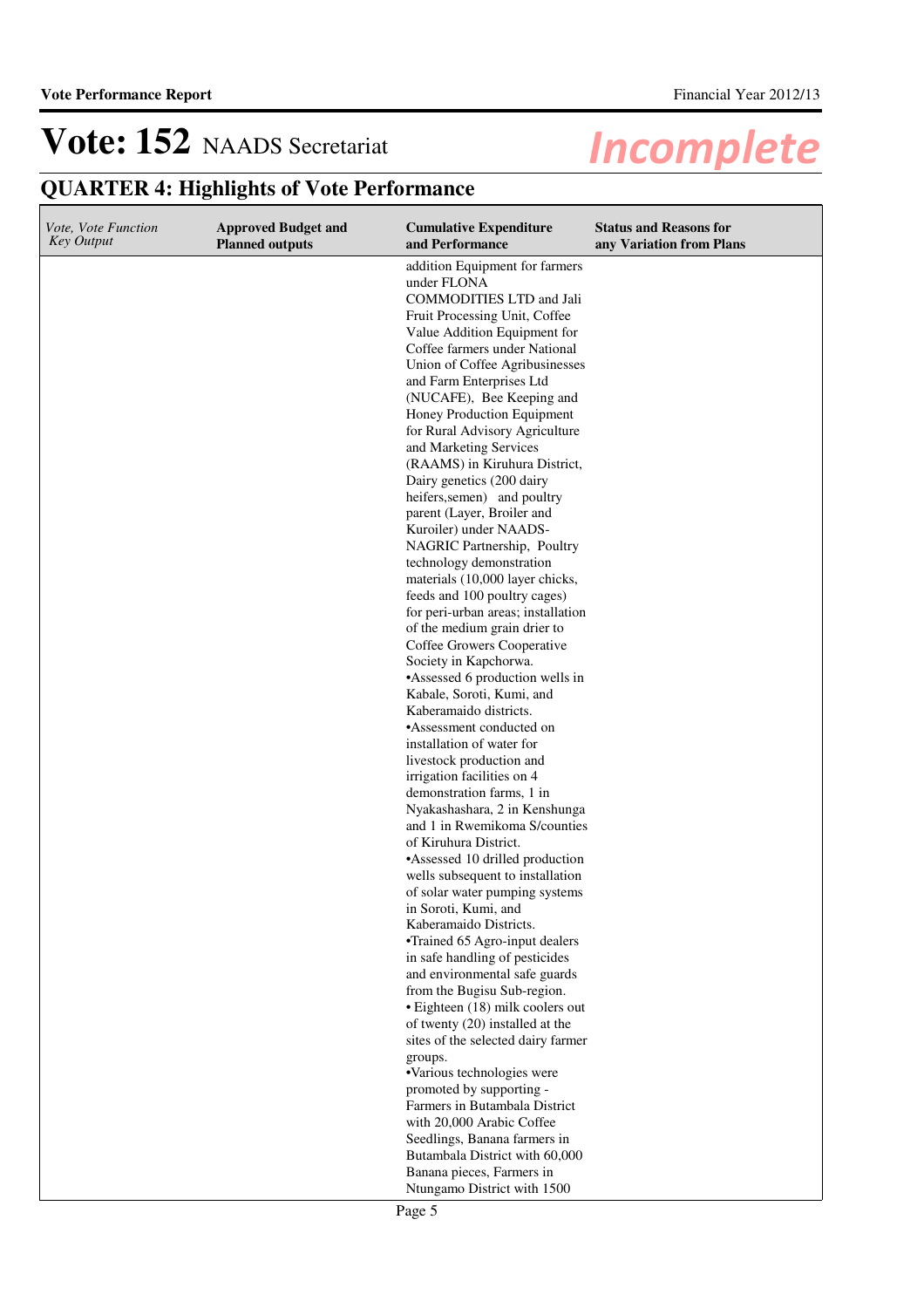| <i>Vote, Vote Function</i><br><b>Key Output</b> | <b>Approved Budget and</b><br><b>Planned outputs</b> | <b>Cumulative Expenditure</b><br>and Performance                                                                                                                                                                                                                                                                                                                                                                                                                                                                                                                                                                                                                                                                                                                                                                                                                                                                                                                                                                                                                                                                                                                                                                                                                                                                                                                                                                                            | <b>Status and Reasons for</b><br>any Variation from Plans |
|-------------------------------------------------|------------------------------------------------------|---------------------------------------------------------------------------------------------------------------------------------------------------------------------------------------------------------------------------------------------------------------------------------------------------------------------------------------------------------------------------------------------------------------------------------------------------------------------------------------------------------------------------------------------------------------------------------------------------------------------------------------------------------------------------------------------------------------------------------------------------------------------------------------------------------------------------------------------------------------------------------------------------------------------------------------------------------------------------------------------------------------------------------------------------------------------------------------------------------------------------------------------------------------------------------------------------------------------------------------------------------------------------------------------------------------------------------------------------------------------------------------------------------------------------------------------|-----------------------------------------------------------|
|                                                 |                                                      | bags sweet potatoes vines,<br>Farmers in Ntungamo District<br>with 1000 bags of Cassava<br>cuttings government, Farmers in<br>Bududa district with<br>1,646.15Kg Maize seeds-<br>H614/513; 8560Kg Beans<br>K132; 21400Kg NPK<br>Fertilizers(25:5:5); 42.8Kg<br>Onion Seeds-Red Creole; 963<br>packets of 10gms Cabbage<br>Seeds Blue Dynasty, Women<br>Police Spouses and Female<br>Police Officers' farmer groups<br>in Kampala Metropolitan<br>barracks with technology<br>materials (1,500 one day old<br>birds, assorted feeds, drinkers,<br>feeds, vaccines, feeding troughs<br>and pots), Trained Women<br>Groups in Mushroom<br>production<br>Technology, Training of 75<br><b>UPDF Officers in Mindset</b><br>Change and basic agronomic<br>practices, Trained 11 UPDF<br>Veterinary Officers in Artificial<br>Insemination Technology and<br>provided with 11 Artificial<br>Insemination kits:<br>•Assessed and assembled<br>multipurpose thresher and<br>corresponding thresher power<br>unit/engine; test running done<br>with a tractor and commissioned<br>for use; trained operators in<br>Amuru and Nwoya District<br>Local Governments.<br>•Pre-delivery inspection of<br>coffee dryer installation<br>site/structure for Kapkwirwok<br>Cooperative Society in<br>Kapchorwa District done.<br>•Replaced gear boxes of three<br>walking tractors with 3 new<br>ones - one in each of Serere,<br>Kitgum and Koboko Districts. |                                                           |
|                                                 |                                                      |                                                                                                                                                                                                                                                                                                                                                                                                                                                                                                                                                                                                                                                                                                                                                                                                                                                                                                                                                                                                                                                                                                                                                                                                                                                                                                                                                                                                                                             |                                                           |
|                                                 |                                                      | •Organized 2 day workshop for<br>Innovative Extension<br>Approaches attended by 60                                                                                                                                                                                                                                                                                                                                                                                                                                                                                                                                                                                                                                                                                                                                                                                                                                                                                                                                                                                                                                                                                                                                                                                                                                                                                                                                                          |                                                           |
|                                                 |                                                      | participants.<br>•Organized workshop on use of                                                                                                                                                                                                                                                                                                                                                                                                                                                                                                                                                                                                                                                                                                                                                                                                                                                                                                                                                                                                                                                                                                                                                                                                                                                                                                                                                                                              |                                                           |
|                                                 |                                                      | Farmer Voice Radio Approach<br>in Extension, workshop was<br>attended by 25 staff from                                                                                                                                                                                                                                                                                                                                                                                                                                                                                                                                                                                                                                                                                                                                                                                                                                                                                                                                                                                                                                                                                                                                                                                                                                                                                                                                                      |                                                           |
|                                                 |                                                      | various districts.<br>•Contract committed to supply                                                                                                                                                                                                                                                                                                                                                                                                                                                                                                                                                                                                                                                                                                                                                                                                                                                                                                                                                                                                                                                                                                                                                                                                                                                                                                                                                                                         |                                                           |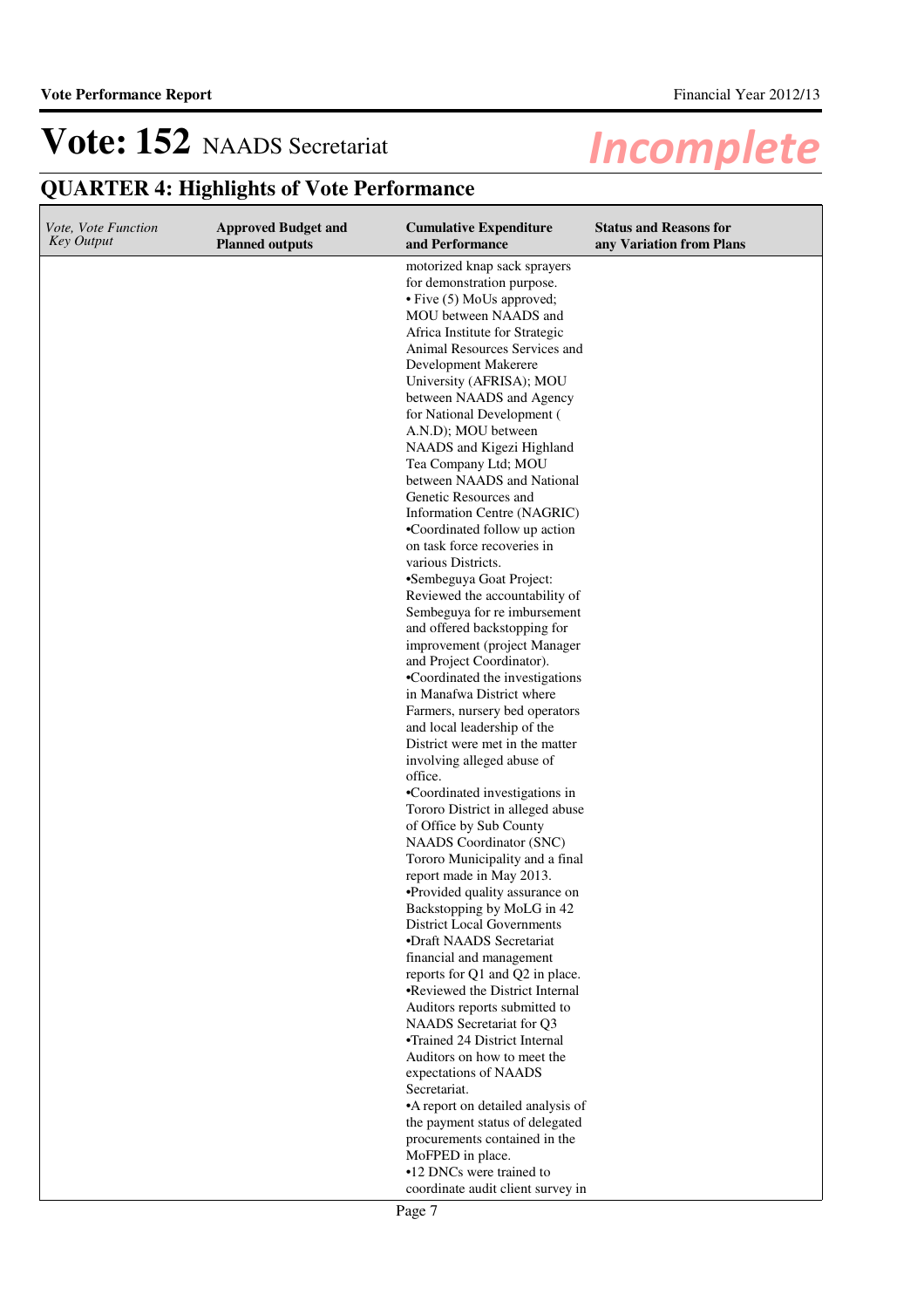| Vote, Vote Function<br><b>Key Output</b>                                                                                           | <b>Approved Budget and</b><br><b>Planned outputs</b>                                                                                                                                                                                                                                                | <b>Cumulative Expenditure</b><br>and Performance                                                                                                                                                                                                                                                                                                                                                                                                                                                                                                                                                                                                                                                                                                                                                                                                                                                                                                                                     | <b>Status and Reasons for</b><br>any Variation from Plans |
|------------------------------------------------------------------------------------------------------------------------------------|-----------------------------------------------------------------------------------------------------------------------------------------------------------------------------------------------------------------------------------------------------------------------------------------------------|--------------------------------------------------------------------------------------------------------------------------------------------------------------------------------------------------------------------------------------------------------------------------------------------------------------------------------------------------------------------------------------------------------------------------------------------------------------------------------------------------------------------------------------------------------------------------------------------------------------------------------------------------------------------------------------------------------------------------------------------------------------------------------------------------------------------------------------------------------------------------------------------------------------------------------------------------------------------------------------|-----------------------------------------------------------|
| Performance Indicators:                                                                                                            |                                                                                                                                                                                                                                                                                                     | 72 Districts and the client<br>survey was carried out in the<br>sampled Districts.<br>•Frame work procurements for<br>feed mills, grinding mills, milk<br>processing equipment, Treadle<br>pumps, honey handling $&$<br>processing equipment, poultry<br>hatcheries, grain handling &<br>processing equipment,<br>Knapsack sprayers and<br>motorized cassava chippers bids<br>submitted awaiting evaluation.<br>•Supervised the transportation,<br>installation and test running of<br>the medium grain drier to<br>Kapkwirwok Coffee Growers<br>Cooperative Society in<br>Kapchorwa.<br>•Contract awarded to supplier<br>and delivery of seven sets of<br>maize milling equipment for<br>Buyende Women groups; ten<br>sets of maize milling equipment<br>for Ntungamo District Youth<br>groups.<br>•The 8 sets of honey and bee<br>wax processing equipment were<br>delivered and temporary stored<br>at the Abi ZARDI awaiting<br>distribution to the 8 Districts of<br>West Nile. |                                                           |
| No. of strategic enterprises<br>promoted at national<br>level(through provision of<br>inputs & value addition<br>technologies etc) | 13                                                                                                                                                                                                                                                                                                  | 13                                                                                                                                                                                                                                                                                                                                                                                                                                                                                                                                                                                                                                                                                                                                                                                                                                                                                                                                                                                   |                                                           |
| Output Cost:                                                                                                                       | UShs Bn:<br>7.297                                                                                                                                                                                                                                                                                   | UShs Bn:                                                                                                                                                                                                                                                                                                                                                                                                                                                                                                                                                                                                                                                                                                                                                                                                                                                                                                                                                                             | 127.3%<br>9.285 % Budget Spent:                           |
| Output: 015403                                                                                                                     | Agri-business development and market linkage                                                                                                                                                                                                                                                        |                                                                                                                                                                                                                                                                                                                                                                                                                                                                                                                                                                                                                                                                                                                                                                                                                                                                                                                                                                                      |                                                           |
|                                                                                                                                    | Description of Performance: Implement Commercialization<br>challenge fund (CCF), initiate<br>10 partnerships, undertake gross enable Farmgain Africa to<br>margin analysis, value chain<br>analysis to guide enterprise<br>selection and capacity<br>development of LG staff,<br>market surveys and | •Put in place an MOU between<br>NAADS and Farmgain Africa to period<br>provide market information<br>through Radio Programmes on<br>selected FM stations.<br>• Conducted 4 days' workshop<br>for Training of Trainers (TOT)<br>for conducting capacity building<br>on enterprise selection and<br>agribusiness development skills<br>for AASPS and SNCs in<br>districts. Workshop attended by<br>a cross section of 16 technical<br>staff from districts, MAAIF,                                                                                                                                                                                                                                                                                                                                                                                                                                                                                                                     | Overtargeting at the planning                             |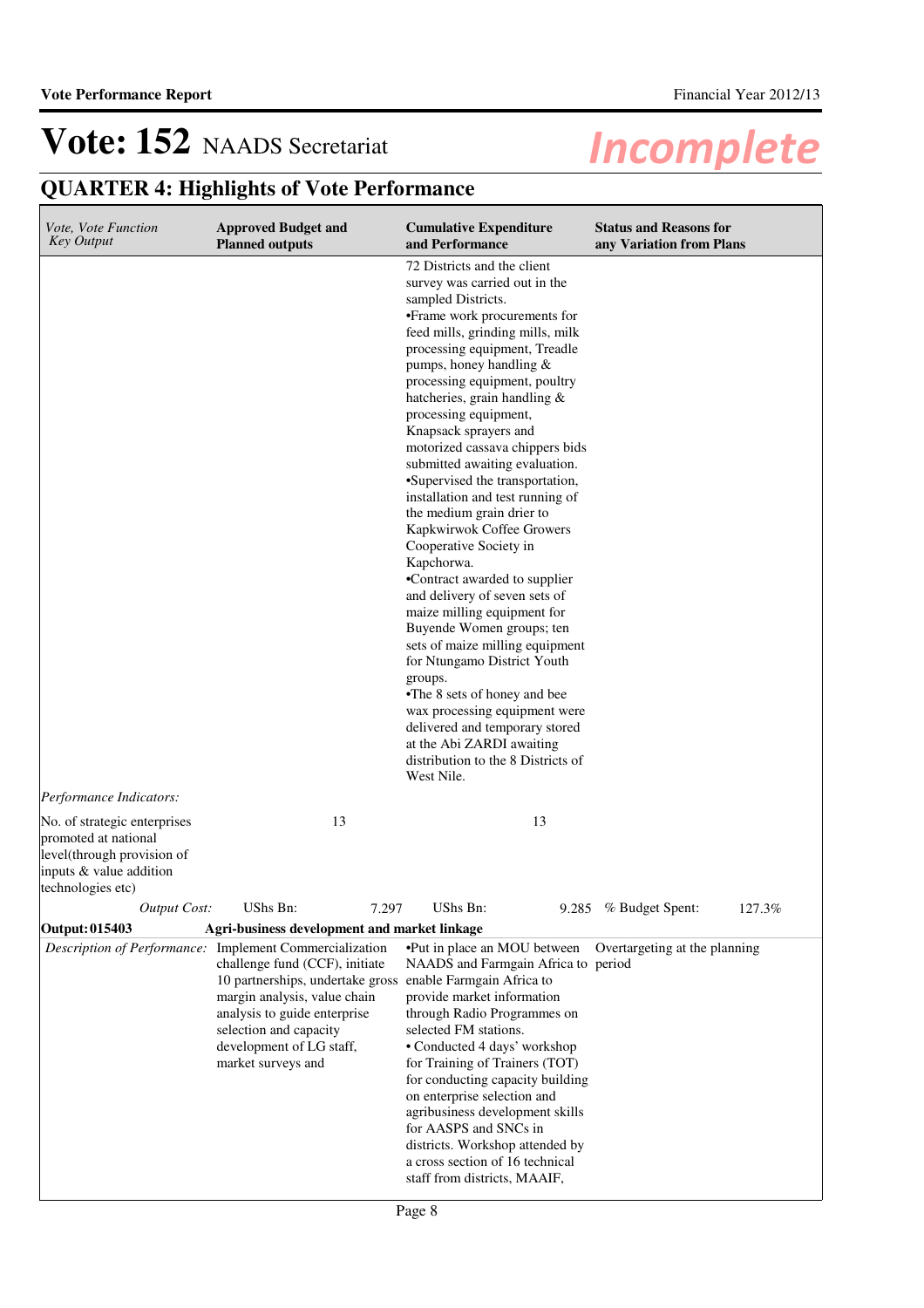**QUARTER 4: Highlights of Vote Performance**

#### **Cumulative Expenditure and Performance Approved Budget and Planned outputs Status and Reasons for any Variation from Plans** *Vote, Vote Function Key Output* Local Governments and NAADS Secretariat. •Field validation of available data on Gross Margin Analysis Studies carried out in 4 Districts (Soroti, Iganga, Mbarara and Masaka) including development of Agribusiness Fact sheets as part of dissemination of market information. •Carried out Capacity development and training of district & sub county staff to support farmers in enterprise selection and farm level business skills- a Training of Trainers (TOT) for 15 districts in Nabuin Zone. •Carried out Capacity development and training of district & sub county staff to support farmers in enterprise selection and farm level business skills- a Training of Trainers (TOT) for 26 District Staff of from the 13 Districts of Mbarara ZARDI. •Partnerships for processing and value addition -High Level Farmer organisation (HLFO) support to Kisoro farmers under the MOU between Kisoro LG a Mugenga Holdings for value addition to Irish Potato (public-private partnership), Held one Consultative meeting with 37 members of Arua, Moyo, Nebbi Bee Keepers Association to plan for procurement of honey processing equipment, Held 3 preparatory meetings with NUCAFE for coffee value chain support, Jali Organic and Flona Commodities Ltd for Pineapple value chain development. •Designed 10 Gross Margin Fact Sheet. •Evaluation of Expression of Interest for carrying out 10 gross margin analysis studies finalized. • Evaluation of expression of interest for carrying out market analysis and value chain studies for 10 enterprises finalized. •Evaluation of expression of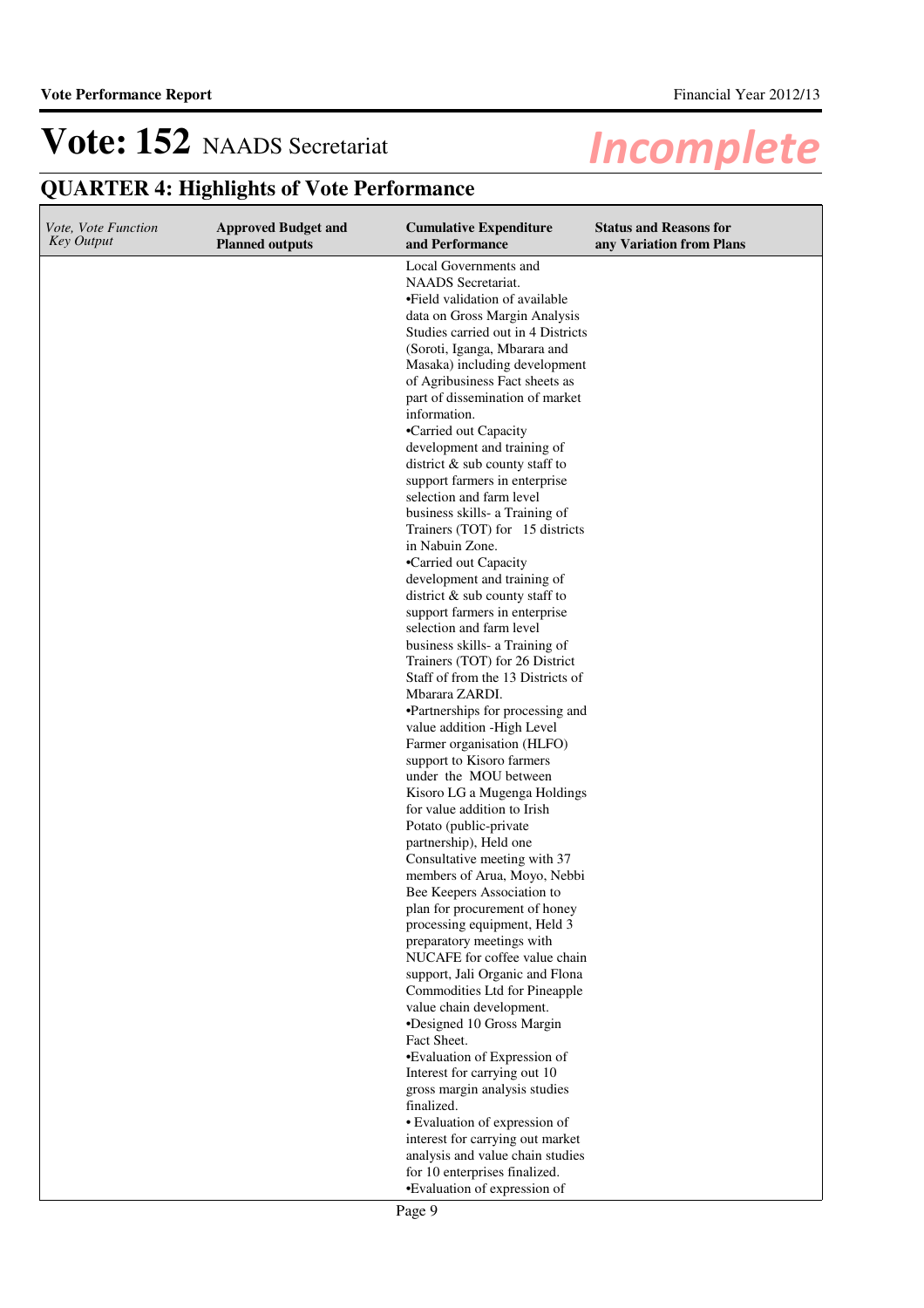| <i>Vote, Vote Function</i><br><b>Key Output</b>                                                                       | <b>Approved Budget and</b><br><b>Planned outputs</b>                                                                                                    |       | <b>Cumulative Expenditure</b><br>and Performance                                                                                                                                                                                                                                                                                                                                                                                                                                                                                                                                                                                                                                                                                                                                                                                                                                                                                                                                                    | <b>Status and Reasons for</b><br>any Variation from Plans                                                                           |       |
|-----------------------------------------------------------------------------------------------------------------------|---------------------------------------------------------------------------------------------------------------------------------------------------------|-------|-----------------------------------------------------------------------------------------------------------------------------------------------------------------------------------------------------------------------------------------------------------------------------------------------------------------------------------------------------------------------------------------------------------------------------------------------------------------------------------------------------------------------------------------------------------------------------------------------------------------------------------------------------------------------------------------------------------------------------------------------------------------------------------------------------------------------------------------------------------------------------------------------------------------------------------------------------------------------------------------------------|-------------------------------------------------------------------------------------------------------------------------------------|-------|
|                                                                                                                       |                                                                                                                                                         |       | interest for designing CCF<br>implementation framework<br>partially finalized.<br>•A draft agribusiness training<br>guide produced<br>$\bullet$ Three (3) partnerships for<br>value addition were initiated,<br>including: -Two partnerships<br>under an MOU arrangement for<br>Value addition on pineapples<br>between NAADS and FLONA<br>Commodities limited in<br>Kayunga and between NAADS<br>and JALI Organic in Bussi<br>Islands in Wakiso District. One<br>partnership for value addition in<br>coffee and supporting capacity<br>building of higher coffee<br>farmers higher level farmer<br>organizations to be<br>implemented by NUCAFE<br>Uganda.<br>·Initiated a partnership with<br><b>Uganda Cooperative Savings</b><br>and Credit Union Limited<br>(UCSCU) under an MOU<br>arrangement<br>•Conducted market research<br>survey on cassava and its value<br>added products in 4 main output<br>markets in the zone. Four major<br>output markets were surveyed in<br>Rwebitaba ZARDI. |                                                                                                                                     |       |
| Performance Indicators:                                                                                               |                                                                                                                                                         |       |                                                                                                                                                                                                                                                                                                                                                                                                                                                                                                                                                                                                                                                                                                                                                                                                                                                                                                                                                                                                     |                                                                                                                                     |       |
| Value of supported agro-<br>enterprises at a national<br>level (Ush Bn)                                               | 6                                                                                                                                                       |       | 5                                                                                                                                                                                                                                                                                                                                                                                                                                                                                                                                                                                                                                                                                                                                                                                                                                                                                                                                                                                                   |                                                                                                                                     |       |
| No. of agribusiness and<br>value addition units<br>promoted(i.e agro processing<br>equipment and technologies<br>etc) |                                                                                                                                                         | 200   |                                                                                                                                                                                                                                                                                                                                                                                                                                                                                                                                                                                                                                                                                                                                                                                                                                                                                                                                                                                                     |                                                                                                                                     |       |
| <b>Output Cost:</b>                                                                                                   | UShs Bn:                                                                                                                                                | 1.035 | UShs Bn:                                                                                                                                                                                                                                                                                                                                                                                                                                                                                                                                                                                                                                                                                                                                                                                                                                                                                                                                                                                            | 0.538 % Budget Spent:                                                                                                               | 52.0% |
| Output: 015404                                                                                                        | <b>Institutional and Human Capacity strengthened</b>                                                                                                    |       |                                                                                                                                                                                                                                                                                                                                                                                                                                                                                                                                                                                                                                                                                                                                                                                                                                                                                                                                                                                                     |                                                                                                                                     |       |
|                                                                                                                       | Description of Performance: Capacity building undertaken<br>for 1364 sub country extension<br>service providers and 112<br>district NAADS coordinators. |       | •23 staff members were<br>facilitated to attend short term<br>trainings.<br>•Three Call Centre Agents were<br>recruited and appointed.<br>•Final interviews for Librarian<br>and Executive<br><b>Assistant-Executive Director</b><br>conducted and pending BOD<br>approval.<br>•Interviews were conducted for                                                                                                                                                                                                                                                                                                                                                                                                                                                                                                                                                                                                                                                                                       | Funds were not enough to train<br>all AASPs and programme<br>officers and those not trained<br>will be trained in the FY<br>2013/14 |       |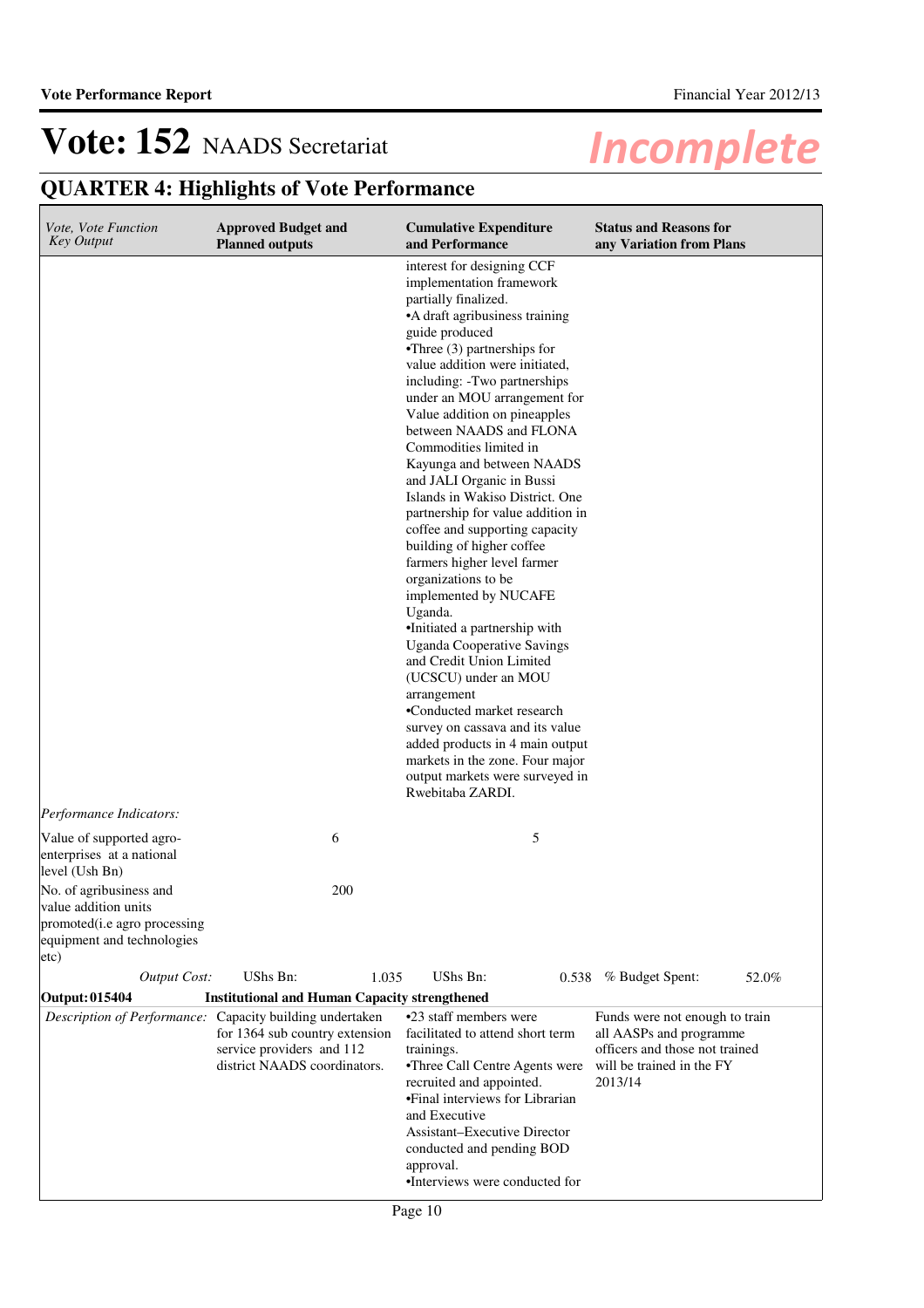| Vote, Vote Function<br><b>Key Output</b> | <b>Approved Budget and</b><br><b>Planned outputs</b> | <b>Cumulative Expenditure</b><br>and Performance                                                                                                                                                                                                                                                                                                                                                                                                                                                                                                                                                                                                                                                                                                                                                                                                                                                                                                                                                                                                                                                                                                                                                         | <b>Status and Reasons for</b><br>any Variation from Plans |
|------------------------------------------|------------------------------------------------------|----------------------------------------------------------------------------------------------------------------------------------------------------------------------------------------------------------------------------------------------------------------------------------------------------------------------------------------------------------------------------------------------------------------------------------------------------------------------------------------------------------------------------------------------------------------------------------------------------------------------------------------------------------------------------------------------------------------------------------------------------------------------------------------------------------------------------------------------------------------------------------------------------------------------------------------------------------------------------------------------------------------------------------------------------------------------------------------------------------------------------------------------------------------------------------------------------------|-----------------------------------------------------------|
|                                          |                                                      | <b>District NAADS Coordinators</b><br>of Lyantonde and Nwoya,<br>Napak, Moroto, Bukedea and<br>Bududa.<br>•Facilitated farmers under<br>UNFFE to attend the Nairobi<br>International Agricultural show.<br>•Supported consultative<br>Workshops for Youth Strategy<br>Exercise.<br>•Supported training forfarmers<br>incollaboration with NARO<br>under the China Protocolfor<br>ATDCProject in Ministry of<br>Agriculture.<br>•Sponsored an agricultural<br>study tour for Kabarole District<br>stakeholders in Rwanda.<br>• Participated in the World Food<br>day Celebrations hosted at<br>Mbarara ZARDI.<br>•Guidelines for recruitment of<br>AASPs and SNCs developed<br>and disseminated to all Districts.<br>•The NAADS Employment<br>Contract was revised and<br>approved for use by the<br>Attorney General; employment<br>contracts for 20 employees were<br>prepared and signed.<br>•A 4 day workshop to develop<br>an agribusiness training guide to<br>be used by NAADS programme<br>implementers at District and<br>sub-county where a draft<br>agribusiness training guide was<br>produced.<br>•Four mind-set change trainings<br>were conducted in Nwoya,<br>Ngetta, Kabarole and Masaka |                                                           |
|                                          |                                                      | District Local Governments.<br>•Construction of the NFLC                                                                                                                                                                                                                                                                                                                                                                                                                                                                                                                                                                                                                                                                                                                                                                                                                                                                                                                                                                                                                                                                                                                                                 |                                                           |
|                                          |                                                      | buildings at Kampiringisa<br>including office block,<br>classrooms, dining/kitchen,<br>dormitories for trainees,                                                                                                                                                                                                                                                                                                                                                                                                                                                                                                                                                                                                                                                                                                                                                                                                                                                                                                                                                                                                                                                                                         |                                                           |
|                                          |                                                      | staff/instructors<br>accommodation, animal houses<br>(poultry and piggery) and green<br>houses for vegetables and                                                                                                                                                                                                                                                                                                                                                                                                                                                                                                                                                                                                                                                                                                                                                                                                                                                                                                                                                                                                                                                                                        |                                                           |
|                                          |                                                      | mushroom started; Draft<br>curriculum and draft training<br>manual for the National Farmers                                                                                                                                                                                                                                                                                                                                                                                                                                                                                                                                                                                                                                                                                                                                                                                                                                                                                                                                                                                                                                                                                                              |                                                           |
|                                          |                                                      | Leadership Centre developed.<br>•Training of Trainers (TOT)<br>mind set training was conducted<br>in Kabarole District to train a                                                                                                                                                                                                                                                                                                                                                                                                                                                                                                                                                                                                                                                                                                                                                                                                                                                                                                                                                                                                                                                                        |                                                           |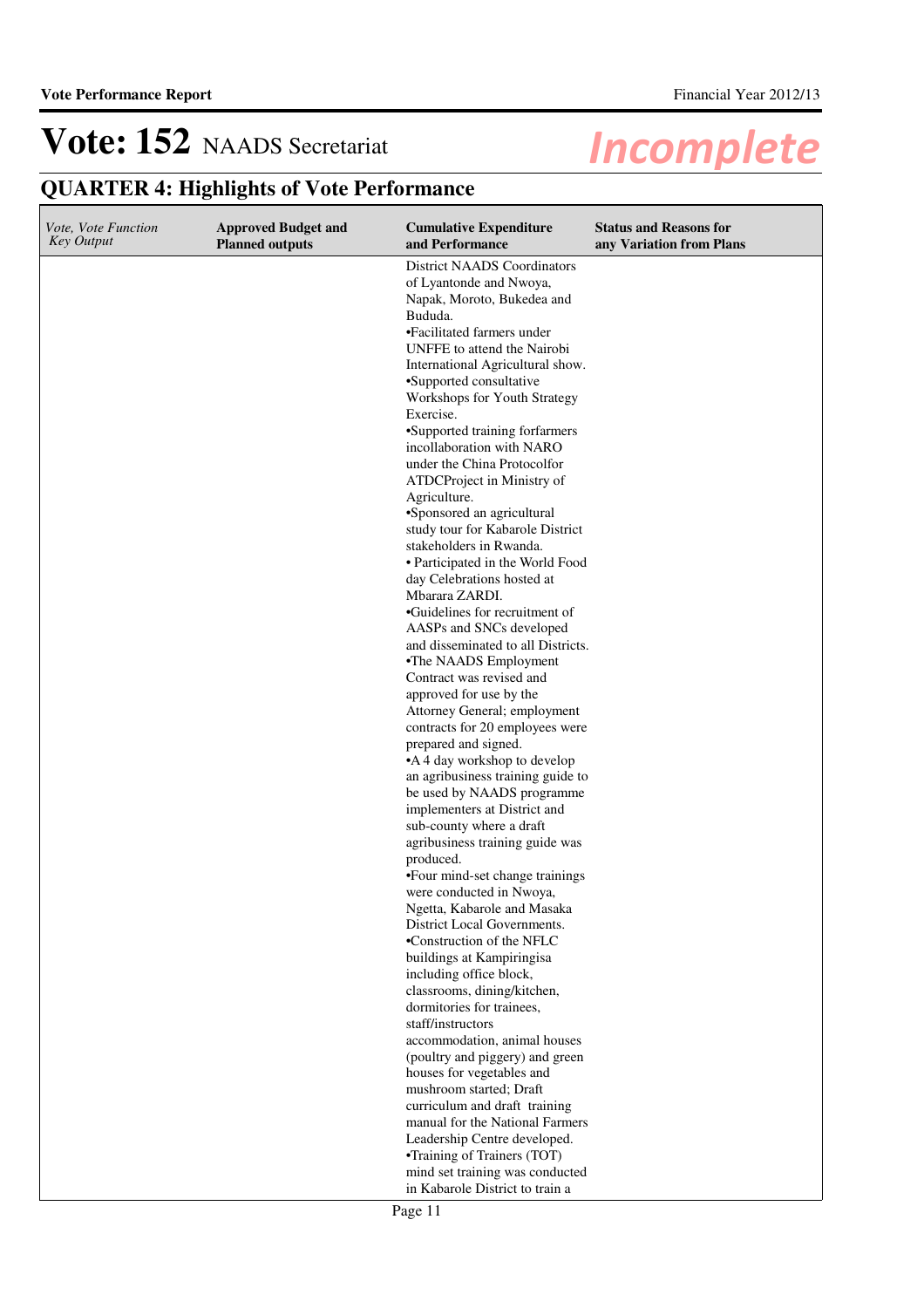| Vote, Vote Function<br><b>Key Output</b> | <b>Approved Budget and</b><br><b>Planned outputs</b> | <b>Cumulative Expenditure</b><br>and Performance                                                                                                                                                                                     | <b>Status and Reasons for</b><br>any Variation from Plans |
|------------------------------------------|------------------------------------------------------|--------------------------------------------------------------------------------------------------------------------------------------------------------------------------------------------------------------------------------------|-----------------------------------------------------------|
|                                          |                                                      | core team of change agents<br>(District Production Committee<br>members, District Production<br>Officer, District NAADS<br>Coordinator, Sub-county<br>NAADS coordinators,<br>Agricultural advisory service<br>providers and selected |                                                           |
|                                          |                                                      | councillors).<br>•Two meetings were held with                                                                                                                                                                                        |                                                           |
|                                          |                                                      | MAAIF and KOICA to review                                                                                                                                                                                                            |                                                           |
|                                          |                                                      | implementation progress as well<br>as preparing for the NFLC<br>Ground breaking ceremony.                                                                                                                                            |                                                           |
|                                          |                                                      | •NAADS Secretariat engineer                                                                                                                                                                                                          |                                                           |
|                                          |                                                      | carried out a survey on<br>alternative water sources for the<br>NFLC. From the preliminary                                                                                                                                           |                                                           |
|                                          |                                                      | findings, the feasible option is<br>to drill water from underground.                                                                                                                                                                 |                                                           |
|                                          |                                                      | •Conducted orientation and                                                                                                                                                                                                           |                                                           |
|                                          |                                                      | training (farmer institutional<br>development, enterprise                                                                                                                                                                            |                                                           |
|                                          |                                                      | selection, business skills) of<br>AASPs and SNCs; 219                                                                                                                                                                                |                                                           |
|                                          |                                                      | (Bulindi Zardi); 186 (ABI<br>Zardi); 176 (Rwebitaba Zardi);                                                                                                                                                                          |                                                           |
|                                          |                                                      | 313 (Mbarara zardi).                                                                                                                                                                                                                 |                                                           |
|                                          |                                                      | •Organized 6 consultative<br>meetings for the consultants to                                                                                                                                                                         |                                                           |
|                                          |                                                      | share views with Secretariat,                                                                                                                                                                                                        |                                                           |
|                                          |                                                      | Zonal and Districts on                                                                                                                                                                                                               |                                                           |
|                                          |                                                      | formulation of the Human<br>Resources policy Manual.                                                                                                                                                                                 |                                                           |
|                                          |                                                      | •Draft Performance appraisal                                                                                                                                                                                                         |                                                           |
|                                          |                                                      | tool presented to and discussed                                                                                                                                                                                                      |                                                           |
|                                          |                                                      | by staff.<br>•Trained 1,364 Sub County                                                                                                                                                                                               |                                                           |
|                                          |                                                      | <b>NAADS</b> Coordinators (SNCs)                                                                                                                                                                                                     |                                                           |
|                                          |                                                      | and Agricultural Advisory                                                                                                                                                                                                            |                                                           |
|                                          |                                                      | Service providers (AASPs) in                                                                                                                                                                                                         |                                                           |
|                                          |                                                      | five ZARDIs of Mbarara (313),<br>Bulindi (219), Kachwekano                                                                                                                                                                           |                                                           |
|                                          |                                                      | (204), Ngetta (230),                                                                                                                                                                                                                 |                                                           |
|                                          |                                                      | Buginyanya (398).                                                                                                                                                                                                                    |                                                           |
|                                          |                                                      | •Trained 150 youths from<br>Ankole districts on life skills,                                                                                                                                                                         |                                                           |
|                                          |                                                      | farming techniques and                                                                                                                                                                                                               |                                                           |
|                                          |                                                      | practical principles of farming                                                                                                                                                                                                      |                                                           |
|                                          |                                                      | as a business held in Mbarara                                                                                                                                                                                                        |                                                           |
|                                          |                                                      | District.<br>•Exchange visits for 15 DNCs                                                                                                                                                                                            |                                                           |
|                                          |                                                      | and 15 Farmers from Kitgum,                                                                                                                                                                                                          |                                                           |
|                                          |                                                      | Lamwo, Agago, Pader, Gulu,                                                                                                                                                                                                           |                                                           |
|                                          |                                                      | Nwoya, Amuru, Lira, Apac,                                                                                                                                                                                                            |                                                           |
|                                          |                                                      | Oyam, Kole, Alebtong, Otuke,<br>Dokolo and Amolatar                                                                                                                                                                                  |                                                           |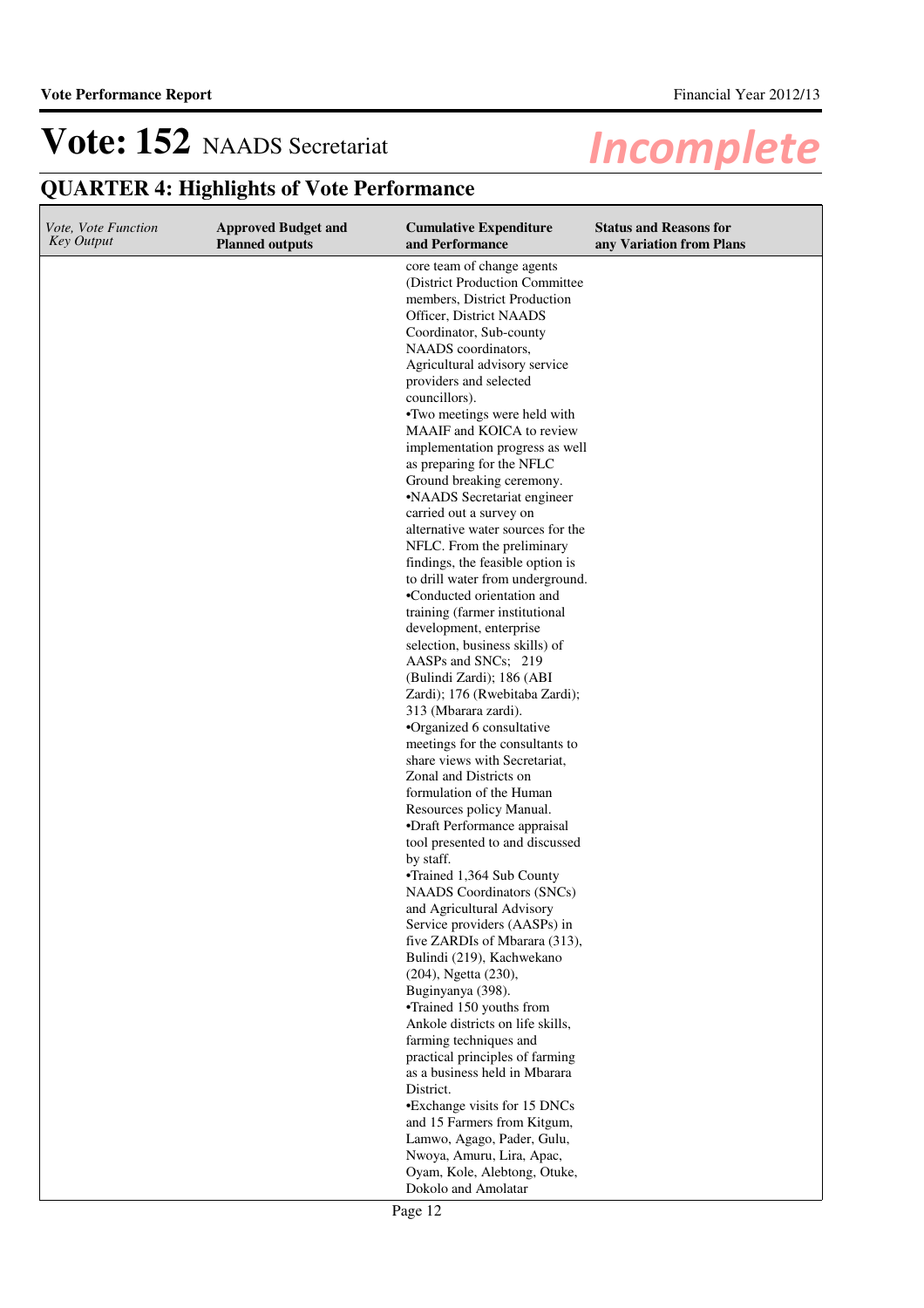#### **QUARTER 4: Highlights of Vote Performance Cumulative Expenditure and Performance Approved Budget and Planned outputs Status and Reasons for any Variation from Plans** *Vote, Vote Function Key Output* conducted in Kabarole district. •Conducted one training on facilitating Farmer Field School for 26 people including 13 staff and 13 farmer leaders in Buginyanya ZARDI. •Rwebitaba ZARDI conducted one study tour for 22 cassava and rice farmers, 4 ZARDI staff and 7 DNCs to NACRRI and AEATRI and Source of the Nile Agricultural and Trade Show in Jinja for exposure to production and processing technologies for cassava and rice. •Conducted needs assessment of existing HLFOs in the Districts of Kabarole, Kasese, Kyenjojo, Kamwenge and Kyegegwa Districts in Rwebitaba ZARDI. •Conducted capacity building training for 30 Coffee farmers along value chain development from Kabarole and Bundibugyo in Rwebitaba ZARDI. •National Farmers Leadership Centre (NFLC) ground breaking ceremony conducted and presided over by the Hon. Minister MAAIF and His Excellency the Ambassador of the Republic of Korea to Uganda •Draft NFLC organization structure, staffing and recruitment criteria in place •Developed a proposal for the village model project for the NFLC-Kampiringisa •Procurement process for extension of water to the NFLC site commenced. •Preparation for extension of power to the NFLC in advanced stage. •Two Monitoring visits conducted for the civil works at the NFLC site •3 Management meetings for the NFLC held.

*Performance Indicators:*

| % of AASPS and<br>programme officers trained<br>in specialized skills |              |                                                                | 4080  |          | 3141 |                       |       |
|-----------------------------------------------------------------------|--------------|----------------------------------------------------------------|-------|----------|------|-----------------------|-------|
|                                                                       | Output Cost: | UShs Bn:                                                       | 2.180 | UShs Bn: |      | 1.763 % Budget Spent: | 80.9% |
| Output: 015407                                                        |              | Joint Prioritization, planning for adaptive research conducted |       |          |      |                       |       |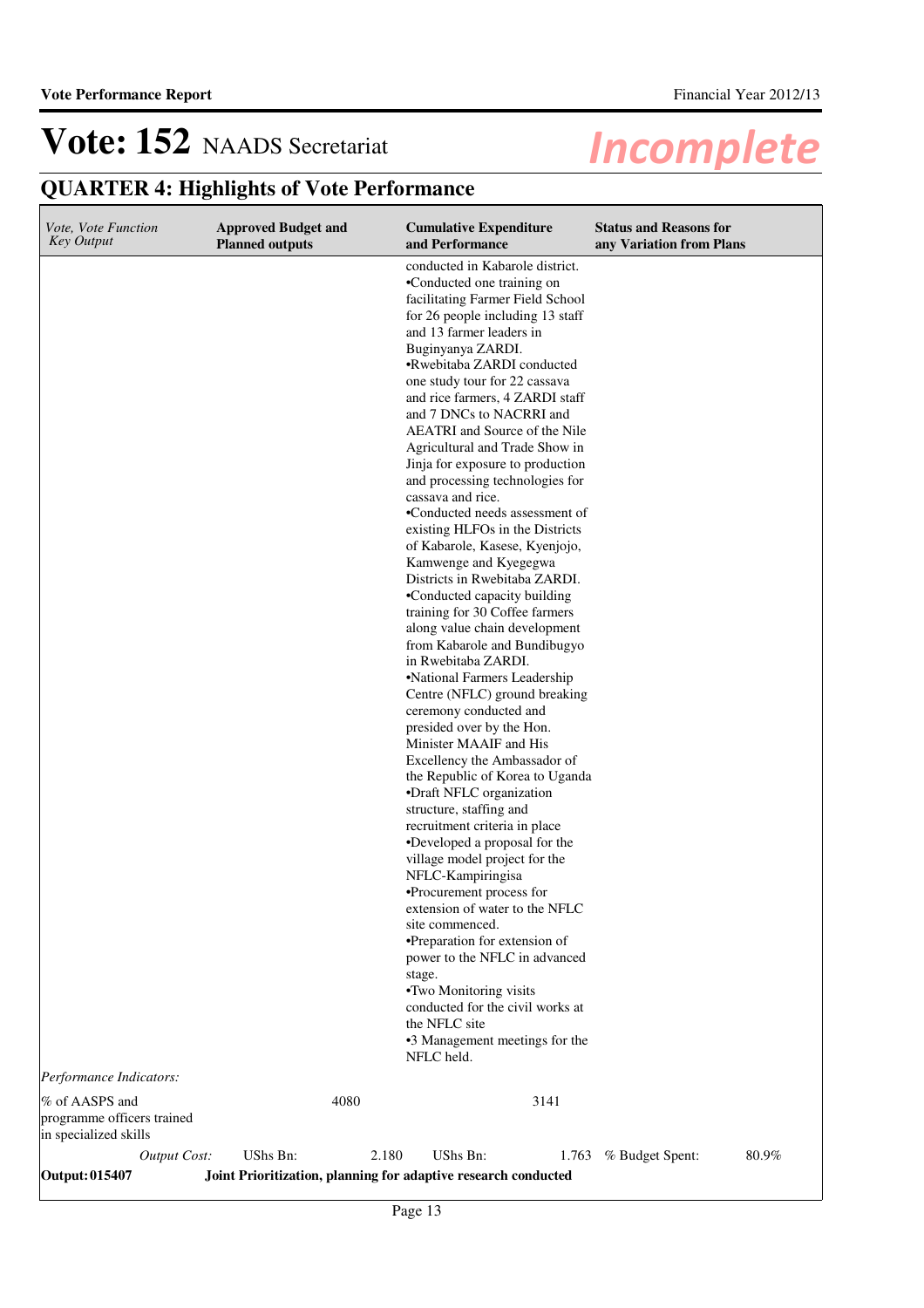| <i>Vote, Vote Function</i>  | <b>Approved Budget and</b>                                                                                                                                                                         | <b>Cumulative Expenditure</b>                                                                                                                                                                                                                                                                                                                                                                                                                                                                                                                                                                                                                                                                                                                                                                                                                                                                                                                                                                                                                                                                                                                                                                                                                                                                                                                                                                                                                                                                                                                                                                                                                                                                                                                                | <b>Status and Reasons for</b>                                                      |
|-----------------------------|----------------------------------------------------------------------------------------------------------------------------------------------------------------------------------------------------|--------------------------------------------------------------------------------------------------------------------------------------------------------------------------------------------------------------------------------------------------------------------------------------------------------------------------------------------------------------------------------------------------------------------------------------------------------------------------------------------------------------------------------------------------------------------------------------------------------------------------------------------------------------------------------------------------------------------------------------------------------------------------------------------------------------------------------------------------------------------------------------------------------------------------------------------------------------------------------------------------------------------------------------------------------------------------------------------------------------------------------------------------------------------------------------------------------------------------------------------------------------------------------------------------------------------------------------------------------------------------------------------------------------------------------------------------------------------------------------------------------------------------------------------------------------------------------------------------------------------------------------------------------------------------------------------------------------------------------------------------------------|------------------------------------------------------------------------------------|
| <b>Key Output</b>           | <b>Planned outputs</b>                                                                                                                                                                             | and Performance                                                                                                                                                                                                                                                                                                                                                                                                                                                                                                                                                                                                                                                                                                                                                                                                                                                                                                                                                                                                                                                                                                                                                                                                                                                                                                                                                                                                                                                                                                                                                                                                                                                                                                                                              | any Variation from Plans                                                           |
| Description of Performance: | Conducting 9 joint<br>NARO/NAADS planning<br>meetings at the zonal level<br>Enterprise prioritization<br>exercise undertaken by districts<br>in accordance with the<br>commodity approach strategy | •104 soil samples and 104 soil<br>analyses from 26 sub counties<br>and 104 villages to ascertain<br>soil status in the zone in<br>Mbarara ZARDI undertaken.<br>•80 farmers were trained on<br>various agronomic practices for<br>community seed production,<br>Post harvest handling, grading<br>and sorting problems from 8<br>Districts namely; Rakai,<br>Mbarara, Mitooma, Kiruhura,<br>Ibanda, Buhweju, Lyantonde<br>and Ntungamo on Beans and<br>pasture community seed<br>multiplication.<br>•Established 24 demonstration<br>plots for pasture grasses and<br>legumes in the Districts of<br>Kiruhura, Ibanda, Mbarara,<br>Ntungamo. The focus were<br>Chlorisgayana, Panicum<br>maximum, Greenleaf<br>desmodium, Centrocema,<br>Glysine, Dolichos, lablab etc.<br>•10 sites identified for cassava,<br>2 sites in Katakwi for rice. 1<br>in Teso sub region for improved<br>goats; Land reparation and<br>planting of sites ongoing in 10<br>sites in Nabuin ZARDI.<br>•Prepared 11 groups for<br>adaptive research in Kween for<br>Apples, Bukwo for<br>Bananas, Bulambuli for<br>Horticulture, Bududa for<br>Coffee, Manafwa for Irish<br>Potatoes, Tororo for<br>Cassava, Pallisa for<br>Rice, Buyende for Dairy,<br>Kapchorwa for Wheat, Mbale<br>for Beans and Bugiri for Rice in<br>Buginyanya ZARDI.<br>•Capacity building of District<br><b>Adaptive Research Support</b><br>Teams (DARST s) in 46<br>districts was done in Mukono,<br>Bulindi, Mabarara and Abii<br>ZARDI.<br>•70 stakeholders participated in<br>Rice MSIP in Bulindi ZARDI.<br>$\bullet$ Four (4) district MSIPs on<br>dairy enterprise formed in<br>Kachwekano ZARDI.<br>•2 zonal MSIPs (1 dairy and 1<br>banana) organized and assess<br>progress and agreeing on a way | Strengthened NARO-NAADS<br>interface and other key<br>stakeholders at zonal level. |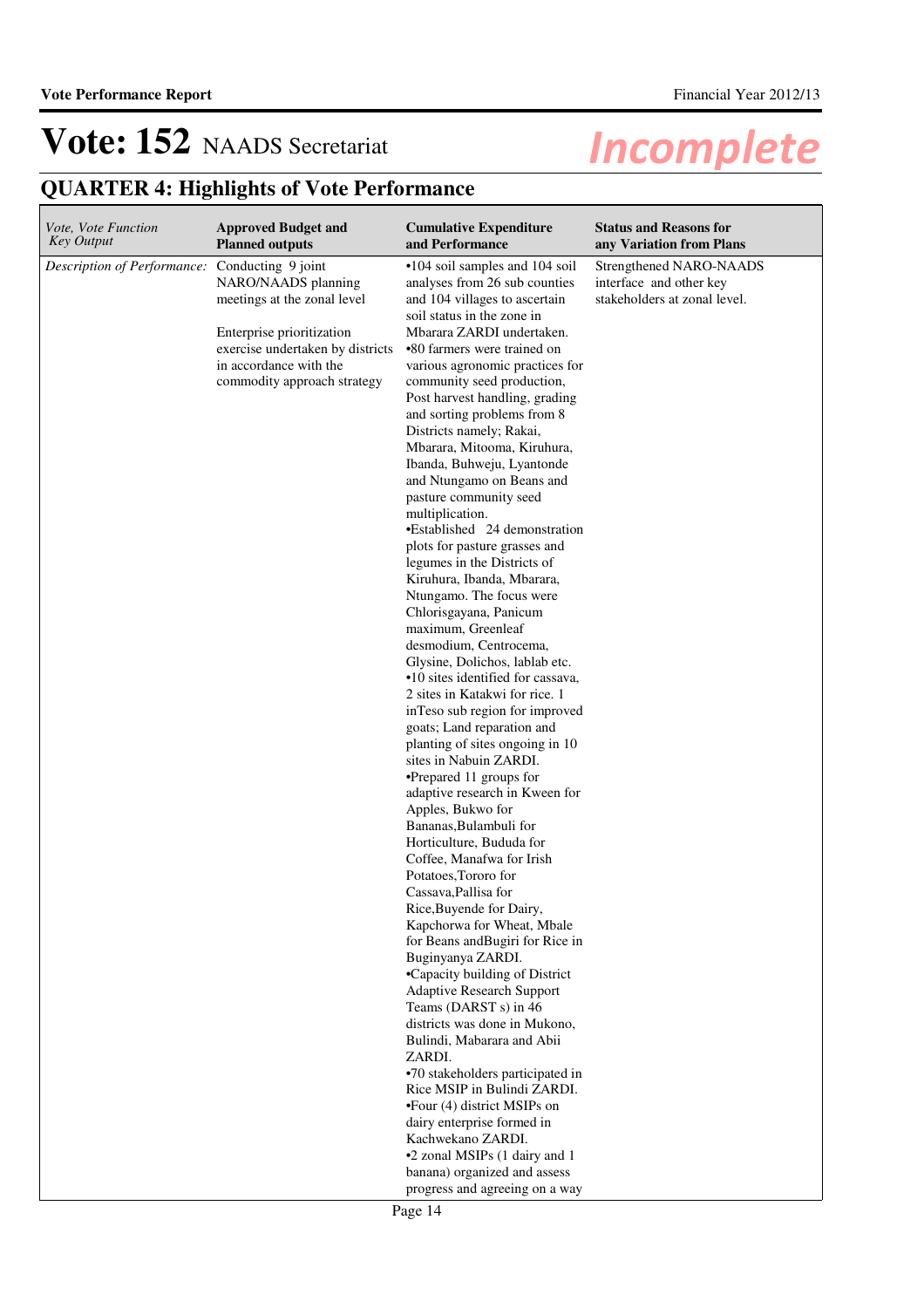| Vote, Vote Function<br><b>Key Output</b>                     | <b>Approved Budget and</b><br><b>Planned outputs</b> | <b>Cumulative Expenditure</b><br>and Performance                                                                                                                                                                                                                                                                                                                                                                                                                                                                                                                                                                                                                                                                                                                                                                                                                                                                                                                                                                                                                                                                                                                         | <b>Status and Reasons for</b><br>any Variation from Plans |
|--------------------------------------------------------------|------------------------------------------------------|--------------------------------------------------------------------------------------------------------------------------------------------------------------------------------------------------------------------------------------------------------------------------------------------------------------------------------------------------------------------------------------------------------------------------------------------------------------------------------------------------------------------------------------------------------------------------------------------------------------------------------------------------------------------------------------------------------------------------------------------------------------------------------------------------------------------------------------------------------------------------------------------------------------------------------------------------------------------------------------------------------------------------------------------------------------------------------------------------------------------------------------------------------------------------|-----------------------------------------------------------|
|                                                              |                                                      | forward. Steering committees<br>for Banana and Dairy put in<br>place in Mbarara ZARDI.<br>•Capacity built of 263 SNCs<br>and Chairperson FF on<br>establishment, functionality and<br>management of MSIPs in<br>Mbarara ZARDI.<br>•2 Zonal Level MSIPs<br>constituted for Coffee and<br>Maize Value chains with<br>substantive steering committees<br>conducted in Masaka and<br>Luwero in Mukono ZARDI.<br>$\bullet$ Three (3) commodity platforms<br>on poultry, Rice Cassava and 1<br>zonal MSIPS meeting held in<br>Nabuin ZARDI.<br>•Formed MSIP for cassava in<br>Abii ZARDI.<br>•Conducted1 training on Multi-<br>Stakeholder Innovation<br>Platforms for Agri- Business<br>stakeholders in Buginyanya<br>ZARDI.<br>•1 Zonal MSIP established on<br>coffee in Buginyanya ZARDI.<br>• Joint NARO - NAADS<br>Planning meetings conducted in<br>9 Zones at Zonal level in<br>Mbarara, Mukono, Bulindi,<br>Kachwekano, Buginyanya, Abii,<br>Ngetta, Rwebitaba,andNabuin<br>ZARDIs.<br>• Zonal level Planning and<br>Review meetings conducted in 9<br>Zones of Mbarara, Mukono,<br>Bulindi, Kachwekano,<br>Buginyanya, Abii, Ngetta,<br>Rwebitaba, and Nabuin ZARDIs. |                                                           |
| Performance Indicators:                                      |                                                      |                                                                                                                                                                                                                                                                                                                                                                                                                                                                                                                                                                                                                                                                                                                                                                                                                                                                                                                                                                                                                                                                                                                                                                          |                                                           |
| No. of farmers participating<br>in generating research needs | 68200                                                | 70000                                                                                                                                                                                                                                                                                                                                                                                                                                                                                                                                                                                                                                                                                                                                                                                                                                                                                                                                                                                                                                                                                                                                                                    |                                                           |
| <b>Output Cost:</b>                                          | UShs Bn:                                             | 1.160<br><b>UShs Bn:</b><br>1.137                                                                                                                                                                                                                                                                                                                                                                                                                                                                                                                                                                                                                                                                                                                                                                                                                                                                                                                                                                                                                                                                                                                                        | 98.0%<br>% Budget Spent:                                  |
| <b>Output: 015409</b>                                        | Research-extension-farmer linkage strengthened       |                                                                                                                                                                                                                                                                                                                                                                                                                                                                                                                                                                                                                                                                                                                                                                                                                                                                                                                                                                                                                                                                                                                                                                          |                                                           |
| Description of Performance: Zonal staff facilitated to       | undertake extension and<br>research linkages         | •Conducted technical<br>backstopping/capacity building<br>of DARSTs members: 27 in<br>three districts of Kiryandongo,<br>Hoima and Masindi in Bulindi<br>ZARDI; 28 in 7 districts of<br>Rwebitaba ZARDI and 20<br>Districts in Mukono ZARDI.<br>•Jointly with NARO conducted<br>farmer field days for BBW                                                                                                                                                                                                                                                                                                                                                                                                                                                                                                                                                                                                                                                                                                                                                                                                                                                                | N/A                                                       |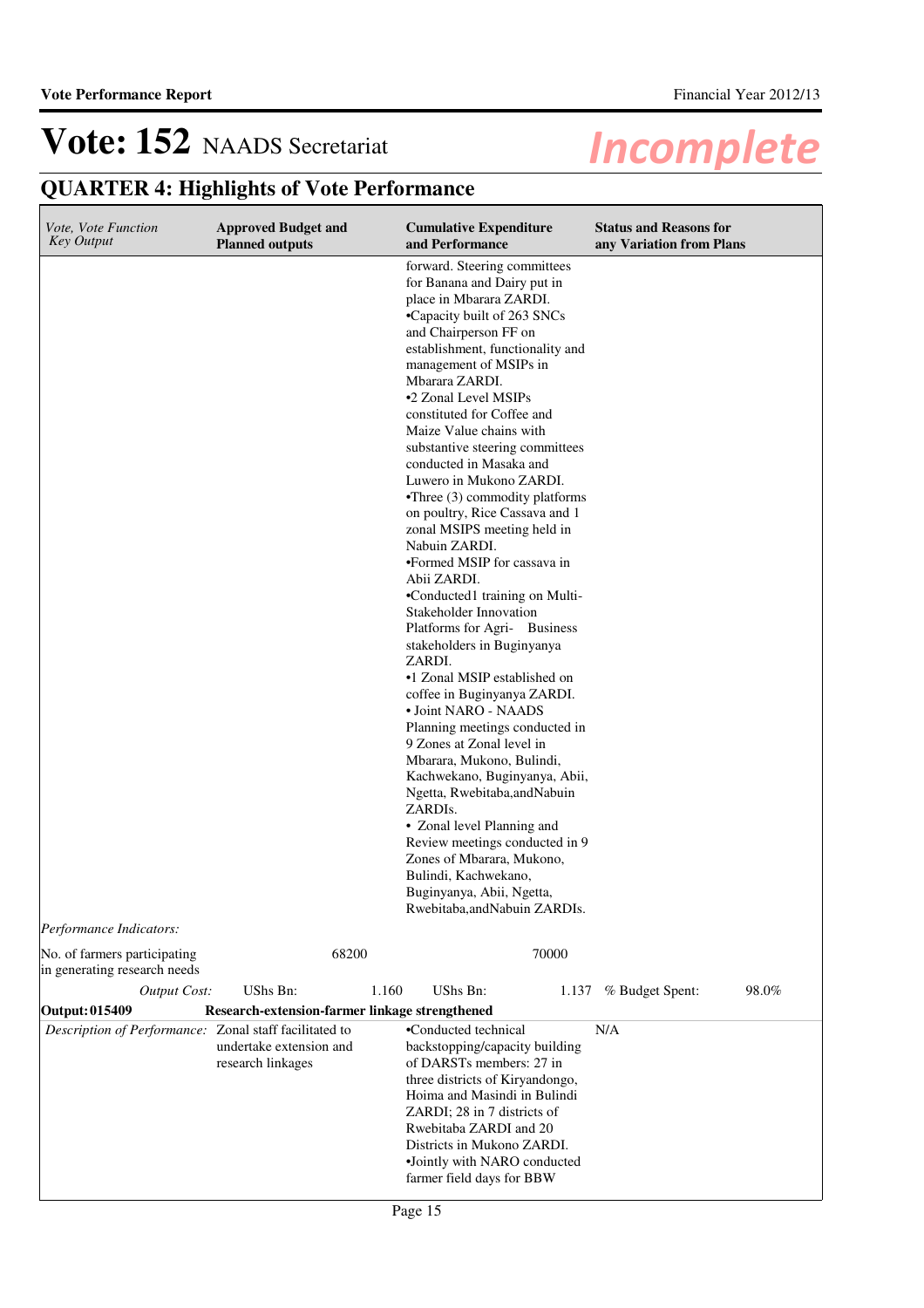| Vote, Vote Function<br><b>Key Output</b> | <b>Approved Budget and</b><br><b>Planned outputs</b> | <b>Cumulative Expenditure</b><br>and Performance                                                                                     | <b>Status and Reasons for</b><br>any Variation from Plans |
|------------------------------------------|------------------------------------------------------|--------------------------------------------------------------------------------------------------------------------------------------|-----------------------------------------------------------|
|                                          |                                                      | control inBukiro sub-county,<br>(Mbarara district) and<br>Kashekuro Sub-county (Sheema<br>district).<br>•Conducted capacity building |                                                           |
|                                          |                                                      | for the DARST members<br>(including SNCs, AASPS and                                                                                  |                                                           |
|                                          |                                                      | farmers) to clearly articulate<br>adaptive research priorities and                                                                   |                                                           |
|                                          |                                                      | in establishment of adaptive<br>research trials built in the 13                                                                      |                                                           |
|                                          |                                                      | districts (MbararaZardi;<br>RwebitabaZardi), Conducted                                                                               |                                                           |
|                                          |                                                      | technical backstopping for<br>DARST teams and key                                                                                    |                                                           |
|                                          |                                                      | stakeholders in five Districts<br>(BulindiZardi) and 15 Districts                                                                    |                                                           |
|                                          |                                                      | (NabuinZardi).<br>•8 employment contracts                                                                                            |                                                           |
|                                          |                                                      | through prompt payment of staff<br>salaries.                                                                                         |                                                           |
|                                          |                                                      | •6 sites cassava (Kiryandongo),<br>2 sites citrus (Hoima) and 2                                                                      |                                                           |
|                                          |                                                      | sites fisheries (Hoima and<br>Masindi) of adaptive research<br>trials established In Bulindi                                         |                                                           |
|                                          |                                                      | ZARDI.<br>•17 trials monitored in                                                                                                    |                                                           |
|                                          |                                                      | Kachwekano.<br>•Participated in farmer field                                                                                         |                                                           |
|                                          |                                                      | days for BBW control in<br>Bukiro sub county, Mbarara                                                                                |                                                           |
|                                          |                                                      | district and Kashekuro<br>Subcounty, Sheema Districts;                                                                               |                                                           |
|                                          |                                                      | 190 Sub county technical staff<br>(SNCs and AASPs) trained on                                                                        |                                                           |
|                                          |                                                      | establishment and management<br>of adaptive research trials;                                                                         |                                                           |
|                                          |                                                      | Monitored performance of<br>adaptive research Trials in 13                                                                           |                                                           |
|                                          |                                                      | districts at farmer site in<br>Mbarara ZARDI<br>•38 farmers trained on                                                               |                                                           |
|                                          |                                                      | techniques for Cassava<br>multiplication at Mukono                                                                                   |                                                           |
|                                          |                                                      | ZARDI, 2 Citrus Adaptive trials<br>established in Kalangala,                                                                         |                                                           |
|                                          |                                                      | Availed planting materials for<br>40 acres of Pumpkin seed(                                                                          |                                                           |
|                                          |                                                      | Orphaned crop), Supported rice<br>seed multiplication (2 acres)                                                                      |                                                           |
|                                          |                                                      | with Fertilizers and Herbicides,<br>Supported control of Whiteflies                                                                  |                                                           |
|                                          |                                                      | in Cassava Multiplication site in<br>Kayunga in Mukono ZARDI.                                                                        |                                                           |
|                                          |                                                      | ·10 cassava sites, planted<br>(NASE 14) in Soroti, Amuria,                                                                           |                                                           |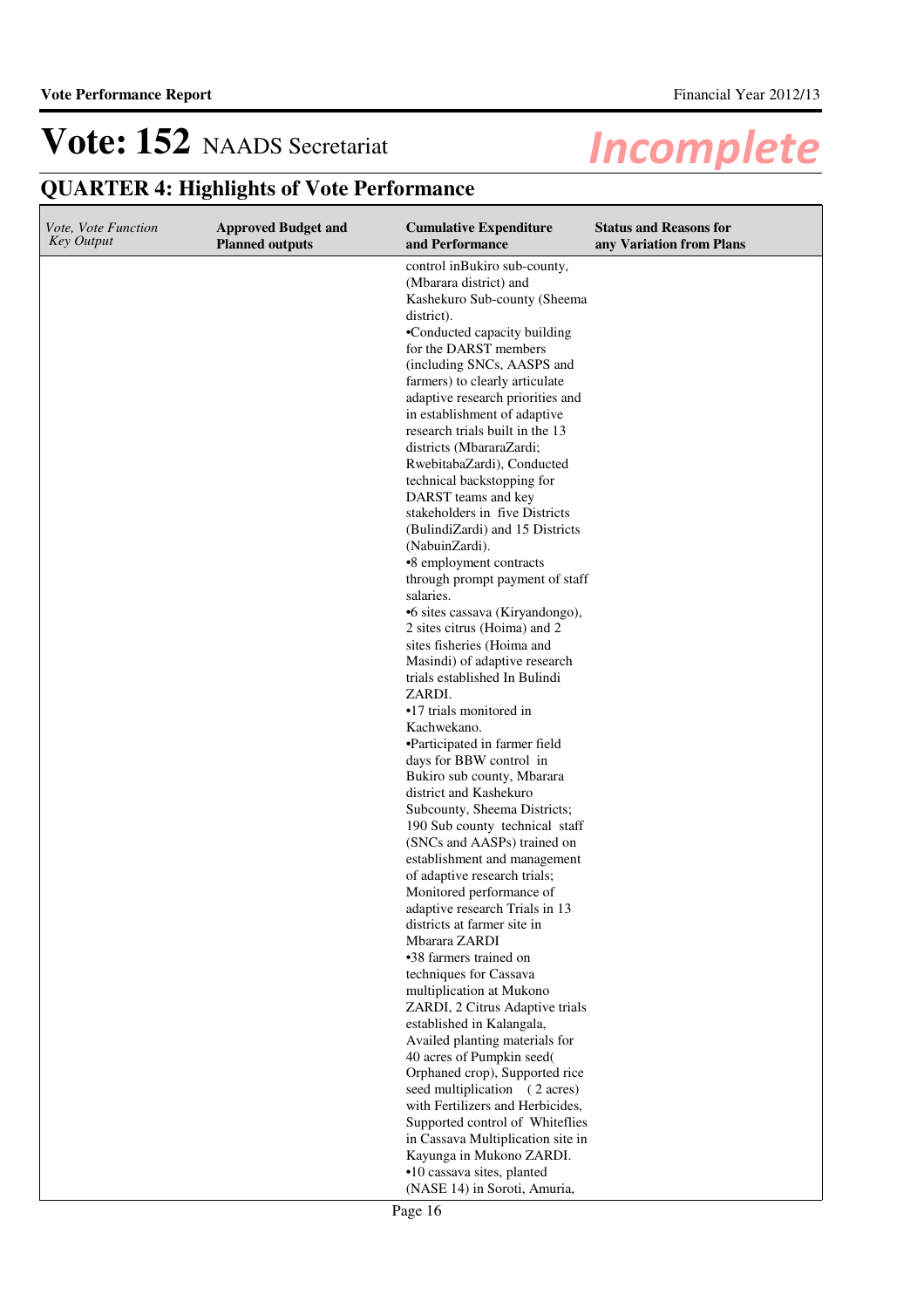# **QUARTER 4: Highlights of Vote Performance**

| <i><b>Incomplete</b></i> |
|--------------------------|
|--------------------------|

| Vote, Vote Function<br><b>Key Output</b> | <b>Approved Budget and</b><br><b>Planned outputs</b> | <b>Cumulative Expenditure</b><br>and Performance                                                                                                                                                                                                                                                                                                                                                                                                                                                                                                                                                                                                                                                                                                                                                                                                                                                                                                                                                                                                                                                                                                                                                                                                                                                                                                                                                                                                            | <b>Status and Reasons for</b><br>any Variation from Plans |
|------------------------------------------|------------------------------------------------------|-------------------------------------------------------------------------------------------------------------------------------------------------------------------------------------------------------------------------------------------------------------------------------------------------------------------------------------------------------------------------------------------------------------------------------------------------------------------------------------------------------------------------------------------------------------------------------------------------------------------------------------------------------------------------------------------------------------------------------------------------------------------------------------------------------------------------------------------------------------------------------------------------------------------------------------------------------------------------------------------------------------------------------------------------------------------------------------------------------------------------------------------------------------------------------------------------------------------------------------------------------------------------------------------------------------------------------------------------------------------------------------------------------------------------------------------------------------|-----------------------------------------------------------|
|                                          |                                                      | Serere, Kmaido, abim, Katakwi<br>and Bukedea, 10 groundnuts<br>sites established with new<br>varieties Serenut 2 and 5) in<br>Soroti, Serere, Ngora, Kumi,<br>bukedea and Abim; 10 Goat<br>demonstration/breeding sites in<br>Soroti, Abim, Kabong, Moroto,<br>Napak, Nprit, Amudat, Amuria,<br>Kaberamaido and Soroti<br>established in Nabuin ZARDI.<br>•Developed 3 partnerships for<br>adaptive research; With The<br>University of California Davis<br>on the manufacture and use of<br>Biochar as a soil amendment for<br>poor soil fertility (Biochar<br>technology), Busitema<br>University for fabricating value<br>addition small agro-processing<br>equipment, and Sasakawa for<br>post harvest handling<br>equipment<br>•15 acres of rice multiplication<br>In the Districts of Tororo,<br>Pallisa and Namutumba;<br>2Indegenous Micro Organism<br>(IMO) trial site in JinjaWairaka<br>T/C and Sironko in Buginyanya<br>ZARDI<br>•established partnership with<br>NASECO seed company, Africa<br>2000 Network an NGO and<br>established trial sites in 7<br>Districts demonstrating the<br>control of striga with IRR maize<br>compared with H10 in<br>Namutumba, Kamuli, Iganga,<br>Kaliro, Bugiri,<br>Namayingo, Tororo and<br>supported 70 farmers each with<br>10Kgs for an acre in<br>Buginyanya ZARDI:<br>•Trained staff (18) and farmers<br>(20) on cassava brown streak<br>virus in the Districts of Tororo,<br>Budaka, Pallisa, Busia, |                                                           |
|                                          |                                                      | Kibuku in Buginyanya ZARDI.<br>•Monitored on farm adaptive<br>research trials on improved<br>cassava and potato varieties that<br>were established in 7 Districts<br>of the western highlands agro-<br>ecological zone in Rwebitaba                                                                                                                                                                                                                                                                                                                                                                                                                                                                                                                                                                                                                                                                                                                                                                                                                                                                                                                                                                                                                                                                                                                                                                                                                         |                                                           |

*Performance Indicators:*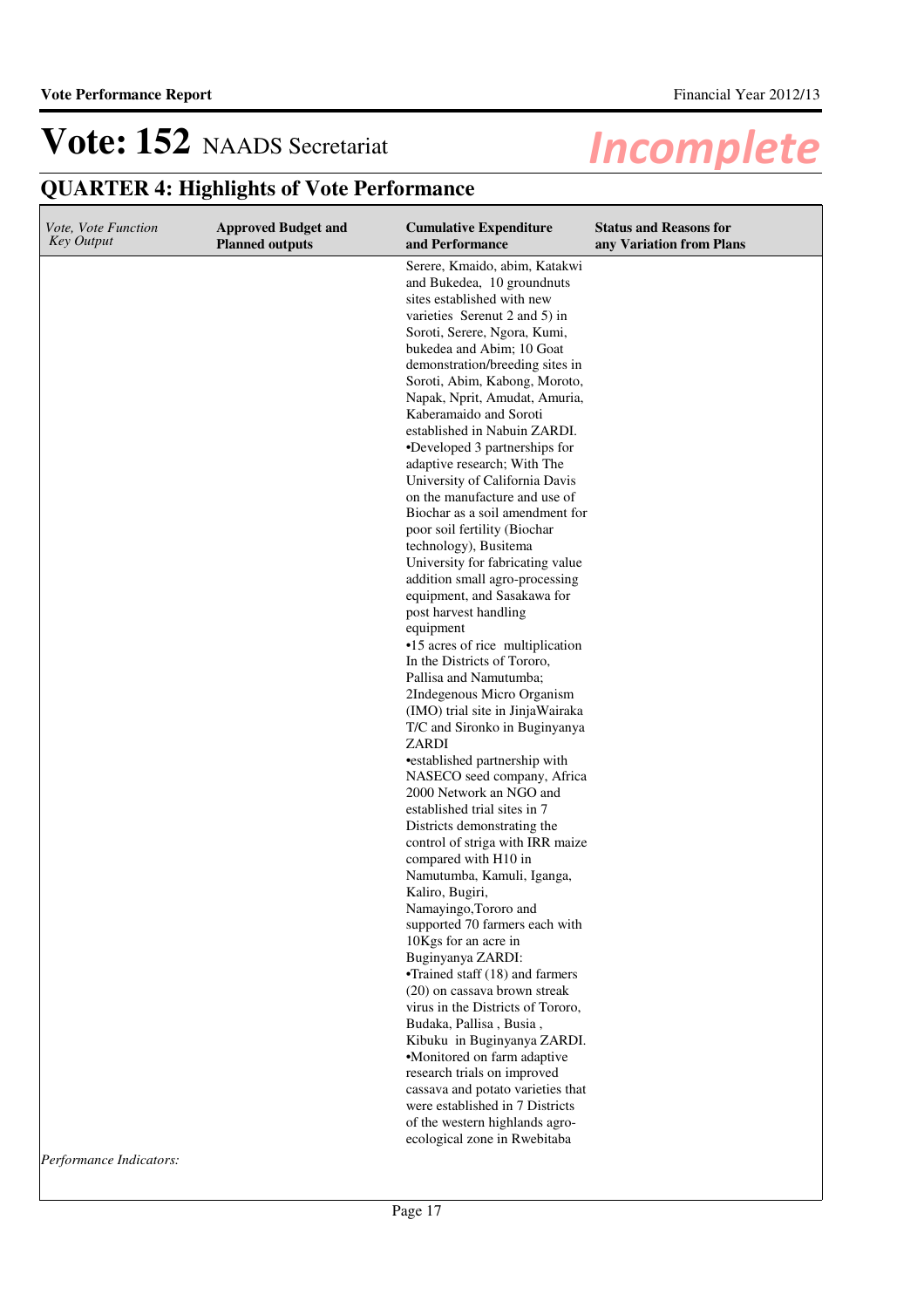## **QUARTER 4: Highlights of Vote Performance**

| Vote, Vote Function<br><b>Key Output</b>                                   | <b>Approved Budget and</b><br><b>Planned outputs</b>                                                                                                 | <b>Cumulative Expenditure</b><br>and Performance                                                                                                                                                                                                                                                                                                                    | <b>Status and Reasons for</b><br>any Variation from Plans                                                           |  |
|----------------------------------------------------------------------------|------------------------------------------------------------------------------------------------------------------------------------------------------|---------------------------------------------------------------------------------------------------------------------------------------------------------------------------------------------------------------------------------------------------------------------------------------------------------------------------------------------------------------------|---------------------------------------------------------------------------------------------------------------------|--|
| No. of farmers/groups<br>hosting Adaptive<br>research/multiplication sites | 448                                                                                                                                                  |                                                                                                                                                                                                                                                                                                                                                                     | 448                                                                                                                 |  |
| Output Cost:                                                               | UShs Bn:                                                                                                                                             | UShs Bn:<br>1.405                                                                                                                                                                                                                                                                                                                                                   | % Budget Spent:<br>1.039<br>74.0%                                                                                   |  |
| Output: 015413                                                             |                                                                                                                                                      | Monitoring/Quality assurance on priority commodities                                                                                                                                                                                                                                                                                                                |                                                                                                                     |  |
| Description of Performance:                                                | Supervision, Monitoring and<br>evaluation for implementation<br>of the commodity approach<br>strategy in the 1364 sub<br>counties and 112 districts. | •Consolidated commodity<br>priorities from district local<br>governments under the<br>commodity approach.<br>•NAADS Quarter one and two<br>reports on Supervision,<br>Monitoring and Evaluation of<br>the commodity approach were<br>submitted to MAAIF.<br>•Joint monitoring was<br>conducted by NAADS, MAAIF<br>and MoLG on priority<br>commodities and on-going. | Agricultural Sector-wide<br>monitoring and evaluation<br>frwmework for the commodity<br>approach not yet completed. |  |
| Output Cost:                                                               | UShs Bn:                                                                                                                                             | UShs Bn:<br>0.340                                                                                                                                                                                                                                                                                                                                                   | % Budget Spent:<br>74.9%<br>0.255                                                                                   |  |
| <b>Vote Function Cost</b>                                                  | <b>UShs Bn:</b>                                                                                                                                      | 52.910 UShs Bn:                                                                                                                                                                                                                                                                                                                                                     | 42.448 % Budget Spent:<br>80.2%                                                                                     |  |
| <b>Cost of Vote Services:</b>                                              | UShs Bn:                                                                                                                                             | 52.910 UShs Bn:                                                                                                                                                                                                                                                                                                                                                     | <b>42.448</b> % Budget Spent:<br>$80.2\%$                                                                           |  |

*\* Excluding Taxes and Arrears*

High expectations way beyond the available resources among stakeholders which end up affecting the planned activities due to adjustments.

 Late Quarterly reporting on NAADS Programme Implementation by District Local Governments. Some district local governments do not comply with reporting requirements although there seems to be an improvement of late.

 Low co-funding levels for District NAADS Programme Implementers. Currently co funding level stands at an average of 50%.

 The financing gap caused by lower Medium Term Expenditure Framework (MTEF) ceiling relative to the ATAAS project budget provisions.

 Low absorption capacity of funds due to a lengthy and complex procurement process involving approval of certain procurements.

 Despite of the ongoing effort to improve in the release of Funds, the actual disbursement of funds to Districts and Sub-Counties is still behind the Agricultural seasons in most parts of the country.

No clear linkage between IFMIS and OBT in as far as activities under chart of accounts are concerned.

### **Table V2.2: Implementing Actions to Improve Vote Performance**

| <b>Planned Actions:</b>                                                                                                                           | <b>Actual Actions:</b>                                                                                                       | <b>Reasons for Variation</b>                                              |
|---------------------------------------------------------------------------------------------------------------------------------------------------|------------------------------------------------------------------------------------------------------------------------------|---------------------------------------------------------------------------|
| Vote: 152 NAADS Secretariat                                                                                                                       |                                                                                                                              |                                                                           |
| Vote Function: 01 54 Agriculture Advisory Services                                                                                                |                                                                                                                              |                                                                           |
| Undertake capacity development of farmer<br>advisors in all districts. Undetake quality<br>assurance and technical audit for advisory<br>services | Capacity development of 3141<br><b>Agricultural Advisory Service</b><br>Providers and other programme officers<br>undertaken | Funds were not enough to train all AASPs<br>and other programme officers. |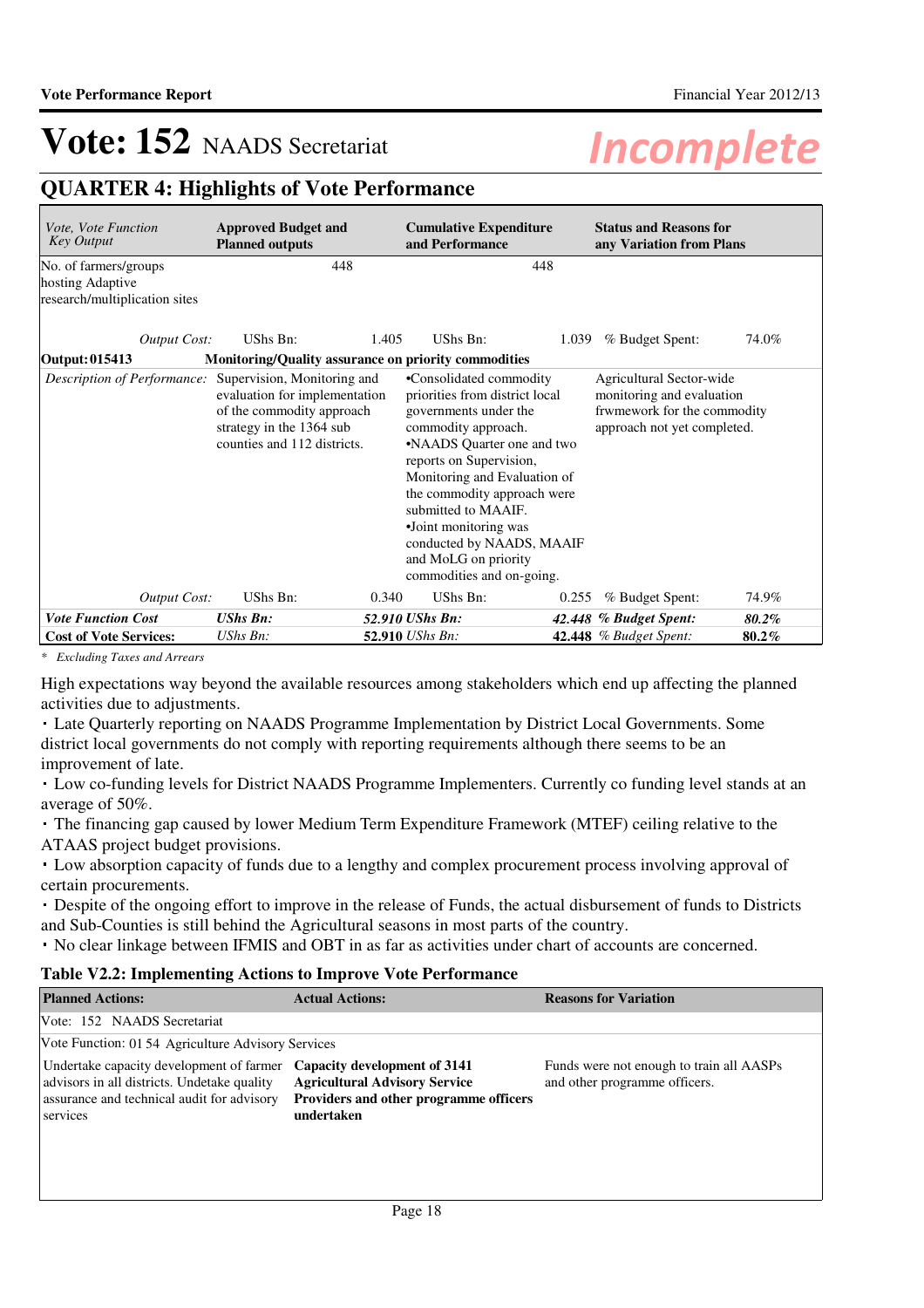## **QUARTER 4: Highlights of Vote Performance**

| <b>Planned Actions:</b>                                                                                   | <b>Actual Actions:</b>                                                                                                                                                              | <b>Reasons for Variation</b>                                                                                                                                                                                                                                               |
|-----------------------------------------------------------------------------------------------------------|-------------------------------------------------------------------------------------------------------------------------------------------------------------------------------------|----------------------------------------------------------------------------------------------------------------------------------------------------------------------------------------------------------------------------------------------------------------------------|
| Implemetation of Commecialisation<br>Challenge Fund for food security and<br>export priority enterprises. | 6 MOUs under public private<br>partnerships signed                                                                                                                                  | Recent Changes in implementation<br>modalities of Commercialization<br>Challenge Fund (CCF) following the Joint<br>Donor ATAAS Supervision Mission in<br>January 2013 which has led to reviewing<br>the implementation Guidelines. Guigelines<br>are still being reviewed. |
| Vote: 152 NAADS Secretariat                                                                               |                                                                                                                                                                                     |                                                                                                                                                                                                                                                                            |
| Vote Function: 01 54 Agriculture Advisory Services                                                        |                                                                                                                                                                                     |                                                                                                                                                                                                                                                                            |
| Engage with private seed producers in the<br>multiplication of seed and planting<br>materials             | NAADS is participating in the on-going<br><b>Public Private Partnership</b><br>arrangements within the Agriculture<br>Sector's commodity approach to<br>support seed multiplication | This is a sector wide arrangement with<br>leadership in Ministry of Agriculture<br>Animal Industry and Fisheries (MAAIF)<br>Headquarters.                                                                                                                                  |

## *V3: Details of Releases and Expenditure*

*This section provides a comprehensive summary of the outputs delivered by the Vote and further details of Vote expenditures by Vote Function and Expenditure Item.*

### **Table V3.1: GoU Releases and Expenditure by Output\***

| <b>Billion Uganda Shillings</b>                                          | Approved<br><b>Budget</b> | <b>Released</b> | <b>Spent</b> | $%$ GoU<br><b>Budget</b><br>Released | $%$ GoU<br><b>Budget</b><br>Spent | $%$ GoU<br>Releases<br><i>Spent</i> |
|--------------------------------------------------------------------------|---------------------------|-----------------|--------------|--------------------------------------|-----------------------------------|-------------------------------------|
| VF:0154 Agriculture Advisory Services                                    | 52.91                     | 42.71           | 42.45        | 80.7%                                | $80.2\%$                          | 99.4%                               |
| Class: Outputs Provided                                                  | 48.61                     | 40.63           | 40.13        | 83.6%                                | 82.6%                             | 98.8%                               |
| 015401 Farmer Institutional development                                  | 1.51                      | 1.27            | 1.39         | 84.5%                                | 92.1%                             | 109.0%                              |
| 015402 Technology promotion and farmer access to information             | 7.30                      | 9.38            | 9.29         | 128.5%                               | 127.3%                            | 99.0%                               |
| 015403 Agri-business development and market linkages                     | 1.03                      | 0.54            | 0.54         | 52.7%                                | 52.0%                             | 98.7%                               |
| 015404 Service provider and institution capacity development             | 2.18                      | 1.77            | 1.76         | 81.1%                                | 80.9%                             | 99.8%                               |
| 015405 Planning, monitoring/quality assurance and evaluation             | 7.99                      | 5.22            | 5.12         | 65.3%                                | 64.1%                             | 98.1%                               |
| 015406 Secretariat Programme management and coordination                 | 14.26                     | 11.77           | 11.48        | 82.5%                                | 80.5%                             | 97.6%                               |
| Joint Prioritization, planning for adaptive research conducted<br>015407 | 1.16                      | 1.14            | 1.14         | 98.2%                                | 98.0%                             | 99.8%                               |
| 015408 Sustainable Land Management(SLM) Technology packages<br>promoted  | 0.86                      | 0.28            | 0.27         | 32.0%                                | 31.8%                             | 99.5%                               |
| 015409 Research-extension-farmer linkage strengthened                    | 1.40                      | 1.04            | 1.04         | 74.2%                                | 74.0%                             | 99.8%                               |
| 015410 Commercialization Chellenge Fund                                  | 1.32                      | 0.72            | 0.70         | 55.0%                                | 53.2%                             | 96.7%                               |
| 015411 Technology promotion for priority commodities                     | 3.23                      | 3.23            | 3.23         | 100.0%                               | 100.0%                            | 100.0%                              |
| 015412 Agribusiness Development for priority commodities                 | 6.02                      | 4.01            | 3.93         | 66.6%                                | 65.2%                             | 97.9%                               |
| 015413 Monitoring/Quality assurance on priority commodities              | 0.34                      | 0.25            | 0.25         | 74.9%                                | 74.9%                             | 100.0%                              |
| Class: Capital Purchases                                                 | 4.30                      | 2.08            | 2.31         | 48.5%                                | 53.8%                             | $111.0\%$                           |
| 015476 Purchase of Office and ICT Equipment, including Software          | 4.00                      | 1.92            | 2.16         | 48.0%                                | 53.9%                             | 112.3%                              |
| 015478 Purchase of Office and Residential Furniture and Fittings         | 0.30                      | 0.16            | 0.16         | 54.3%                                | 51.8%                             | 95.5%                               |
| <b>Total For Vote</b>                                                    | 52.91                     | 42.71           | 42.45        | 80.7%                                | $80.2\%$                          | 99.4%                               |

*\* Excluding Taxes and Arrears*

### **Table V3.2: 2012/13 GoU Expenditure by Item**

| <b>Billion Uganda Shillings</b>                           | Approved<br><b>Budget</b> | <b>Releases</b> | <b>Expend-</b><br>iture | % Budged<br><b>Released</b> | % Budget<br><b>Spent</b> | %Releases<br><b>Spent</b> |
|-----------------------------------------------------------|---------------------------|-----------------|-------------------------|-----------------------------|--------------------------|---------------------------|
| <b>Output Class: Outputs Provided</b>                     | 48.61                     | 40.63           | 40.13                   | 83.6%                       | $82.6\%$                 | 98.8%                     |
| 211102 Contract Staff Salaries (Incl. Casuals, Temporary) | 4.69                      | 4.01            | 3.94                    | $85.5\%$                    | 84.2%                    | 98.4%                     |
| $ 211103$ Allowances                                      | 0.61                      | 0.51            | 0.51                    | 82.9%                       | 84.2%                    | 101.6%                    |
| 212101 Social Security Contributions (NSSF)               | 0.43                      | 0.43            | 0.42                    | $100.0\%$                   | 98.8%                    | 98.8%                     |
| 213004 Gratuity Payments                                  | 0.92                      | 0.82            | 0.82                    | 88.9%                       | 88.9%                    | 100.0%                    |
| 221001 Advertising and Public Relations                   | 0.40                      | 0.40            | 0.39                    | 98.1%                       | 97.0%                    | 98.8%                     |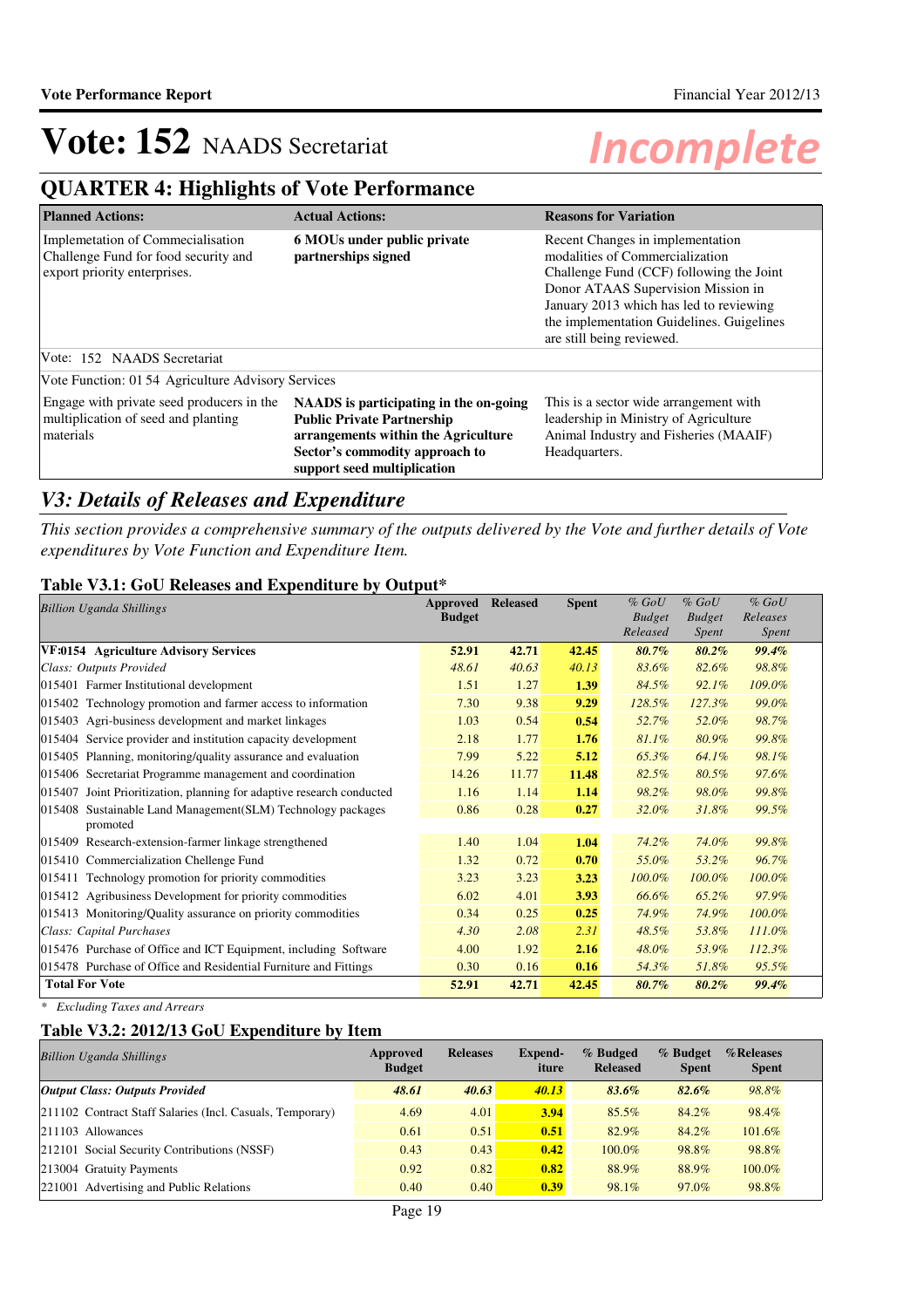## **QUARTER 4: Highlights of Vote Performance**

| <b>Billion Uganda Shillings</b>                       | <b>Approved</b><br><b>Budget</b> | <b>Releases</b> | <b>Expend-</b><br>iture | % Budged<br><b>Released</b> | % Budget<br><b>Spent</b> | %Releases<br><b>Spent</b> |
|-------------------------------------------------------|----------------------------------|-----------------|-------------------------|-----------------------------|--------------------------|---------------------------|
| 221002 Workshops and Seminars                         | 0.44                             | 0.37            | 0.36                    | 83.5%                       | 80.8%                    | 96.8%                     |
| 221003 Staff Training                                 | 1.19                             | 0.68            | 0.65                    | 57.1%                       | 54.8%                    | 96.0%                     |
| 221004 Recruitment Expenses                           | 0.05                             | 0.05            | 0.05                    | 100.0%                      | 99.4%                    | 99.4%                     |
| 221005 Hire of Venue (chairs, projector etc)          | 0.09                             | 0.05            | 0.04                    | 50.0%                       | 42.4%                    | 84.9%                     |
| 221006 Commissions and Related Charges                | 0.35                             | 0.35            | 0.29                    | 100.0%                      | 84.1%                    | 84.1%                     |
| 221008 Computer Supplies and IT Services              | 0.22                             | 0.22            | 0.20                    | 100.0%                      | 90.9%                    | 90.9%                     |
| 221009 Welfare and Entertainment                      | 0.28                             | 0.19            | 0.20                    | 68.3%                       | 69.1%                    | 101.1%                    |
| 221010 Special Meals and Drinks                       | 0.03                             | 0.03            | 0.03                    | 100.0%                      | 100.0%                   | 100.0%                    |
| 221011 Printing, Stationery, Photocopying and Binding | 0.57                             | 0.55            | 0.53                    | 97.1%                       | 93.5%                    | 96.4%                     |
| 221016 IFMS Recurrent Costs                           | 0.20                             | 0.12            | 0.12                    | 58.3%                       | 58.3%                    | 99.9%                     |
| 221017 Subscriptions                                  | 0.01                             | 0.01            | 0.01                    | 100.0%                      | 66.9%                    | 66.9%                     |
| 222001 Telecommunications                             | 0.25                             | 0.15            | 0.15                    | 60.0%                       | 58.6%                    | 97.7%                     |
| 222002 Postage and Courier                            | 0.03                             | 0.02            | 0.02                    | 66.7%                       | 66.7%                    | 100.0%                    |
| 222003 Information and Communications Technology      | 2.00                             | 1.33            | 1.27                    | 66.7%                       | 63.3%                    | 94.9%                     |
| 223003 Rent - Produced Assets to private entities     | 1.36                             | 1.36            | 1.36                    | 100.0%                      | 99.9%                    | 99.9%                     |
| 223004 Guard and Security services                    | 0.15                             | 0.07            | 0.06                    | 46.3%                       | 42.7%                    | 92.1%                     |
| 223005 Electricity                                    | 0.19                             | 0.14            | 0.14                    | 73.5%                       | 73.5%                    | 100.0%                    |
| 223006 Water                                          | 0.01                             | 0.01            | 0.01                    | 100.0%                      | 99.5%                    | 99.5%                     |
| 224001 Medical and Agricultural supplies              | 18.34                            | 17.95           | 17.75                   | 97.9%                       | 96.8%                    | 98.9%                     |
| 224002 General Supply of Goods and Services           | 5.21                             | 4.37            | 4.45                    | 83.9%                       | 85.3%                    | 101.8%                    |
| 225001 Consultancy Services- Short-term               | 7.41                             | 3.98            | 3.96                    | 53.7%                       | 53.4%                    | 99.4%                     |
| 225002 Consultancy Services-Long-term                 | 0.25                             | 0.12            | 0.08                    | 50.0%                       | 31.6%                    | 63.2%                     |
| 227001 Travel Inland                                  | 1.79                             | 1.51            | 1.52                    | 84.3%                       | 85.0%                    | 100.9%                    |
| 227002 Travel Abroad                                  | 0.19                             | 0.12            | 0.12                    | 64.3%                       | 62.3%                    | 96.9%                     |
| 227004 Fuel, Lubricants and Oils                      | 0.54                             | 0.42            | 0.42                    | 77.5%                       | 76.9%                    | 99.2%                     |
| 228002 Maintenance - Vehicles                         | 0.35                             | 0.26            | 0.24                    | 75.5%                       | 68.1%                    | 90.2%                     |
| 228003 Maintenance Machinery, Equipment and Furniture | 0.06                             | 0.04            | 0.04                    | 66.7%                       | 61.8%                    | 92.8%                     |
| <b>Output Class: Capital Purchases</b>                | 5.30                             | 3.08            | 3.31                    | 58.2%                       | 62.5%                    | 107.4%                    |
| 231005 Machinery and Equipment                        | 4.00                             | 1.92            | 2.16                    | 48.0%                       | 53.9%                    | 112.3%                    |
| 231006 Furniture and Fixtures                         | 0.30                             | 0.16            | 0.16                    | 54.3%                       | 51.8%                    | 95.5%                     |
| 312206 Gross Tax                                      | 1.00                             | 1.00            | 1.00                    | 100.0%                      | 100.0%                   | 100.0%                    |
| <b>Grand Total:</b>                                   | 53.91                            | 43.71           | 43.45                   | 81.1%                       | 80.6%                    | 99.4%                     |
| <b>Total Excluding Taxes and Arrears:</b>             | 52.91                            | 42.71           | 42.45                   | 80.7%                       | 80.2%                    | 99.4%                     |

## **Table V3.3: GoU Releases and Expenditure by Project and Programme\***

| <b>Billion Uganda Shillings</b>       | Approved<br><b>Budget</b> | Released | <b>Spent</b> | $%$ GoU<br><b>Budget</b><br>Released | $%$ GoU<br><b>Budget</b><br><i>Spent</i> | $%$ GoU<br>Releases<br><i>Spent</i> |
|---------------------------------------|---------------------------|----------|--------------|--------------------------------------|------------------------------------------|-------------------------------------|
| VF:0154 Agriculture Advisory Services | 52.91                     | 42.71    | 42.45        | 80.7%                                | $80.2\%$                                 | 99.4%                               |
| <b>Recurrent Programmes</b>           |                           |          |              |                                      |                                          |                                     |
| 01<br>Headquarters                    | 6.19                      | 5.89     | 5.76         | $95.2\%$                             | 93.0%                                    | 97.7%                               |
| Development Projects                  |                           |          |              |                                      |                                          |                                     |
| 0903<br><b>Government Purchases</b>   | 46.72                     | 36.82    | 36.69        | 78.8%                                | 78.5%                                    | 99.6%                               |
| <b>Total For Vote</b>                 | 52.91                     | 42.71    | 42.45        | 80.7%                                | $80.2\%$                                 | 99.4%                               |

*\* Excluding Taxes and Arrears*

## **Table V3.4: External Financing Releases and Expenditure by Project and Programme\***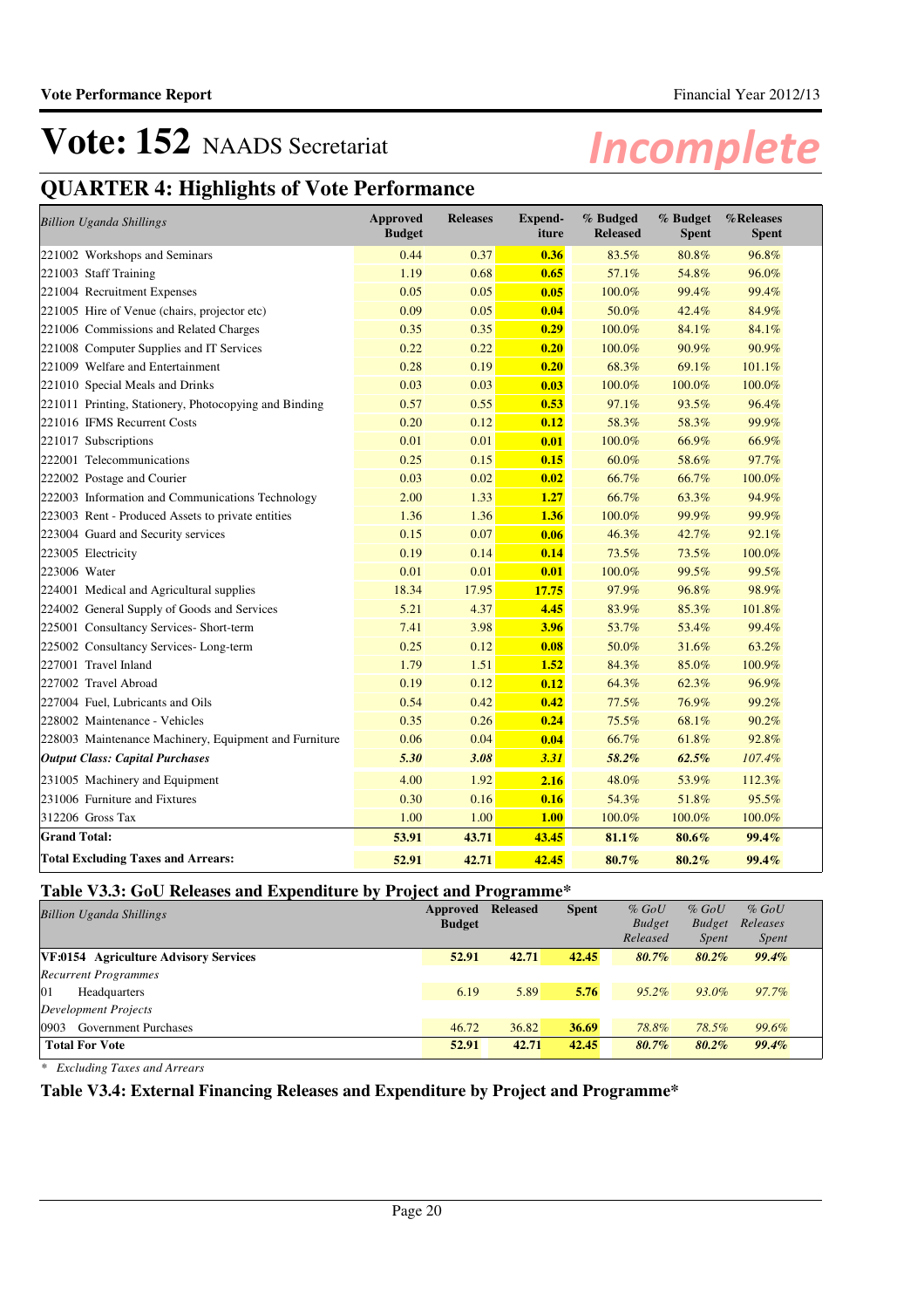## **QUARTER 4: Cumulative Outputs and Expenditure by End of Quarter**

| <b>Annual Planned Outputs and Cumulative Outputs Achieved by End of</b> | Cumulative Expenditures made by the End of the Quarter to |                      |
|-------------------------------------------------------------------------|-----------------------------------------------------------|----------------------|
| <b>Quarter</b> (Quantity and Location)                                  | <b>Deliver Cumulative Outputs</b>                         | <b>UShs Thousand</b> |

### **Vote Function: 0154 Agriculture Advisory Services**

*Recurrent Programmes*

## *Programme 01 Headquarters*

*Outputs Provided*

**01 5406 Secretariat Programme management and coordination Output:**

|                                                                                                                                          | <b>Item</b>                                       | <b>Spent</b> |
|------------------------------------------------------------------------------------------------------------------------------------------|---------------------------------------------------|--------------|
| <b>Annual Planned Outputs:</b>                                                                                                           | 211102 Contract Staff Salaries (Incl. Casuals,    | 1,740,086    |
| Staff contracts implemented;                                                                                                             | Temporary)                                        |              |
| capacity of staff developed;                                                                                                             | 211103 Allowances                                 | 98,257       |
| ICT infrastructure maintained; Board monitoring undertaken; Acquisition                                                                  | 212101 Social Security Contributions (NSSF)       | 421,741      |
| of Capital goods; Office space; maintenance of machinery and equipment                                                                   | 213004 Gratuity Payments                          | 821,380      |
|                                                                                                                                          | 221001 Advertising and Public Relations           | 2,969        |
| Cumulatie Outputs Achieved by the end of the Quarter:                                                                                    | 221003 Staff Training                             | 34,168       |
| •Salaries paid to all 78 staff members.                                                                                                  | 221006 Commissions and Related Charges            | 294,147      |
| <b>.Employer's NSSF contribution remitted for all staff members.</b><br>•Repaired 5 motor vehicles, 5 Motor vehicles were serviced and 2 | 221008 Computer Supplies and IT Services          | 117,281      |
| photocopiers serviced.                                                                                                                   | 221009 Welfare and Entertainment                  | 69,189       |
| •4 staff members went on leave and 5 staff members took part of their                                                                    | 221010 Special Meals and Drinks                   | 28,000       |
| annual leave.                                                                                                                            | 221017 Subscriptions                              | 6,691        |
| •18 Employment Contracts prepared and 15 contracts fully signed.                                                                         | 222001 Telecommunications                         | 146,499      |
| •Office cleaning carried out.<br>•Supervised the Security service providers' personnel.                                                  | 222002 Postage and Courier                        | 20,000       |
| •Tea and bites provided to secretariat staff.                                                                                            | 223003 Rent - Produced Assets to private entities | 1,359,032    |
| <b>.400 motor cycles distributed to 48 District Local Governments.</b>                                                                   | 223004 Guard and Security services                | 64,023       |
| •17 Internee University students admitted and deployed.                                                                                  | 223005 Electricity                                | 138,726      |
| •5000 Business cards procured for all staff.                                                                                             | 223006 Water                                      | 11,935       |
| •Two disciplinary cases were reported and handled.<br>•One staff exit meeting held following one staff member's resignation.             | 224002 General Supply of Goods and Services       | 354,485      |
| .Server UPS and Anti-Virus software installed.                                                                                           | 225001 Consultancy Services- Short-term           | 29,956       |
| •Information and communication system maintained through<br>maintenance of the Landline telephones and Internet connectivity.            |                                                   |              |
| <b>Reasons for Variation in performance</b>                                                                                              |                                                   |              |
| Lengthy and complex procurement process                                                                                                  |                                                   |              |
|                                                                                                                                          |                                                   |              |

| 5,758,566 | Total                     |
|-----------|---------------------------|
| 1,740,086 | <b>Wage Recurrent</b>     |
| 4,018,480 | <b>Non Wage Recurrent</b> |
|           | <b>NTR</b>                |

*Development Projects*

### *Project 0903 Government Purchases*

*Capital Purchases*

**01 5475 Purchase of Motor Vehicles and Other Transport Equipment Output:**

*Annual Planned Outputs:*

**N/A** *Cumulatie Outputs Achieved by the end of the Quarter:*

*Reasons for Variation in performance*

N/A

| Total                     |
|---------------------------|
| <b>GoU</b> Development    |
| <b>External Financing</b> |
| <b>NTR</b>                |
|                           |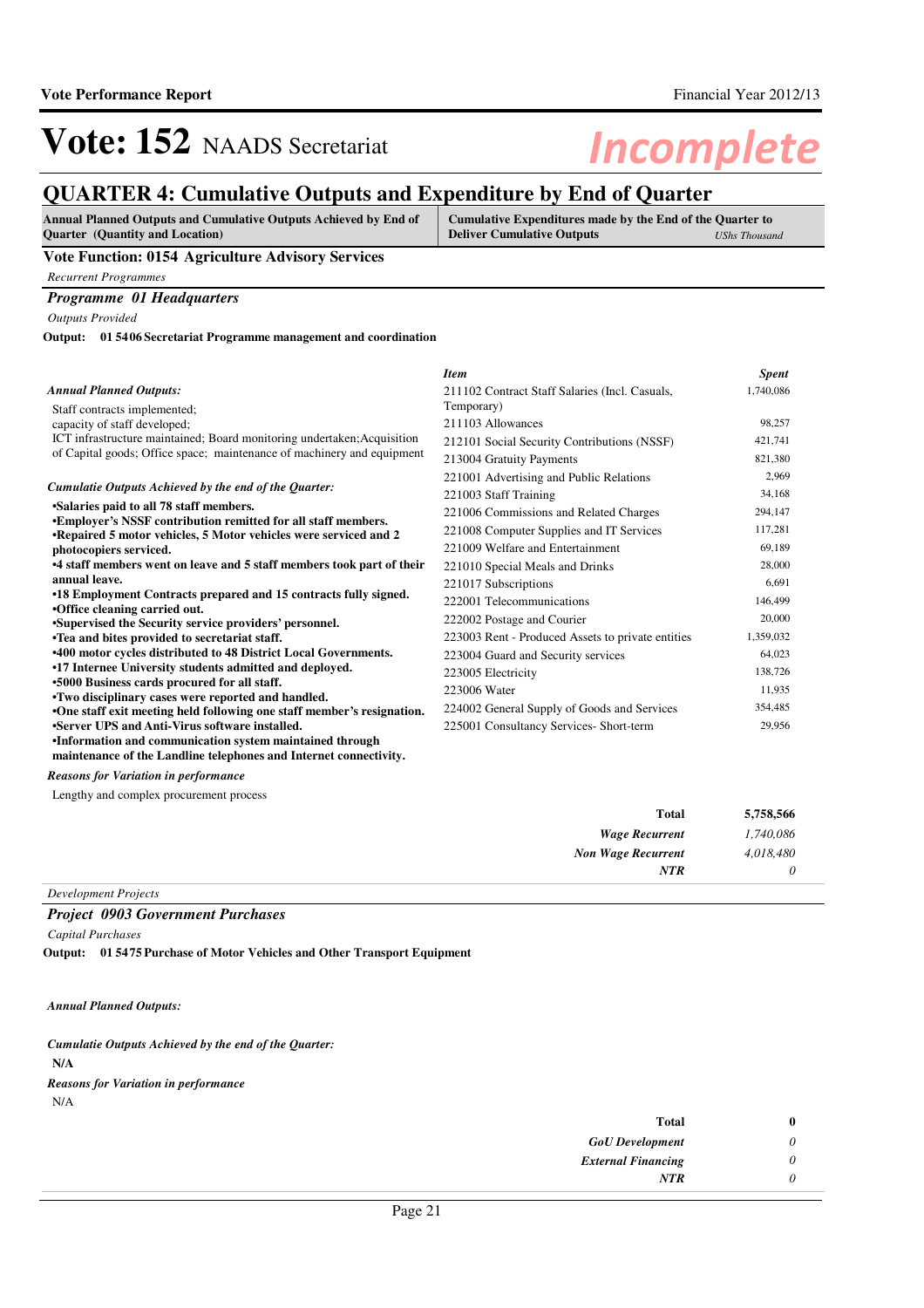## **QUARTER 4: Cumulative Outputs and Expenditure by End of Quarter**

| <b>Annual Planned Outputs and Cumulative Outputs Achieved by End of</b> | Cumulative Expenditures made by the End of the Quarter to |               |
|-------------------------------------------------------------------------|-----------------------------------------------------------|---------------|
| <b>Ouarter</b> (Quantity and Location)                                  | <b>Deliver Cumulative Outputs</b>                         | UShs Thousand |

**Vote Function: 0154 Agriculture Advisory Services**

*Development Projects*

*Project 0903 Government Purchases*

**01 5476 Purchase of Office and ICT Equipment, including Software Output:**

*Annual Planned Outputs:*

Computers, printers, and accessories for local government replaced, ICTInfrastructure and equipment; Data center and back-up infrastructure, Computer Software,Mobile equipment, computing software

*Cumulatie Outputs Achieved by the end of the Quarter:*

**•Completed the Pre-Testing for efficacy of the Survey Tool to determine the agricultural information needs for all beneficiaries of NARO and NAADS in Kawanda NARL and Nabweru Sub-county in Wakiso district.**

**•Completed the evaluation exercise of all received EOIs for the consultant to determine the Joint ICT infrastructure needs for NARO and NAADS.**

**•Completed configurations of hardware and software in the implementation of National Farmers Call Centre (NFCC). •Procurement of extra items for completion of National Farmers Call Centre (NFCC) including E1 Line –256 channels of communication through which farmers and other stakeholders can reach the NFCC; CISCO PoE Switch - Catalyst 2960 (24port, 10/100) to interconnect the phone headsets for the Agents; Display Screen (31-inches HD display screen) – by M/s Tinosoft on-going.**

**•Initiated the national wide survey to determine th e agricultural information requirements for all beneficiaries of NARO and NAADS.** •Developed survey tool to determine informational requirements and **delivery technologies for beneficiaries of NARO and NAADS. •Sets of ICT solutions have been procured including Procurement of NAADS security Access control system integrated with Staff Identity Cards system (to implement physical security at the NAADS Secretariat).Contract has been submitted to Solicitor General for clearance.** 

**•Existing server environment upgraded (Operating Sy stems from Windows 2003 to 2008; Mail system to MS Exchange 2010). •Implemented Corporate Antivirus for information sy stems security Domain Controller services for all computers at Secretariat over LAN. •Draft ToRs for the procurement of the geo-locality ICT system for tracking NAADS enterprise and inputs support to all farmers and beneficiaries.**

**•An ICT pilot study on leveraging mobile technology to enhance extension services is on course in Serere District. 20 mobile phones have been distributed to the agricultural extension services providers and Onsite training conducted for the nominated agricultural extension service providers in the district on the usage of phones. The Agricultural Advisory Service providers (AASPs) are using the GPS enabled phones provided to them for the ICT project in Serere District Local Government to enable the recording, data capture and uploading onto an online dashboard easier; Monitoring and Evaluation metrics for the dashboard were developed and uploaded to ease monitoring of the AASPs provision of extension services to farmers.**

•Mapping data have been recorded, captured and uploaded online to **dashboard application. An independent Data Evaluator to be brought on board.**

**•Midterm validation of ICT Pilot project in Serere District Local Government was undertaken to assess challenges faced by both AASPs and farmers, document recommendations and lessons learnt to inform the ATAAS project implementation.**

**•A farmers' call center sensitization campaign was undertaken to** 

| vare                                          |                           |
|-----------------------------------------------|---------------------------|
| <b>Item</b><br>231005 Machinery and Equipment | <b>Spent</b><br>2,157,881 |
|                                               |                           |
|                                               |                           |
|                                               |                           |
|                                               |                           |
|                                               |                           |
|                                               |                           |
|                                               |                           |
|                                               |                           |
|                                               |                           |
|                                               |                           |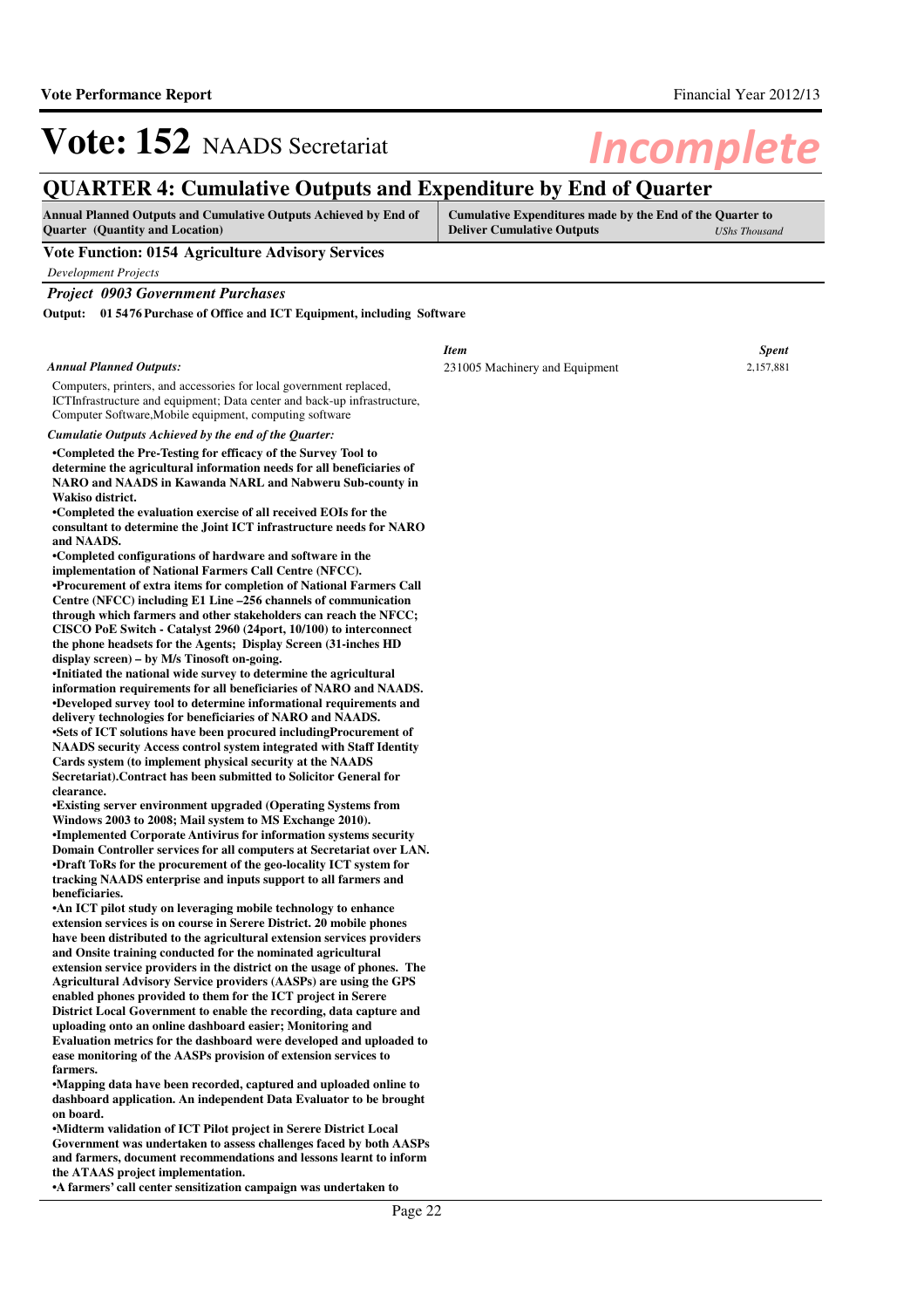## **QUARTER 4: Cumulative Outputs and Expenditure by End of Quarter**

| <b>Annual Planned Outputs and Cumulative Outputs Achieved by End of</b> | Cumulative Expenditures made by the End of the Quarter to |                      |
|-------------------------------------------------------------------------|-----------------------------------------------------------|----------------------|
| <b>Quarter</b> (Quantity and Location)                                  | <b>Deliver Cumulative Outputs</b>                         | <b>UShs Thousand</b> |

#### **Vote Function: 0154 Agriculture Advisory Services**

*Development Projects*

### *Project 0903 Government Purchases*

**introduce the call center to farmers and other stakeholders in addition to encouraging them to seek information from the call center. Radio talk shows were undertaken to sensitize farmers and other key stakeholders on the pilot project in Serere district. •Contract for the ICT Inventory Monitoring Network System was completed.**

**•Developed survey tool to determine informational r equirements and delivery technologies for beneficiaries of NARO and NAADs; Sets of ICT solutions have been procured includingProcurement of NAADS security Access control system integrated with Staff Identity Cards system (to implement physical security at the NAADS Secretariat). Contract has been submitted to Solicitor General for clearance. •Existing server environment upgraded (Operating Sy stems from Windows 2003 to 2008; Mail system to MS Exchange 2010). •Procurement of an assorted transitional ICT equipment to support data and information processing at Secretariat underway: awaiting a 'no objection' from World Bank; Implemented Corporate Antivirus for information systems security Domain Controller services for all computers at Secretariat over LAN; Draft ToRs for the procurement of the geo-locality ICT system for tracking NAADS enterprise and inputs support to all farmers and beneficiaries.**

**•Tested, Signed-off the Door Access Control System at NAADS Secretariat.**

**•Evaluations of bids for the procurement of Assorte d ICT equipment for NAADS completed.**

•Rigorous testing of the electronic dashboard in support of the e-**Extension Services piloted in Serere District which provides online national, management information on quality extension/advisory services by AASPs.**

**•Prepared all resources and necessary approvals to kick-start the national-wide survey to determine the agricultural information requirements for all beneficiaries of NARO and NAADS. •Contract signed for an independent evaluation of t he Serere ICT project. Independent consultant presented preliminary findings to the World Bank to discuss scale up of the ICT mobile application project.**

#### *Reasons for Variation in performance*

Lengthy and complex procurement process and changes in implementation modalities that led to the delay in the implementation of ICT activities.

|                                                                           | Total                     | 2,157,881 |
|---------------------------------------------------------------------------|---------------------------|-----------|
|                                                                           | <b>GoU</b> Development    | 2,157,881 |
|                                                                           | <b>External Financing</b> |           |
|                                                                           | NTR                       |           |
| Output: 01 5478 Purchase of Office and Residential Furniture and Fittings |                           |           |

|                                                                                                                                                                                                                                                                                                                            | <b>Item</b>                   | <b>Spent</b> |
|----------------------------------------------------------------------------------------------------------------------------------------------------------------------------------------------------------------------------------------------------------------------------------------------------------------------------|-------------------------------|--------------|
| <b>Annual Planned Outputs:</b>                                                                                                                                                                                                                                                                                             | 231006 Furniture and Fixtures | 155,492      |
| Furniture and equipment acquired for District $&$ Sub county NAADS<br>Offices: Furniture acquired for NAADS Secretariat                                                                                                                                                                                                    |                               |              |
| Cumulatie Outputs Achieved by the end of the Quarter:                                                                                                                                                                                                                                                                      |                               |              |
| •The process of cleaning the asset register was completed.<br>•Procured safe, furniture and filing Cabinets at Secretariat.<br>•Painted, burglar proofed, plumbed and fitted the ceiling boards of<br>two offices of TLIO and ZNC for Bulindi ZARDI.<br>•Office repair for ZNC and TLIO was done and some office utilities |                               |              |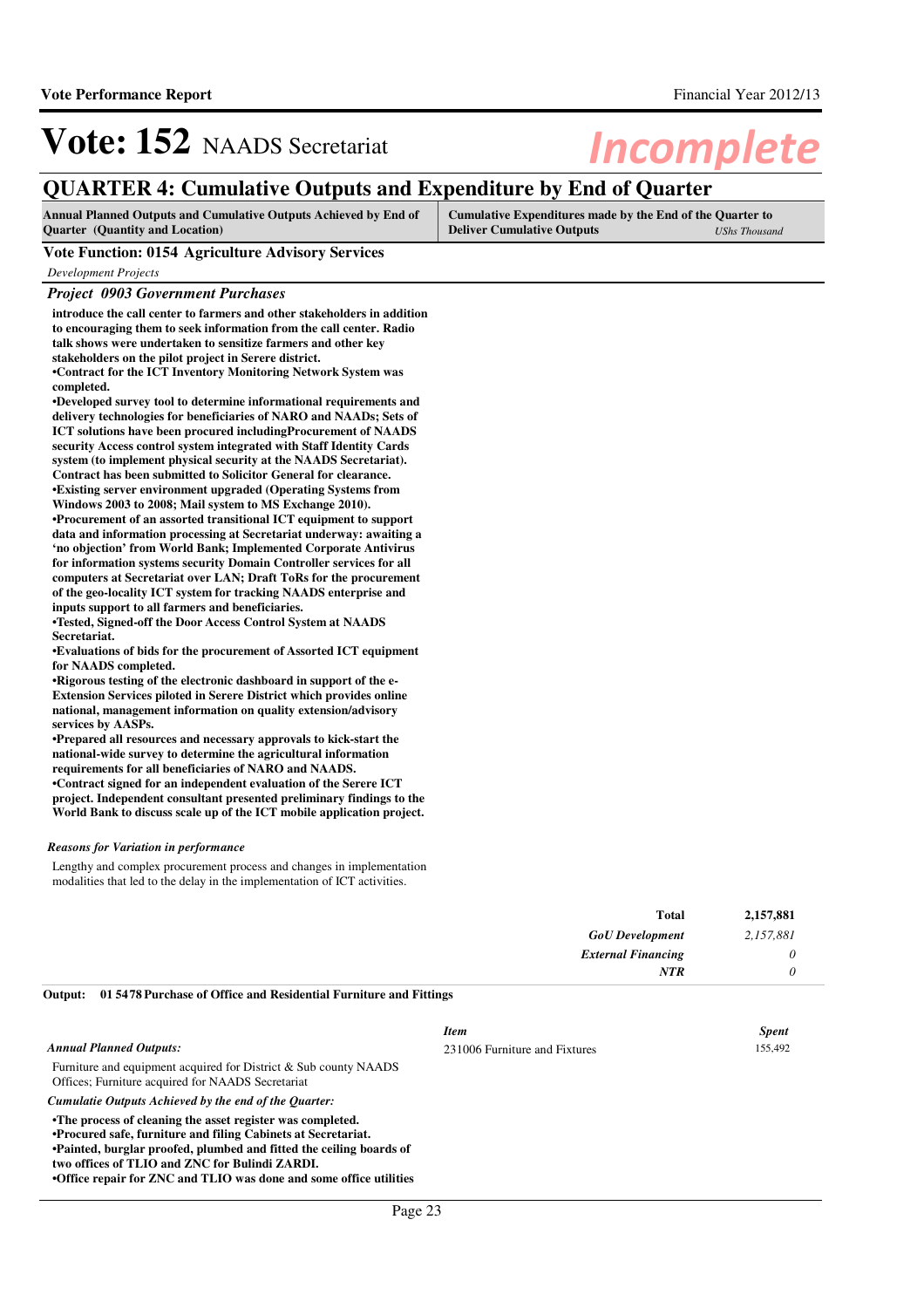## **QUARTER 4: Cumulative Outputs and Expenditure by End of Quarter**

| <b>Annual Planned Outputs and Cumulative Outputs Achieved by End of</b> | Cumulative Expenditures made by the End of the Quarter to |               |
|-------------------------------------------------------------------------|-----------------------------------------------------------|---------------|
| <b>Ouarter</b> (Quantity and Location)                                  | <b>Deliver Cumulative Outputs</b>                         | UShs Thousand |

### **Vote Function: 0154 Agriculture Advisory Services**

*Development Projects*

### *Project 0903 Government Purchases*

**procured in Ngetta ZARDI.**

### *Reasons for Variation in performance*

The process of cleaning the asset register caused a delay in the procurement of office furniture.

| 155,492  |
|----------|
| 155,492  |
| $\theta$ |
|          |
|          |

### *Outputs Provided*

**01 5401 Farmer Institutional development Output:**

### *Annual Planned Outputs:*

Capacity of FID service providers strengthened; Partnerships created between district level and national level farmer organisations;FID services monitored and quality conrtolled;Farmers facilitated in enterprise selection

#### *Cumulatie Outputs Achieved by the end of the Quarter:*

**•Technical supervision of FID implementation carrie d out in 18 selected Districts; 3 in Buginyanya ZARDI (Namutumba, Bugiri and Namayingo), 3 in Mukono ZARDI (Mubende, Gomba and Butambala), 2 in Kachwekano ZARDI (Kisoro and Kabale) and 3 in Mbarara ZARDI (Ntungamo, Mbarara and Isingiro): 3 selected districts in Ngetta ZARDI (Nwoya, Alebtong and Apac), and 3 districts in Nabuin ZARDI (Kumi, Bukedea and Kaberamaido). Onspot guidance was also given to the FID implementers in the districts (DNC, DCDO, DCOs, DPOs) and specific staff in the sub counties (SNCs, CDOs, AASPs).**

**•Procured 44,000 farmer group registration forms an d 44,000 Farmer group certificates.**

**•Expression of Interest (EOI) evaluation report on functionality of Farmer groups by service providers sent to the World Bank for approval.**

**•Conducted 4 days' workshop for Training of Trainer s (TOT) for conducting capacity building FID implementation for AASPS and SNCs in District local governments where 80 staff (DCDOs, DCOs, DNCs, DPOs, and Personnel Officers) from districts were trained. •Re-oriented staff in 63 districts on FID guideline s and roles of different stakeholders; covering a total of 315 District staff.** •Contract fora consultant to review FID training manuals signed. **•Finalised MOUs on partnerships between NAADS and Uganda Meat Producers Cooperative Union (UMPCU);**

**•Re-oriented the 5 District staff in each of districts in 2 Zones (Mukono and Kachwekano ZARDI), on the FID guidelines and the roles of the different stakeholders.**

**•Held the National Farmer Forum (NFF) delegates' as sembly as part of the preparations for constituting the NAADS Board of Directors (BOD) which is now in place.**

**•Supported Uganda National Farmers Federation (UNFFE) to develop capacity building plans for HLFOs in Rwebitaba ZARDI.**

### *Reasons for Variation in performance*

The changes in implementation modality for FID consultancies delayed the procurement process for two main activities including the assessment of functionality of farmer groups and the review of FID manuals. These two activities had greater percentage of the allocated funds for FID.

| Item                                                     | <b>Spent</b> |
|----------------------------------------------------------|--------------|
| 211103 Allowances                                        | 49,245       |
| 221002 Workshops and Seminars                            | 49,504       |
| 221011 Printing, Stationery, Photocopying and<br>Binding | 289,562      |
| 224002 General Supply of Goods and Services              | 399,075      |
| 225001 Consultancy Services- Short-term                  | 502,388      |
| 227001 Travel Inland                                     | 79,605       |
| 227004 Fuel, Lubricants and Oils                         | 17.296       |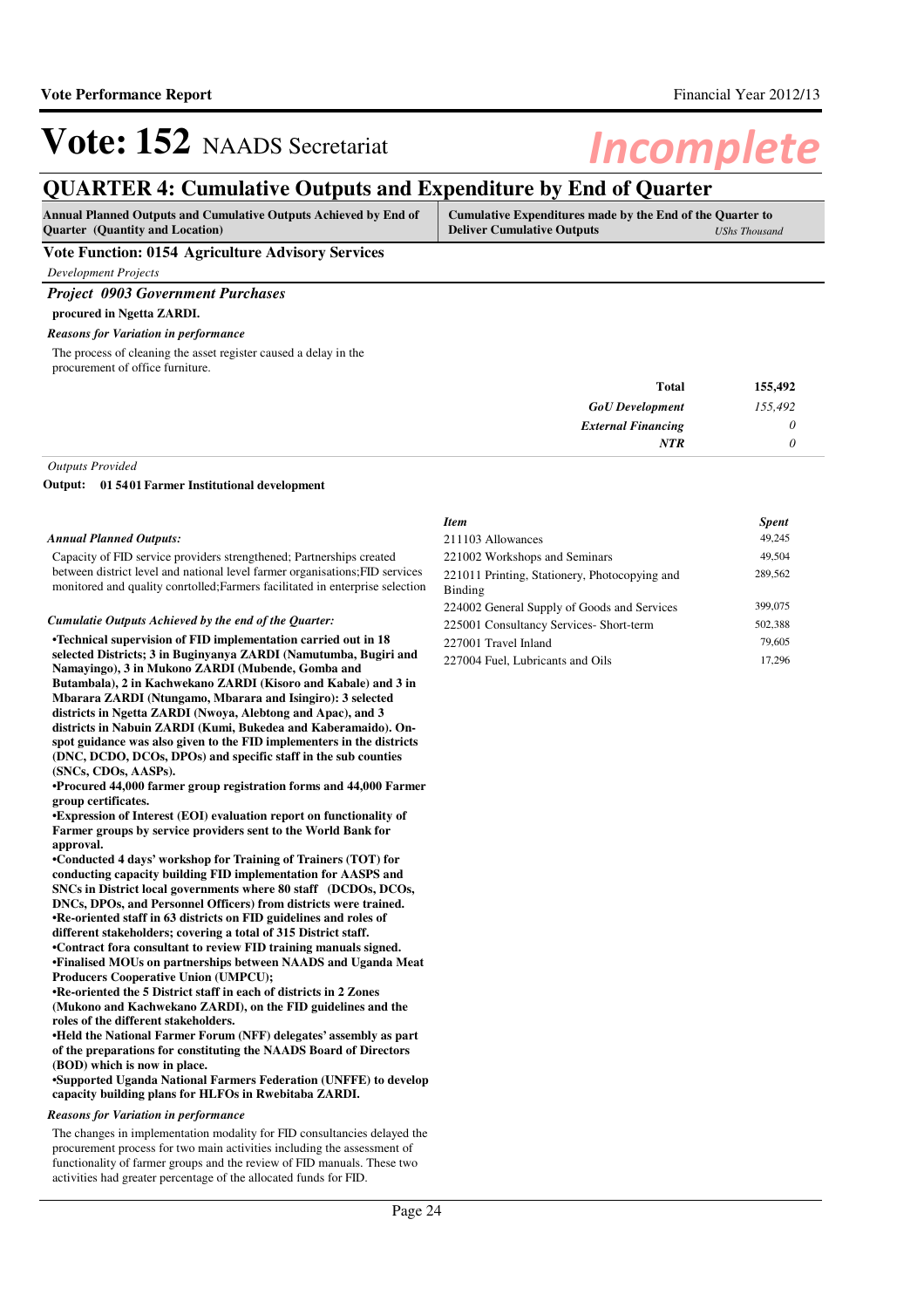## **QUARTER 4: Cumulative Outputs and Expenditure by End of Quarter**

| <b>Annual Planned Outputs and Cumulative Outputs Achieved by End of</b> | Cumulative Expenditures made by the End of the Quarter to |
|-------------------------------------------------------------------------|-----------------------------------------------------------|
| <b>Ouarter</b> (Quantity and Location)                                  | <b>Deliver Cumulative Outputs</b><br>UShs Thousand        |
| ___                                                                     |                                                           |

### **Vote Function: 0154 Agriculture Advisory Services**

*Development Projects*

*Project 0903 Government Purchases*

| <b>Total</b>                                                                                                           | 1,386,675 |
|------------------------------------------------------------------------------------------------------------------------|-----------|
| <b>GoU</b> Development                                                                                                 | 1,386,675 |
| <b>External Financing</b>                                                                                              |           |
| <b>NTR</b>                                                                                                             |           |
| $\alpha$ , $\alpha$ , $\alpha$ , $\alpha$ , $\alpha$ , $\alpha$ , $\alpha$ , $\alpha$ , $\alpha$ , $\alpha$ , $\alpha$ |           |

**01 5402 Technology promotion and farmer access to information Output:**

#### *Annual Planned Outputs:*

Capacity of AASPs and input dealers in developed;Appropriate Agriculture advisory/ knowledge services to farmers delivered;Capacity of services providers (AASP/SNCs ) developed; Awareness and backstopping on control of emerging pests and diseases created;Rice production promoted under PRIDE project (NAADS, MAAIF and NARO)

#### *Cumulatie Outputs Achieved by the end of the Quarter:*

**•Conducted two trainings with Agro-input dealers in Kampala area, and Mbarara Zardi-(Mbarara, Kiruhura, Ntungamo and Ibanda District).**

**•Initiated procurements for number of technologies, including: Pineapple Value addition Equipment for farmers under FLONA COMMODITIES LTD and Jali Fruit Processing Unit, Coffee Value Addition Equipment for Coffee farmers under National Union of Coffee Agribusinesses and Farm Enterprises Ltd (NUCAFE), Bee Keeping and Honey Production Equipment for Rural Advisory Agriculture and Marketing Services (RAAMS) in Kiruhura District, Dairy genetics (200 dairy heifers,semen) and poultry parent (Layer, Broiler and Kuroiler) under NAADS-NAGRIC Partnership, Poultry technology demonstration materials (10,000 layer chicks, feeds and 100 poultry cages) for peri-urban areas; installation of the medium grain drier to Coffee Growers Cooperative Society in Kapchorwa. •Assessed 6 production wells in Kabale, Soroti, Kumi, and Kaberamaido districts.**

**•Assessment conducted on installation of water for livestock production and irrigation facilities on 4 demonstration farms, 1 in Nyakashashara, 2 in Kenshunga and 1 in Rwemikoma S/counties of Kiruhura District.**

**•Assessed 10 drilled production wells subsequent to installation of solar water pumping systems in Soroti, Kumi, and Kaberamaido Districts.**

**•Trained 65 Agro-input dealers in safe handling of pesticides and environmental safe guards from the Bugisu Sub-region.**

• Eighteen (18) milk coolers out of twenty (20) installed at the sites of **the selected dairy farmer groups.**

**•Various technologies were promoted by supporting - Farmers in Butambala District with 20,000 Arabic Coffee Seedlings, Banana farmers in Butambala District with 60,000 Banana pieces, Farmers in Ntungamo District with 1500 bags sweet potatoes vines, Farmers in Ntungamo District with 1000 bags of Cassava cuttings government, Farmers in Bududa district with 1,646.15Kg Maize seeds-H614/513; 8560Kg Beans K132; 21400Kg NPK Fertilizers(25:5:5); 42.8Kg Onion Seeds-Red Creole; 963 packets of 10gms Cabbage Seeds Blue Dynasty, Women Police Spouses and Female Police Officers' farmer groups in Kampala Metropolitan barracks with technology materials (1,500 one day old birds, assorted feeds, drinkers, feeds, vaccines, feeding troughs and pots), Trained Women Groups in Mushroom production Technology,Training of 75 UPDF Officers in Mindset Change and basic agronomic practices, Trained 11 UPDF Veterinary** 

| Item                                        | <b>Spent</b> |
|---------------------------------------------|--------------|
| 221003 Staff Training                       | 323,849      |
| 224001 Medical and Agricultural supplies    | 7,798,624    |
| 224002 General Supply of Goods and Services | 357,772      |
| 225001 Consultancy Services- Short-term     | 687,866      |
| 227001 Travel Inland                        | 97.459       |
| 227002 Travel Abroad                        | 19.921       |
|                                             |              |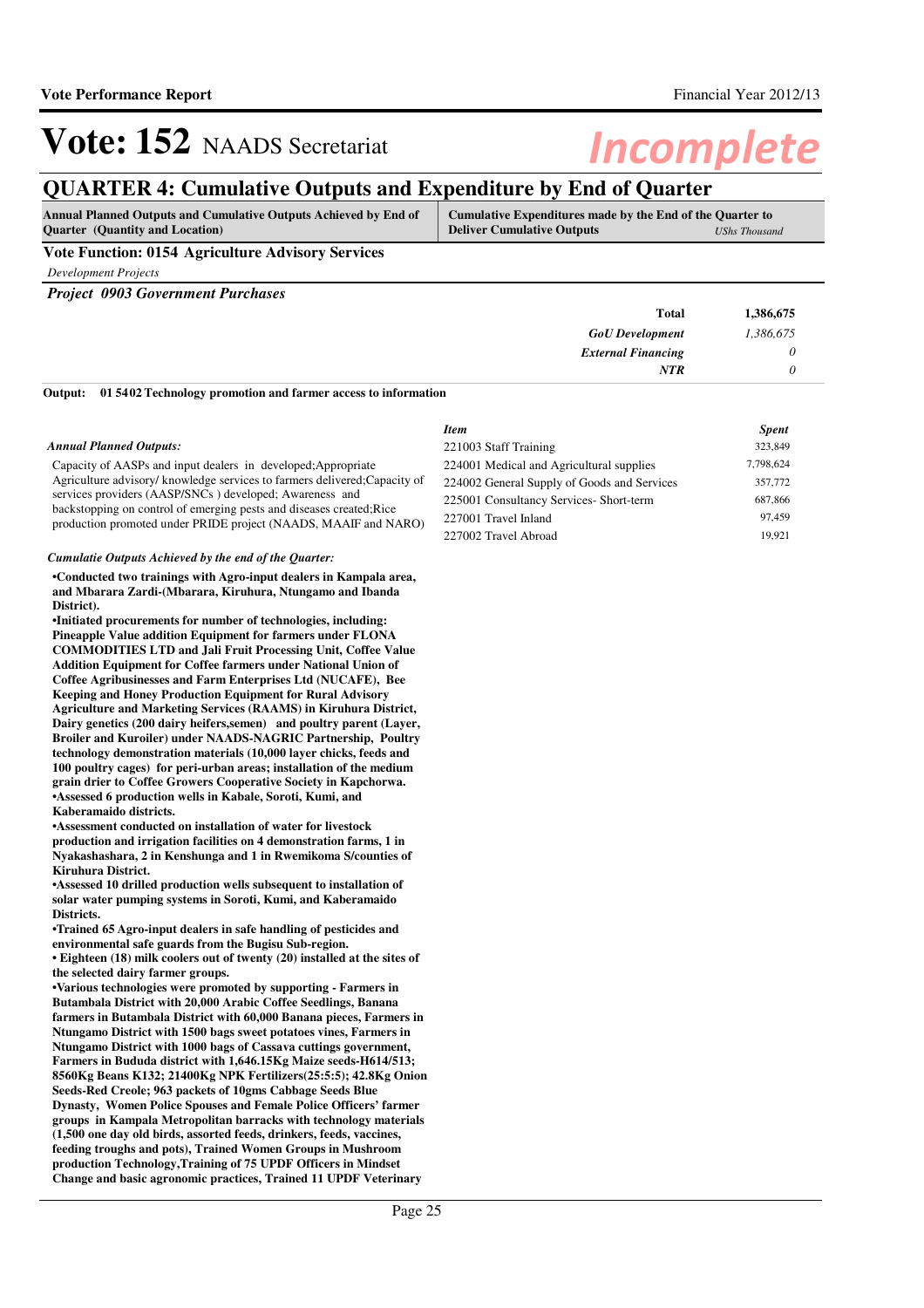## **QUARTER 4: Cumulative Outputs and Expenditure by End of Quarter**

| <b>Annual Planned Outputs and Cumulative Outputs Achieved by End of</b> | Cumulative Expenditures made by the End of the Quarter to |               |
|-------------------------------------------------------------------------|-----------------------------------------------------------|---------------|
| <b>Ouarter</b> (Quantity and Location)                                  | <b>Deliver Cumulative Outputs</b>                         | UShs Thousand |

### **Vote Function: 0154 Agriculture Advisory Services**

*Development Projects*

*Project 0903 Government Purchases*

**Officers in Artificial Insemination Technology and provided with 11 Artificial Insemination kits:** 

**•Assessed and assembled multipurpose thresher and c orresponding thresher power unit/engine; test running done with a tractor and commissioned for use; trained operators in Amuru and Nwoya District Local Governments.**

**•Pre-delivery inspection of coffee dryer installation site/structure for Kapkwirwok Cooperative Society in Kapchorwa District done. •Replaced gear boxes of three walking tractors with 3 new ones - one in each of Serere, Kitgum and Koboko Districts.**

**•Organized 2 day workshop for Innovative Extension Approaches attended by 60 participants.**

**•Organized workshop on use of Farmer Voice Radio Approach in Extension, workshop was attended by 25 staff from various districts. •Contract committed to supply motorized knap sack s prayers for demonstration purpose.**

**•** Five (5) MoUs approved; MOU between NAADS and Africa Institute **for Strategic Animal Resources Services and Development Makerere University (AFRISA); MOU between NAADS and Agency for National Development ( A.N.D); MOU between NAADS and Kigezi Highland Tea Company Ltd; MOU between NAADS and National Genetic Resources and Information Centre (NAGRIC) •Coordinated follow up action on task force recover ies in various** 

**Districts.**

**•Sembeguya Goat Project: Reviewed the accountability of Sembeguya for re imbursement and offered backstopping for improvement (project Manager and Project Coordinator).**

**•Coordinated the investigations in Manafwa District where Farmers, nursery bed operators and local leadership of the District were met in the matter involving alleged abuse of office.**

**•Coordinated investigations in Tororo District in a lleged abuse of Office by Sub County NAADS Coordinator (SNC) Tororo**

**Municipality and a final report made in May 2013.**

**•Provided quality assurance on Backstopping by MoLG in 42 District Local Governments**

**•Draft NAADS Secretariat financial and management r eports for Q1 and Q2 in place.**

**•Reviewed the District Internal Auditors reports submitted to NAADS Secretariat for Q3**

•Trained 24 District Internal Auditors on how to meet the expectations **of NAADS Secretariat.**

**•A report on detailed analysis of the payment status of delegated procurements contained in the MoFPED in place.**

•12 DNCs were trained to coordinate audit client survey in 72 Districts **and the client survey was carried out in the sampled Districts. •Frame work procurements for feed mills, grinding mills, milk processing equipment, Treadle pumps, honey handling & processing equipment, poultry hatcheries, grain handling & processing equipment, Knapsack sprayers and motorized cassava chippers bids submitted awaiting evaluation.**

**•Supervised the transportation, installation and test running of the medium grain drier to Kapkwirwok Coffee Growers Cooperative Society in Kapchorwa.**

**•Contract awarded to supplier and delivery of seven sets of maize milling equipment for Buyende Women groups; ten sets of maize milling equipment for Ntungamo District Youth groups.**

•The 8 sets of honey and bee wax processing equipment were delivered **and temporary stored at the Abi ZARDI awaiting distribution to the 8 Districts of West Nile.**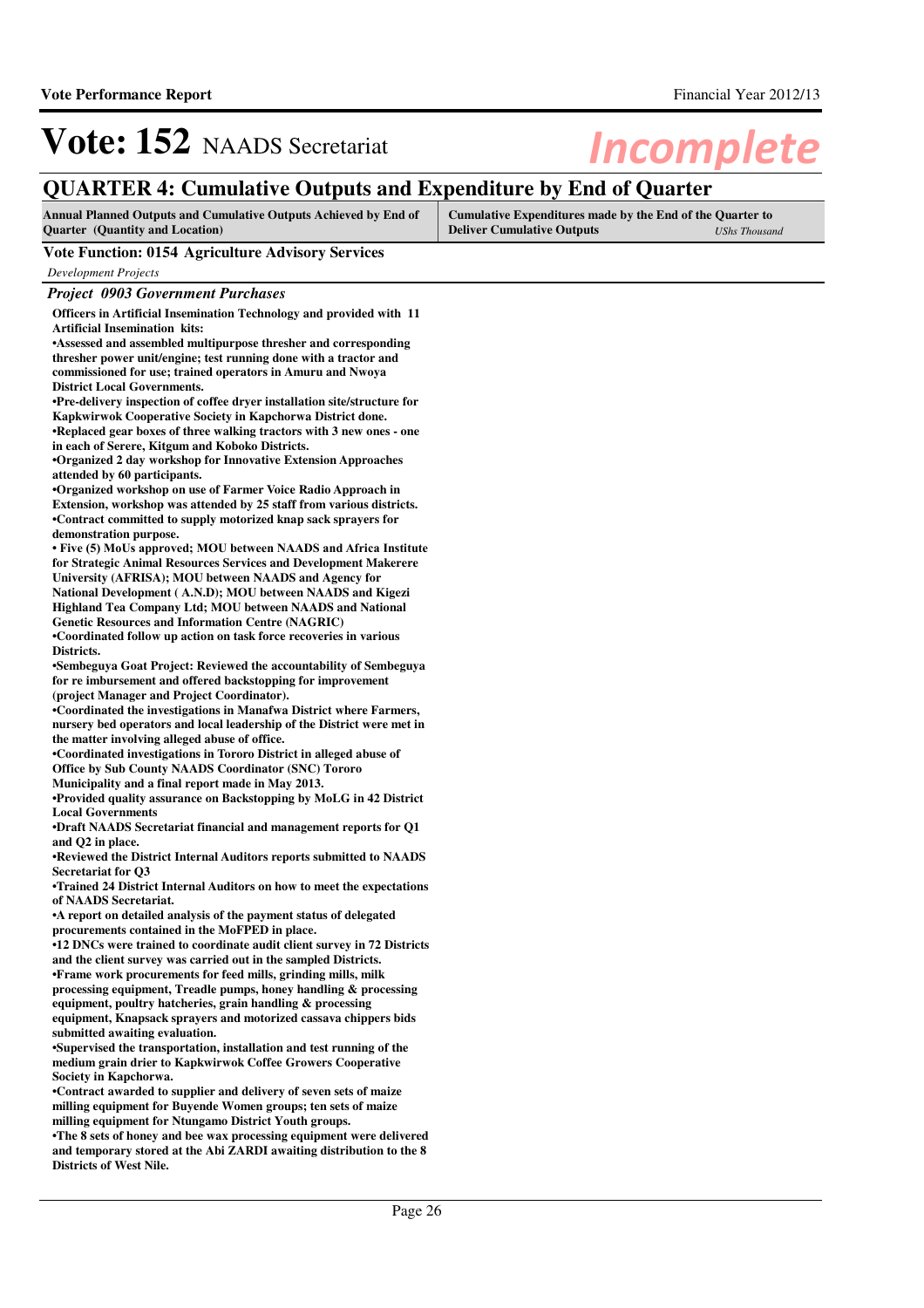## **QUARTER 4: Cumulative Outputs and Expenditure by End of Quarter**

| <b>Quarter</b> (Quantity and Location)<br><b>Deliver Cumulative Outputs</b> | <b>Annual Planned Outputs and Cumulative Outputs Achieved by End of</b> | Cumulative Expenditures made by the End of the Quarter to |               |
|-----------------------------------------------------------------------------|-------------------------------------------------------------------------|-----------------------------------------------------------|---------------|
|                                                                             |                                                                         |                                                           | UShs Thousand |

### **Vote Function: 0154 Agriculture Advisory Services**

*Development Projects*

### *Project 0903 Government Purchases*

### *Reasons for Variation in performance*

Lengthy and complex procurement process involved in procurement of technologies/Inputs. The activities are in their final stages of completion.

| 9,285,491 | <b>Total</b>              |
|-----------|---------------------------|
| 9,285,491 | <b>GoU</b> Development    |
|           | <b>External Financing</b> |
|           | <b>NTR</b>                |
|           |                           |

#### **01 5403 Agri-business development and market linkages Output:**

### *Annual Planned Outputs:*

Gross margin Analyses studies conducted; Value Chain Analysis Completed fo ten enterprises;District and sub counties supported with skills on enterprise selection and farm bussiness;District and Secretariat staff facilitated to support gross margin analysis and enterprise selection;Literature on training manuals, gross margins and market surveys printed;District wide market information generated;Selected value chains analysed;Awareness created on Competitive Challenge Fund (CCF); Selection and supervision agency recruited; CCF District partners funded; CCF National level partners funded

#### *Cumulatie Outputs Achieved by the end of the Quarter:*

**•Put in place an MOU between NAADS and Farmgain Africa to enable Farmgain Africa to provide market information through Radio Programmes on selected FM stations.**

• Conducted 4 days' workshop for Training of Trainers (TOT) for **conducting capacity building on enterprise selection and agribusiness development skills for AASPS and SNCs in districts. Workshop attended by a cross section of 16 technical staff from districts, MAAIF, Local Governments and NAADS Secretariat.**

**•Field validation of available data on Gross Margin Analysis Studies carried out in 4 Districts (Soroti, Iganga, Mbarara and Masaka) including development of Agribusiness Fact sheets as part of dissemination of market information.**

**•Carried out Capacity development and training of d istrict & sub county staff to support farmers in enterprise selection and farm level business skills- a Training of Trainers (TOT) for 15 districts in Nabuin Zone.**

**•Carried out Capacity development and training of d istrict & sub county staff to support farmers in enterprise selection and farm level business skills- a Training of Trainers (TOT) for 26 District Staff of from the 13 Districts of Mbarara ZARDI.**

**•Partnerships for processing and value addition -High Level Farmer organisation (HLFO) support to Kisoro farmers under the MOU between Kisoro LG a Mugenga Holdings for value addition to Irish Potato (public-private partnership), Held one Consultative meeting with 37 members of Arua, Moyo, Nebbi Bee Keepers Association to plan for procurement of honey processing equipment, Held 3 preparatory meetings with NUCAFE for coffee value chain support, Jali Organic and Flona Commodities Ltd for Pineapple value chain development.**

**•Designed 10 Gross Margin Fact Sheet.**

**•Evaluation of Expression of Interest for carrying out 10 gross margin analysis studies finalized.**

**• Evaluation of expression of interest for carrying out market analysis and value chain studies for 10 enterprises finalized. •Evaluation of expression of interest for designing CCF** 

**implementation framework partially finalized.**

| Item                                                     | <b>Spent</b> |
|----------------------------------------------------------|--------------|
| 211103 Allowances                                        | 84,993       |
| 221001 Advertising and Public Relations                  | 42,345       |
| 221002 Workshops and Seminars                            | 42,403       |
| 221011 Printing, Stationery, Photocopying and<br>Binding | 80,590       |
| 225001 Consultancy Services- Short-term                  | 206,071      |
| 227001 Travel Inland                                     | 66,664       |
| 227004 Fuel, Lubricants and Oils                         | 14.753       |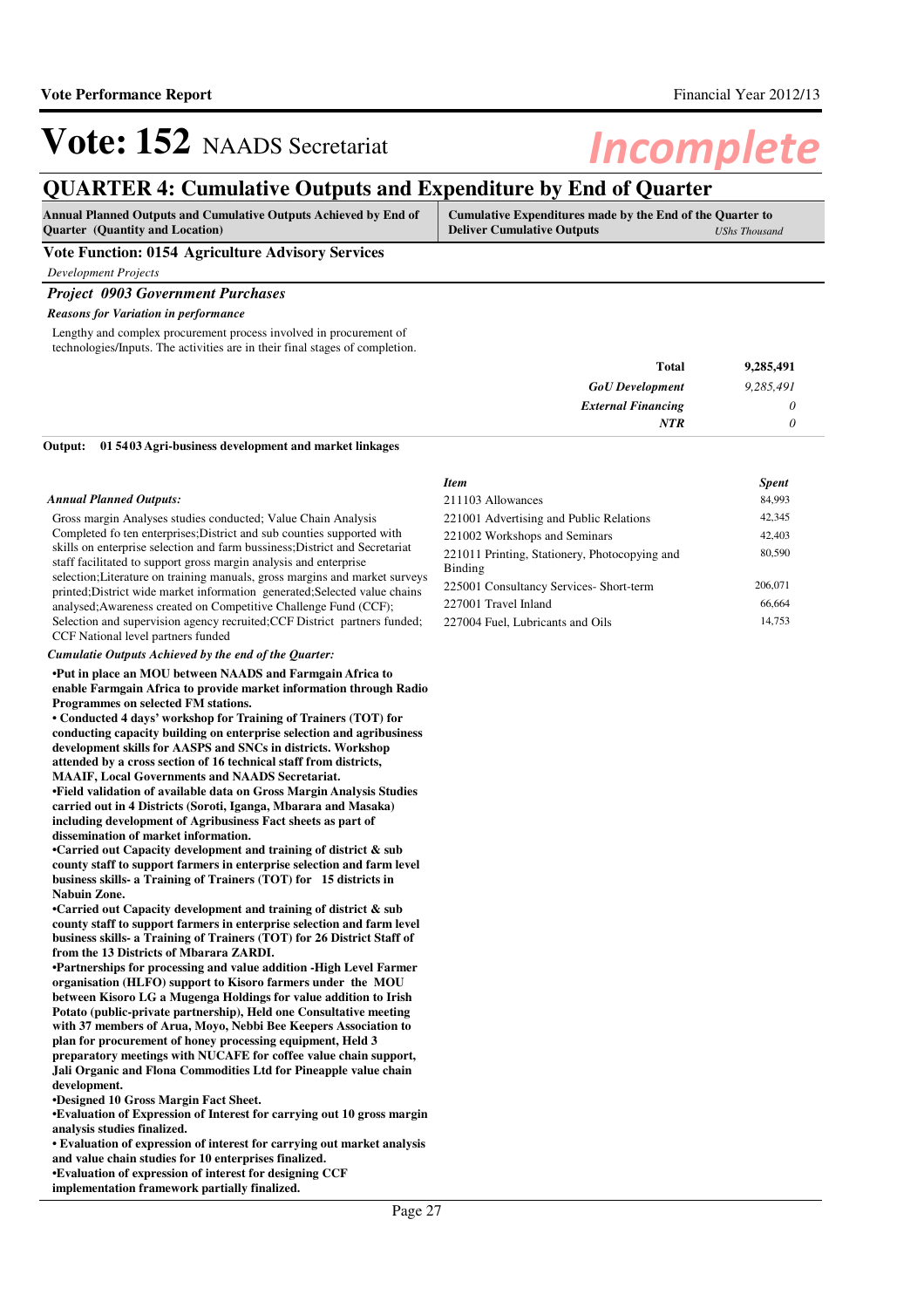## **QUARTER 4: Cumulative Outputs and Expenditure by End of Quarter**

| <b>Annual Planned Outputs and Cumulative Outputs Achieved by End of</b> | Cumulative Expenditures made by the End of the Quarter to |                      |
|-------------------------------------------------------------------------|-----------------------------------------------------------|----------------------|
| <b>Quarter</b> (Quantity and Location)                                  | <b>Deliver Cumulative Outputs</b>                         | <b>UShs Thousand</b> |

### **Vote Function: 0154 Agriculture Advisory Services**

*Development Projects*

### *Project 0903 Government Purchases*

**•A draft agribusiness training guide produced**

**•Three (3) partnerships for value addition were ini tiated, including: - Two partnerships under an MOU arrangement for Value addition on pineapples between NAADS and FLONA Commodities limited in Kayunga and between NAADS and JALI Organic in Bussi Islands in Wakiso District. One partnership for value addition in coffee and supporting capacity building of higher coffee farmers higher level farmer organizations to be implemented by NUCAFE Uganda. •Initiated a partnership with Uganda Cooperative Savings and Credit Union Limited (UCSCU) under an MOU arrangement •Conducted market research survey on cassava and its value added products in 4 main output markets in the zone. Four major output markets were surveyed in Rwebitaba ZARDI.**

#### *Reasons for Variation in performance*

There was a staffing gap for the Agribusiness Development Support Officer who came on board towards the end of second quarter FY 2012/13. Most of the activities under Agribusiness development and commercialization challenge fund are implemented through public private partnerships and consultancies which go through a procurement process that begun in quarter three FY 2012/13 and are in their final stages of completion .

| <b>Total</b>              | 537,818 |
|---------------------------|---------|
| <b>GoU</b> Development    | 537,818 |
| <b>External Financing</b> | υ       |
| NTR                       |         |

#### **01 5404 Service provider and institution capacity development Output:**

#### *Annual Planned Outputs:*

Networks established; promotion of mindset change and skills development for agricultural transformation- Youth, Women, PWDs etc; Support groups/associations/cooperatives involved in provision of agricultural-support srvices; Special interventions for cited priorities implemented; capacity of staff strengthened

#### *Cumulatie Outputs Achieved by the end of the Quarter:*

**•23 staff members were facilitated to attend short term trainings. •Three Call Centre Agents were recruited and appointed. •Final interviews for Librarian and Executive Assis tant–Executive Director conducted and pending BOD approval.**  $\cdot$ Interviews were conducted for District NAADS Coordinators of **Lyantonde and Nwoya,Napak, Moroto, Bukedea and Bududa.**

**•Facilitated farmers under UNFFE to attend the Nairobi International Agricultural show.**

**•Supported consultative Workshops for Youth Strateg y Exercise. •Supported training forfarmers incollaboration with NARO under the China Protocolfor ATDCProject in Ministry of Agriculture. •Sponsored an agricultural study tour for Kabarole District stakeholders in Rwanda.**

**• Participated in the World Food day Celebrations h osted at Mbarara ZARDI.**

**•Guidelines for recruitment of AASPs and SNCs devel oped and disseminated to all Districts.**

**•The NAADS Employment Contract was revised and approved for use by the Attorney General; employment contracts for 20 employees were prepared and signed.**

**•A 4 day workshop to develop an agribusiness training guide to be** 

### *Item Spent* 211103 Allowances 48,756 221003 Staff Training 149,998 221005 Hire of Venue (chairs, projector etc) 38,190 221011 Printing, Stationery, Photocopying and Binding 109,147 224001 Medical and Agricultural supplies 368,875 224002 General Supply of Goods and Services 1,000,329 227001 Travel Inland 48,082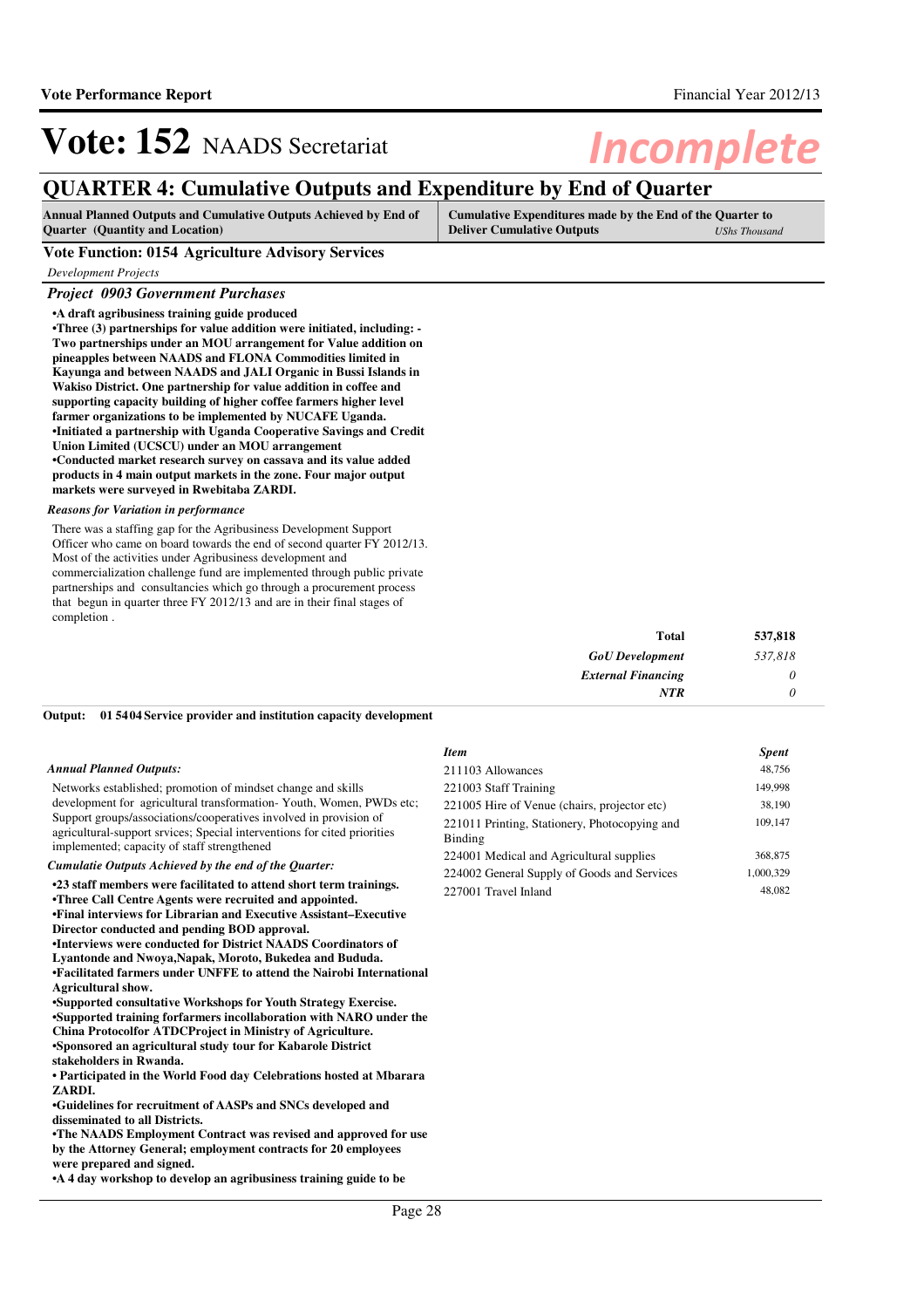## **QUARTER 4: Cumulative Outputs and Expenditure by End of Quarter**

| <b>Annual Planned Outputs and Cumulative Outputs Achieved by End of</b> | <b>Cumulative Expenditures made by the End of the Quarter to</b> |                      |
|-------------------------------------------------------------------------|------------------------------------------------------------------|----------------------|
| <b>Ouarter</b> (Quantity and Location)                                  | <b>Deliver Cumulative Outputs</b>                                | <b>UShs Thousand</b> |

### **Vote Function: 0154 Agriculture Advisory Services**

*Development Projects*

# *Project 0903 Government Purchases*

| used by NAADS programme implementers at District and sub-county                                                                           |
|-------------------------------------------------------------------------------------------------------------------------------------------|
| where a draft agribusiness training guide was produced.                                                                                   |
| •Four mind-set change trainings were conducted in Nwoya, Ngetta,                                                                          |
| Kabarole and Masaka District Local Governments.                                                                                           |
| •Construction of the NFLC buildings at Kampiringisa including office                                                                      |
| block, classrooms, dining/kitchen, dormitories for trainees,                                                                              |
| staff/instructors accommodation, animal houses (poultry and piggery)                                                                      |
| and green houses for vegetables and mushroom started; Draft                                                                               |
| curriculum and draft training manual for the National Farmers                                                                             |
| Leadership Centre developed.                                                                                                              |
| •Training of Trainers (TOT) mind set training was conducted in                                                                            |
| Kabarole District to train a core team of change agents (District                                                                         |
| Production Committee members, District Production Officer, District                                                                       |
| <b>NAADS</b> Coordinator, Sub-county NAADS coordinators, Agricultural                                                                     |
| advisory service providers and selected councillors).                                                                                     |
| •Two meetings were held with MAAIF and KOICA to review                                                                                    |
| implementation progress as well as preparing for the NFLC Ground<br>breaking ceremony.                                                    |
| •NAADS Secretariat engineer carried out a survey on alternative                                                                           |
| water sources for the NFLC. From the preliminary findings, the                                                                            |
| feasible option is to drill water from underground.                                                                                       |
| •Conducted orientation and training (farmer institutional                                                                                 |
| development, enterprise selection, business skills) of AASPs and                                                                          |
| SNCs; 219 (Bulindi Zardi); 186 (ABI Zardi); 176 (Rwebitaba Zardi);                                                                        |
| 313 (Mbarara zardi).                                                                                                                      |
| •Organized 6 consultative meetings for the consultants to share views                                                                     |
| with Secretariat, Zonal and Districts on formulation of the Human                                                                         |
| <b>Resources policy Manual.</b>                                                                                                           |
| •Draft Performance appraisal tool presented to and discussed by staff.                                                                    |
| •Trained 1,364 Sub County NAADS Coordinators (SNCs) and                                                                                   |
| Agricultural Advisory Service providers (AASPs) in five ZARDIs of                                                                         |
| Mbarara (313), Bulindi (219), Kachwekano (204), Ngetta (230),                                                                             |
| Buginyanya (398).                                                                                                                         |
| •Trained 150 youths from Ankole districts on life skills, farming<br>techniques and practical principles of farming as a business held in |
| <b>Mbarara District.</b>                                                                                                                  |
| •Exchange visits for 15 DNCs and 15 Farmers from Kitgum, Lamwo,                                                                           |
| Agago, Pader, Gulu, Nwoya, Amuru, Lira, Apac, Oyam, Kole,                                                                                 |
| Alebtong, Otuke, Dokolo and Amolatar conducted in Kabarole district.                                                                      |
| •Conducted one training on facilitating Farmer Field School for 26                                                                        |
| people including 13 staff and 13 farmer leaders in Buginyanya ZARDI.                                                                      |
| •Rwebitaba ZARDI conducted one study tour for 22 cassava and rice                                                                         |
| farmers, 4 ZARDI staff and 7 DNCs to NACRRI and AEATRI and                                                                                |
| Source of the Nile Agricultural and Trade Show in Jinja for exposure                                                                      |
| to production and processing technologies for cassava and rice.                                                                           |
| •Conducted needs assessment of existing HLFOs in the Districts of                                                                         |
| Kabarole, Kasese, Kyenjojo, Kamwenge and Kyegegwa Districts in                                                                            |
| Rwebitaba ZARDI.                                                                                                                          |
| •Conducted capacity building training for 30 Coffee farmers along                                                                         |
| value chain development from Kabarole and Bundibugyo in                                                                                   |
| Rwebitaba ZARDI.                                                                                                                          |
| •National Farmers Leadership Centre (NFLC) ground breaking<br>ceremony conducted and presided over by the Hon. Minister MAAIF             |
| and His Excellency the Ambassador of the Republic of Korea to                                                                             |
| Uganda                                                                                                                                    |
| •Draft NFLC organization structure, staffing and recruitment criteria                                                                     |
| in place                                                                                                                                  |
| •Developed a proposal for the village model project for the NFLC-                                                                         |
| Kampiringisa                                                                                                                              |

**•Procurement process for extension of water to the NFLC site**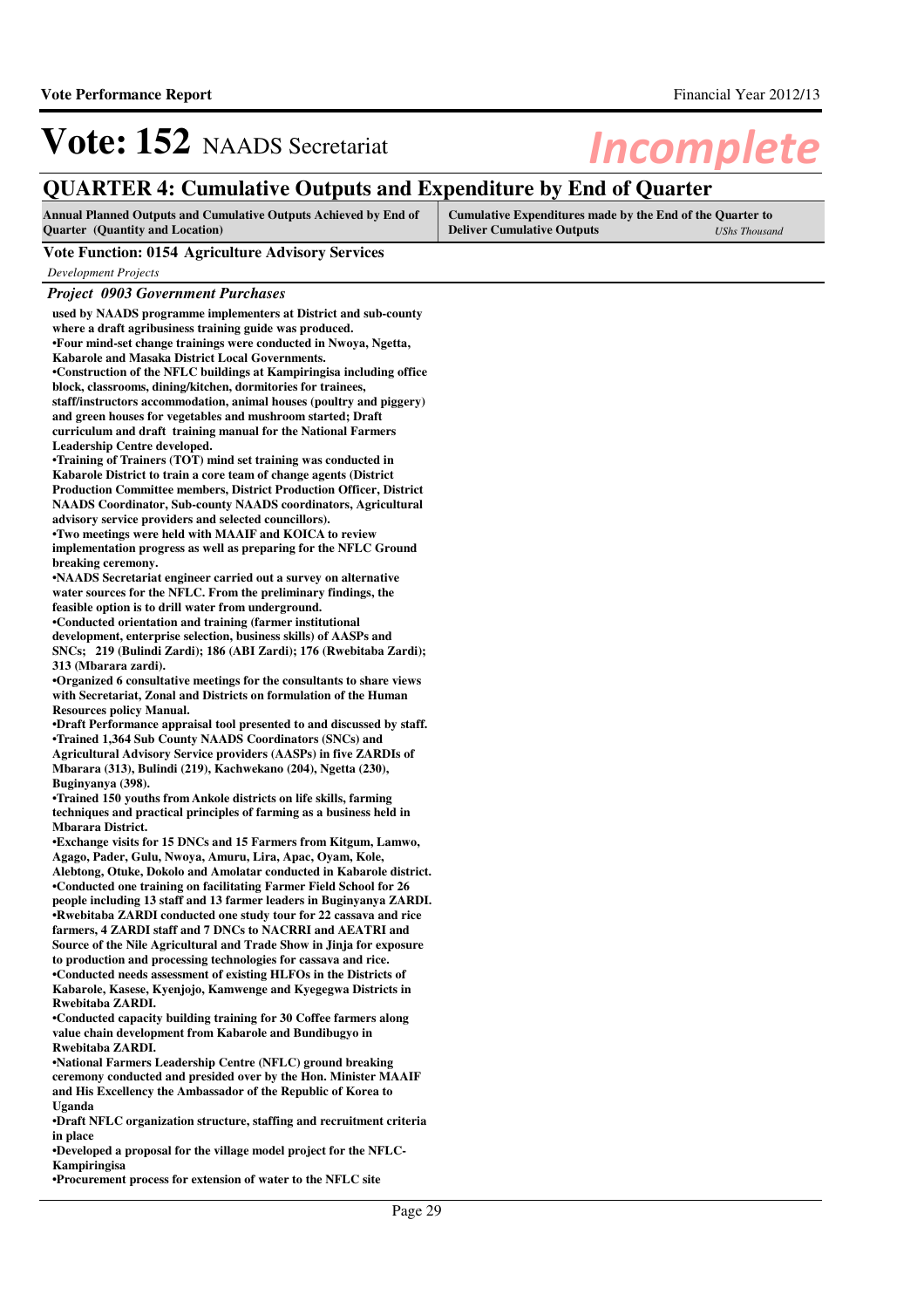## **QUARTER 4: Cumulative Outputs and Expenditure by End of Quarter**

| <b>Annual Planned Outputs and Cumulative Outputs Achieved by End of</b> | Cumulative Expenditures made by the End of the Quarter to |               |
|-------------------------------------------------------------------------|-----------------------------------------------------------|---------------|
| <b>Ouarter</b> (Quantity and Location)                                  | <b>Deliver Cumulative Outputs</b>                         | UShs Thousand |

**Vote Function: 0154 Agriculture Advisory Services**

*Development Projects*

### *Project 0903 Government Purchases*

### **commenced.**

**•Preparation for extension of power to the NFLC in advanced stage.**

- **•Two Monitoring visits conducted for the civil work s at the NFLC site**
- **•3 Management meetings for the NFLC held.**

#### *Reasons for Variation in performance*

The delayed approval of staff training and development plan affected its implementation.

| 1,763,378 | <b>Total</b>              |  |
|-----------|---------------------------|--|
| 1,763,378 | <b>GoU</b> Development    |  |
| 0         | <b>External Financing</b> |  |
| 0         | <b>NTR</b>                |  |
|           |                           |  |

**01 5405 Planning, monitoring/quality assurance and evaluation Output:**

#### *Annual Planned Outputs:*

Priority setting & planning process strengthened, AAS quality Assured; MIS established; Project thematic assessments /evaluation conducted; ICT Software and content developed;NAADS Programme implemetation planning & reviews; programme audits and quality assurance; improving public relations

#### *Cumulatie Outputs Achieved by the end of the Quarter:*

**•NAADS Secretariat Ministerial Policy statement FY 2013/14 in place. •Third Quarter Performance Report FY 2012/13 submitted to MoFPED.**

**•Participated in the IFAD Monitoring and Evaluation /Knowledge Management Working group meeting.**

**•NAADS Secretariat Third Quarter Performance Report FY 2012/13 in place and submitted to MoFPED**

**•End line survey questionnaire on the Serere NAADS ICT Pilot Study undertaken.**

**•17 District Local Governments (LGs) in Northern Ug anda were reoriented and trained on the OBT Guidelines and preparation of work plans and budgets in line with the NAADS programme outputs and indicators.**

**•Conducted verification of technologies supplied to farmers in various districts under delegated procurements– Kanungu, Kabale, Nakaseke, Sheema, Buhweju.**

**•Conducted Midterm evaluation dissemination workshop forSembeguya Project in Sembabule.**

**•Organised joint quarterly monitoring of Sembeguya Project** 

**involving MAAIF, NAADS Secretariat, State House and Sembabule District LG.**

**•District Local Governments Indicative Planning Figures (IPFs) FY 2013/14 reviewed.**

**•Progress report on NAADS implementation of key policy** 

**pronouncements FY 2012/13 and priorities FY 2013/14 prepared. •TORs for the ATAAS Primary Baseline Survey prepared.** 

**•Participated in Dissemination of Government report for FY 2011/12 - Mbarara Regional Workshop.**

**•Consolidated Report for 39 Districts from 9 region s under routine monitoring.**

**•Draft log frame under ATAAS in place.**

**•Developed draft guidelines for joint prioritizatio n and planning.**

**• Inception report for secondary data collection fo r ATAAS project prepared.**

| Item                                                     | <b>Spent</b> |
|----------------------------------------------------------|--------------|
| 221002 Workshops and Seminars                            | 170,479      |
| 221003 Staff Training                                    | 49,022       |
| 221011 Printing, Stationery, Photocopying and<br>Binding | 49,151       |
| 222003 Information and Communications<br>Technology      | 1,265,683    |
| 224002 General Supply of Goods and Services              | 1,753,715    |
| 225001 Consultancy Services- Short-term                  | 1,029,203    |
| 227001 Travel Inland                                     | 749,647      |
| 227002 Travel Abroad                                     | 54.233       |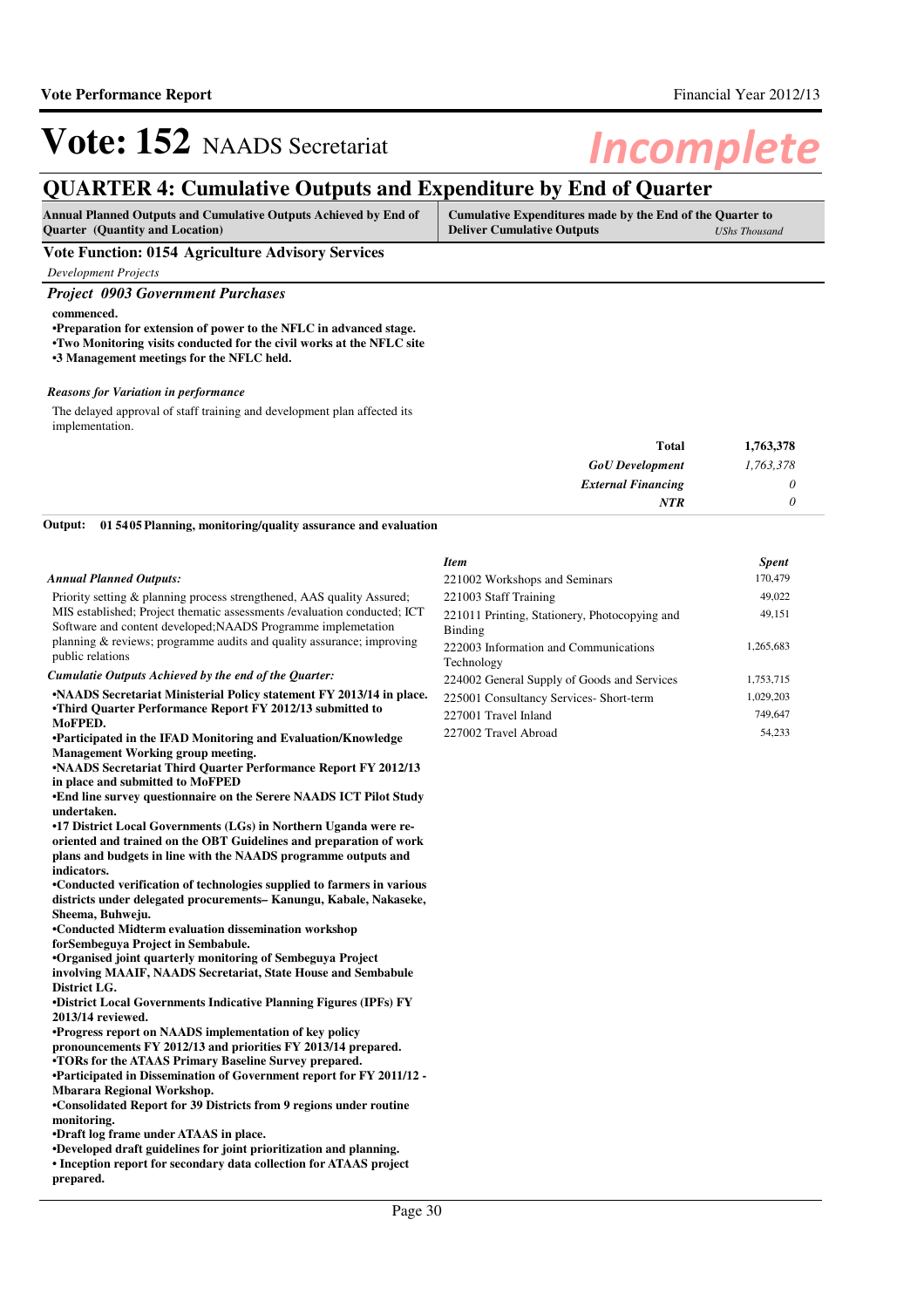## **QUARTER 4: Cumulative Outputs and Expenditure by End of Quarter**

| Annual Planned Outputs and Cumulative Outputs Achieved by End of | Cumulative Expenditures made by the End of the Quarter to |               |
|------------------------------------------------------------------|-----------------------------------------------------------|---------------|
| <b>Quarter</b> (Quantity and Location)                           | <b>Deliver Cumulative Outputs</b>                         | UShs Thousand |

### **Vote Function: 0154 Agriculture Advisory Services**

*Development Projects*

### *Project 0903 Government Purchases* **•Participated in Joint Agricultural Sector Annual Review meetings,**

**field Visits and Workshops. Data analysis and final report preparation on assessment of the NAADS Village Development Approach undertaken. •Draft report on NAADS Village Development approach in place.**

**• Reviewed and finalized draft Work Plan and Physical Progress** 

**reporting formats for Sub-Counties, District Local Governments and Agro-Ecological Zones.**

**•NAADS OBT Performance Report for quarter 1 FY 2012 /13 prepared and submitted to MoFPED and MAAIF.**

**•Conducted Quarter one NAADS Secretariat planning meeting for Secretariat staff and Quarter two planning and review meeting with LGs attended by CAOs, DPOs, ZNCs, TLIOs, NAADS Staff at Silver Springs Hotel, Bugolobi.**

•Terms of Reference for NAADS Monitoring and Evaluation (M&E) **Framework were developed.**

**•Draft consolidated Local Government performance reports for quarter two and three performance FY 2012/2013.**

**•Disseminated ATAAS implementation guidelines to 11 1 DLGs and KCCA.**

**•Consolidated data on ASSPs, SNCs, and DNCs from 11 1 DLGs and KCCA;** 

**•Held a planning and review meeting for quarter one FY 2012/13 for NAADS Secretariat and Zonal staff (ZNCs and TLIOs) at Ridar Hotel, Seeta.**

**•Terms of Reference for NAADS Monitoring and Evaluation (M&E) Framework were developed.**

**•Generated and disseminated advice slips (Itemized Cash flows) for 1st, 2nd and3rd to 111 DLGs and KCCA.**

**•Verification of delegated procurements was done i n various Districts of Busia, Tororo, Kamwenge, Ntungamo, Bududa, Isingiro, Mbarara, Mayuge, Budaka, Kasese, Wakiso, Luuka, Iganga, Masindi, Kiboga, Arua, Nebbi, Mayuge, Kayunga, Kanungu, Kyenjogyo;** 

**•District Local Governments First Quarter Physical Progressive reports FY 2012/2013 was consolidated.**

**•Final physical progress report for quarter I FY 20 11/12 was prepared and is in place. The report is a consolidation of all the 112 district NAADS physical progress reports;**

**•Request for approval of evaluation report for the Expression of Interest for a consultancy firm to develop the NAADS Monitoring and Evaluation Framework was presented and approved by the contracts committee.**

**•Budget Framework Paper for 2013/14 prepared and submitted to MoFPED.**

**•Participated in the preparation of a paper on the NRM Manifestothe agricultural sector presented by Honorable Minister MAAIF for NRM MPs Kyakwanzi retreat.**

• Coordinated the NAADS Secretariat and LGs quarterly review **meeting (Quarter 3 FY 2012/13) for all 112 DLGs; Consolidated the priority commodities under the commodity approach to be implemented by Districts Local Governments FY 2013/14.**

**•Updated the NAADS Districts' staff database after undertaking the new recruitment exercise.**

**•Review meetings were held to discuss draft report on Secondary Data collection for ATAAS Baseline.**

• Coordinated NAADS- MoLG Joint back stopping activities with **District Local Governments;**

**•Contract committed for consultancy services to con solidate NAADS Annual Physical Progress report for FY2011/2012.**

**•EOI evaluation report for Web based information ma nagement**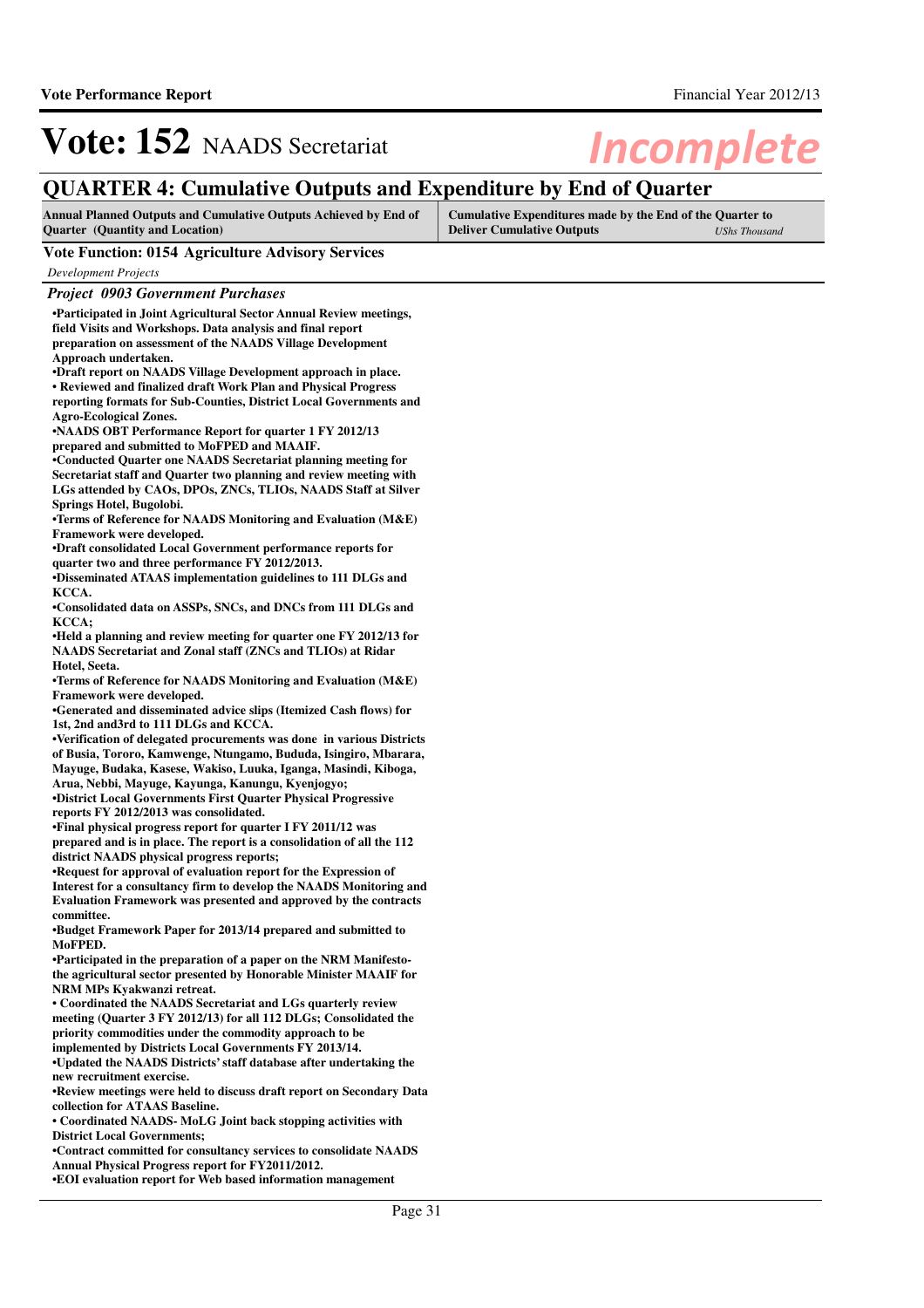## **QUARTER 4: Cumulative Outputs and Expenditure by End of Quarter**

| <b>Annual Planned Outputs and Cumulative Outputs Achieved by End of</b> | Cumulative Expenditures made by the End of the Quarter to |               |
|-------------------------------------------------------------------------|-----------------------------------------------------------|---------------|
| <b>Ouarter</b> (Quantity and Location)                                  | <b>Deliver Cumulative Outputs</b>                         | UShs Thousand |

## **Vote Function: 0154 Agriculture Advisory Services**

| <b>Project 0903 Government Purchases</b>                                                                                   |  |
|----------------------------------------------------------------------------------------------------------------------------|--|
| system ready for submission to Contract committee.                                                                         |  |
| •Provided detailed user requirements for re-designing of the                                                               |  |
| dashboard in support of the e-Extension Services piloted in Serere                                                         |  |
| District by NAADS/ Grameen.                                                                                                |  |
| •Coordinated and assisted in the procurement process and eventual                                                          |  |
| contracting of the Independent Data Evaluator for the ICT Serere                                                           |  |
| <b>Pilot Project.</b>                                                                                                      |  |
| •Conducted a Zonal Planning meeting with NARO Scientists and                                                               |  |
| district stakeholders in Bulindi and Mukono ZARDIs.                                                                        |  |
| • Provided technical guidance on planning to 7 Districts in Rwebitaba;                                                     |  |
| 20 DLGs in Mukono ZARDI.                                                                                                   |  |
| •Conducted Monitoring/quality assurance of NAADS programme                                                                 |  |
| activities in 7 Districts in Rwebitaba and 3 in Mbarara ZARDI.                                                             |  |
| •Conducted monitoring of EAAPP activities in five districts: Buliisa,                                                      |  |
| Hoima, Kibaale, Kiryandongo, and Masindi in Bulindi ZARDI.                                                                 |  |
| •NAADS Secretariat OBT Annual Work Plan and Budget FY 2013/14<br>in place and submitted to MoFPED and MAAIF.               |  |
| •Quarterly planning and review meeting held with District Local                                                            |  |
| Government implementers.                                                                                                   |  |
| <b>•Draft NAADS Secretariat Annual progress report (OBT) FY 2012/13</b>                                                    |  |
| in place.                                                                                                                  |  |
| •Performance Contract form A for the appointment of the Accounting                                                         |  |
| <b>Officer (ED-NAADS Secretariat) prepared and submitted to MoFPED.</b>                                                    |  |
| •NAADS Secretariat Output Budgeting Tool (OBT) Annual Work                                                                 |  |
| Plan and Budget (AWPB) FY 2013/14 finalised and submitted to                                                               |  |
| MoFPED.                                                                                                                    |  |
| •Updated databases for NAADS priority commodities under the                                                                |  |
| commodity approach.                                                                                                        |  |
| •Draft Annual Physical Progress report for FY2011/12 discussed and                                                         |  |
| reviewed with the consultant.                                                                                              |  |
| • Draft Harmonization of joint prioritization and planning guidelines                                                      |  |
| between NAADS and NARO in place.                                                                                           |  |
| •NAADS- MoLG joint back stopping activities with district local                                                            |  |
| governments conducted.                                                                                                     |  |
| •Final ATAAS secondary data collection survey report in place.                                                             |  |
| •Participated in Dissemination of Annual Government Report for FY                                                          |  |
| 2011/12 in Western, Central, Eastern and Northern region organized<br>by the Office of the Prime Minister.                 |  |
| •Participated in the IFAD Monitoring and Evaluation/Knowledge                                                              |  |
| Management Working group meeting on information sharing for                                                                |  |
| IFAD funded projects.                                                                                                      |  |
| •Participated in the MoFPED re-orientation and training of District                                                        |  |
| Local Governments (LGs) in Northern Uganda on the OBT Guidelines                                                           |  |
| and preparation of annual work plans and budgets.                                                                          |  |
| •Verification of technologies supplied to farmers in various districts                                                     |  |
| under delegated procurements.                                                                                              |  |
| •Coordinated and organized Mid-term evaluation dissemination                                                               |  |
| workshop for Sembeguya Goat Breeding Project in Sembabule.                                                                 |  |
| <b>•Organized joint quarterly monitoring of Sembeguya Goat Breeding</b>                                                    |  |
| Project involving MAAIF, NAADS Secretariat, State House and                                                                |  |
| <b>Sembabule District LG.</b>                                                                                              |  |
| •Revised the district local government Indicative Planning Figures                                                         |  |
| (IPFs) FY 2013/14 to incorporate recommendations from the Joint                                                            |  |
| <b>Implementation Review Mission 'Aide Memoir'.</b>                                                                        |  |
| •Submission made to MoFPED on the NAADS LG grants i.e. wage                                                                |  |
| (DNC, SNC salaries) and others for other programme activities                                                              |  |
| including AAS AASPs and Technology Grants/ promotion).<br>•Prepared progress reports on NAADS implementation of key policy |  |
| pronouncements FY 2012/13 and priorities FY 2013/14.                                                                       |  |
| •Undertook a validation exercise in Iganga and MbaleDistricts for the                                                      |  |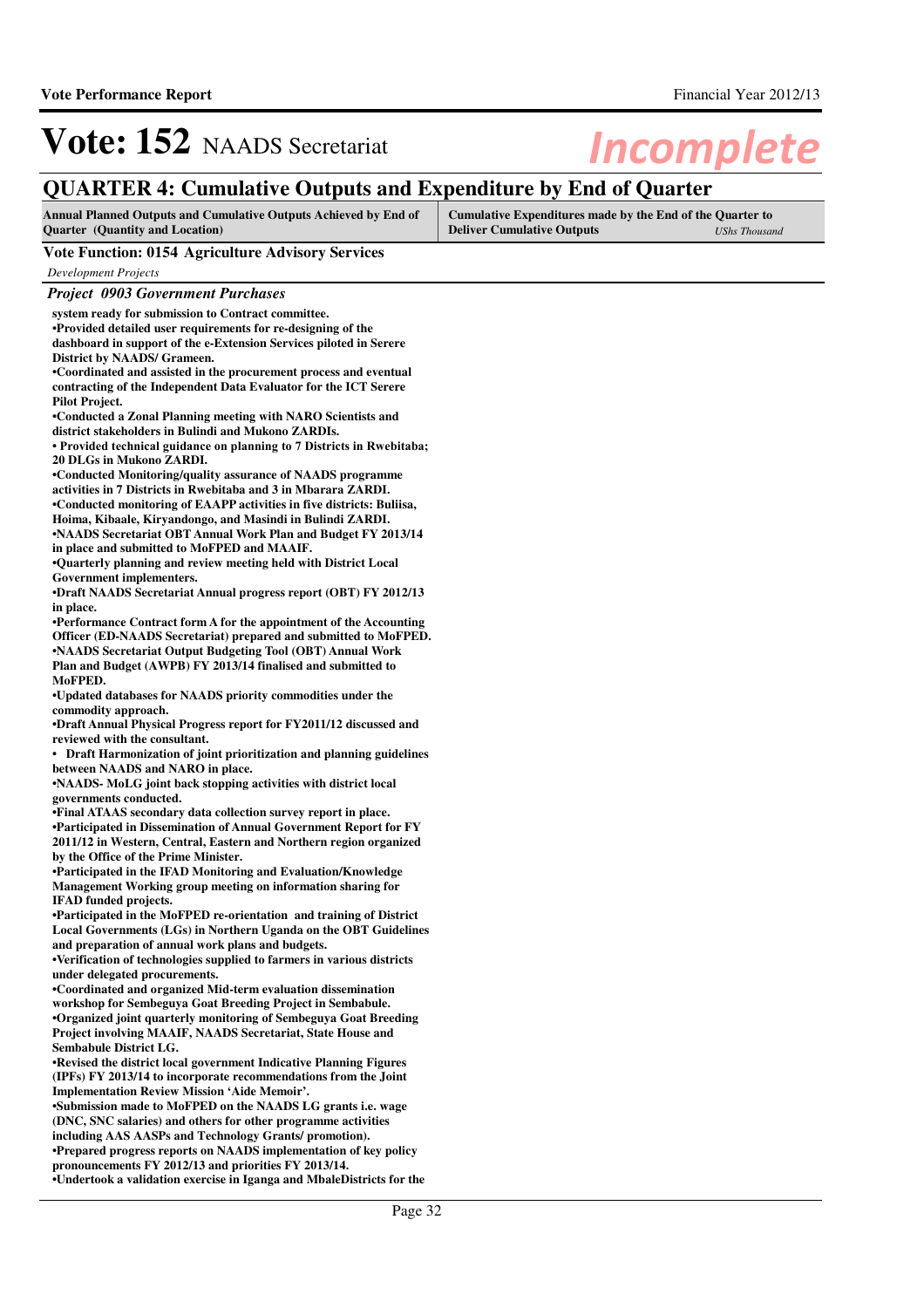## **QUARTER 4: Cumulative Outputs and Expenditure by End of Quarter**

| <b>Annual Planned Outputs and Cumulative Outputs Achieved by End of</b> | Cumulative Expenditures made by the End of the Quarter to |               |
|-------------------------------------------------------------------------|-----------------------------------------------------------|---------------|
| <b>Quarter</b> (Quantity and Location)                                  | <b>Deliver Cumulative Outputs</b>                         | UShs Thousand |

### **Vote Function: 0154 Agriculture Advisory Services**

*Development Projects*

### *Project 0903 Government Purchases*

**NAADS household survey.**

| •Terms of Reference and budgets for impact studies on Tea, Citrus |
|-------------------------------------------------------------------|
| and Livestock in the Ankole Corridor prepared.                    |
| •NAADS log frame reviewed.                                        |
| •Prepared progress report on NAADS implementation of key policy   |
| pronouncements FY 2012/13 and priorities FY 2013/14.              |
| • A contract to review the NAADS 2008 M&E framework was signed    |

**by the consultancy firm.**

**•ATAAS primary baseline survey in close collaboration with NARO, MAAIF and UBOS in progress - preparatory meetings held. •World Bank-IFADJoint Implementation review Mission Aide** 

**memoire updated in collaboration with NARO.**

**•Participated in the 7thInter-Ministerial Policy committee (IPC) meeting for CAAIP and MATIP I under the MoLG.**

**•Coordinated the preparation for the NAADS Board or ientation. •Annual reviews of NAADS implementation for 2012/2013 with stakeholders conducted in 9 Zones of Mbarara, Mukono, Bulindi, Kachwekano, Buginyanya, Abii, Ngetta, Rwebitaba and Nabuin ZARDIs.**

### *Reasons for Variation in performance*

**Kampala.**

The baseline study for the ATAAS project, ICT and design of M&E framework on-going due to changes in implementation modalities with revision of Terms of reference. This did not allow implementation as scheduled.

| Total                     | 5,121,133 |
|---------------------------|-----------|
| <b>GoU</b> Development    | 5,121,133 |
| <b>External Financing</b> | $\theta$  |
| NTR                       | 0         |

### **01 5406 Secretariat Programme management and coordination Output:**

|                                                                                                                         | <b>Item</b>                                    | <b>Spent</b> |
|-------------------------------------------------------------------------------------------------------------------------|------------------------------------------------|--------------|
| Annual Planned Outputs:                                                                                                 | 211102 Contract Staff Salaries (Incl. Casuals, | 1,890,919    |
| Program Financial Compliance Review Costs; ATAAS GAC                                                                    | Temporary)                                     |              |
| Operationalised; Short term management training; Consultancy Contracts;                                                 | 211103 Allowances                              | 132,836      |
| Acquisition of District Vehicles and Equipmen; AADS Staff training                                                      | 221001 Advertising and Public Relations        | 345,368      |
| Cumulatie Outputs Achieved by the end of the Quarter:                                                                   | 221002 Workshops and Seminars                  | 95,254       |
| .Monthly Departmental meetings were held.                                                                               | 221003 Staff Training                          | 97,634       |
| <b>•Back stopped 34 District Local Governments in Financial</b>                                                         | 221004 Recruitment Expenses                    | 49,687       |
| management and reporting.                                                                                               | 221008 Computer Supplies and IT Services       | 82,793       |
| •Performance of community procurement reviewed in the Districts of<br>Lwengo, Rakai, Homa, Masindi, Kamuli and Buyende. | 221009 Welfare and Entertainment               | 127,014      |
| • Updated and reviewed PPDA - PMMS reports and submitted online                                                         | 221016 IFMS Recurrent Costs                    | 116,600      |
| to PPDA portal.                                                                                                         | 224002 General Supply of Goods and Services    | 87,772       |
| <b>•PDU Co-ordinated contracts committee meetings.</b>                                                                  | 225001 Consultancy Services- Short-term        | 1,430,995    |
| •Prepared and provided an update to departments on the performance                                                      | 225002 Consultancy Services-Long-term          | 78,401       |
| of the procurement plan.                                                                                                | 227001 Travel Inland                           | 479,313      |
| •Contracts committee committed contracts above UGX 2M.                                                                  | 227002 Travel Abroad                           | 46,685       |
| •Contracts committee coordinated the approval of 4 MOUs;                                                                |                                                |              |
| •Staff retreat specific to organisational culture change held in Serene                                                 | 227004 Fuel, Lubricants and Oils               | 383,109      |
| Suites, Mutundwe-Kampala.                                                                                               | 228002 Maintenance - Vehicles                  | 237,602      |
| <b>•Books of accounts for the NAADS Secretariat and Districts audited</b>                                               | 228003 Maintenance Machinery, Equipment and    | 38,342       |
| by a private firm to carry out Annual Statutory Audit, and a draft                                                      | Furniture                                      |              |
| report has been submitted to Office of Auditor General.                                                                 |                                                |              |
| •Held an orientation retreat on ATAAS Project for Parliamentary                                                         |                                                |              |
| Sector Committee on Agriculture at Lake Victoria Serena Hotels,                                                         |                                                |              |

### Page 33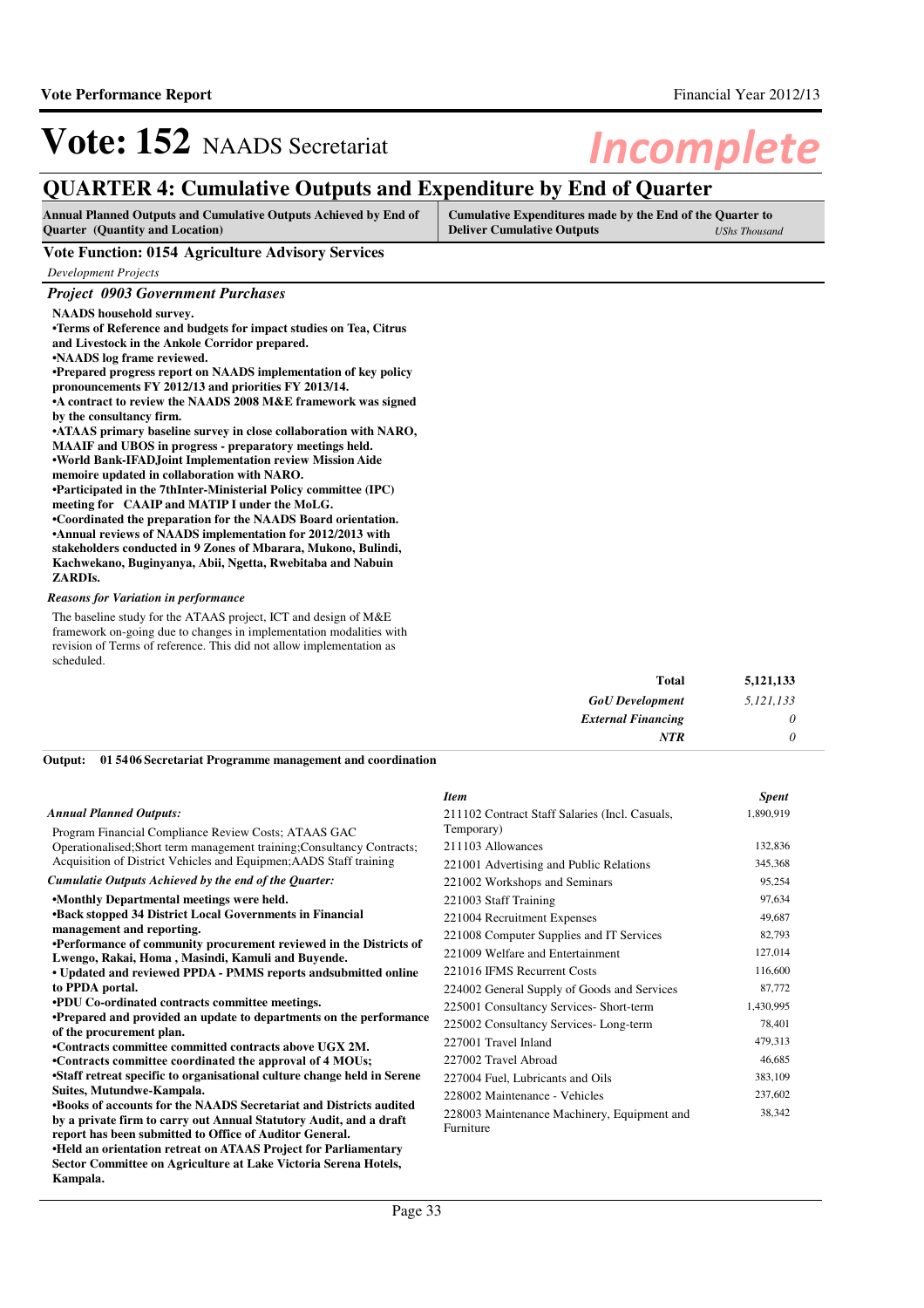## **QUARTER 4: Cumulative Outputs and Expenditure by End of Quarter**

| <b>Annual Planned Outputs and Cumulative Outputs Achieved by End of</b> | Cumulative Expenditures made by the End of the Quarter to |               |
|-------------------------------------------------------------------------|-----------------------------------------------------------|---------------|
| <b>Quarter</b> (Quantity and Location)                                  | <b>Deliver Cumulative Outputs</b>                         | UShs Thousand |

### **Vote Function: 0154 Agriculture Advisory Services**

*Development Projects*

*Project 0903 Government Purchases*

**•Foodstuffs and drinks bought for Secretariat staff and visitors in various quantities.**

**•DNCS recruitment exercise undertaken in various di strict local governments.**

•Staffs from 15 District Local Governments were backstopped in **financial management and reporting to improve the quality of** 

**financial reports from the lower local governments.** •The National Farmers forum meeting was held to elect executive

**members for representation to the NAADS Board of Directors.** • Policy makers were facilitated to undertake Ouarterly monitoring on **NAADS programme.**

**•Reviewed NAADS Secretariat accountabilities.**

**•Consolidated districts financial reports.**

**•Computers and system server serviced and upgraded where computer antivirus was installed on all NAADS Secretariat computers, Installed a computer network monitoring system to enhance capability of NAADS server and computers.**

**•The evaluations of proposals for Audit Manual were undertaken - TORs to contract a firm to undertake Limited Audit for FY 12/13 were finalized and submitted to procurement. Draft extract for request for expression of Interest has been made and submitted to procurement.**

**•The MOU with Sembeguya Estates Ltd was reviewed to ascertain compliance with finance and accountability related clauses and a report in place.**

**•Reviewed reports from District Internal Auditors and non-complying Districts have been informed in writing.**

**•Backstopping for District staff including vote controllers, accounting officers, Sub-county NAADS Coordinators, Accountants and Auditors was done in 14 Districts of Kamwenge, Mityana, Amolatar, Luweero, Pader, Ngora, Mbale, Budaka, Kayunga, Kyankwazi, Mpigi, Ibanda, Nakasongola, Dokolo.**

**•A value for Money Audit was undertaken in Kisoro and the report issued.**

•Developed and disseminated compliant handling system brochures to **all Districts aiming at fulfilling G.O.U commitments under GAC strategy in ATAAS project.** 

**•Conducted radio talk shows in 6 ZARDIs.**

**•Analyzed the information received through the Call centre system and investigations were completed in Kayunga, Kamwenge involving mismanagement of funds.**

•Contract committed to handle the procurement of vehicle tyres for **NAADS Secretariat zonal vehicles.**

• PDU conducted the disposal process for NAADS Secretariat used **vehicles.**

**•Contract committed for the provision of consultanc y services for reviewing and development of the NAADS website.**

**•Contract committed for labelling and branding (Engraving) services for the 900 new motorcycles.**

**•Contract committed for NAADS Secretariat signage a nd branding services.**

**•Contract committed to review the NAADS Performance Appraisal Tool.**

**•Contract committed for developing NAADS Secretaria t Human Resource Manual.**

**•IFRs submitted to World Bank.**

**•Status of NAADS computers assessed in 7 District L Gs.**

**•Coordinated follow up action on task force recover ies in District Local Governments.**

**•Complaint Handling System call center operational and issues**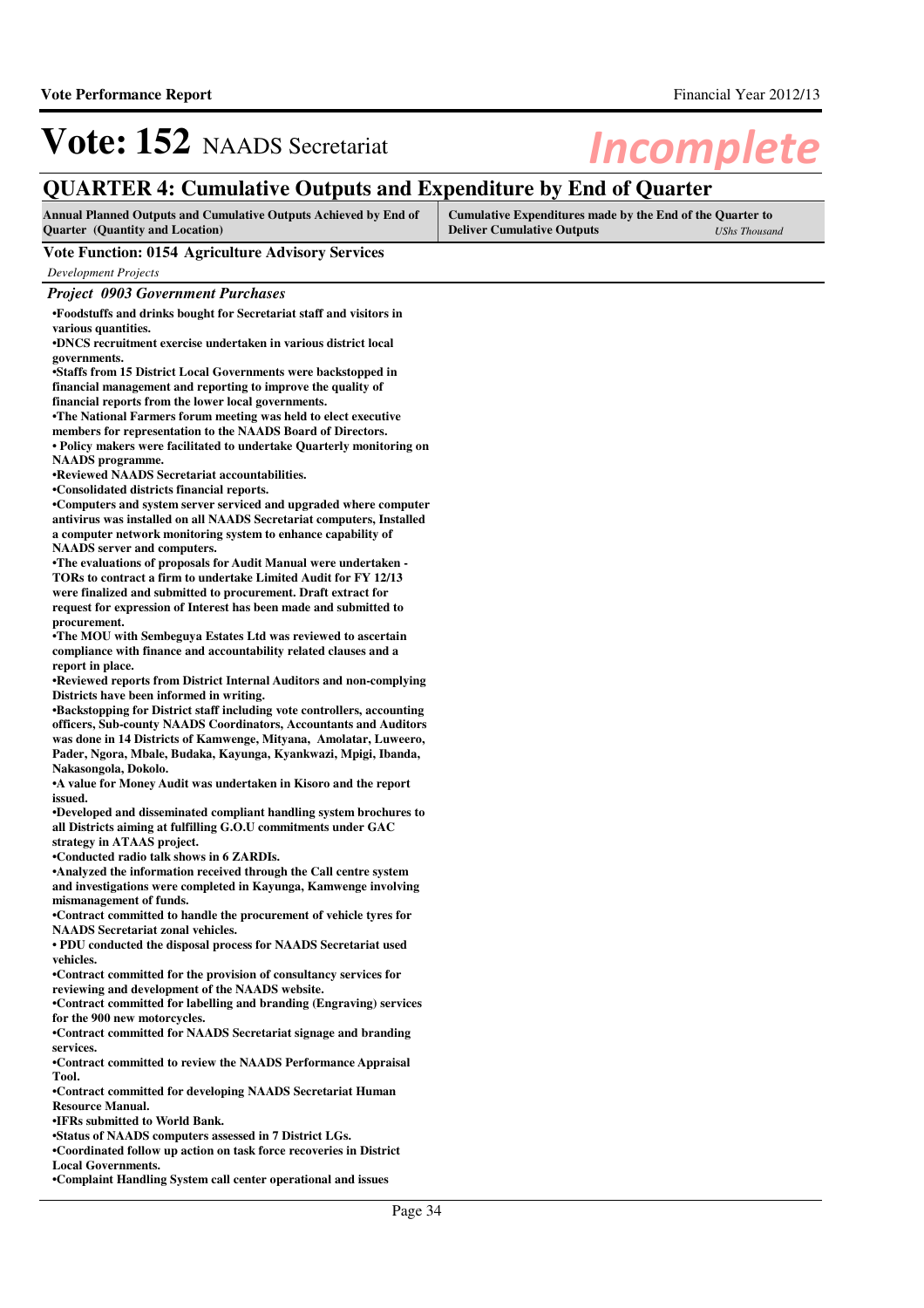## **QUARTER 4: Cumulative Outputs and Expenditure by End of Quarter**

| <b>Annual Planned Outputs and Cumulative Outputs Achieved by End of</b> | Cumulative Expenditures made by the End of the Quarter to |                      |
|-------------------------------------------------------------------------|-----------------------------------------------------------|----------------------|
| <b>Ouarter</b> (Quantity and Location)                                  | <b>Deliver Cumulative Outputs</b>                         | <b>UShs Thousand</b> |

### **Vote Function: 0154 Agriculture Advisory Services**

*Development Projects*

## *Project 0903 Government Purchases*

| coming through recorded and closed.                                                                                                   |
|---------------------------------------------------------------------------------------------------------------------------------------|
| . An audit of Sembeguya Goat Breeding Project was carried out and<br>report issued                                                    |
| •Collaborated with other Government Agencies like DPP, CIID, OOPs                                                                     |
| to follow up on investigations in Manafwa, Amuria, Hoima, Tororo                                                                      |
| Municipality, Butambala for the respective allegations raised on                                                                      |
| NAADS program implementation in the respective districts.                                                                             |
| • A review of financial information from Districts was done                                                                           |
| highlighting weaknesses in the process of decision making point<br>arising from District financial reports submitted quarterly.       |
| •Two VFM audits were done in the Districts of Moyo and Mayuge and                                                                     |
| a report in place.                                                                                                                    |
| •The contract for development of audit Manual was signed between                                                                      |
| <b>NAADS</b> and Altus consultancy firm.                                                                                              |
| •Reviewed the District Internal Audit reports submitted to NAADS                                                                      |
| Secretariat up to Q3.                                                                                                                 |
| •Carried out a detailed analysis of the payment status of delegated<br>procurements contained in the MoFPED report.                   |
| •24 District Internal Auditors trained by NAADS Secretariat on how                                                                    |
| to meet the expectations of NAADS Organization.                                                                                       |
| •Conducted Limited Audit in 56 District Local Governments.                                                                            |
| •12 District NAADS Coordinators (DNCs) were trained to coordinate                                                                     |
| audit client survey in 72 Districts.                                                                                                  |
| •Carried out client survey in various sampled Districts.                                                                              |
| •Compliance audits for delegated procurements conducted in 16<br>Districts of Mukono, Jinja, Kamuli, Buyende, Iganga, Bugiri, Mayuge, |
| Busia, Budaka, Mbale, Sironko and Bukedea, Luweero, Nakaseke,                                                                         |
| Nakasongola and Kiboga.                                                                                                               |
| •Conducted 11 NAADS Secretariat Contracts Committees meetings.                                                                        |
| <b>•Back stopped 34 District Local Governments in Financial</b>                                                                       |
|                                                                                                                                       |
| management and reporting                                                                                                              |
| •2 photocopiers serviced.                                                                                                             |
| •IFRs submitted to World Bank.                                                                                                        |
| •Status of NAADS computers assessed in 7 District LGs.                                                                                |
| •Coordinated follow up action on task force recoveries in District<br><b>Local Governments.</b>                                       |
| •Complaint Handling System call center operational and issues                                                                         |
| coming through recorded and closed.                                                                                                   |
| <b>An audit of Sembeguya Goat Breeding Project was carried out and</b>                                                                |
| report issued                                                                                                                         |
| •Collaborated with other Government Agencies like DPP, CIID, OOPs                                                                     |
| to follow up on investigations in Manafwa, Amuria, Hoima, Tororo                                                                      |
| Municipality, Butambala for the respective allegations raised on<br>NAADS program implementation in the respective districts.         |
| • A review of financial information from Districts was done                                                                           |
| highlighting weaknesses in the process of decision making point                                                                       |
| arising from District financial reports submitted quarterly.                                                                          |
| . Two VFM audits were done in the Districts of Moyo and Mayuge and                                                                    |
| a report in place.                                                                                                                    |
| •Provided training and mentoring to interns are attached to NAADS<br>Secretariat.                                                     |
| •Pre audits have been re-introduced in NAADS following guidance                                                                       |
| from MoFPED.                                                                                                                          |
| •Reviewed verification reports for delegated procurements prior to                                                                    |
| payment.                                                                                                                              |
| •The contract for development of audit Manual was signed between                                                                      |
| <b>NAADS</b> and Altus consultancy firm.                                                                                              |
| •Reviewed the District Internal Audit reports submitted to NAADS<br>Secretariat up to Q3.                                             |

Page 35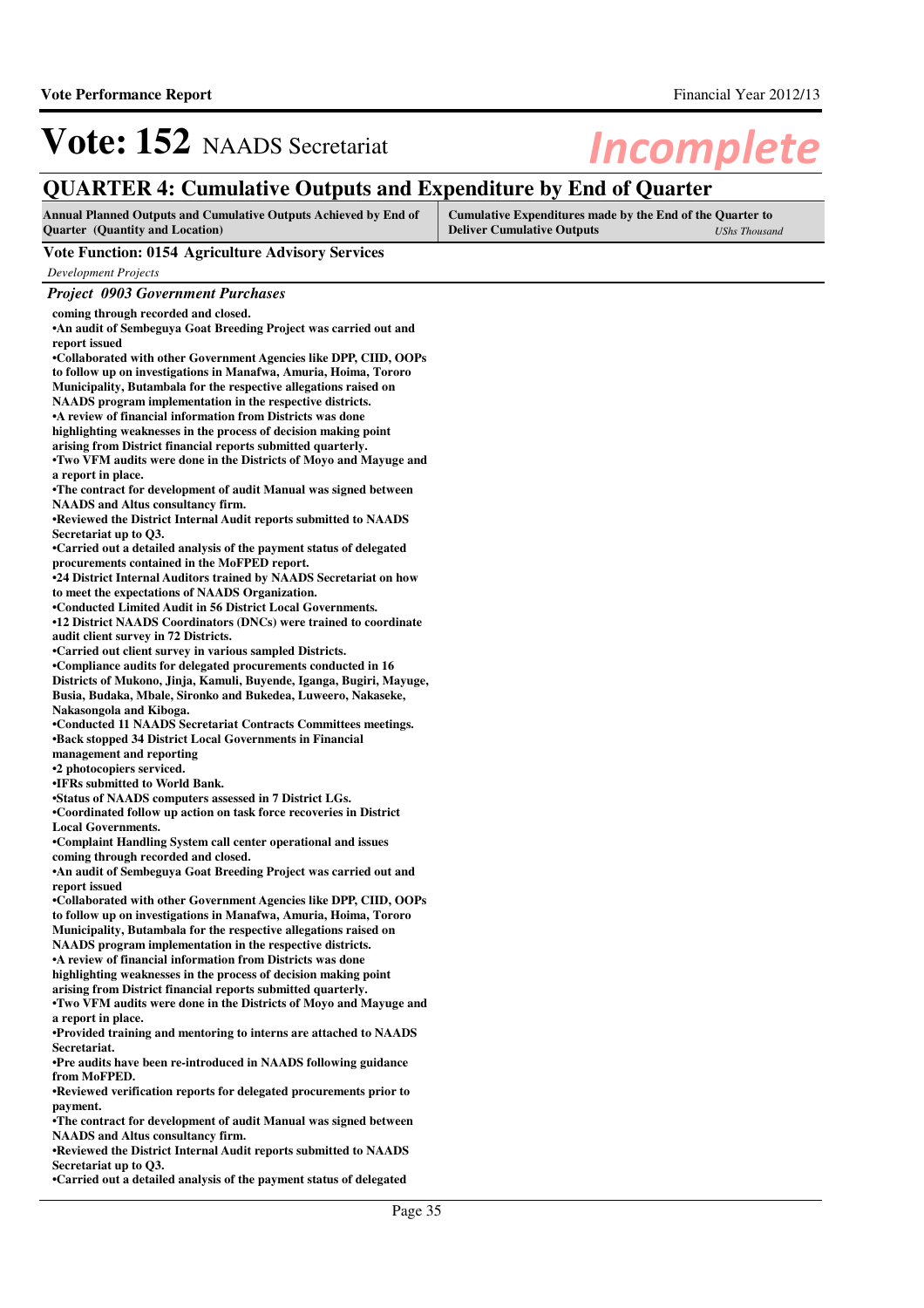## **QUARTER 4: Cumulative Outputs and Expenditure by End of Quarter**

| <b>Annual Planned Outputs and Cumulative Outputs Achieved by End of</b> | Cumulative Expenditures made by the End of the Quarter to |               |
|-------------------------------------------------------------------------|-----------------------------------------------------------|---------------|
| <b>Quarter</b> (Quantity and Location)                                  | <b>Deliver Cumulative Outputs</b>                         | UShs Thousand |

### **Vote Function: 0154 Agriculture Advisory Services**

*Development Projects*

## *Project 0903 Government Purchases*

| procurements contained in the MoFPED report.                         |
|----------------------------------------------------------------------|
| •24 District Internal Auditors trained by NAADS Secretariat on how   |
| to meet the expectations of NAADS Organization.                      |
| •Conducted Limited Audit in 56 district local governments.           |
| •12 District NAADS Coordinators (DNCs) were trained to coordinate    |
| audit client survey in 72 Districts.                                 |
| •Carried out client survey in various sampled Districts.             |
| •Review performance of community procurement in sampled districts    |
| of Lwengo, Rakai, Homa, Masindi, Kamuli and Buyende Districts.       |
| •Compliance audits for delegated procurements conducted in 16        |
| Districts of Mukono, Jinja, Kamuli, Buyende, Iganga, Bugiri, Mayuge, |
| Busia, Budaka, Mbale, Sironko and Bukedea, Luweero, Nakaseke,        |
| Nakasongola and Kiboga                                               |
|                                                                      |

**•11 NAADS Secretariat Contracts Committees meetings .**

#### *Reasons for Variation in performance*

Lengthy and complex procurement process for some of the major activities such as Office space partitioning, consultancy for preparation of Human Resource Manual, procuring Motor Vehicle tyres, acquisition of staff canteen, engraving and transportation of motorcycles, acquisition of office air conditioning equipments and consultancy for developing performance appraisal tool that had a bigger percentage of allocated funds; and they are ongoing.

| <b>Total</b>              | 5,720,323 |
|---------------------------|-----------|
| <b>GoU</b> Development    | 5,720,323 |
| <b>External Financing</b> | 0         |
| <b>NTR</b>                |           |

#### **01 5407 Joint Prioritization, planning for adaptive research conducted Output:**

#### *Annual Planned Outputs:*

#### *Cumulatie Outputs Achieved by the end of the Quarter:*

**•Conducted technical backstopping meetings with interim steering committees and Technical staff in 8 Districts of Mukono ZARDI and 2 Zonal MSIPs on dairy and banana in Mbarara ZARDI. •Established adaptive research trial sites: 8 Napier grass, 3 Banana, 20 improved goats in Bulindi ZARDI, established 8 cassava mother gardens, 11 coffee mother gardens, 2 Citrus adaptive trials, rice seed multiplication sites (2 acres), demonstration sites for orphaned crops** 

**(pumpkin - 40 acres) in Mukono ZARDI. •Established two adaptive research trials on cassav a in Kiryandongo District and fisheries in Masindi District in Bulindi ZARDI, established 3 adaptive research trials on cassava, citrus, fisheries in 3 Districts (Bulindi Zardi), 4 adaptive research trials on citrus, dairy, pasture and maize in four Districts (Abii Zardi), on farm trials on cassava in 2 Districts, potato in 5 Districts (Rwebitaba Zardi), demonstration trial sites on pasture grasses and legumes in each district (Mbarara Zardi).**

**•Draft Adaptive research, planning and priority setting guidelines were developed.**

**• 82 Functional District Adaptive Research Teams (D ARSTs) in 82 District Local Governments formed.**

•Multistakeholder Innovation Platforms (MSIPs) functional in the 9 **Zones, multiplication of planting and breeding materials. •The NARO/ NAADS staff in each of the nine zones/ZA RDIs** 

### *Item Spent* 211103 Allowances 100,000 224001 Medical and Agricultural supplies 799,672 224002 General Supply of Goods and Services 237,650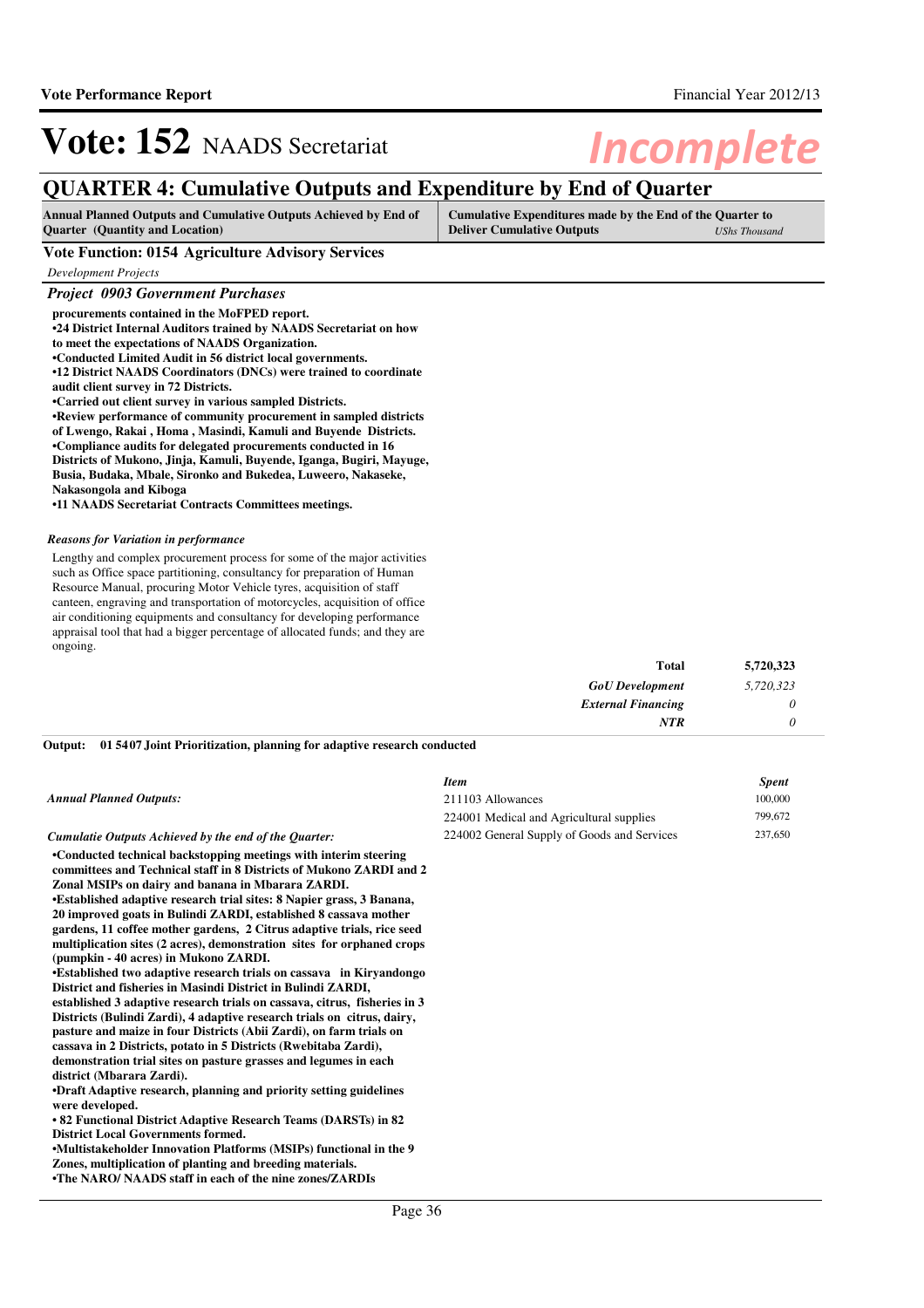## **QUARTER 4: Cumulative Outputs and Expenditure by End of Quarter**

| <b>Annual Planned Outputs and Cumulative Outputs Achieved by End of</b> | Cumulative Expenditures made by the End of the Quarter to |                      |
|-------------------------------------------------------------------------|-----------------------------------------------------------|----------------------|
| <b>Quarter</b> (Quantity and Location)                                  | <b>Deliver Cumulative Outputs</b>                         | <b>UShs Thousand</b> |

**Vote Function: 0154 Agriculture Advisory Services**

*Development Projects*

### *Project 0903 Government Purchases*

**(Mukono, Mbarara, Bulindi, Abii, Kachwekano, Rwebitaba, Ngeta, Buginyanya, Nabuin) undertook a joint review of adaptive research activities together with district stakeholders and farmers.** •NARO/ NAADS staff from the ZARDIs of Mukono, Bulindi, Ngetta **and Abii participated in review and planning meetings of NAADS Programme activities in the respective districts;- Conducted a (general) review of MSIP formation processes in 16 Districts (Mukono Zardi, MSIPS on Cassava value chain in five Districts (Bulindi Zardi), MSIP on oil seed (Ngetta), MSIP on cassava in West Nile and Madi (Abii Zardi), MSIP on banana (Rwebitaba Zardi), Conducted backstopping meetings for formation of District level MSIPs in 4 Districts (Mukono Zardi), 5 Districts (Bulindi Zardi), 4 Districts (Kachekano Zardi) MSIP on poultry in 2 Districts (Nabuin Zardi), Adhoc MSIP in one District (Nabuin Zardi). •Conducted training for 40 farmers (seed multiplier s) from 4 Districts,** 

**(Rakai, Mbarara, Mitooma, Kiruhura) on various aspects of community seed multiplication and pasture production (Mbarara ZARDI).**

•Conducted capacity building the DARST members (including SNCs, **AASPS and farmers) to clearly articulate adaptive research priorities and in establishment of adaptive research trials built in the 43 districts (Mbarara Zardi, Rwebitaba Zardi, Bulindi Zardi, Nabuin Zardi). •104 soil samples and 104 soil analyses from 26 sub counties and 104 villages to ascertain soil status in the zone in Mbarara ZARDI undertaken.**

**•80 farmers were trained on various agronomic practices for community seed production, Post harvest handling, grading and sorting problems from 8 Districts namely; Rakai, Mbarara, Mitooma, Kiruhura, Ibanda, Buhweju, Lyantonde and Ntungamo on Beans and pasture community seed multiplication.**

**•Established 24 demonstration plots for pasture grasses and legumes in the Districts of Kiruhura, Ibanda, Mbarara, Ntungamo. The focus were Chlorisgayana, Panicum maximum, Greenleaf desmodium, Centrocema, Glysine, Dolichos, lablab etc.**

**•10 sites identified for cassava, 2 sites in Katakw i for rice. 1 inTeso sub region for improved goats; Land preparation and planting of sites ongoing in 10 sites in Nabuin ZARDI.**

**•Prepared 11 groups for adaptive research in Kween for Apples, Bukwo for Bananas, Bulambuli for Horticulture, Bududa for Coffee, Manafwa for Irish Potatoes,Tororo for Cassava, Pallisa for Rice, Buyende for Dairy, Kapchorwa for Wheat, Mbale for Beans and Bugiri for Rice in Buginyanya ZARDI.**

•Capacity building of District Adaptive Research Support Teams **(DARST s) in 46 districts was done in Mukono, Bulindi, Mbarara and Abii ZARDI.**

•70 stakeholders participated in Rice MSIP in Bulindi ZARDI. **•Four (4) District MSIPs on dairy enterprise formed in Kachwekano ZARDI.**

**•2 Zonal MSIPs (1 dairy and 1 banana) organized and assess progress and agreeing on a way forward. Steering committees for Banana and Dairy put in place in Mbarara ZARDI.**

**•Capacity built of 263 SNCs and Chairperson FF on e stablishment, functionality and management of MSIPs in Mbarara ZARDI. •2 Zonal Level MSIPs constituted for Coffee and Mai ze Value chains** 

**with substantive steering committees conducted in Masaka and Luwero in Mukono ZARDI.**

**•Three (3) commodity platforms on poultry, Rice, Ca ssava and 1 Zonal MSIPS meeting held in Nabuin ZARDI. •Formed MSIP for cassava in Abii ZARDI.**

**•Conducted1 training on Multi-Stakeholder Innovatio n Platforms for**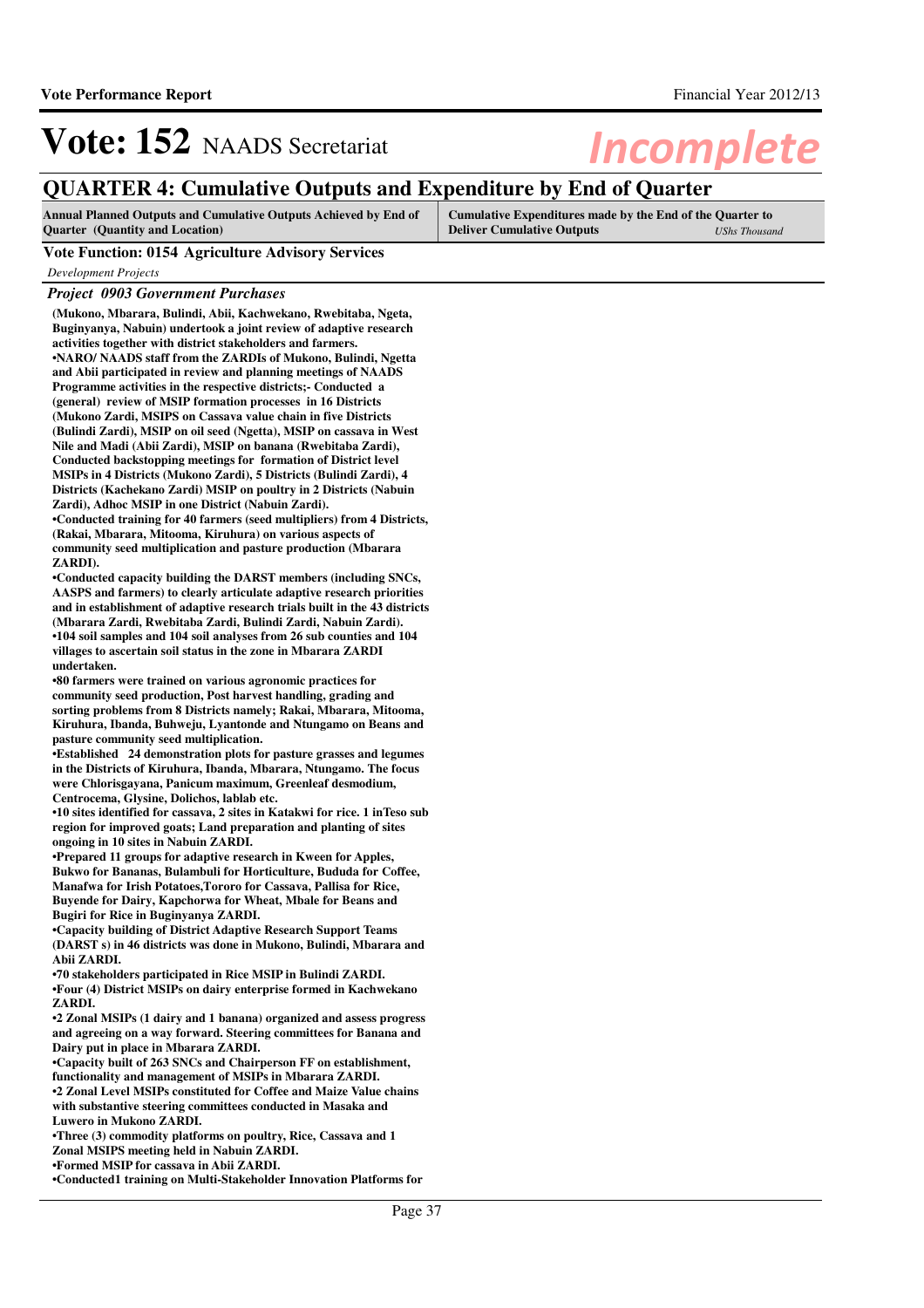## **QUARTER 4: Cumulative Outputs and Expenditure by End of Quarter**

| <b>Annual Planned Outputs and Cumulative Outputs Achieved by End of</b> | Cumulative Expenditures made by the End of the Quarter to |                      |
|-------------------------------------------------------------------------|-----------------------------------------------------------|----------------------|
| <b>Ouarter</b> (Quantity and Location)                                  | <b>Deliver Cumulative Outputs</b>                         | <b>UShs Thousand</b> |

**Vote Function: 0154 Agriculture Advisory Services**

| <b>Development Projects</b>                                                                                                                                                                                                                                                                                                                                                                                                                                                                                         |                                          |                         |
|---------------------------------------------------------------------------------------------------------------------------------------------------------------------------------------------------------------------------------------------------------------------------------------------------------------------------------------------------------------------------------------------------------------------------------------------------------------------------------------------------------------------|------------------------------------------|-------------------------|
| <b>Project 0903 Government Purchases</b>                                                                                                                                                                                                                                                                                                                                                                                                                                                                            |                                          |                         |
| Agri- Business stakeholders in Buginyanya ZARDI.<br>•1 Zonal MSIP established on coffee in Buginyanya ZARDI.<br>.Joint NARO - NAADS Planning meetings conducted in 9 Zones at<br>Zonal level in Mbarara, Mukono, Bulindi, Kachwekano, Buginyanya,<br>Abii, Ngetta, Rwebitaba, and Nabuin ZARDIs.<br><b>*Zonal level Planning and Review meetings conducted in 9 Zones of</b><br>Mbarara, Mukono, Bulindi, Kachwekano, Buginyanya, Abii, Ngetta,<br>Rwebitaba, and Nabuin ZARDIs.                                    |                                          |                         |
| <b>Reasons for Variation in performance</b>                                                                                                                                                                                                                                                                                                                                                                                                                                                                         |                                          |                         |
| Lengthy and complex procurement process of acquiring planting and<br>stocking materials for multiplication at Zonal Agricultural Research and<br>Development Institutes (ZARDIs).                                                                                                                                                                                                                                                                                                                                   |                                          |                         |
|                                                                                                                                                                                                                                                                                                                                                                                                                                                                                                                     | <b>Total</b>                             | 1,137,322               |
|                                                                                                                                                                                                                                                                                                                                                                                                                                                                                                                     | <b>GoU</b> Development                   | 1,137,322               |
|                                                                                                                                                                                                                                                                                                                                                                                                                                                                                                                     | <b>External Financing</b>                | $\theta$                |
|                                                                                                                                                                                                                                                                                                                                                                                                                                                                                                                     | <b>NTR</b>                               | $\theta$                |
| 015408 Sustainable Land Management (SLM) Technology packages promoted<br>Output:                                                                                                                                                                                                                                                                                                                                                                                                                                    |                                          |                         |
|                                                                                                                                                                                                                                                                                                                                                                                                                                                                                                                     | <b>Item</b>                              |                         |
| <b>Annual Planned Outputs:</b>                                                                                                                                                                                                                                                                                                                                                                                                                                                                                      | 224001 Medical and Agricultural supplies | <b>Spent</b><br>203,804 |
|                                                                                                                                                                                                                                                                                                                                                                                                                                                                                                                     | 225001 Consultancy Services- Short-term  | 70,000                  |
| Cumulatie Outputs Achieved by the end of the Quarter:                                                                                                                                                                                                                                                                                                                                                                                                                                                               |                                          |                         |
| •Identified SLM challenges in 13 districts in Mbarara ZARDI.<br>•Process of procurement of SLM consultant s/Specialists initiated;<br>Terms Reference (TORs) have been developed for engaging<br><b>Sustainable Land Management (SLM) consultants.</b><br>•220 political, technical and community members were mobilized and<br>their capacity built on SLM in 3 Districts Kiruhura, Busheyi and<br>Rakai.<br>•180 SLM Community Based Facilitators (CBF) trained to promote<br>SLM activities at the action sites. |                                          |                         |
| •3 Field days were organized for dissemination of SLM activities in<br>Mbarara ZARDI.<br><b>•Bulindi ZARDI</b> promoted water and soil conservation through                                                                                                                                                                                                                                                                                                                                                         |                                          |                         |
| training by AASPs.                                                                                                                                                                                                                                                                                                                                                                                                                                                                                                  |                                          |                         |
| <b>Reasons for Variation in performance</b>                                                                                                                                                                                                                                                                                                                                                                                                                                                                         |                                          |                         |
| Position of SLM specialists not filled in all the 9 Zardis; recruitment                                                                                                                                                                                                                                                                                                                                                                                                                                             |                                          |                         |
| process delayed due to lengthy procurement procedures but underway.                                                                                                                                                                                                                                                                                                                                                                                                                                                 |                                          |                         |
|                                                                                                                                                                                                                                                                                                                                                                                                                                                                                                                     | Total                                    | 273,804                 |

| <b>GoU</b> Development    | 273,804 |
|---------------------------|---------|
| <b>External Financing</b> | υ       |
| NTR                       |         |

#### **01 5409 Research-extension-farmer linkage strengthened Output:**

**in Mukono ZARDI.**

|                                                                      | <b>Item</b>                                    | <b>Spent</b> |
|----------------------------------------------------------------------|------------------------------------------------|--------------|
| <b>Annual Planned Outputs:</b>                                       | 211102 Contract Staff Salaries (Incl. Casuals, | 313,201      |
|                                                                      | Temporary)                                     |              |
| Cumulatie Outputs Achieved by the end of the Ouarter:                | 224001 Medical and Agricultural supplies       | 726.114      |
| •Conducted technical backstopping/capacity building of DARSTs        |                                                |              |
| members: 27 in three districts of Kirvandongo, Hoima and Masindi in  |                                                |              |
| Bulindi ZARDI; 28 in 7 districts of Rwebitaba ZARDI and 20 Districts |                                                |              |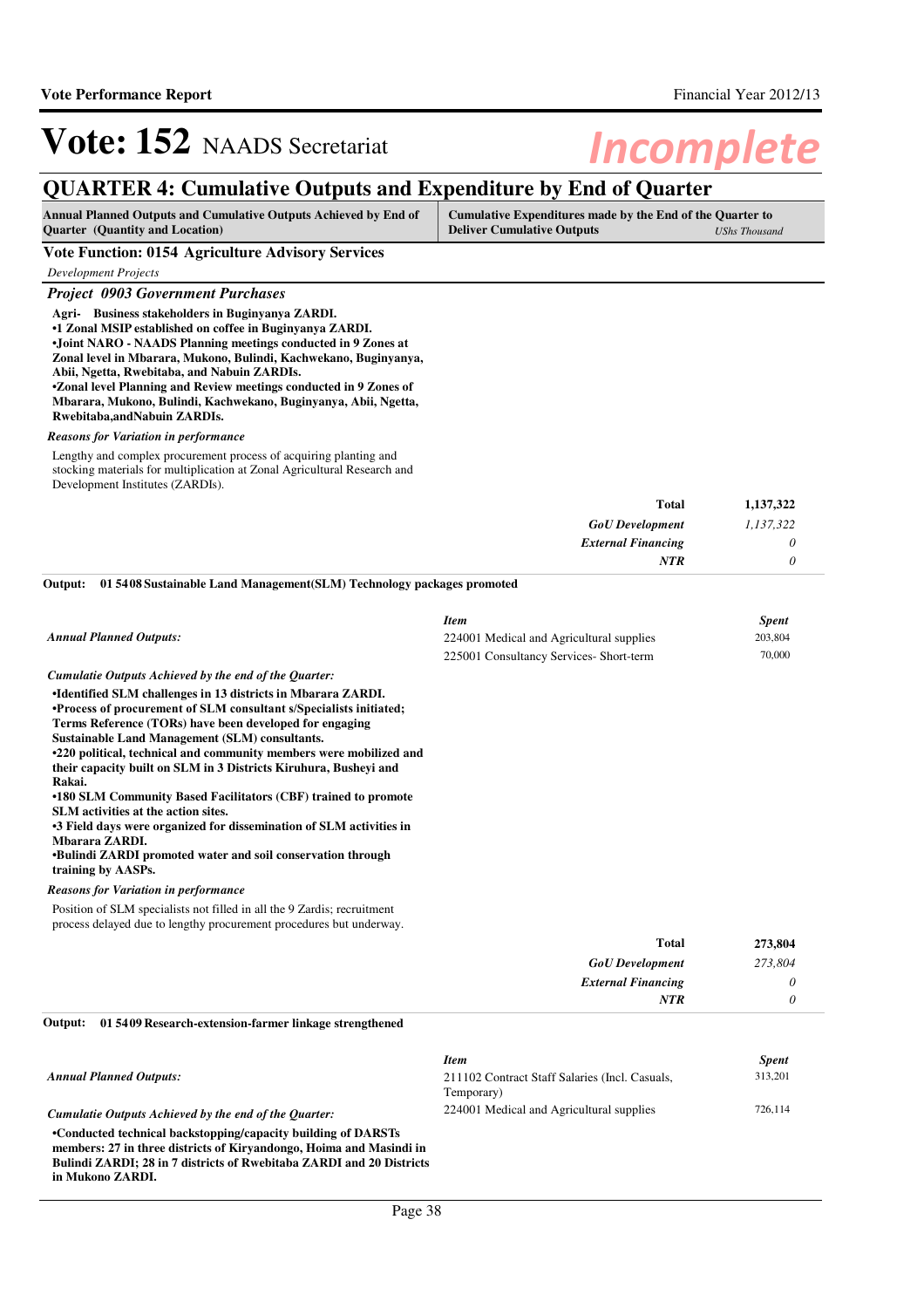## **QUARTER 4: Cumulative Outputs and Expenditure by End of Quarter**

| <b>Annual Planned Outputs and Cumulative Outputs Achieved by End of</b> | Cumulative Expenditures made by the End of the Quarter to |               |
|-------------------------------------------------------------------------|-----------------------------------------------------------|---------------|
| <b>Quarter</b> (Quantity and Location)                                  | <b>Deliver Cumulative Outputs</b>                         | UShs Thousand |

### **Vote Function: 0154 Agriculture Advisory Services**

*Development Projects*

### *Project 0903 Government Purchases*

**•Jointly with NARO conducted farmer field days for BBW control inBukiro sub-county, (Mbarara district) and Kashekuro Sub-county (Sheema district).**

**•Conducted capacity building for the DARST members (including SNCs, AASPS and farmers) to clearly articulate adaptive research priorities and in establishment of adaptive research trials built in the 13 districts (MbararaZardi; RwebitabaZardi), Conducted technical backstopping for DARST teams and key stakeholders in five Districts (BulindiZardi) and 15 Districts (NabuinZardi).**

**•8 employment contracts through prompt payment of s taff salaries.**  $\bullet$ 6 sites cassava (Kiryandongo), 2 sites citrus (Hoima) and 2 sites **fisheries (Hoima and Masindi) of adaptive research trials established In Bulindi ZARDI.** 

**•17 trials monitored in Kachwekano.**

**•Participated in farmer field days for BBW control in Bukiro sub county, Mbarara district and Kashekuro Subcounty, Sheema Districts; 190 Sub county technical staff (SNCs and AASPs) trained on establishment and management of adaptive research trials; Monitored performance of adaptive research Trials in 13 districts at farmer site in Mbarara ZARDI**

**•38 farmers trained on techniques for Cassava multi plication at Mukono ZARDI, 2 Citrus Adaptive trials established in Kalangala, Availed planting materials for 40 acres of Pumpkin seed( Orphaned crop), Supported rice seed multiplication ( 2 acres) with Fertilizers and Herbicides, Supported control of Whiteflies in Cassava Multiplication site in Kayunga in Mukono ZARDI.**

 $\bullet$ 10 cassava sites, planted (NASE 14) in Soroti, Amuria, Serere, **Kmaido, abim, Katakwi and Bukedea, 10 groundnuts sites established with new varieties Serenut 2 and 5) in Soroti, Serere, Ngora, Kumi, bukedea and Abim; 10 Goat demonstration/breeding sites in Soroti, Abim, Kabong, Moroto, Napak, Nprit, Amudat, Amuria, Kaberamaido and Soroti established in Nabuin ZARDI.**

**•** Developed 3 partnerships for adaptive research; With The University **of California Davis on the manufacture and use of Biochar as a soil amendment for poor soil fertility (Biochar technology), Busitema University for fabricating value addition small agro-processing equipment, and Sasakawa for post harvest handling equipment •15 acres of rice multiplication In the Districts of Tororo, Pallisa and Namutumba; 2Indegenous Micro Organism (IMO) trial site in JinjaWairaka T/C and Sironko in Buginyanya ZARDI •established partnership with NASECO seed company, Africa 2000 Network an NGO and established trial sites in 7 Districts demonstrating the control of striga with IRR maize compared with** 

**H10 in Namutumba, Kamuli, Iganga, Kaliro, Bugiri, Namayingo,Tororo and supported 70 farmers each with 10Kgs for an acre in Buginyanya ZARDI:**

**•Trained staff (18) and farmers (20) on cassava brown streak virus in the Districts of Tororo, Budaka, Pallisa , Busia , Kibuku in Buginyanya ZARDI.**

**•Monitored on farm adaptive research trials on improved cassava and potato varieties that were established in 7 Districts of the western highlands agro-ecological zone in Rwebitaba ZARDI.**

#### *Reasons for Variation in performance*

Staffing gap of one Technology Link and Innovations Officer yet to be recruited.

| Total                     | 1,039,315 |
|---------------------------|-----------|
| <b>GoU</b> Development    | 1.039.315 |
| <b>External Financing</b> | n         |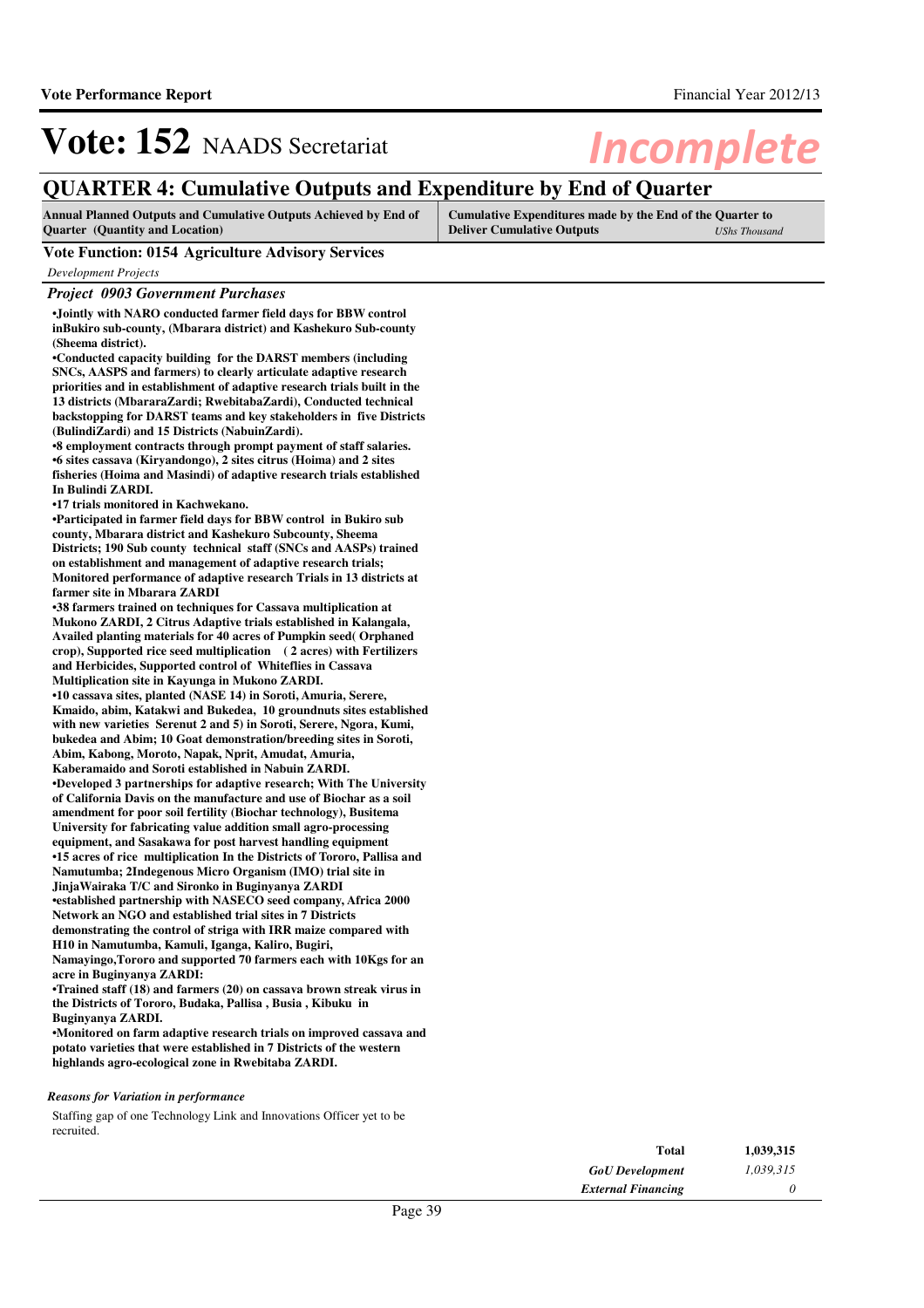### Vote: 152 NAADS Secretariat **Incomplete QUARTER 4: Cumulative Outputs and Expenditure by End of Quarter Annual Planned Outputs and Cumulative Outputs Achieved by End of Quarter (Quantity and Location) Cumulative Expenditures made by the End of the Quarter to Deliver Cumulative Outputs** *UShs Thousand* **Vote Function: 0154 Agriculture Advisory Services** *Development Projects Project 0903 Government Purchases NTR 0* **•Call for Financial and Technical proposal issued to the best evaluated bidder to develop the CCF framework. 01 5410 Commercialization Chellenge Fund Output:** *GoU Development External Financing* **Total** *701,306 0 0* **701,306** *Cumulatie Outputs Achieved by the end of the Quarter: Annual Planned Outputs: NTR* Lengthy and complex procurement process and recent Changes in implementation modalities of CCF following the Joint Donor ATAAS Supervision Mission in January 2013 which has led to reviewing the implementation Guidelines. *Reasons for Variation in performance Item Spent* 224001 Medical and Agricultural supplies 701,306 **•Procured and distributed 400 bags of cassava cutting (NASE 14) forAdjumani, Moyo, Yumbe and koboko. •Procured and distributed 50,000 coffee seedlings for Kabarole district in Rwebitaba ZARDI.** •Established 5 multiplication sites of cassava variety (NASE 14) in **Mbarara, Kiruhura and Isingiro in Mbarara ZARDI; Established 40 multiplication sites on orphan crop (pumpkin seeds) in 4 districts of Mbarara, Rubiriizi, Mitooma and Rakai in Mbarara ZARDI. •Established and supervised cassava multiplication sites in 6 Districts (MukonoZardi) and the process on going for many zones. •Training of HLFOs on cassava agronomic practices ( production aimed at value addition) (Ngetta Zardi). •Identified farmers to host material multiplication sites (10 sites for cassava, 2 sites for rice, and 3 sites for goats) in 5 Districts of Nabuin Zardi. •Procured and distributed 5,000 kg Rice, 6,200 tissue cultured bananas, 15,000 coffee seedling, 2,000 citrus seedlings, 120 Beehives, 5,000 fish fingerling and 1,750 kgsof feeds for multiplication and demonstration in the District of Buliisa, Hoima, Kibaale, Kiryandongo and Masindi in Bulindi ZARDI. •190 bags of Irish potatoes and 145 bags of fertili zer procured and distributed in Kachwekano ZARDI. •Procured and promoted legumes namely Lablab, Glycine, Desmodium, Centrocema and Grass pastures viz Braechiariamulato, Chlorisgayana, Panicum maximum to 102 farmers; Promoted NASE 14 Cassava varieties to Makenke barracks and some farmers in Mbarara, Kiruhura and Isingiro; Promoted orphan crop 'pumpkin seeds' to 40 farmers in four Districts of Mbarara, Rubirizi, Mitooma and Rakai; 10 High grade bulls; 1000 seedlings of each of mango, avocado, oranges distributed to farmers for demonstration purposes 01 5411 Technology promotion for priority commodities Output:** *Cumulatie Outputs Achieved by the end of the Quarter: Annual Planned Outputs: Item Spent* 224001 Medical and Agricultural supplies 3,229,000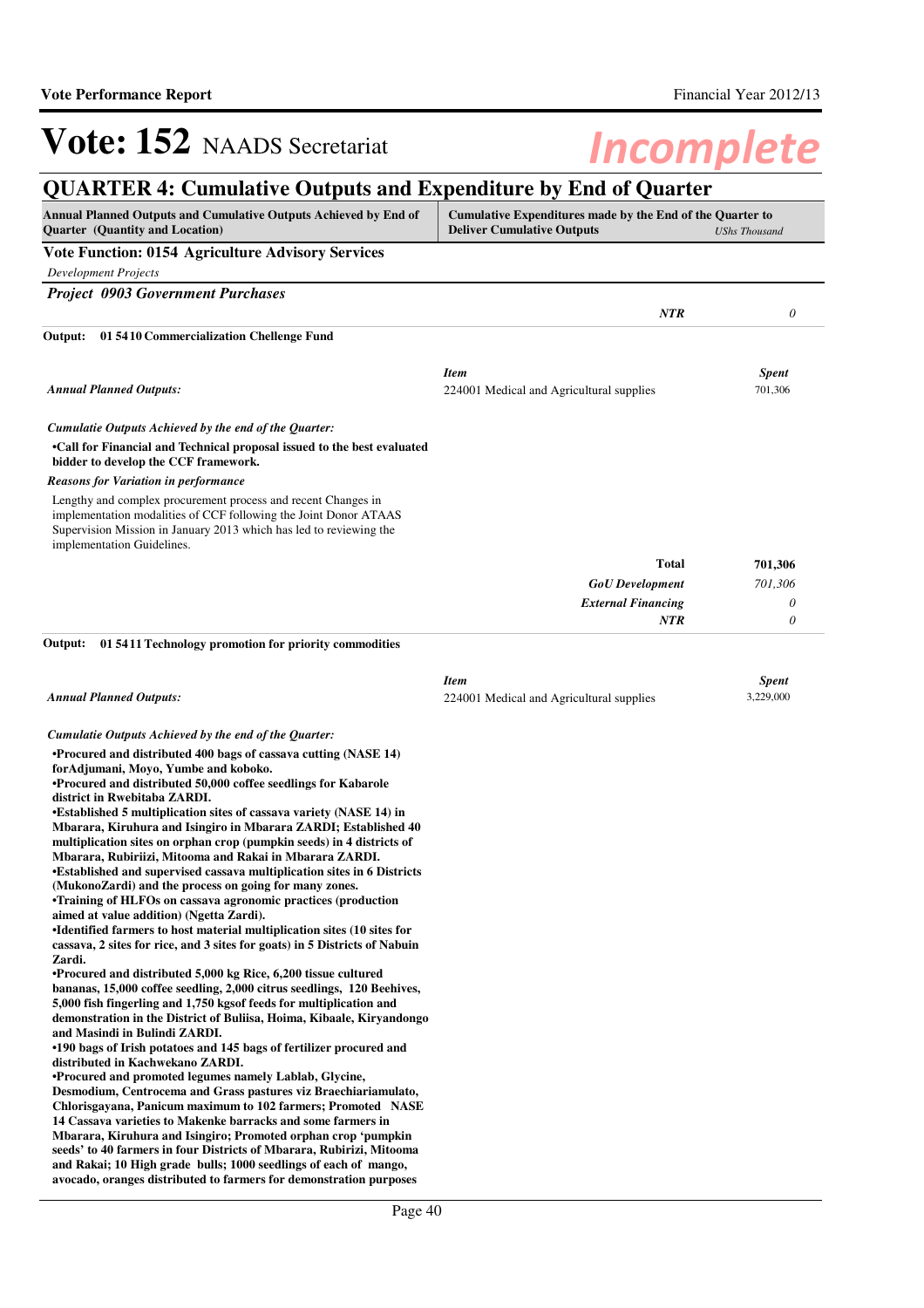## **QUARTER 4: Cumulative Outputs and Expenditure by End of Quarter**

| <b>Annual Planned Outputs and Cumulative Outputs Achieved by End of</b> | Cumulative Expenditures made by the End of the Quarter to |                      |
|-------------------------------------------------------------------------|-----------------------------------------------------------|----------------------|
| <b>Quarter</b> (Quantity and Location)                                  | <b>Deliver Cumulative Outputs</b>                         | <b>UShs Thousand</b> |

**Vote Function: 0154 Agriculture Advisory Services**

*Development Projects*

### *Project 0903 Government Purchases*

**to aid adoption of technologies; established a milk separator, generator, water tank to support entrepreneurship and value addition on ghee making small scale machinery in Kiruhura District; established 3 Water harvesting and utilization technology Systems for livestock rearing in dry areas in Kiruhura District in Mbarara ZARDI. •Delivered 199 bags of Cassava and 2,018 plantlets of KR Coffee lines in 15 Districts in Mukono ZARDI; supported the establishment of 32acres of Cassava mother gardens in 6 districts; established 11 mother gardens in 11 Districts initiated with a batch of 2018 wilt resistant coffee plantlets, acquired 1,800 Kroilers, 3,224 Kg of assorted feeds 6,000 tissue cultured pineapples in Mukono ZARDI. •Distributed 159, 000 Coffee seedlings in Kabarole District and fruit seedlings and Fruit chemicals for pesticides/herbicides for 34 framers in Kasese District in Rwebitaba ZARDI.**

### *Reasons for Variation in performance*

Limited progress due to lengthy /complex procurement processes.

| 3,229,000 | <b>Total</b>              |
|-----------|---------------------------|
| 3,229,000 | <b>GoU</b> Development    |
|           | <b>External Financing</b> |
|           | NTR                       |

#### **01 5412 Agribusiness Development for priority commodities Output:**

| <b>Annual Planned Outputs:</b>                                                                                                                                                                                                                                                                                                                                                                                                                                                                                                                                                                                                                                                                                                                                                                                                                                                                                                                                                                                                                                                                                                        | <b>Item</b><br>224001 Medical and Agricultural supplies | <b>Spent</b><br>3,925,997 |
|---------------------------------------------------------------------------------------------------------------------------------------------------------------------------------------------------------------------------------------------------------------------------------------------------------------------------------------------------------------------------------------------------------------------------------------------------------------------------------------------------------------------------------------------------------------------------------------------------------------------------------------------------------------------------------------------------------------------------------------------------------------------------------------------------------------------------------------------------------------------------------------------------------------------------------------------------------------------------------------------------------------------------------------------------------------------------------------------------------------------------------------|---------------------------------------------------------|---------------------------|
| Cumulatie Outputs Achieved by the end of the Ouarter:                                                                                                                                                                                                                                                                                                                                                                                                                                                                                                                                                                                                                                                                                                                                                                                                                                                                                                                                                                                                                                                                                 |                                                         |                           |
| •Supported Partnerships in the Districts of Arua, Moyo, Nebbi, and<br>Regional Bee Keepers Association. One consultative meeting to plan<br>for procurement of honey processing equipment was held and<br>attended by 37 members of the association.<br>•Finalised evaluation of expression of interest for studies on priority<br>enterprises -bananas, citrus, groundnuts, maize, beans, cassava, dairy<br>cattle, goats and fish finalised.<br>•Trained SNCs, AASPs, CDOs and DARST members on enterprise<br>selection/ mix and development in 12 districts (NgettaZardi).<br>•A 4 day workshop to develop an agribusiness training guide to be<br>used by NAADS programme implementers at District and sub-county<br>while training farmers in agribusiness was carried out. A draft<br>agribusiness training guide was produced.<br>•3 Districts of Oyam, Kole and Agago trained on Farm Planning,<br>Enterprise Selection, enterprise mix and participatory enterprise<br>selection tool.<br>•83 AASPs trained on rice production, processing and marketing<br>conducted in the 9 Districts which included; Amolatar, Alebtong, |                                                         |                           |
| Amuru, Dokolo, Nwoya, Gulu, Lira, Otuke and Pader in Ngetta<br>ZARDI.                                                                                                                                                                                                                                                                                                                                                                                                                                                                                                                                                                                                                                                                                                                                                                                                                                                                                                                                                                                                                                                                 |                                                         |                           |
| •The NAADS Secretariat in partnership with Makerere University<br>Horticulture Department trained farmers from Mayuge District in<br>citrus management and value chain development.                                                                                                                                                                                                                                                                                                                                                                                                                                                                                                                                                                                                                                                                                                                                                                                                                                                                                                                                                   |                                                         |                           |
| <b>Reasons for Variation in performance</b>                                                                                                                                                                                                                                                                                                                                                                                                                                                                                                                                                                                                                                                                                                                                                                                                                                                                                                                                                                                                                                                                                           |                                                         |                           |
| Lengthy and complex procurement process and changes in the                                                                                                                                                                                                                                                                                                                                                                                                                                                                                                                                                                                                                                                                                                                                                                                                                                                                                                                                                                                                                                                                            |                                                         |                           |

implementation modalities of the Commercialization Challenge Fund

| Total                  | 3,925,997 |
|------------------------|-----------|
| <b>GoU</b> Development | 3,925,997 |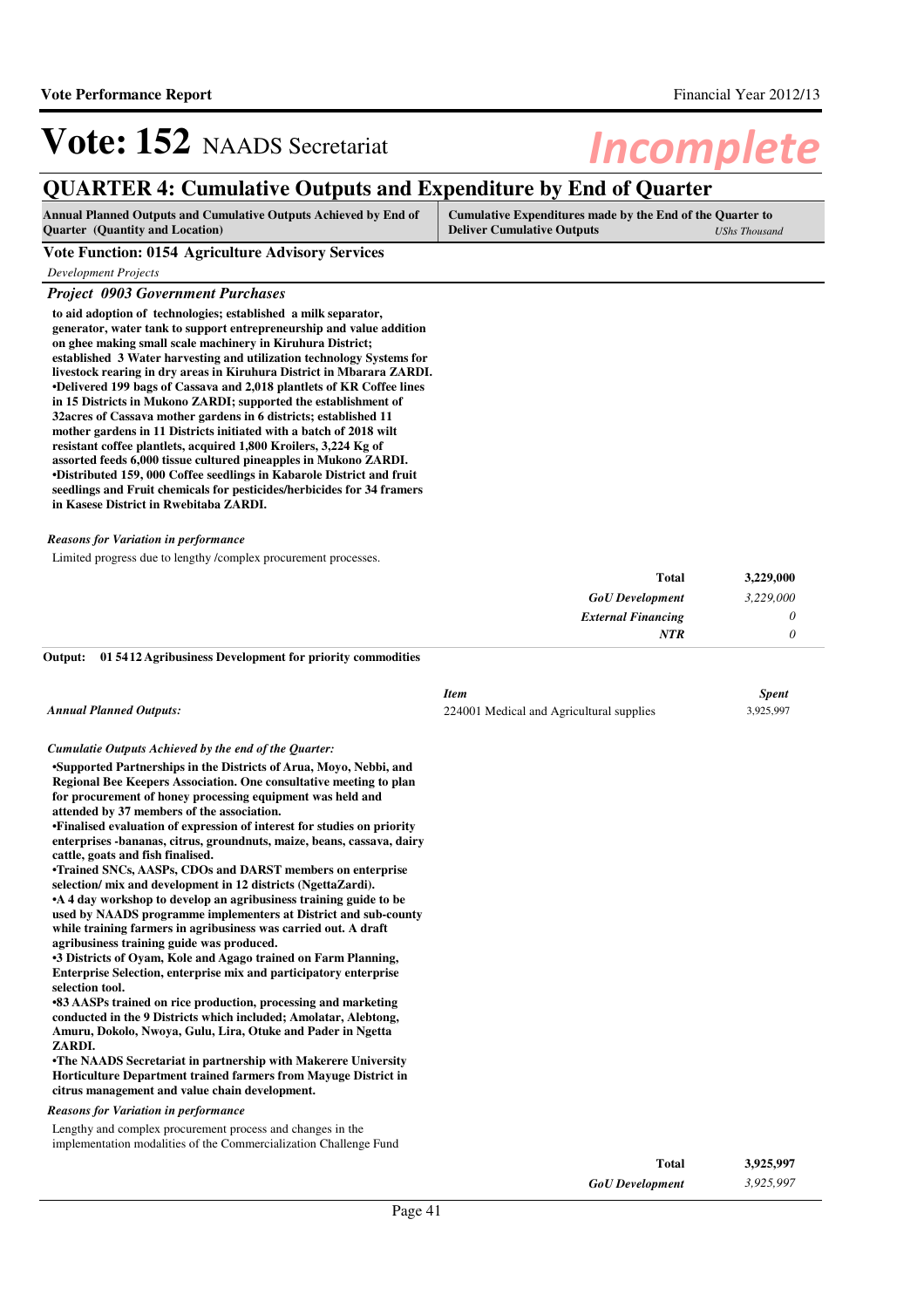# **QUARTER 4: Cumulative Outputs and Expenditure by End of Quarter**

| Annual Planned Outputs and Cumulative Outputs Achieved by End of<br>Quarter (Quantity and Location)                                                                                                                                                                                                                                            | Cumulative Expenditures made by the End of the Quarter to<br><b>Deliver Cumulative Outputs</b> | <b>UShs Thousand</b> |
|------------------------------------------------------------------------------------------------------------------------------------------------------------------------------------------------------------------------------------------------------------------------------------------------------------------------------------------------|------------------------------------------------------------------------------------------------|----------------------|
| Vote Function: 0154 Agriculture Advisory Services                                                                                                                                                                                                                                                                                              |                                                                                                |                      |
| <b>Development Projects</b>                                                                                                                                                                                                                                                                                                                    |                                                                                                |                      |
| <b>Project 0903 Government Purchases</b>                                                                                                                                                                                                                                                                                                       |                                                                                                |                      |
|                                                                                                                                                                                                                                                                                                                                                | <b>External Financing</b>                                                                      | 0                    |
|                                                                                                                                                                                                                                                                                                                                                | <b>NTR</b>                                                                                     | 0                    |
| 01 5413 Monitoring/Quality assurance on priority commodities<br>Output:                                                                                                                                                                                                                                                                        |                                                                                                |                      |
|                                                                                                                                                                                                                                                                                                                                                | <b>Item</b>                                                                                    | <b>Spent</b>         |
| <b>Annual Planned Outputs:</b>                                                                                                                                                                                                                                                                                                                 | 224002 General Supply of Goods and Services                                                    | 254,575              |
| Cumulatie Outputs Achieved by the end of the Quarter:                                                                                                                                                                                                                                                                                          |                                                                                                |                      |
| •Consolidated commodity priorities from district local governments<br>under the commodity approach.<br>•NAADS Quarter one and two reports on Supervision, Monitoring<br>and Evaluation of the commodity approach were submitted to MAAIF.<br>•Joint monitoring was conducted by NAADS, MAAIF and MoLG on<br>priority commodities and on-going. |                                                                                                |                      |
| <b>Reasons for Variation in performance</b>                                                                                                                                                                                                                                                                                                    |                                                                                                |                      |
| Development of a monitoring and evaluation implementation framework<br>for the commodity approach which is a sector wide mandate is not yet<br>operationalised.                                                                                                                                                                                |                                                                                                |                      |
|                                                                                                                                                                                                                                                                                                                                                | <b>Total</b>                                                                                   | 254,575              |
|                                                                                                                                                                                                                                                                                                                                                | <b>GoU</b> Development                                                                         | 254,575              |
|                                                                                                                                                                                                                                                                                                                                                | <b>External Financing</b>                                                                      | 0                    |
|                                                                                                                                                                                                                                                                                                                                                | <b>NTR</b>                                                                                     | $\theta$             |
|                                                                                                                                                                                                                                                                                                                                                | <b>GRAND TOTAL</b>                                                                             | 42,448,075           |
|                                                                                                                                                                                                                                                                                                                                                | <b>Wage Recurrent</b>                                                                          | 1,740,086            |
|                                                                                                                                                                                                                                                                                                                                                | <b>Non Wage Recurrent</b>                                                                      | 4,018,480            |
|                                                                                                                                                                                                                                                                                                                                                | <b>GoU</b> Development                                                                         | 36,689,509           |
|                                                                                                                                                                                                                                                                                                                                                | <b>External Financing</b>                                                                      | 0                    |
|                                                                                                                                                                                                                                                                                                                                                | <b>NTR</b>                                                                                     | $\theta$             |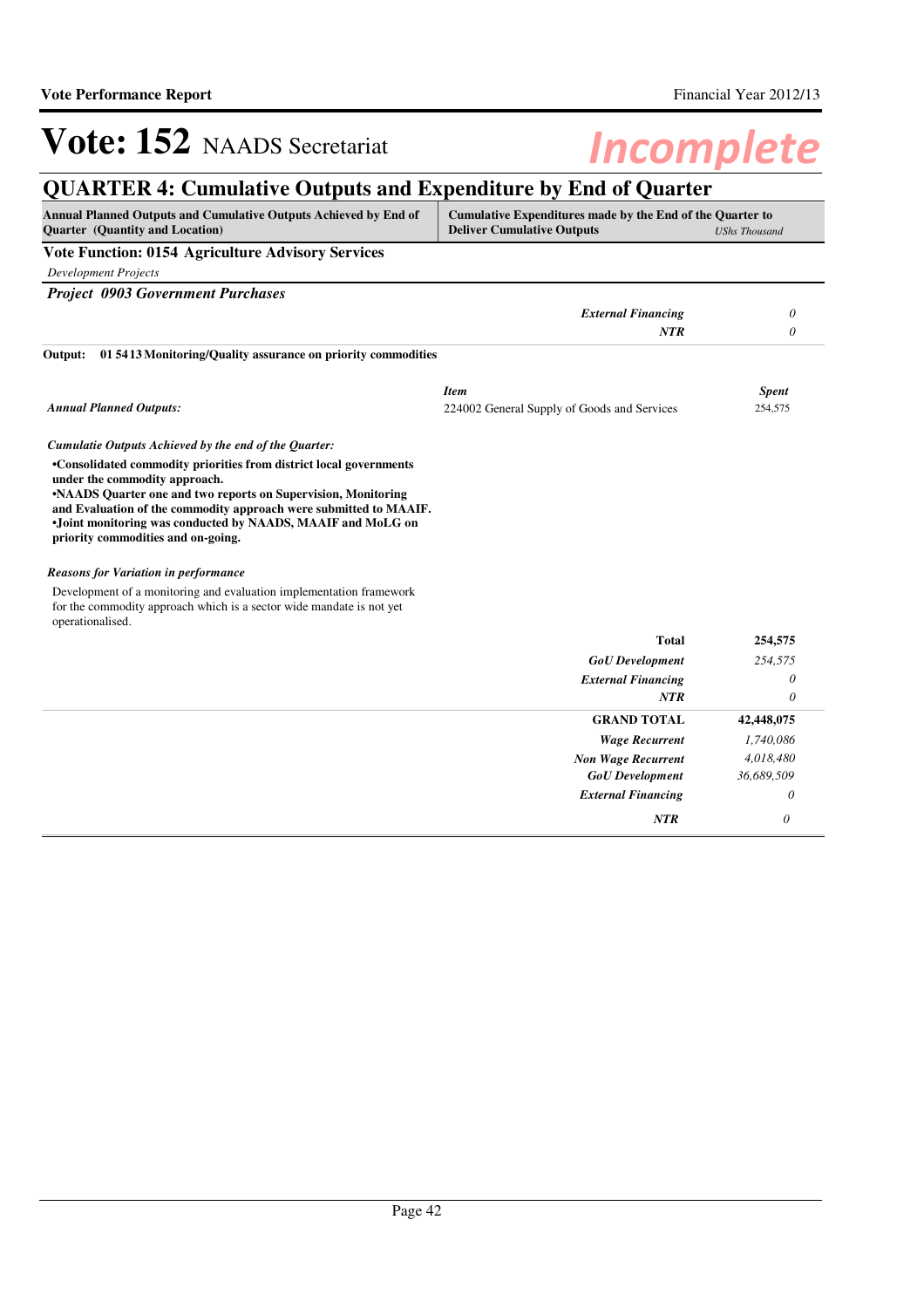## **QUARTER 4: Outputs and Expenditure in Quarter**

| <b>Planned and Actual Outputs in Quarter</b><br>(Quantity and Location) | <b>Expenditures incurred in the Quarter to deliver outputs</b><br>UShs Thousand |
|-------------------------------------------------------------------------|---------------------------------------------------------------------------------|
| <b>Vote Function: 0154 Agriculture Advisory Services</b>                |                                                                                 |
| Recurrent Programmes                                                    |                                                                                 |
| <b>Programme 01 Headquarters</b>                                        |                                                                                 |

*Outputs Provided*

**01 5406 Secretariat Programme management and coordination Output:**

|                                                                                                                               | <b>Item</b>                                       | <b>Spent</b> |
|-------------------------------------------------------------------------------------------------------------------------------|---------------------------------------------------|--------------|
| <b>Outputs Planned in Ouarter:</b>                                                                                            | 211102 Contract Staff Salaries (Incl. Casuals,    | 313,252      |
| Implementing staff contracts (salaries & wages);                                                                              | Temporary)                                        |              |
| Supporting staff capacity develop-ment through training /study tours                                                          | 211103 Allowances                                 | 71,113       |
| Facilitating board operations                                                                                                 | 212101 Social Security Contributions (NSSF)       | 179,228      |
| Maintenance of ICT applications; Supporting regional operations<br>facilitating public relations activities                   | 213004 Gratuity Payments                          | 821,380      |
|                                                                                                                               | 221001 Advertising and Public Relations           | 1,404        |
| <b>Actual Outputs Achieved in Quarter:</b>                                                                                    | 221003 Staff Training                             | 34,168       |
| •4 staff members went on leave and 5 staff members took part of their                                                         | 221006 Commissions and Related Charges            | 166,425      |
| annual leave.<br>•18 EmploymentContracts prepared and 15 contracts fully signed.                                              | 221008 Computer Supplies and IT Services          | 107,285      |
| •Office cleaning carried out.                                                                                                 | 221009 Welfare and Entertainment                  | 28,288       |
| •Supervised the Security service providers' personnel.                                                                        | 221010 Special Meals and Drinks                   | 23,876       |
| •Tea and bites provided to secretariat staff.                                                                                 | 221017 Subscriptions                              | 5,001        |
| <b>.400 motor cycles distributed to 48 District Local Governments.</b>                                                        | 222001 Telecommunications                         | 137,049      |
| •17 Internee University students admitted and deployed.<br>.5000 Business cards procured for all staff.                       | 222002 Postage and Courier                        | 20,000       |
| •Two disciplinary cases were reported and handled.                                                                            | 223003 Rent - Produced Assets to private entities | 302,134      |
| •One staff exit meeting held following one staff member's resignation.                                                        | 223004 Guard and Security services                | 53,467       |
| •Server UPS and Anti-Virus software installed.                                                                                | 223005 Electricity                                | 116,348      |
| •Information and communication system maintained through<br>maintenance of the Landline telephones and Internet connectivity. | 223006 Water                                      | 10.781       |
|                                                                                                                               | 224002 General Supply of Goods and Services       | 349,485      |
| <b>Reasons for Variation in performance</b>                                                                                   | 225001 Consultancy Services- Short-term           | 23,083       |
| Lengthy and complex procurement process                                                                                       | <b>Total</b>                                      | 2,763,767    |
|                                                                                                                               | <b>Wage Recurrent</b>                             | 313,252      |
|                                                                                                                               | <b>Non Wage Recurrent</b>                         | 2,450,515    |
|                                                                                                                               | <b>NTR</b>                                        | 0            |

*Development Projects*

### *Project 0903 Government Purchases*

*Capital Purchases*

**01 5475 Purchase of Motor Vehicles and Other Transport Equipment Output:**

NA **N/A** *Actual Outputs Achieved in Quarter: Outputs Planned in Quarter:* N/A *Reasons for Variation in performance*

| <b>Total</b>              |
|---------------------------|
| <b>GoU</b> Development    |
| <b>External Financing</b> |
| <b>NTR</b>                |
|                           |

**Output: 01 5476 Purchase of Office and ICT Equipment, including Software**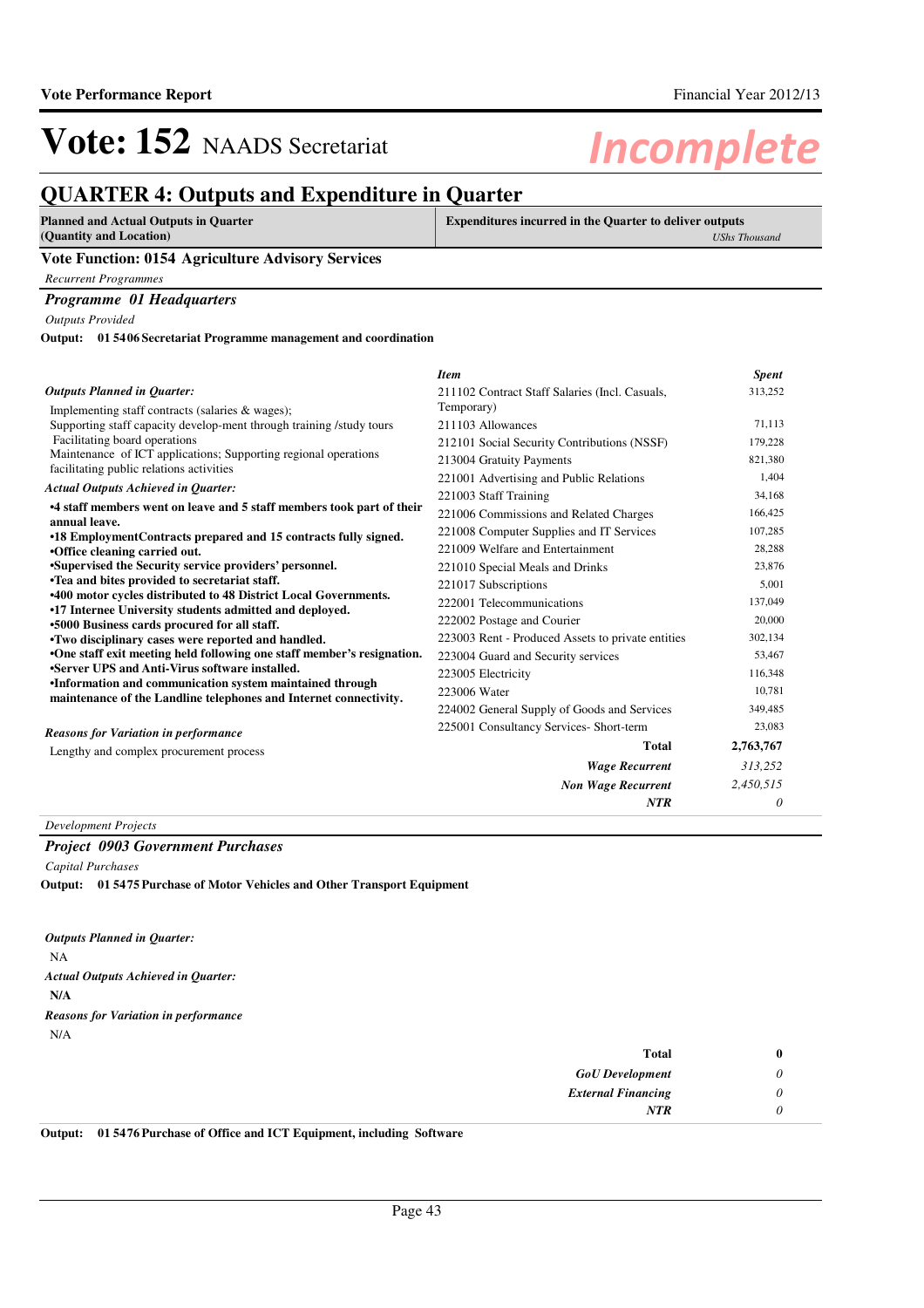## **QUARTER 4: Outputs and Expenditure in Quarter**

| <b>Planned and Actual Outputs in Quarter</b><br>(Quantity and Location)                                                                                                                                                                                                                                                                                                                                                                                                                                                                                                                                                                                                                                                                                                                                                                                                                                                                                                                                                                                                                                                                                                                                                                                                                                                                                                                                                                                                                                                                                                                                | <b>Expenditures incurred in the Quarter to deliver outputs</b> | <b>UShs Thousand</b> |
|--------------------------------------------------------------------------------------------------------------------------------------------------------------------------------------------------------------------------------------------------------------------------------------------------------------------------------------------------------------------------------------------------------------------------------------------------------------------------------------------------------------------------------------------------------------------------------------------------------------------------------------------------------------------------------------------------------------------------------------------------------------------------------------------------------------------------------------------------------------------------------------------------------------------------------------------------------------------------------------------------------------------------------------------------------------------------------------------------------------------------------------------------------------------------------------------------------------------------------------------------------------------------------------------------------------------------------------------------------------------------------------------------------------------------------------------------------------------------------------------------------------------------------------------------------------------------------------------------------|----------------------------------------------------------------|----------------------|
| <b>Vote Function: 0154 Agriculture Advisory Services</b>                                                                                                                                                                                                                                                                                                                                                                                                                                                                                                                                                                                                                                                                                                                                                                                                                                                                                                                                                                                                                                                                                                                                                                                                                                                                                                                                                                                                                                                                                                                                               |                                                                |                      |
| Development Projects                                                                                                                                                                                                                                                                                                                                                                                                                                                                                                                                                                                                                                                                                                                                                                                                                                                                                                                                                                                                                                                                                                                                                                                                                                                                                                                                                                                                                                                                                                                                                                                   |                                                                |                      |
| <b>Project 0903 Government Purchases</b>                                                                                                                                                                                                                                                                                                                                                                                                                                                                                                                                                                                                                                                                                                                                                                                                                                                                                                                                                                                                                                                                                                                                                                                                                                                                                                                                                                                                                                                                                                                                                               |                                                                |                      |
|                                                                                                                                                                                                                                                                                                                                                                                                                                                                                                                                                                                                                                                                                                                                                                                                                                                                                                                                                                                                                                                                                                                                                                                                                                                                                                                                                                                                                                                                                                                                                                                                        | <b>Item</b>                                                    | <b>Spent</b>         |
| <b>Outputs Planned in Quarter:</b>                                                                                                                                                                                                                                                                                                                                                                                                                                                                                                                                                                                                                                                                                                                                                                                                                                                                                                                                                                                                                                                                                                                                                                                                                                                                                                                                                                                                                                                                                                                                                                     | 231005 Machinery and Equipment                                 | 2,157,881            |
| ICT Infrastructure:-Computer Servers and accessories, Data center and<br>back-up infrastructure, Computer Software, Mobile equipment, computing<br>software, Procuring computers, Printers and accessories for districts and<br>NAADS Secertariat replacement.MIS specialialist contracts                                                                                                                                                                                                                                                                                                                                                                                                                                                                                                                                                                                                                                                                                                                                                                                                                                                                                                                                                                                                                                                                                                                                                                                                                                                                                                              |                                                                |                      |
| <b>Actual Outputs Achieved in Quarter:</b>                                                                                                                                                                                                                                                                                                                                                                                                                                                                                                                                                                                                                                                                                                                                                                                                                                                                                                                                                                                                                                                                                                                                                                                                                                                                                                                                                                                                                                                                                                                                                             |                                                                |                      |
| •Tested, Signed-off the Door Access Control System at NAADS<br>Secretariat.<br>•Pre-Testing for efficacy of the Survey Tool to determine the<br>agricultural information needs for all beneficiaries of NARO and<br>NAADS in Kawanda NARL and Nabweru Sub-county completed.<br>•Evaluations of bids for the procurement of Assorted ICT equipment<br>for NAADS completed.<br>•Configurations of hardware and software in the implementation of<br>National Farmers Call Centre (NFCC) at NAADS Secretariat on-<br>going.<br><b>•Procurement of extra items for completion of National Farmers Call</b><br>Centre (NFCC) including E1 Line -256 channels of communication<br>through which farmers and other stakeholders can reach the NFCC;<br>CISCO PoE Switch - Catalyst 2960 (24port, 10/100) to interconnect<br>the phone headsets for the Agents; Display Screen (31-inches HD)<br>display screen) – by M/s Tinosoft on-going.<br>•Rigorous testing of the electronic dashboard in support of the e-<br><b>Extension Services piloted in Serere District which provides online</b><br>national, management information on quality extension/advisory<br>services by AASPs.<br>•Prepared all resources and necessary approvals to kick-start the<br>national-wide survey to determine the agricultural information<br>requirements for all beneficiaries of NARO and NAADS.<br>•Contract signed for an independent evaluation of the Serere ICT<br>project. Independent consultant presented preliminary findings to the<br>World Bank to discuss scale up of the ICT mobile application project. |                                                                |                      |

Lengthy and complex procurement process and changes in implementation modalities that led to the delay in the implementation of ICT activities.

| <b>Total</b>              | 2,157,881 |
|---------------------------|-----------|
| <b>GoU</b> Development    | 2,157,881 |
| <b>External Financing</b> |           |
| NTR                       |           |

| Output: 01 5478 Purchase of Office and Residential Furniture and Fittings |
|---------------------------------------------------------------------------|
|                                                                           |

|                                                                                                                                                                                                                          | <b>Item</b>                   | <b>Spent</b> |
|--------------------------------------------------------------------------------------------------------------------------------------------------------------------------------------------------------------------------|-------------------------------|--------------|
| Outputs Planned in Ouarter:                                                                                                                                                                                              | 231006 Furniture and Fixtures | 120,767      |
| NA                                                                                                                                                                                                                       |                               |              |
| <b>Actual Outputs Achieved in Ouarter:</b>                                                                                                                                                                               |                               |              |
| •Painted, burglar proofed, plumbed and fitted the ceiling boards of<br>two offices of TLIO and ZNC for Bulindi ZARDI.<br>•Office repair for ZNC and TLIO was done and some office utilities<br>procured in Ngetta ZARDI. |                               |              |
| <b>Reasons for Variation in performance</b>                                                                                                                                                                              |                               |              |
| The process of cleaning the asset register caused a delay in the<br>procurement of office furniture.                                                                                                                     |                               |              |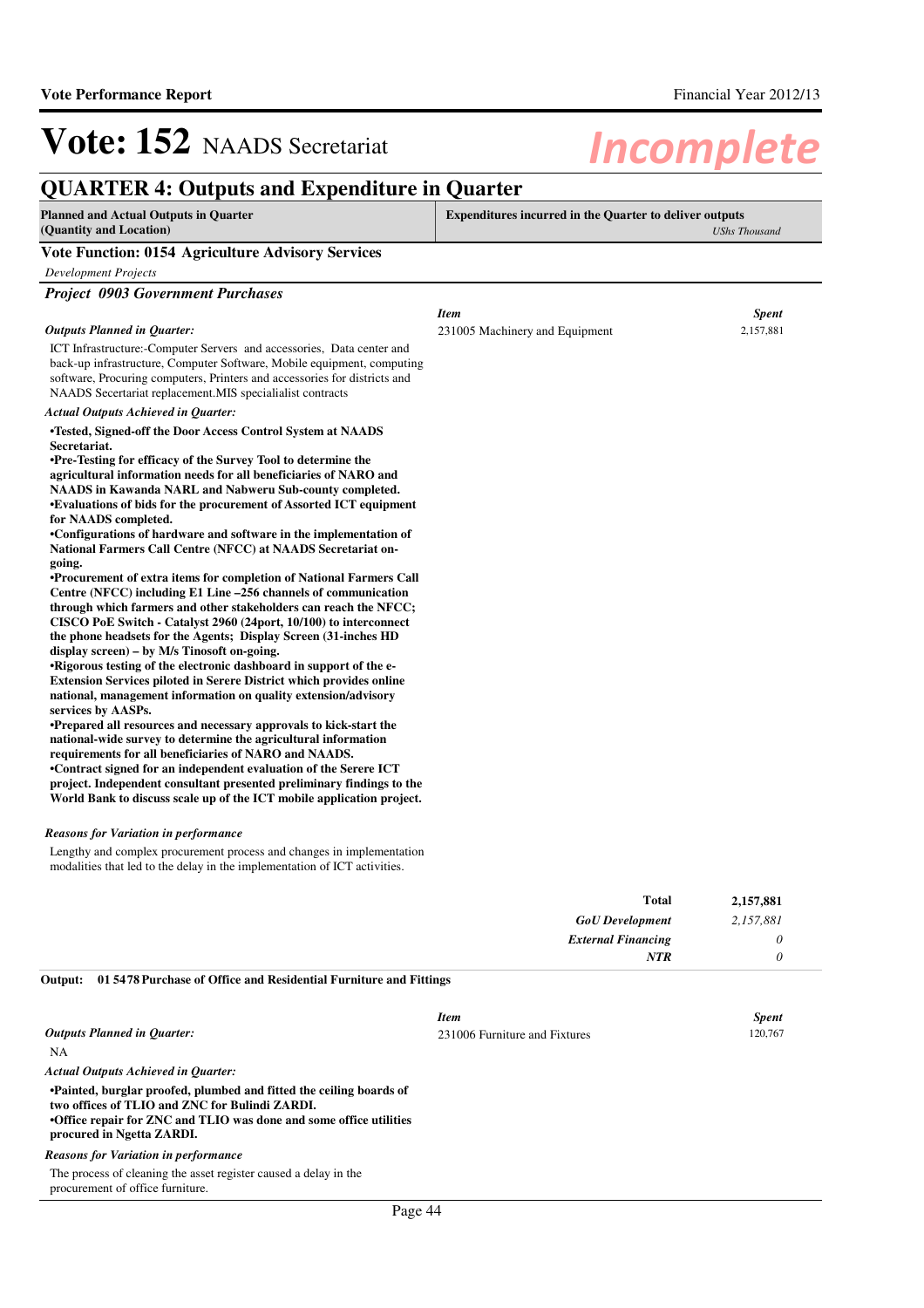## **QUARTER 4: Outputs and Expenditure in Quarter**

| Planned and Actual Outputs in Quarter                    | <b>Expenditures incurred in the Quarter to deliver outputs</b> |  |
|----------------------------------------------------------|----------------------------------------------------------------|--|
| (Quantity and Location)                                  | UShs Thousand                                                  |  |
| <b>Vote Function: 0154 Agriculture Advisory Services</b> |                                                                |  |

*Development Projects*

*Project 0903 Government Purchases*

| <b>Total</b>              | 120,767 |
|---------------------------|---------|
| <b>GoU</b> Development    | 120,767 |
| <b>External Financing</b> |         |
| <b>NTR</b>                |         |
|                           |         |

### *Outputs Provided*

#### **01 5401 Farmer Institutional development Output:**

#### *Outputs Planned in Quarter:*

Development and preparation of training materials on FID;Quality control of animators ;Backstopping the process of implementation of FID guidelines in the districts

### *Actual Outputs Achieved in Quarter:*

**•The Technical supervision of FID implementation ha s been carried out in 20 selected Districts; 3 in Buginyanya ZARDI (Namutumba, Bugiri and Namayingo), 3 in Mukono ZARDI (Mubende, Gomba and Butambala), 2 in Kachwekano ZARDI (Kisoro and Kabale) and 3 in Mbarara ZARDI (Ntungamo, Mbarara and Isingiro), 3 Districts in Rwebitaba ZARDI (Kasese, Kyenjojo, and Kabalore), 3 districts in Abii ZARDI (Arua, Nebbi and Koboko) and 3 districts in Bulindi ZARDI ( Kiryandongo, Masindi and Buliisa).**

**•Procured 44,000 farmer group registration forms an d 44,000 Farmer group certificates.**

**•Revision of TORs completed, World Bank approved the TOR together with RFPs have already been sent to the shortlisted bidders. •Contract awarded to the best evaluated bidder and exercise is ongoing. 40% of the total payment was already paid to the consultant on presentation of an acceptable inception report. •Conducted 4 day workshop for Training of Trainers (TOT) for conducting capacity building FID implementationfor AASPS and SNCs in districts, 80 staff (DCDOs, DCOs, DNCs, DPOs, and Personnel Officers) from districts were trained. •Supported Uganda National Farmers Federation (UNFF E) to develop capacity building plans for HLFOs in Rwebitaba ZARDI.**

### *Reasons for Variation in performance*

The changes in implementation modality for FID consultancies delayed the procurement process for two main activities including the assessment of functionality of farmer groups and the review of FID manuals. These two activities had greater percentage of the allocated funds for FID.

| Item                                                     | <b>Spent</b> |
|----------------------------------------------------------|--------------|
| 211103 Allowances                                        | 47,155       |
| 221002 Workshops and Seminars                            | 25,196       |
| 221011 Printing, Stationery, Photocopying and<br>Binding | 150,614      |
| 224002 General Supply of Goods and Services              | 1,837        |
| 225001 Consultancy Services- Short-term                  | 362,291      |
| 227001 Travel Inland                                     | 34,475       |
| 227004 Fuel, Lubricants and Oils                         | 15.280       |

| 636,848 | <b>Total</b>              |  |  |
|---------|---------------------------|--|--|
| 636,848 | <b>GoU</b> Development    |  |  |
|         | <b>External Financing</b> |  |  |
|         | <b>NTR</b>                |  |  |
|         |                           |  |  |

#### **01 5402 Technology promotion and farmer access to information Output:**

|  |  |  | <b>Outputs Planned in Quarter:</b> |
|--|--|--|------------------------------------|
|--|--|--|------------------------------------|

|                                                                                                                                          | <b>Item</b>                                 | <b>Spent</b> |
|------------------------------------------------------------------------------------------------------------------------------------------|---------------------------------------------|--------------|
| Outputs Planned in Ouarter:                                                                                                              | 221003 Staff Training                       | 198,753      |
| Capacity for input dealers developed; Strategic and periodic                                                                             | 224001 Medical and Agricultural supplies    | 3,332,405    |
| supervision; Backstopping of Districts; Strategic support to technology                                                                  | 224002 General Supply of Goods and Services | 21,010       |
| promotion; Support to District technical audit and quality                                                                               | 225001 Consultancy Services- Short-term     | 329,745      |
| assurance; Support to Commodity approach focusing on Beans, Maize,<br>Cassava, Banana, Tea, Cattle, Coffee, Fish; Translate messages for | 227001 Travel Inland                        | 63.709       |
| Advisory Services; Assessing effectiveness and appropriateness of payback                                                                | 227002 Travel Abroad                        | 19.921       |
| modalities (food security and market oriented) in 4 zones; Scaling up                                                                    |                                             |              |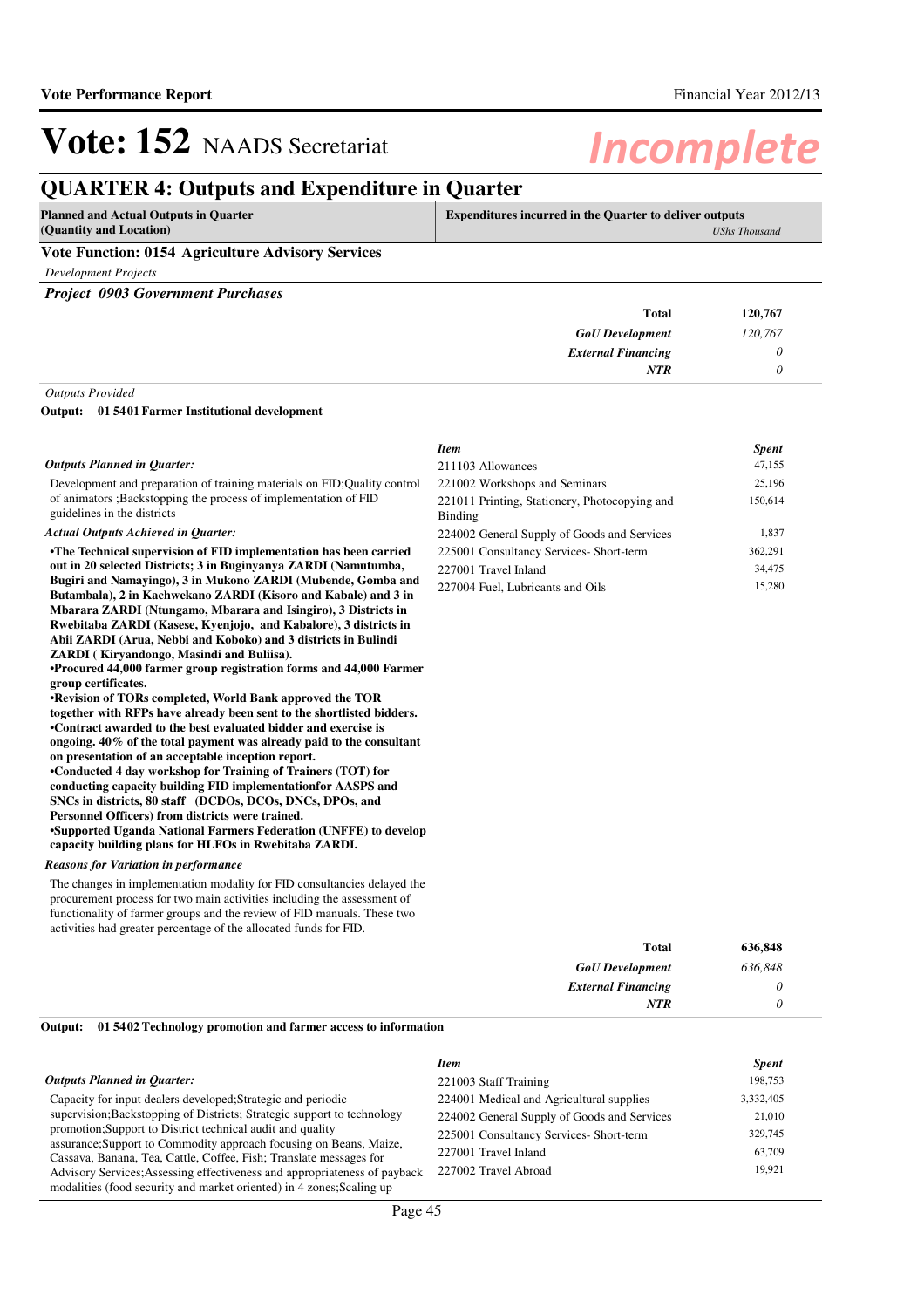## **QUARTER 4: Outputs and Expenditure in Quarter**

| <b>Planned and Actual Outputs in Quarter</b><br>(Quantity and Location) | <b>Expenditures incurred in the Quarter to deliver outputs</b><br><b>UShs Thousand</b> |
|-------------------------------------------------------------------------|----------------------------------------------------------------------------------------|
| Vote Function: 0154 Agriculture Advisory Services                       |                                                                                        |
| Development Projects                                                    |                                                                                        |
| <b>Project 0903 Government Purchases</b>                                |                                                                                        |

advisory services for SLMs; *Actual Outputs Achieved in Quarter:*

**•Conducted two trainings with Agro-input dealers in Kampala area, and Mbarara Zardi-(Mbarara, Kiruhura, Ntungamo and Ibanda District).**

**•Eighteen (18) milk coolers out of twenty (20) installedat the sites of the selected dairy farmer groups.**

•Supervised the transportation, installation and test running of the **medium grain drier to a Coffee Growers Cooperative Society in Kapchorwa.**

**•Assessed 6 production wells in Kabale, Soroti, Kumi, and Kaberamaido Districts.**

**•Procurement of water pump and accessories, construction of fence and ECO SAN Pit latrine for Ojama Fish Hatchery in Kaberamaido delegated to Kaberamaido District LG.**

**•Contract awarded to supplier and delivery of seven sets of maize milling equipment for Buyende Women groups; ten sets of maize milling equipment for Ntungamo District Youth groups.** •The 8 sets of honey and bee wax processing equipment were **delivered and temporary stored at the Abi ZARDI awaiting distribution to the 8 Districts of West Nile.**

**•Pineapple Value addition Equipment for farmers under Flona Commodities Ltd; and Jali Fruit Processing Unit at contractual stage. •Frame work procurements for feed mills, grinding mills, milk processing equipment, Treadle pumps, honey handling and processing equipment, poultry hatcheries, grain handling and processing equipment, Knapsack sprayers and motorized cassava chippers bids submitted awaiting evaluation.**

**•** Five (5) MoUs approved; MOU between NAADS and Africa Institute **for Strategic Animal Resources Services and Development Makerere University (AFRISA); MOU between NAADS and Agency for National Development ( A.N.D); MOU between NAADS and Kigezi Highland Tea Company Ltd; MOU between NAADS and National Genetic Resources and Information Centre (NAGRIC)**

#### *Reasons for Variation in performance*

Lengthy and complex procurement process involved in procurement of technologies/Inputs. The activities are in their final stages of completion.

| Total                     | 3,965,542 |  |
|---------------------------|-----------|--|
| <b>GoU</b> Development    | 3,965,542 |  |
| <b>External Financing</b> | O         |  |
| NTR                       | $\theta$  |  |

**01 5403 Agri-business development and market linkages Output:**

| <b>Item</b>                                   | <b>Spent</b> |
|-----------------------------------------------|--------------|
| 211103 Allowances                             | 84,993       |
| 221001 Advertising and Public Relations       | 24,300       |
| 221002 Workshops and Seminars                 | 22,668       |
| 221011 Printing, Stationery, Photocopying and | 10.165       |
| Binding                                       |              |
| 225001 Consultancy Services- Short-term       | 191,074      |
| 227001 Travel Inland                          | 66,664       |
| 227004 Fuel, Lubricants and Oils              | 14,753       |
|                                               |              |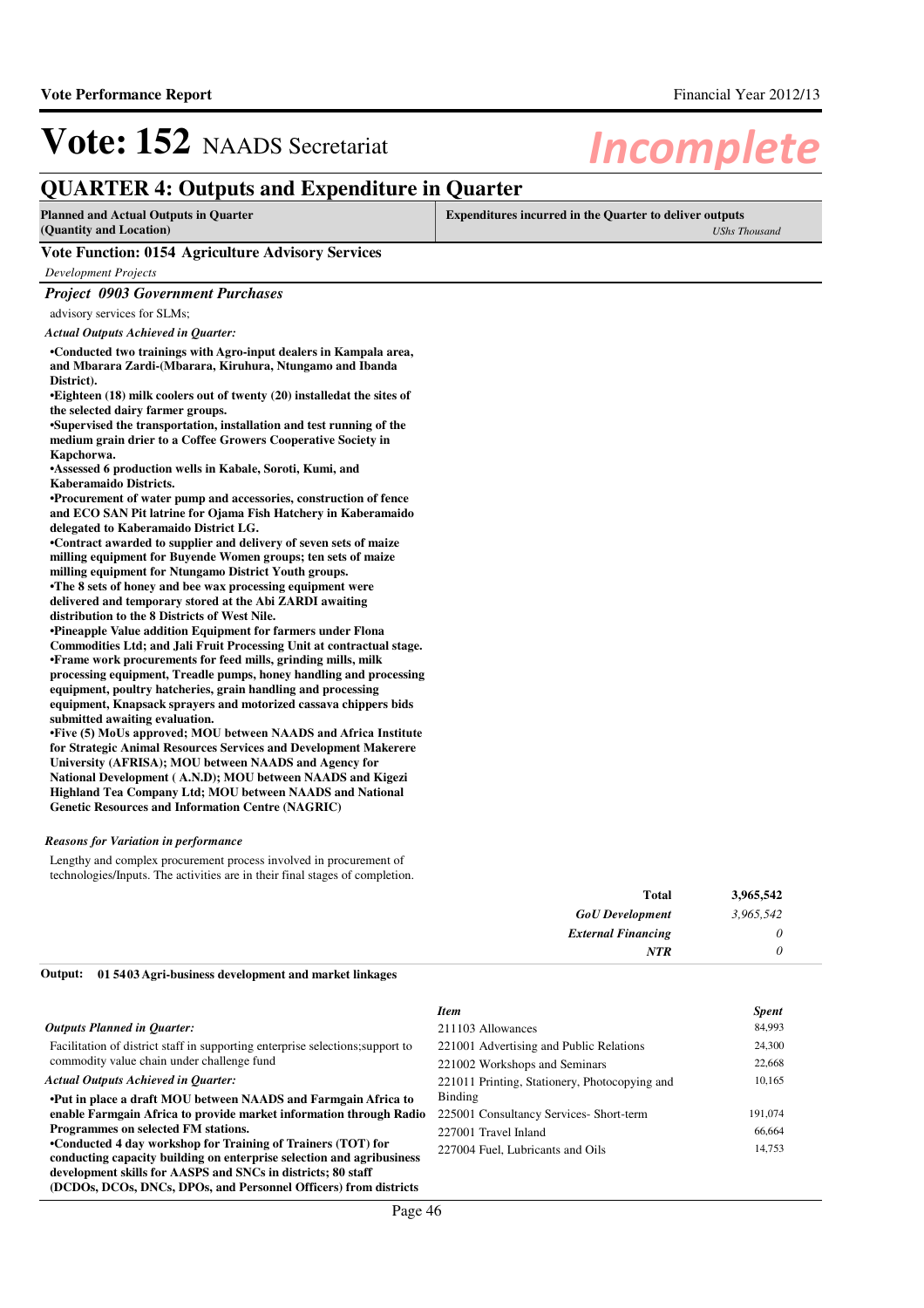## **QUARTER 4: Outputs and Expenditure in Quarter**

| <b>Planned and Actual Outputs in Quarter</b>      | <b>Expenditures incurred in the Quarter to deliver outputs</b> |  |
|---------------------------------------------------|----------------------------------------------------------------|--|
| (Quantity and Location)                           | UShs Thousand                                                  |  |
| Vote Function: 0154 Agriculture Advisory Services |                                                                |  |
| Development Projects                              |                                                                |  |

#### *Project 0903 Government Purchases*

**were trained; About 2400 staff from sub-counties were trained by the trainers.**

**•A draft agribusiness training guide produced**

•Three (3) partnerships for value addition were initiated, including: -**Two partnerships under an MOU arrangement for Value addition on pineapples between NAADS and FLONA Commodities limited in Kayunga and between NAADS and JALI Organic in Bussi Islands in Wakiso District. One partnership for value addition in coffee and supporting capacity building of higher coffee farmers higher level farmer organizations to be implemented by NUCAFE Uganda. •Initiated a partnership with Uganda Cooperative Sa vings and Credit Union Limited (UCSCU) under an MOU arrangement •Conducted market research survey on cassava and its value added products in 4 main output markets in the zone. Four major output markets were surveyed in Rwebitaba ZARDI.**

### *Reasons for Variation in performance*

There was a staffing gap for the Agribusiness Development Support Officer who came on board towards the end of second quarter FY 2012/13. Most of the activities under Agribusiness development and commercialization challenge fund are implemented through public private partnerships and consultancies which go through a procurement process that begun in quarter three FY 2012/13 and are in their final stages of completion .

| 414,616<br><b>Total</b>           |  |
|-----------------------------------|--|
| 414,616<br><b>GoU</b> Development |  |
| <b>External Financing</b>         |  |
| <b>NTR</b>                        |  |

#### **01 5404 Service provider and institution capacity development Output:**

#### *Outputs Planned in Quarter:*

Agricultural technologies /inputs for cited priorities; Training of staff;Agricultural technologies /inputs for cited priorities;MoU with key sector stakeholders executed; Sensitisation,informantion and skills training; capacity building for groups associations involved in agricultural support services;

### *Actual Outputs Achieved in Quarter:*

**•Three Call Centre Agents were recruited and appoin ted. •Final interviews for Librarian and Executive Assis tant–Executive Director conducted and pending BOD approval.**

**•Interviews were conducted for District NAADS Coordinators of Lyantonde and Nwoya,Napak, Moroto, Bukedea and Bududa.**

**•23 staff members facilitated to attend short term trainings. •Organized 6 consultative meetings for the consultants to share views with Secretariat, Zonal and districts on formulation of the Human Resources policy Manual.**

**•Draft Performance appraisal tool presented to and discussed by staff. •Trained 1,364 Sub County NAADS Coordinators (SNCs) and Agricultural Advisory Service providers (AASPs) in five ZARDIs of Mbarara (313), Bulindi (219), Kachwekano (204), Ngetta (230), Buginyanya (398).**

**•Trained 150 youths from Ankole Districts on life s kills, farming techniques and practical principles of farming as a business held in Mbarara District.**

**•Exchange visits for 15 DNCs and 15 Farmers from Ki tgum, Lamwo, Agago, Pader, Gulu, Nwoya, Amuru, Lira, Apac, Oyam, Kole,** 

| Item                                                     | <b>Spent</b> |
|----------------------------------------------------------|--------------|
| 211103 Allowances                                        | 33,627       |
| 221003 Staff Training                                    | 71,954       |
| 221005 Hire of Venue (chairs, projector etc)             | 38,190       |
| 221011 Printing, Stationery, Photocopying and<br>Binding | 106,929      |
| 224001 Medical and Agricultural supplies                 | 196,350      |
| 224002 General Supply of Goods and Services              | 383,733      |
| 227001 Travel Inland                                     | 22,103       |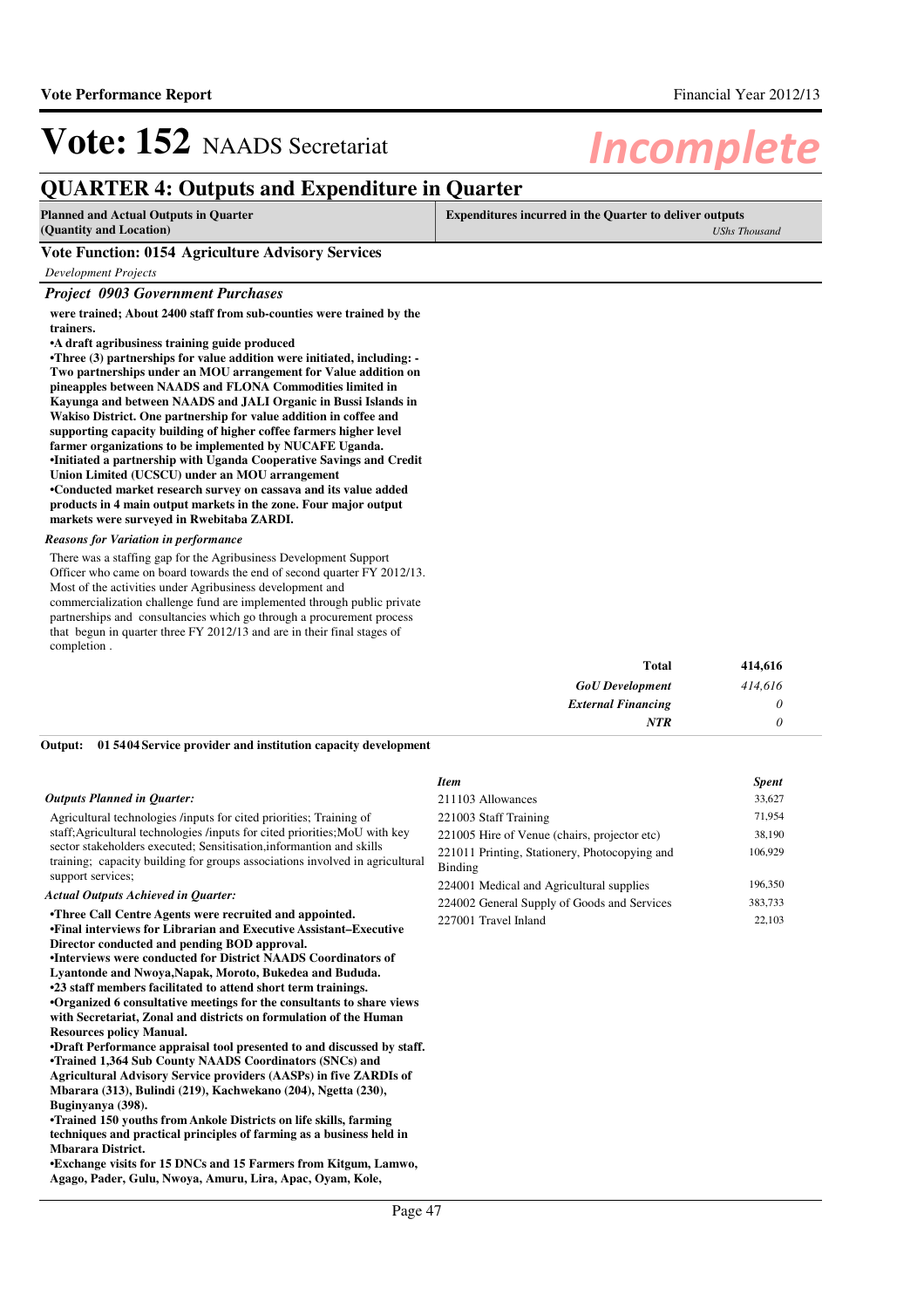## **QUARTER 4: Outputs and Expenditure in Quarter**

| <b>Planned and Actual Outputs in Quarter</b> | <b>Expenditures incurred in the Quarter to deliver outputs</b> |
|----------------------------------------------|----------------------------------------------------------------|
| (Quantity and Location)                      | UShs Thousand                                                  |
| <b>**</b> * **                               |                                                                |

### **Vote Function: 0154 Agriculture Advisory Services**

*Development Projects*

### *Project 0903 Government Purchases*

**Alebtong, Otuke, Dokolo and Amolatar conducted in Kabarole district.**

**•Conducted 1 training on facilitating Farmer Field School for 26 people including 13 staff and 13 farmer leaders in Buginyanya ZARDI.**

**•Rwebitaba ZARDI conducted one study tour for 22 ca ssava and rice farmers, 4 ZARDI staff and 7 DNCs to NACRRI and AEATRI and Source of the Nile Agricultural and Trade Show in Jinja for exposure to production and processing technologies for cassava and rice. •Conducted needs assessment of existing HLFOs in th e Districts of Kabarole, Kasese, Kyenjojo, Kamwenge and Kyegegwa Districts in Rwebitaba ZARDI.**

**•Conducted capacity building training for 30 Coffee farmers along value chain development from Kabarole and Bundibugyo in Rwebitaba ZARDI.**

**•National Farmers Leadership Centre (NFLC) ground b reaking ceremony conducted and presided over by the Hon. Minister MAAIF and His Excellency the Ambassador of the Republic of Korea to Uganda**

**•Draft NFLC organization structure, staffing and recruitment criteria in place**

**•Developed a proposal for the village model project for the NFLC-Kampiringisa**

**•Procurement process for extension of water to the NFLC site commenced.**

**•Preparation for extension of power to the NFLC in advanced stage. •Two Monitoring visits conducted for the civil work s at the NFLC site •3 Management meetings for the NFLC held.**

### *Reasons for Variation in performance*

The delayed approval of staff training and development plan affected its implementation.

| 852,886 |
|---------|
| 852,886 |
| 0       |
| 0       |
|         |

**01 5405 Planning, monitoring/quality assurance and evaluation Output:**

|                                                                                                                                                         | <b>Item</b>                                              | <b>Spent</b> |
|---------------------------------------------------------------------------------------------------------------------------------------------------------|----------------------------------------------------------|--------------|
| <b>Outputs Planned in Quarter:</b>                                                                                                                      | 221002 Workshops and Seminars                            | 117,889      |
| Publication of NAADS supported farmers; development of content for;                                                                                     | 221003 Staff Training                                    | 21,164       |
| Annual Review Meeting; priority setting; quarterly report; Strategic learning<br>, networking activities; Programme implemetation planning; performance | 221011 Printing, Stationery, Photocopying and<br>Binding | 4,445        |
| audit and quality assurance, data collection and entry                                                                                                  | 222003 Information and Communications                    | 725,689      |
| <b>Actual Outputs Achieved in Quarter:</b>                                                                                                              | Technology                                               |              |
| •NAADS Secretariat OBT Annual Work Plan and Budget FY 2013/14                                                                                           | 224002 General Supply of Goods and Services              | 422,777      |
| in place and submitted to MoFPED and MAAIF.                                                                                                             | 225001 Consultancy Services- Short-term                  | 756,351      |
| • NAADS Secretariat Ministerial Policy statement FY 2013/14 in place<br>and submitted to MAAIF.                                                         | 227001 Travel Inland                                     | 245,824      |
| •NAADS Secretariat Third Quarter Performance Report FY 2012/13                                                                                          | 227002 Travel Abroad                                     | 54,233       |
| in place and submitted to MoFPED.                                                                                                                       |                                                          |              |
| •Quarterly planning and review meeting held with District Local                                                                                         |                                                          |              |
| Government implementers.                                                                                                                                |                                                          |              |
| <b>•Draft consolidated Local Government performance reports for</b><br>quarter two and three performance FY 2012/2013.                                  |                                                          |              |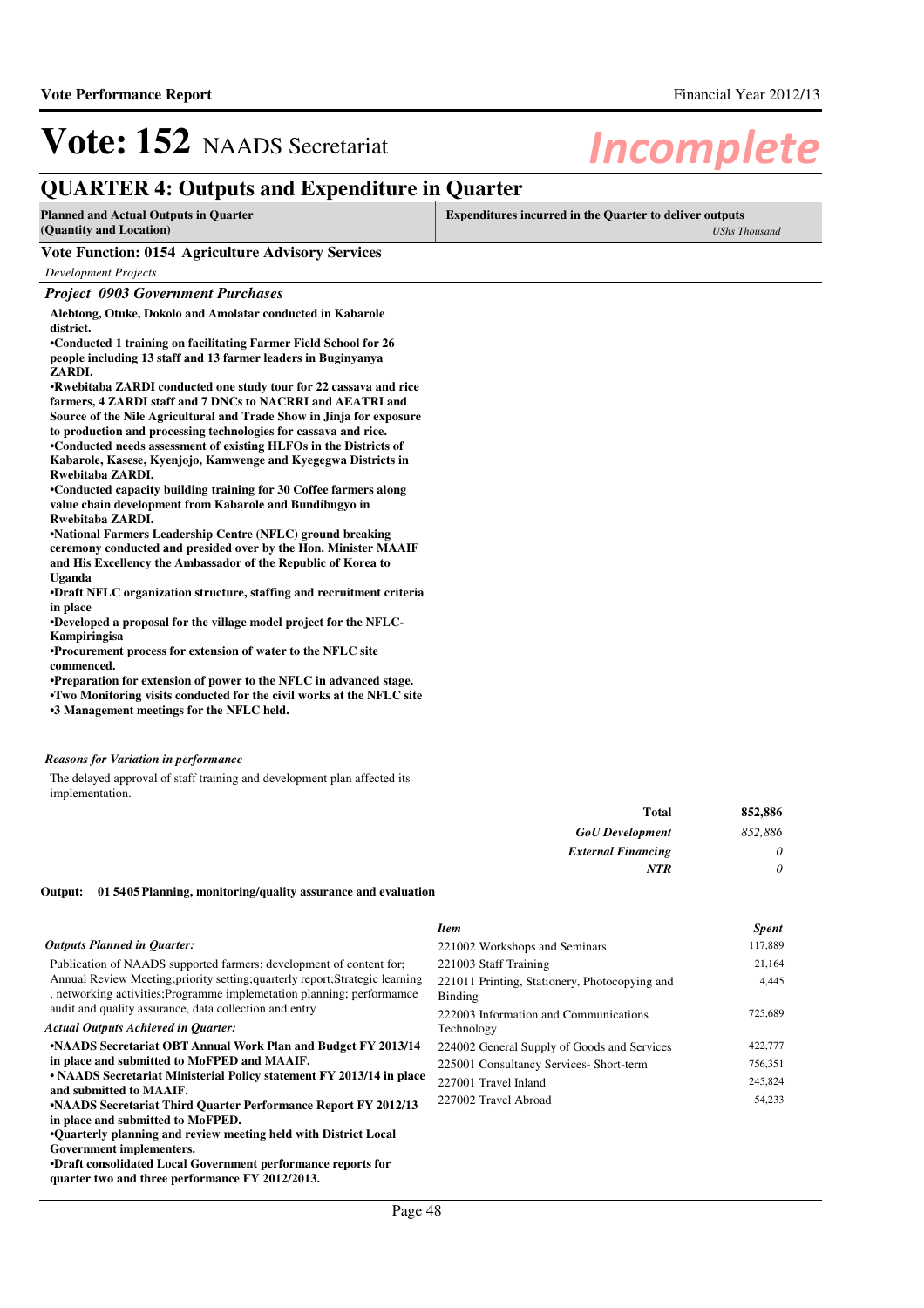## **QUARTER 4: Outputs and Expenditure in Quarter**

| Planned and Actual Outputs in Quarter                    | <b>Expenditures incurred in the Quarter to deliver outputs</b> |  |
|----------------------------------------------------------|----------------------------------------------------------------|--|
| (Quantity and Location)                                  | UShs Thousand                                                  |  |
| <b>Vote Function: 0154 Agriculture Advisory Services</b> |                                                                |  |

*Development Projects*

### *Project 0903 Government Purchases*

**•Draft NAADS Secretariat Annual progress report (OBT) FY 2012/13 in place.**

**•Performance Contract form A for the appointment of the Accounting Officer (ED-NAADS Secretariat) prepared and submitted to MoFPED. •NAADS Secretariat Output Budgeting Tool (OBT) Annual Work Plan and Budget (AWPB) FY 2013/14 finalised and submitted to MoFPED.**

•Updated databases for NAADS District local governments' staff. **•Updated databases for NAADS priority commodities u nder the commodity approach.**

**•Draft Annual Physical Progress report for FY2011/1 2 discussed and reviewed with the consultant.**

**•Draft Harmonization of joint prioritization and pl anning guidelines between NAADS and NARO in place.**

•NAADS- MoLG joint back stopping activities with district local **governments conducted.** 

**•Final ATAAS secondary data collection survey repor t in place. •Participated in Dissemination of Annual Government Report for FY 2011/12 in Western, Central, Eastern and Northern region organized by the Office of the Prime Minister.**

**•Participated in the IFAD Monitoring and Evaluation /Knowledge Management Working group meeting on information sharing for IFAD funded projects.**

**•Participated in the MoFPED re-orientation and training of District Local Governments (LGs) in Northern Uganda on the OBT** 

**Guidelines and preparation of annual work plans and budgets. •Verification of technologies supplied to farmers i n various districts under delegatedprocurements.**

•Coordinated and organized Mid-term evaluation dissemination **workshop for Sembeguya Goat Breeding Project in Sembabule. •Organized joint quarterly monitoring of SembeguyaG oat Breeding Project involving MAAIF, NAADS Secretariat, State House and Sembabule District LG.**

**•Revised the district local government Indicative Planning Figures (IPFs) FY 2013/14 to incorporate recommendations from the Joint Implementation Review Mission 'Aide Memoir'.**

**•Submission made to MoFPED on the NAADS LG grants i .e. wage (DNC, SNC salaries) and others for other programme activities including AAS AASPs and Technology Grants/ promotion).**

**•Prepared progress reports on NAADS implementation of key policy pronouncements FY 2012/13 and priorities FY 2013/14.**

•Undertook a validation exercise in Iganga and MbaleDistricts for the **NAADS household survey.**

**•Terms of Reference and budgets for impact studies on Tea, Citrus and Livestock in the Ankole Corridor prepared. •NAADS log frame reviewed.**

**•Prepared progress report on NAADS implementation of key policy pronouncements FY 2012/13 and priorities FY 2013/14.**

**•A contract to review the NAADS 2008 M&E framework was signed by the consultancy firm.**

**•ATAAS primary baseline survey in close collaboration with NARO, MAAIF and UBOS in progress - preparatory meetings held. •World Bank-IFADJoint Implementation review Mission Aide** 

**memoire updated in collaboration with NARO.**

**•Participated in the 7thInter-Ministerial Policy committee (IPC) meeting for CAAIP and MATIP I under the MoLG.**

**•Coordinated the preparation for the NAADS Board or ientation. •Annual reviews of NAADS implementation for 2012/2013 with stakeholders conducted in 9 Zones of Mbarara, Mukono, Bulindi, Kachwekano, Buginyanya, Abii, Ngetta, Rwebitaba, and Nabuin**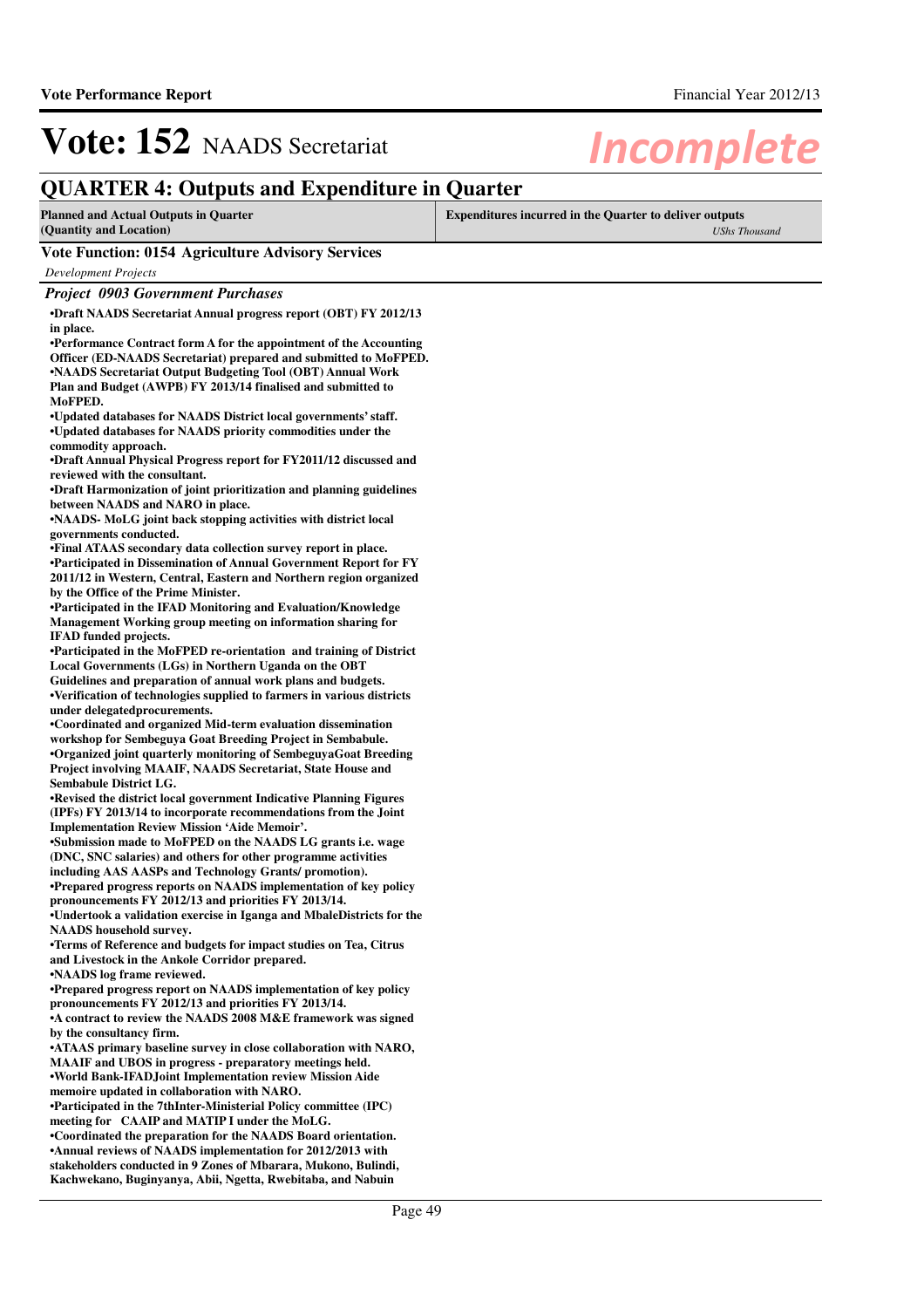## **QUARTER 4: Outputs and Expenditure in Quarter**

| Planned and Actual Outputs in Quarter             | <b>Expenditures incurred in the Quarter to deliver outputs</b> |  |
|---------------------------------------------------|----------------------------------------------------------------|--|
| (Quantity and Location)                           | <b>UShs Thousand</b>                                           |  |
| Vote Eunstian: 0154 Agniculture Advisory Conviges |                                                                |  |

### **Vote Function: 0154 Agriculture Advisory Services**

*Development Projects*

### *Project 0903 Government Purchases* **ZARDIs.**

**to meet the expectations of NAADS Organization. •Conducted Limited Audit in 56 district local gover nments.**

*Reasons for Variation in performance*

The baseline study for the ATAAS project, ICT and design of M&E framework on-going due to changes in implementation modalities with revision of Terms of reference. This did not allow implementation as scheduled.

| <b>Total</b>              | 2,348,373 |
|---------------------------|-----------|
| <b>GoU</b> Development    | 2,348,373 |
| <b>External Financing</b> |           |
| <b>NTR</b>                |           |

**01 5406 Secretariat Programme management and coordination Output:**

|                                                                                                                               | <b>Item</b>                                    | <b>Spent</b> |
|-------------------------------------------------------------------------------------------------------------------------------|------------------------------------------------|--------------|
| <b>Outputs Planned in Quarter:</b>                                                                                            | 211102 Contract Staff Salaries (Incl. Casuals, | 636,372      |
| Summary quarterly audits; Maintanance of machinery and                                                                        | Temporary)                                     |              |
| equipment; Recruitment; Training; Review&dissermination of community                                                          | 211103 Allowances                              | 86,877       |
| procuremt guide; payment of salaries; fuel and lubricanst                                                                     | 221001 Advertising and Public Relations        | 111,809      |
| <b>Actual Outputs Achieved in Quarter:</b>                                                                                    | 221002 Workshops and Seminars                  | 56,758       |
| •Salaries paid to all 78 staff members.                                                                                       | 221003 Staff Training                          | 90,890       |
| <b>*Employer's NSSF contribution remitted for all staff members.</b>                                                          | 221004 Recruitment Expenses                    | 18,185       |
| •All motor vehicles were serviced and repaired where necessary.                                                               | 221008 Computer Supplies and IT Services       | 70,888       |
| <b>•Back stopped 34 District Local Governments in Financial</b>                                                               | 221009 Welfare and Entertainment               | 49,221       |
| management and reporting                                                                                                      | 221016 IFMS Recurrent Costs                    | 115,000      |
| •2 photocopiers serviced.<br><b>.IFRs</b> submitted to World Bank.                                                            |                                                | 6,799        |
| •Status of NAADS computers assessed in 7 District LGs.                                                                        | 224002 General Supply of Goods and Services    |              |
| •Coordinated follow up action on task force recoveries in District                                                            | 225001 Consultancy Services- Short-term        | 788,230      |
| <b>Local Governments.</b>                                                                                                     | 225002 Consultancy Services-Long-term          | 78,401       |
| •Complaint Handling System call center operational and issues                                                                 | 227001 Travel Inland                           | 83,157       |
| coming through recorded and closed.                                                                                           | 227002 Travel Abroad                           | 17,686       |
| <b>An audit of Sembeguya Goat Breeding Project was carried out and</b>                                                        | 227004 Fuel, Lubricants and Oils               | 90,904       |
| report issued                                                                                                                 | 228002 Maintenance - Vehicles                  | 153,108      |
| •Collaborated with other Government Agencies like DPP, CIID, OOPs                                                             | 228003 Maintenance Machinery, Equipment and    | 31,381       |
| to follow up on investigations in Manafwa, Amuria, Hoima, Tororo                                                              | Furniture                                      |              |
| Municipality, Butambala for the respective allegations raised on<br>NAADS program implementation in the respective districts. |                                                |              |
| • A review of financial information from Districts was done                                                                   |                                                |              |
| highlighting weaknesses in the process of decision making point                                                               |                                                |              |
| arising from District financial reports submitted quarterly.                                                                  |                                                |              |
| •Two VFM audits were done in the Districts of Moyo and Mayuge and                                                             |                                                |              |
| a report in place.                                                                                                            |                                                |              |
| •Provided training and mentoring to interns are attached to NAADS                                                             |                                                |              |
| Secretariat.                                                                                                                  |                                                |              |
| •Pre audits have been re-introduced in NAADS following guidance                                                               |                                                |              |
| from MoFPED.                                                                                                                  |                                                |              |
| •Reviewed verification reports for delegated procurements prior to                                                            |                                                |              |
| payment.<br>•The contract for development of audit Manual was signed between                                                  |                                                |              |
| <b>NAADS</b> and Altus consultancy firm.                                                                                      |                                                |              |
| •Reviewed the District Internal Audit reports submitted to NAADS                                                              |                                                |              |
| Secretariat up to O3.                                                                                                         |                                                |              |
| •Carried out a detailed analysis of the payment status of delegated                                                           |                                                |              |
| procurements contained in the MoFPED report.                                                                                  |                                                |              |
| •24 District Internal Auditors trained by NAADS Secretariat on how                                                            |                                                |              |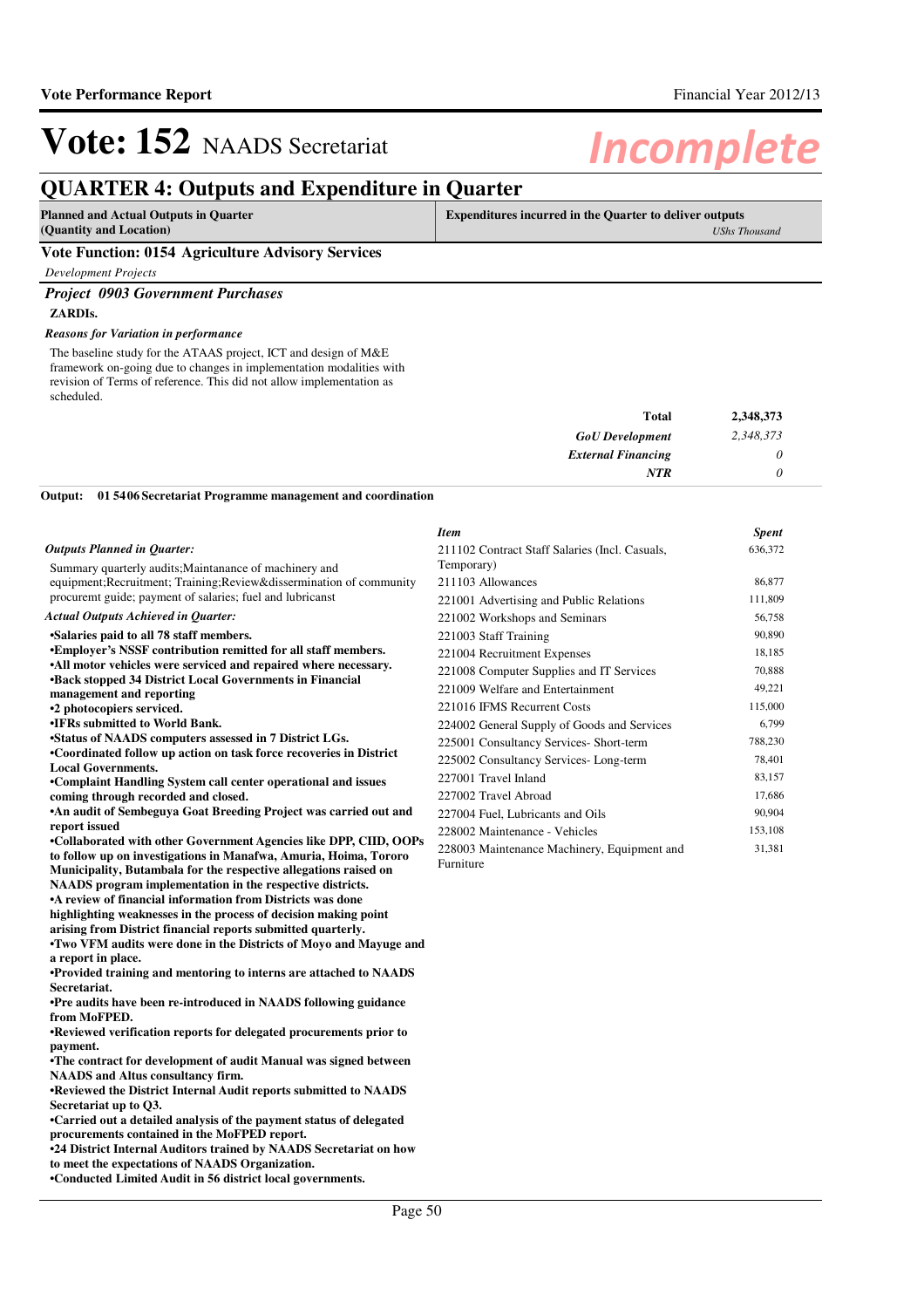## **QUARTER 4: Outputs and Expenditure in Quarter**

| <b>Planned and Actual Outputs in Quarter</b><br>(Quantity and Location) | <b>Expenditures incurred in the Quarter to deliver outputs</b> |  |
|-------------------------------------------------------------------------|----------------------------------------------------------------|--|
|                                                                         | UShs Thousand                                                  |  |
| Vote Function: 0154 Agriculture Advisory Services                       |                                                                |  |

*Development Projects*

#### *Project 0903 Government Purchases*

**•12 District NAADS Coordinators (DNCs) were trained to coordinate audit client survey in 72 Districts.**

•Carried out client survey in various sampled Districts.

**•Review performance of community procurement in sampled districts of Lwengo, Rakai , Homa , Masindi, Kamuli and Buyende Districts.**

**•Compliance audits for delegated procurements conducted in 16** 

**Districts of Mukono, Jinja, Kamuli, Buyende, Iganga, Bugiri,** 

**Mayuge, Busia, Budaka, Mbale, Sironko and Bukedea, Luweero,** 

**Nakaseke, Nakasongola and Kiboga**

**•11 NAADS Secretariat Contracts Committees meetings .**

#### *Reasons for Variation in performance*

Lengthy and complex procurement process for some of the major activities such as Office space partitioning, consultancy for preparation of Human Resource Manual, procuring Motor Vehicle tyres, acquisition of staff canteen, engraving and transportation of motorcycles, acquisition of office air conditioning equipments and consultancy for developing performance appraisal tool that had a bigger percentage of allocated funds; and they are ongoing.

| <b>Total</b>              | 2,485,663 |
|---------------------------|-----------|
| <b>GoU</b> Development    | 2,485,663 |
| <b>External Financing</b> | 0         |
| <b>NTR</b>                |           |

**01 5407 Joint Prioritization, planning for adaptive research conducted Output:**

#### *Outputs Planned in Quarter:*

Joint planning for NAADS and NARO, Functional multifunctional innovation platforms; multilication of planting and breeding materials, *Actual Outputs Achieved in Quarter:*

#### **•104 soil samples and 104 soil analyses from 26 sub counties and 104 villages to ascertain soil status in the zone in Mbarara ZARDI**

**undertaken.**

**•80 farmers were trained on various agronomic practices for community seed production, Post harvest handling, grading and sorting problems from 8 Districts namely; Rakai, Mbarara, Mitooma, Kiruhura, Ibanda, Buhweju, Lyantonde and Ntungamo on Beans and pasture community seed multiplication.**

**•Established 24 demonstration plots for pasture grasses and legumes in the Districts of Kiruhura, Ibanda, Mbarara, Ntungamo. The focus were Chlorisgayana, Panicum maximum, Greenleaf desmodium, Centrocema, Glysine, Dolichos, lablab etc.**

**•10 sites identified for cassava, 2 sites in Katakwi for rice. 1 inTeso sub region for improved goats; Land reparation and planting of sites ongoing in 10 sites in Nabuin ZARDI.**

**•Prepared 11 groups for adaptive research in Kween for Apples, Bukwo for Bananas,Bulambuli for Horticulture, Bududa for Coffee, Manafwa for Irish Potatoes,Tororo for Cassava,Pallisa for** 

**Rice,Buyende for Dairy, Kapchorwa for Wheat, Mbale for Beans andBugiri for Rice in Buginyanya ZARDI.**

**•Capacity building of District Adaptive Research Support Teams (DARST s) in 46 districts was done in Mukono, Bulindi, Mabarara and Abii ZARDI.**

•70 stakeholders participated in Rice MSIP in Bulindi ZARDI. **•Four (4) district MSIPs on dairy enterprise formed in Kachwekano ZARDI.**

| Item                                        | <b>Spent</b> |
|---------------------------------------------|--------------|
| 211103 Allowances                           |              |
| 224001 Medical and Agricultural supplies    | 343,672      |
| 224002 General Supply of Goods and Services |              |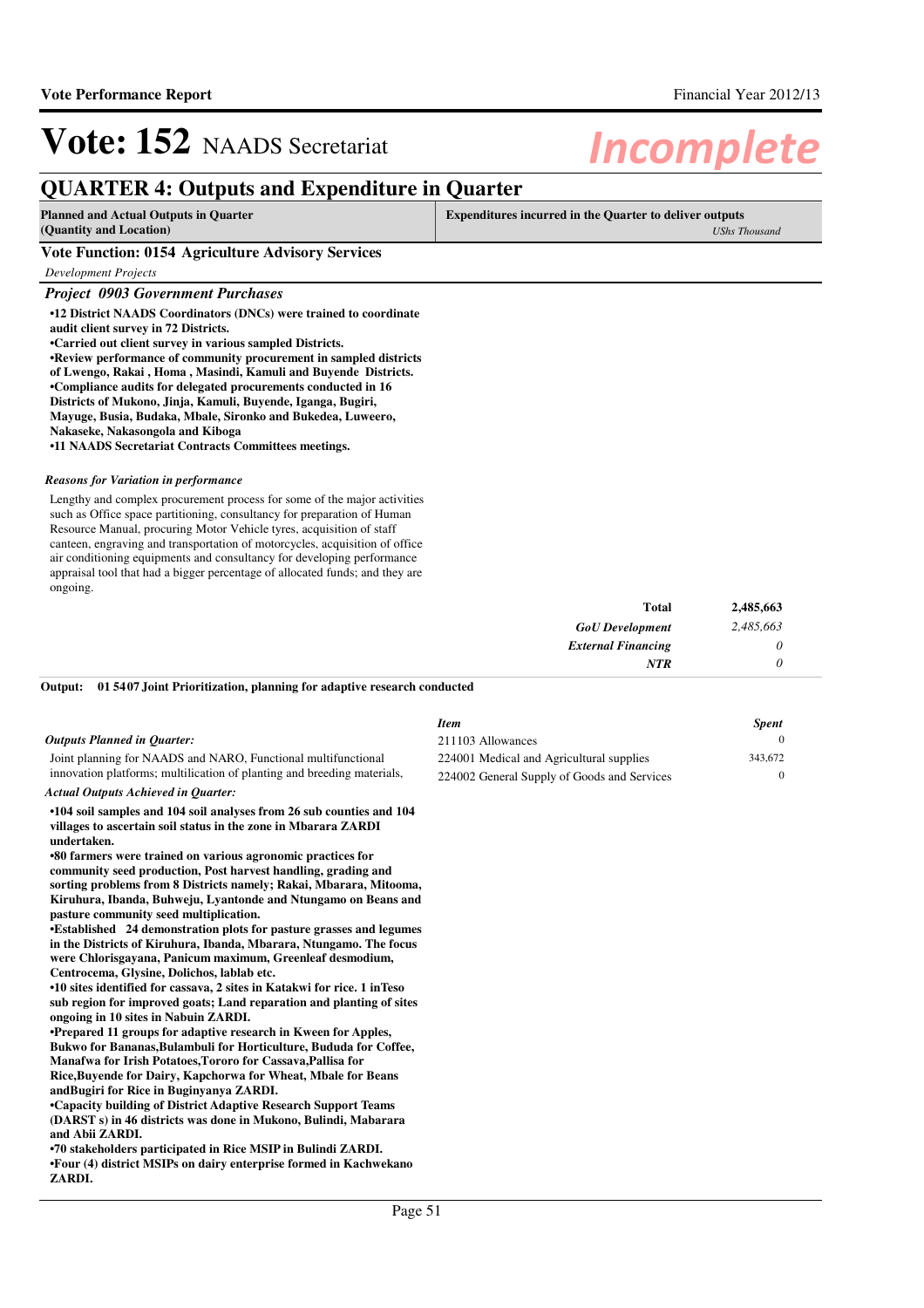## **QUARTER 4: Outputs and Expenditure in Quarter**

| <b>Planned and Actual Outputs in Quarter</b>             | <b>Expenditures incurred in the Quarter to deliver outputs</b> |  |
|----------------------------------------------------------|----------------------------------------------------------------|--|
| (Quantity and Location)                                  | <b>UShs Thousand</b>                                           |  |
| <b>Vote Function: 0154 Agriculture Advisory Services</b> |                                                                |  |
| Development Projects                                     |                                                                |  |

### *Project 0903 Government Purchases*

| Troject 0203 Government Lurchuses                                                                                                                                                 |
|-----------------------------------------------------------------------------------------------------------------------------------------------------------------------------------|
| •2 zonal MSIPs (1 dairy and 1 banana) organized and assess progress<br>and agreeing on a way forward. Steering committees for Banana and                                          |
| Dairy put in place in Mbarara ZARDI.                                                                                                                                              |
| •Capacity built of 263 SNCs and Chairperson FF on establishment,                                                                                                                  |
| functionality and management of MSIPs in Mbarara ZARDI.                                                                                                                           |
| •2 Zonal Level MSIPs constituted for Coffee and Maize Value chains                                                                                                                |
| with substantive steering committees conducted in Masaka and                                                                                                                      |
| <b>Luwero in Mukono ZARDI.</b>                                                                                                                                                    |
| •Three (3) commodity platforms on poultry, Rice Cassava and 1 zonal                                                                                                               |
| <b>MSIPS</b> meeting held in Nabuin ZARDI.                                                                                                                                        |
| •Formed MSIP for cassava in Abii ZARDI.                                                                                                                                           |
| •Conducted1 training on Multi-Stakeholder Innovation Platforms for                                                                                                                |
| Agri- Business stakeholders in Buginyanya ZARDI.                                                                                                                                  |
| •1 Zonal MSIP established on coffee in Buginyanya ZARDI.                                                                                                                          |
| • Joint NARO - NAADS Planning meetings conducted in 9 Zones at                                                                                                                    |
| Zonal level in Mbarara, Mukono, Bulindi, Kachwekano, Buginyanya,                                                                                                                  |
| Abii, Ngetta, Rwebitaba, and Nabuin ZARDIs.                                                                                                                                       |
| • Zonal level Planning and Review meetings conducted in 9 Zones of                                                                                                                |
| Mbarara, Mukono, Bulindi, Kachwekano, Buginyanya, Abii, Ngetta,                                                                                                                   |
| Rwebitaba, and Nabuin ZARDIs.                                                                                                                                                     |
| <b>Reasons for Variation in performance</b>                                                                                                                                       |
|                                                                                                                                                                                   |
| Lengthy and complex procurement process of acquiring planting and<br>stocking materials for multiplication at Zonal Agricultural Research and<br>Development Institutes (ZARDIs). |
|                                                                                                                                                                                   |

| <b>Total</b>              | 343,672 |
|---------------------------|---------|
| <b>GoU</b> Development    | 343,672 |
| <b>External Financing</b> |         |
| <b>NTR</b>                |         |

#### **01 5408 Sustainable Land Management(SLM) Technology packages promoted Output:**

| <b>Outputs Planned in Quarter:</b><br>Technology packages on Strategic Land Management (SLM), Advisory<br>Services on SLM, Support Natural Resource Management Teams,<br>stregthen technical capacity to advise SLM practices<br><b>Actual Outputs Achieved in Quarter:</b>                                                                                                                                                                   | <b>Item</b><br>224001 Medical and Agricultural supplies<br>225001 Consultancy Services- Short-term | <b>Spent</b><br>138,804<br>70,000 |
|-----------------------------------------------------------------------------------------------------------------------------------------------------------------------------------------------------------------------------------------------------------------------------------------------------------------------------------------------------------------------------------------------------------------------------------------------|----------------------------------------------------------------------------------------------------|-----------------------------------|
| •220 political, technical and community members were mobilized and<br>their capacity built on SLM in 3 Districts Kiruhura, Busheyi and<br>Rakai.<br>•180 SLM Community Based Facilitators (CBF) trained to promote<br>SLM activities at the action sites.<br>•3 Fielddays were organized for dissemination of SLM activities in<br>Mbarara ZARDI.<br><b>•Bulindi ZARDI</b> promoted water and soil conservation through<br>training by AASPs. |                                                                                                    |                                   |
| <b>Reasons for Variation in performance</b>                                                                                                                                                                                                                                                                                                                                                                                                   |                                                                                                    |                                   |
| Position of SLM specialists not filled in all the 9 Zardis; recruitment<br>process delayed due to lengthy procurement procedures but underway.                                                                                                                                                                                                                                                                                                |                                                                                                    |                                   |
|                                                                                                                                                                                                                                                                                                                                                                                                                                               | <b>Total</b>                                                                                       | 208,804                           |
|                                                                                                                                                                                                                                                                                                                                                                                                                                               | <b>GoU</b> Development                                                                             | 208,804                           |
|                                                                                                                                                                                                                                                                                                                                                                                                                                               | <b>External Financing</b>                                                                          | 0                                 |
|                                                                                                                                                                                                                                                                                                                                                                                                                                               | <b>NTR</b>                                                                                         | 0                                 |

**Output: 01 5409 Research-extension-farmer linkage strengthened**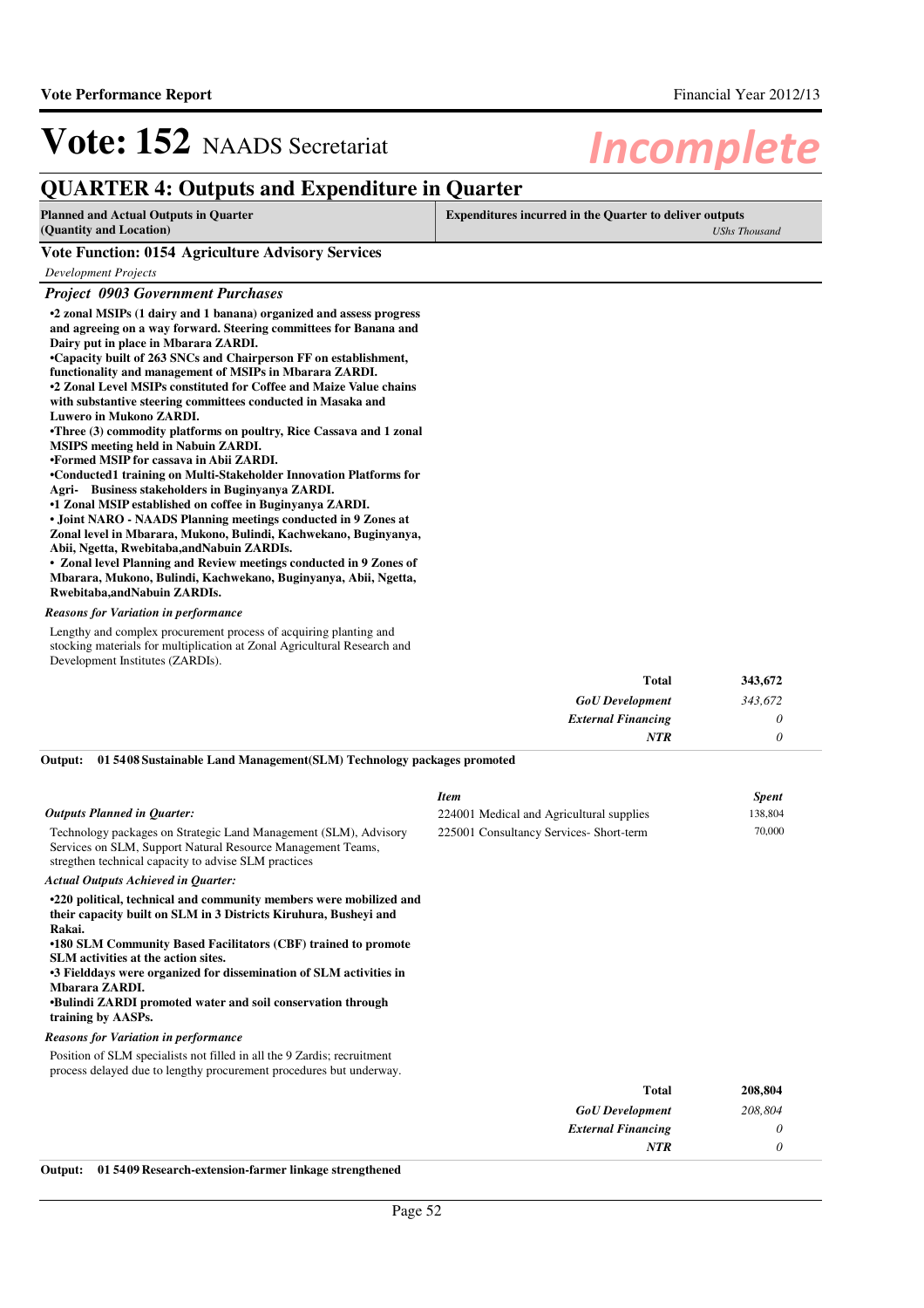## **QUARTER 4: Outputs and Expenditure in Quarter**

| <b>Planned and Actual Outputs in Quarter</b>             | <b>Expenditures incurred in the Quarter to deliver outputs</b> |  |
|----------------------------------------------------------|----------------------------------------------------------------|--|
| (Quantity and Location)                                  | UShs Thousand                                                  |  |
| <b>Vote Function: 0154 Agriculture Advisory Services</b> |                                                                |  |

*Development Projects*

| <b>Project 0903 Government Purchases</b> |
|------------------------------------------|
|------------------------------------------|

#### *Outputs Planned in Quarter:*

Regional Research Linkages Officers employment contract, breed and foundation seed multiplication complemeting EAAPP

*Actual Outputs Achieved in Quarter:*

#### **•8 employment contracts through prompt payment of s taff salaries.**  $\bullet$ 6 sites cassava (Kiryandongo), 2 sites citrus (Hoima) and 2 sites **fisheries (Hoima and Masindi) of adaptive research trials established In Bulindi ZARDI.**

**•17 trials monitored in Kachwekano.**

**•Participated in farmer field days for BBW control in Bukiro sub county, Mbarara district and KashekuroSubcounty, Sheema districts; 190 Sub county technical staff (SNCs and AASPs) trained on establishment and management of adaptive research trials; Monitored performance of adaptive research Trials in 13 districts at farmer site in Mbarara ZARDI**

**•38 farmers trained on techniques for Cassava multiplication at Mukono ZARDI, 2 Citrus Adaptive trials established in Kalangala, Availed planting materials for 40 acres of Pumpkin seed( Orphaned crop), Supported rice seed multiplication ( 2 acres) with Fertilizers and Herbicides, Supported control of Whiteflies in Cassava Multiplication site in Kayunga in Mukono ZARDI.**  $\cdot$ 10 cassava sites, planted (NASE 14) in Soroti, Amuria, Serere, **Kmaido, abim, Katakwi and Bukedea, 10 groundnuts sites established with new varieties Serenut 2 and 5) in Soroti, Serere, Ngora, Kumi, bukedea and Abim; 10 Goat demonstration/breeding sites in Soroti, Abim, Kabong, Moroto, Napak, Nprit, Amudat, Amuria, Kaberamaido and Soroti established in Nabuin ZARDI. •** Developed 3 partnerships for adaptive research; With The University **of California Davis on the manufacture and use of Biochar as a soil amendment for poor soil fertility (Biochar technology), Busitema University for fabricating value addition small agro-processing equipment, and Sasakawa for post harvest handling equipment •15 acres of rice multiplication In the Districts of Tororo, Pallisa and Namutumba; 2 Indegenous Micro Organism (IMO) trial site in JinjaWairaka T/C and Sironko in Buginyanya ZARDI •established partnership with NASECO seed company, Africa 2000 Network an NGO and established trial sites in 7 Districts demonstrating the control of striga with IRR maize compared with H10 in Namutumba, Kamuli, Iganga, Kaliro, Bugiri, Namayingo, Tororo and supported 70 farmers each with 10kgs for an acre in Buginyanya ZARDI:**

**•Trained staff (18) and farmers (20) on cassava brown streak virus in the Districts of Tororo,Budaka ,Pallisa , Busia , Kibuku in Buginyanya ZARDI.**

•Monitored on farm adaptive research trials on improved cassava and **potato varieties that were established in 7 Districts of the western highlands agro-ecological zone in Rwebitaba ZARDI.**

#### *Reasons for Variation in performance*

Staffing gap of one Technology Link and Innovations Officer yet to be recruited.

| 665,138 | <b>Total</b>                                                                                                                                   |
|---------|------------------------------------------------------------------------------------------------------------------------------------------------|
| 665,138 | <b>GoU</b> Development                                                                                                                         |
|         | <b>External Financing</b>                                                                                                                      |
|         | <b>NTR</b>                                                                                                                                     |
|         | $\sim$ $\sim$ $\sim$ $\sim$ $\sim$<br>$\mathbf{r}$ , $\mathbf{r}$ , $\mathbf{r}$ , $\mathbf{r}$ , $\mathbf{r}$ , $\mathbf{r}$<br>$\sim$ $\sim$ |

| Item                                                   | <b>Spent</b> |
|--------------------------------------------------------|--------------|
| 211102 Contract Staff Salaries (Incl. Casuals,         | 95.918       |
| Temporary)<br>224001 Medical and Agricultural supplies | 569,220      |
|                                                        |              |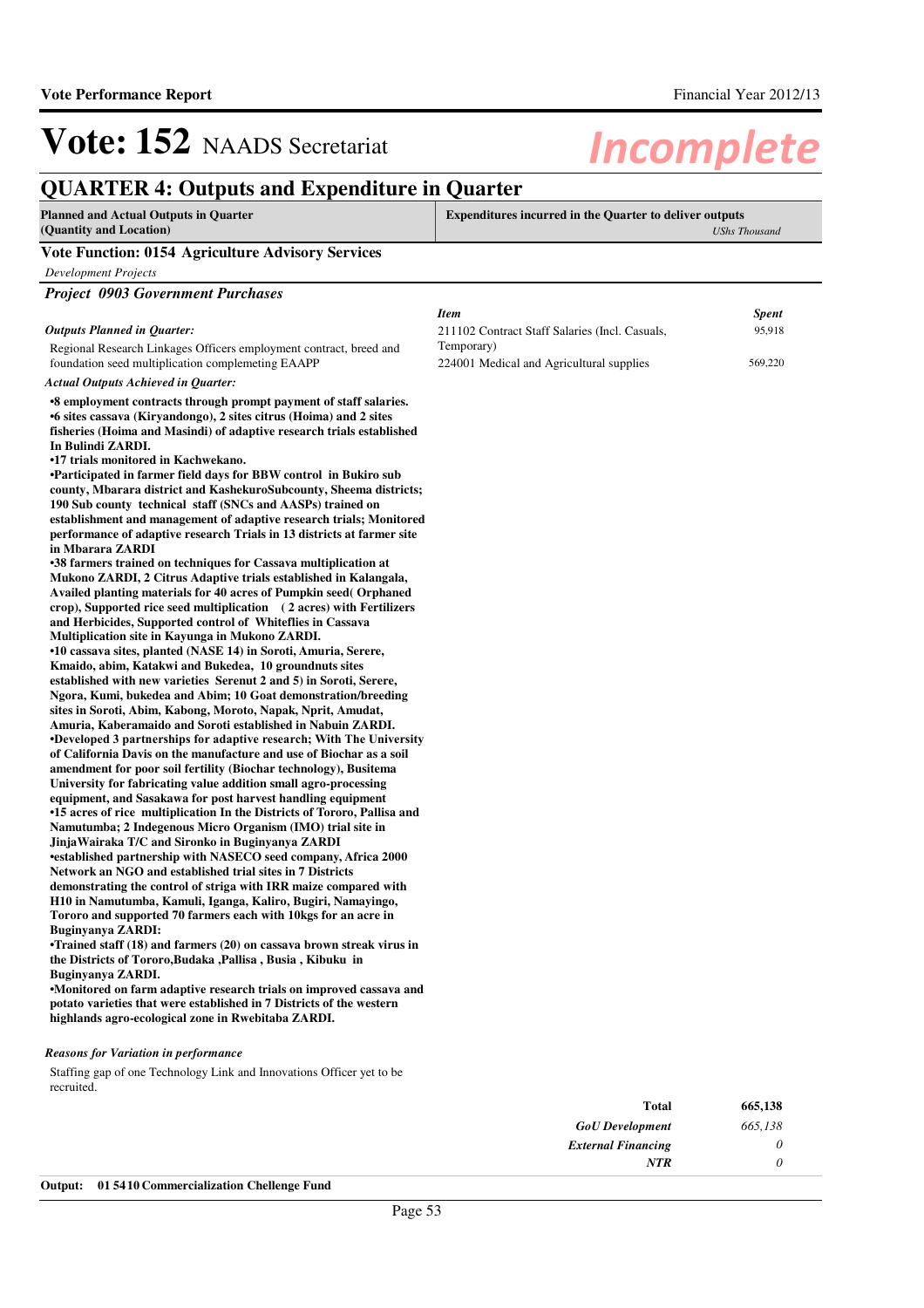## **QUARTER 4: Outputs and Expenditure in Quarter**

| QUANTEN 4: Outputs and Expenditure in Quarter<br><b>Planned and Actual Outputs in Quarter</b><br><b>Expenditures incurred in the Quarter to deliver outputs</b>                                                                                                                                                                                                                                                                                                                                                                                                                                                                                                                                                                                                                                                                                                                                                                                                                                                                                                                                                                                                                            |                                                         |                           |
|--------------------------------------------------------------------------------------------------------------------------------------------------------------------------------------------------------------------------------------------------------------------------------------------------------------------------------------------------------------------------------------------------------------------------------------------------------------------------------------------------------------------------------------------------------------------------------------------------------------------------------------------------------------------------------------------------------------------------------------------------------------------------------------------------------------------------------------------------------------------------------------------------------------------------------------------------------------------------------------------------------------------------------------------------------------------------------------------------------------------------------------------------------------------------------------------|---------------------------------------------------------|---------------------------|
| (Quantity and Location)                                                                                                                                                                                                                                                                                                                                                                                                                                                                                                                                                                                                                                                                                                                                                                                                                                                                                                                                                                                                                                                                                                                                                                    |                                                         | <b>UShs Thousand</b>      |
| <b>Vote Function: 0154 Agriculture Advisory Services</b>                                                                                                                                                                                                                                                                                                                                                                                                                                                                                                                                                                                                                                                                                                                                                                                                                                                                                                                                                                                                                                                                                                                                   |                                                         |                           |
| <b>Development Projects</b>                                                                                                                                                                                                                                                                                                                                                                                                                                                                                                                                                                                                                                                                                                                                                                                                                                                                                                                                                                                                                                                                                                                                                                |                                                         |                           |
| <b>Project 0903 Government Purchases</b>                                                                                                                                                                                                                                                                                                                                                                                                                                                                                                                                                                                                                                                                                                                                                                                                                                                                                                                                                                                                                                                                                                                                                   |                                                         |                           |
|                                                                                                                                                                                                                                                                                                                                                                                                                                                                                                                                                                                                                                                                                                                                                                                                                                                                                                                                                                                                                                                                                                                                                                                            | <b>Item</b>                                             | <b>Spent</b>              |
| Outputs Planned in Quarter:                                                                                                                                                                                                                                                                                                                                                                                                                                                                                                                                                                                                                                                                                                                                                                                                                                                                                                                                                                                                                                                                                                                                                                | 224001 Medical and Agricultural supplies                | 701,306                   |
| Innovation through challenge fund, value chain analysis; management<br>contract for challenge fundTechnolgy inputs under challenge fund                                                                                                                                                                                                                                                                                                                                                                                                                                                                                                                                                                                                                                                                                                                                                                                                                                                                                                                                                                                                                                                    |                                                         |                           |
| <b>Actual Outputs Achieved in Quarter:</b>                                                                                                                                                                                                                                                                                                                                                                                                                                                                                                                                                                                                                                                                                                                                                                                                                                                                                                                                                                                                                                                                                                                                                 |                                                         |                           |
| •Call for Financial and Technical proposal issued to the best<br>evaluated bidder to develop the CCF framework.                                                                                                                                                                                                                                                                                                                                                                                                                                                                                                                                                                                                                                                                                                                                                                                                                                                                                                                                                                                                                                                                            |                                                         |                           |
| Reasons for Variation in performance                                                                                                                                                                                                                                                                                                                                                                                                                                                                                                                                                                                                                                                                                                                                                                                                                                                                                                                                                                                                                                                                                                                                                       |                                                         |                           |
| Lengthy and complex procurement process and recent Changes in<br>implementation modalities of CCF following the Joint Donor ATAAS<br>Supervision Mission in January 2013 which has led to reviewing the<br>implementation Guidelines.                                                                                                                                                                                                                                                                                                                                                                                                                                                                                                                                                                                                                                                                                                                                                                                                                                                                                                                                                      |                                                         |                           |
|                                                                                                                                                                                                                                                                                                                                                                                                                                                                                                                                                                                                                                                                                                                                                                                                                                                                                                                                                                                                                                                                                                                                                                                            | <b>Total</b>                                            | 701,306                   |
|                                                                                                                                                                                                                                                                                                                                                                                                                                                                                                                                                                                                                                                                                                                                                                                                                                                                                                                                                                                                                                                                                                                                                                                            | <b>GoU</b> Development                                  | 701,306                   |
|                                                                                                                                                                                                                                                                                                                                                                                                                                                                                                                                                                                                                                                                                                                                                                                                                                                                                                                                                                                                                                                                                                                                                                                            | <b>External Financing</b>                               | 0                         |
|                                                                                                                                                                                                                                                                                                                                                                                                                                                                                                                                                                                                                                                                                                                                                                                                                                                                                                                                                                                                                                                                                                                                                                                            | NTR                                                     | 0                         |
| 01 5411 Technology promotion for priority commodities<br>Output:                                                                                                                                                                                                                                                                                                                                                                                                                                                                                                                                                                                                                                                                                                                                                                                                                                                                                                                                                                                                                                                                                                                           |                                                         |                           |
| <b>Outputs Planned in Quarter:</b>                                                                                                                                                                                                                                                                                                                                                                                                                                                                                                                                                                                                                                                                                                                                                                                                                                                                                                                                                                                                                                                                                                                                                         | <b>Item</b><br>224001 Medical and Agricultural supplies | <b>Spent</b><br>3,034,876 |
| Multiplication of planting and stocking materials for Beans, Maize,<br>Cassava, Bananas, Rice, Dairy Cattle, Beef Cattle, Fish, Coffee and Tea;<br>Technology Multiplication complement to EAAPP, Technology promotion<br>national level Sustainable Land Management practices in respect to Beans,<br>Maize, Bananas and coffee;                                                                                                                                                                                                                                                                                                                                                                                                                                                                                                                                                                                                                                                                                                                                                                                                                                                          |                                                         |                           |
| <b>Actual Outputs Achieved in Quarter:</b>                                                                                                                                                                                                                                                                                                                                                                                                                                                                                                                                                                                                                                                                                                                                                                                                                                                                                                                                                                                                                                                                                                                                                 |                                                         |                           |
| •Procured and distributed 5,000 kg Rice, 6,200 tissue cultured<br>bananas, 15,000 coffee seedling, 2,000 citrus seedlings, 120 Beehives,<br>5,000 fish fingerling and 1,750 kgsof feeds for multiplication and<br>demonstration in the District of Buliisa, Hoima, Kibaale,<br>Kiryandongo and Masindi in Bulindi ZARDI.<br>•190 bags of Irish potatoes and 145 bags of fertilizer procured and<br>distributed in Kachwekano ZARDI.<br>•Procured and promoted legumes namely Lablab, Glycine,<br>Desmodium, Centrocema and Grass pastures vizBraechiariamulato,<br>Chlorisgayana, Panicum maximum to 102 farmers; Promoted NASE<br>14 Cassava varieties to Makenke barracks and some farmers in<br>Mbarara, Kiruhura and Isingiro; Promoted orphan crop 'pumpkin<br>seeds' to 40 farmers in four Districts of Mbarara, Rubirizi, Mitooma<br>and Rakai; 10 High grade bulls; 1000 seedlings of each of mango,<br>avocado, oranges distributed to farmers for demonstration purposes<br>to aid adoption of technologies; established a milk separator,<br>generator, water tank to support entrepreneurship and value addition<br>on ghee making small scale machinery in Kiruhura District; |                                                         |                           |
| established 3 Water harvesting and utilization technology Systems for<br>livestock rearing in dry areas in Kiruhura district in Mbarara ZARDI.<br>•Delivered 199 bags of Cassava and 2,018 plantlets of KR Coffee lines<br>in 15 Districts in Mukono ZARDI; supported the establishment of<br>32 acres of Cassava mother gardens in 6 districts; established 11<br>mother gardens in 11 Districts initiated with a batch of 2018 wilt                                                                                                                                                                                                                                                                                                                                                                                                                                                                                                                                                                                                                                                                                                                                                      |                                                         |                           |

**mother gardens in 11 Districts initiated with a batch of 2018 wilt resistant coffee plantlets, acquired 1,800 Kroilers, 3,224 Kg of assorted feeds 6,000 tissue cultured pineapples in Mukono ZARDI. •Distributed 159, 000 Coffee seedlings in Kabarole District and fruit seedlings and Fruit chemicals for pesticides/herbicides for 34 framers in Kasese District in Rwebitaba ZARDI.**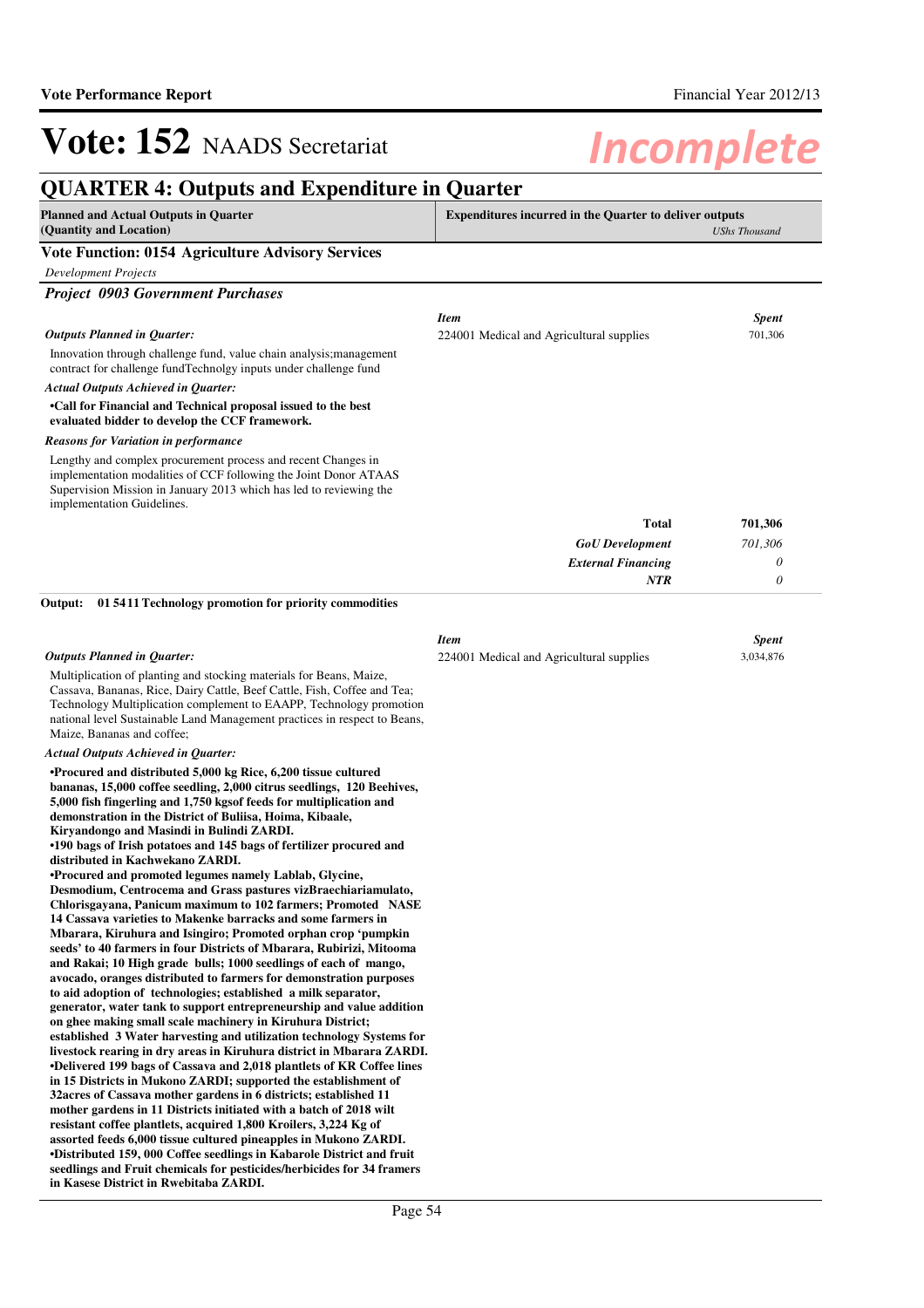*0*

*NTR*

# Vote: 152 NAADS Secretariat **Incomplete**

## **QUARTER 4: Outputs and Expenditure in Quarter**

| <b>Planned and Actual Outputs in Quarter</b><br>(Quantity and Location)                                                                                                                                                                                                                                                                                     | <b>Expenditures incurred in the Quarter to deliver outputs</b> | <b>UShs Thousand</b> |
|-------------------------------------------------------------------------------------------------------------------------------------------------------------------------------------------------------------------------------------------------------------------------------------------------------------------------------------------------------------|----------------------------------------------------------------|----------------------|
| <b>Vote Function: 0154 Agriculture Advisory Services</b>                                                                                                                                                                                                                                                                                                    |                                                                |                      |
| <b>Development Projects</b>                                                                                                                                                                                                                                                                                                                                 |                                                                |                      |
| <b>Project 0903 Government Purchases</b>                                                                                                                                                                                                                                                                                                                    |                                                                |                      |
| <b>Reasons for Variation in performance</b>                                                                                                                                                                                                                                                                                                                 |                                                                |                      |
| Limited progress due to lengthy /complex procurement processes.                                                                                                                                                                                                                                                                                             |                                                                |                      |
|                                                                                                                                                                                                                                                                                                                                                             | Total                                                          | 3,034,876            |
|                                                                                                                                                                                                                                                                                                                                                             | <b>GoU</b> Development                                         | 3,034,876            |
|                                                                                                                                                                                                                                                                                                                                                             | <b>External Financing</b>                                      | 0                    |
|                                                                                                                                                                                                                                                                                                                                                             | NTR                                                            | 0                    |
| 01 5412 Agribusiness Development for priority commodities<br>Output:                                                                                                                                                                                                                                                                                        |                                                                |                      |
|                                                                                                                                                                                                                                                                                                                                                             | <b>Item</b>                                                    | <b>Spent</b>         |
| <b>Outputs Planned in Quarter:</b>                                                                                                                                                                                                                                                                                                                          | 224001 Medical and Agricultural supplies                       | 2,944,319            |
| Multiplication of planting and stocking materials for Beans, Maize,<br>Cassava, Bananas, Rice, Dairy Cattle, Beef Cattle, Fish, Coffee and Tea;<br>Technology Multiplication complement to EAAPP, Technology promotion<br>national level Sustainable Land Management practices in respect to Beans,<br>Maize, Bananas and coffee;                           |                                                                |                      |
| <b>Actual Outputs Achieved in Quarter:</b>                                                                                                                                                                                                                                                                                                                  |                                                                |                      |
| •3 Districts of Oyam, Kole and Agago trained on Farm Planning,<br>Enterprise Selection, enterprise mix and participatory enterprise<br>selection tool.<br>•83 AASPs trained on rice production, processing and marketing<br>conducted in the 9 Districts which included; Amolatar, Alebtong,<br>Amuru, Dokolo, Nwoya, Gulu, Lira, Otuke and Pader in Ngetta |                                                                |                      |
| ZARDI.<br>•The NAADS Secretariat in partnership with Makerere University<br>Horticulture Department trained farmers from Mayuge District in<br>citrus management and value chain development.                                                                                                                                                               |                                                                |                      |
| <b>Reasons for Variation in performance</b>                                                                                                                                                                                                                                                                                                                 |                                                                |                      |
| Lengthy and complex procurement process and changes in the<br>implementation modalities of the Commercialization Challenge Fund                                                                                                                                                                                                                             |                                                                |                      |
|                                                                                                                                                                                                                                                                                                                                                             | Total                                                          | 2,944,319            |
|                                                                                                                                                                                                                                                                                                                                                             | <b>GoU</b> Development                                         | 2,944,319            |
|                                                                                                                                                                                                                                                                                                                                                             | <b>External Financing</b>                                      | 0                    |
|                                                                                                                                                                                                                                                                                                                                                             | NTR                                                            | 0                    |
| Output: 01 5413 Monitoring/Quality assurance on priority commodities                                                                                                                                                                                                                                                                                        |                                                                |                      |
|                                                                                                                                                                                                                                                                                                                                                             | <b>Item</b>                                                    | <b>Spent</b>         |
| <b>Outputs Planned in Quarter:</b>                                                                                                                                                                                                                                                                                                                          | 224002 General Supply of Goods and Services                    | 251,384              |
| Monitoring and evaluatione for priority commodities                                                                                                                                                                                                                                                                                                         |                                                                |                      |
| Actual Outputs Achieved in Quarter:                                                                                                                                                                                                                                                                                                                         |                                                                |                      |
| •Joint monitoring was conducted by NAADS, MAAIF and MoLG on<br>priority commodities and on-going.                                                                                                                                                                                                                                                           |                                                                |                      |
| <b>Reasons for Variation in performance</b>                                                                                                                                                                                                                                                                                                                 |                                                                |                      |
| Development of a monitoring and evaluation implementation framework<br>for the commodity approach which is a sector wide mandate is not yet<br>operationalised.                                                                                                                                                                                             |                                                                |                      |
|                                                                                                                                                                                                                                                                                                                                                             | Total                                                          | 251,384              |
|                                                                                                                                                                                                                                                                                                                                                             | <b>GoU</b> Development                                         | 251,384              |
|                                                                                                                                                                                                                                                                                                                                                             | <b>External Financing</b>                                      | 0                    |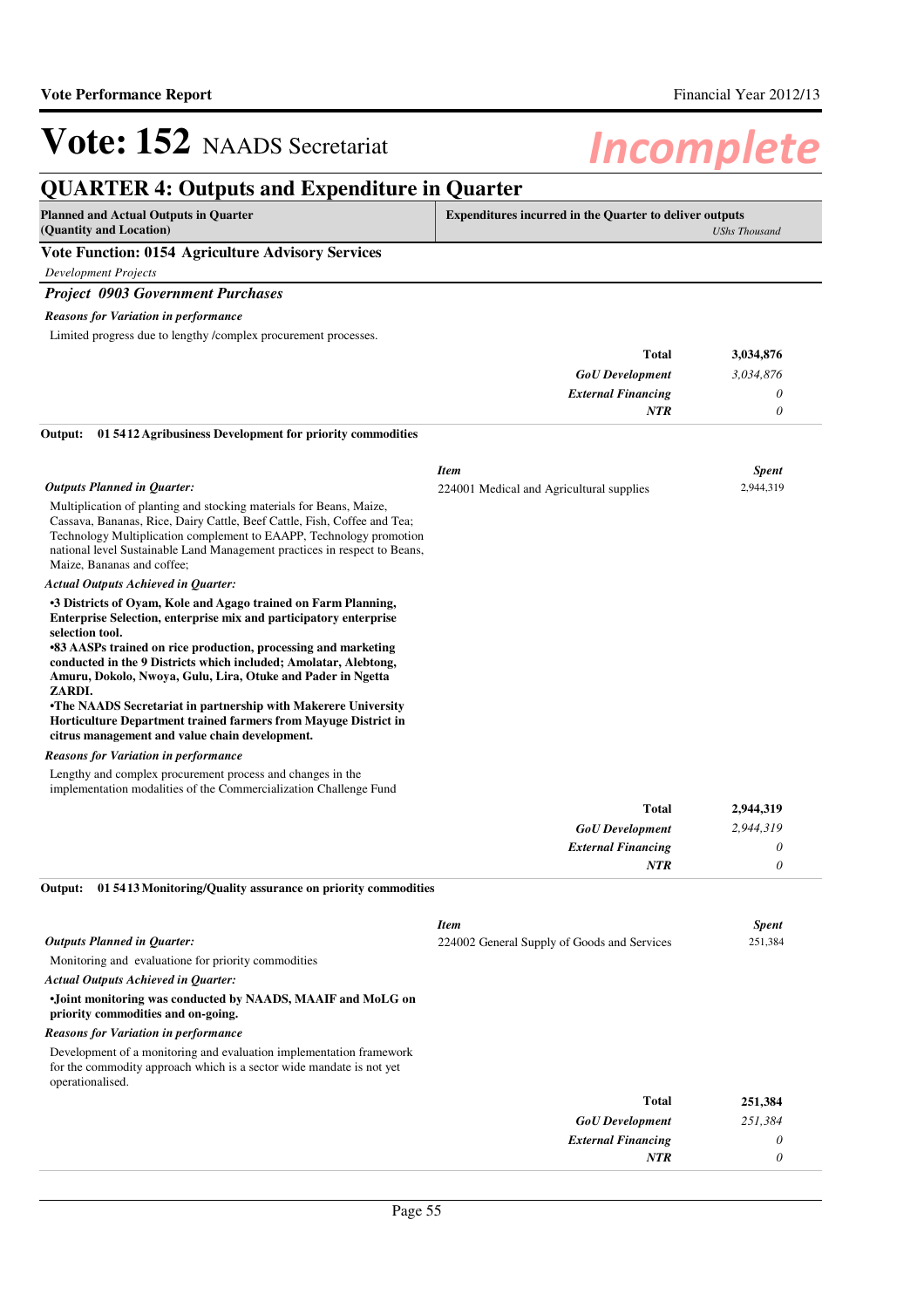# **QUARTER 4: Outputs and Expenditure in Quarter**

| <b>Planned and Actual Outputs in Quarter</b><br>(Quantity and Location) | <b>Expenditures incurred in the Quarter to deliver outputs</b><br><b>UShs Thousand</b> |            |
|-------------------------------------------------------------------------|----------------------------------------------------------------------------------------|------------|
|                                                                         | <b>GRAND TOTAL</b>                                                                     | 23,895,840 |
|                                                                         | <b>Wage Recurrent</b>                                                                  | 313,252    |
|                                                                         | <b>Non Wage Recurrent</b>                                                              | 2,450,515  |
|                                                                         | <b>GoU</b> Development                                                                 | 21,132,073 |
|                                                                         | <b>External Financing</b>                                                              | 0          |
|                                                                         | <b>NTR</b>                                                                             | 0          |